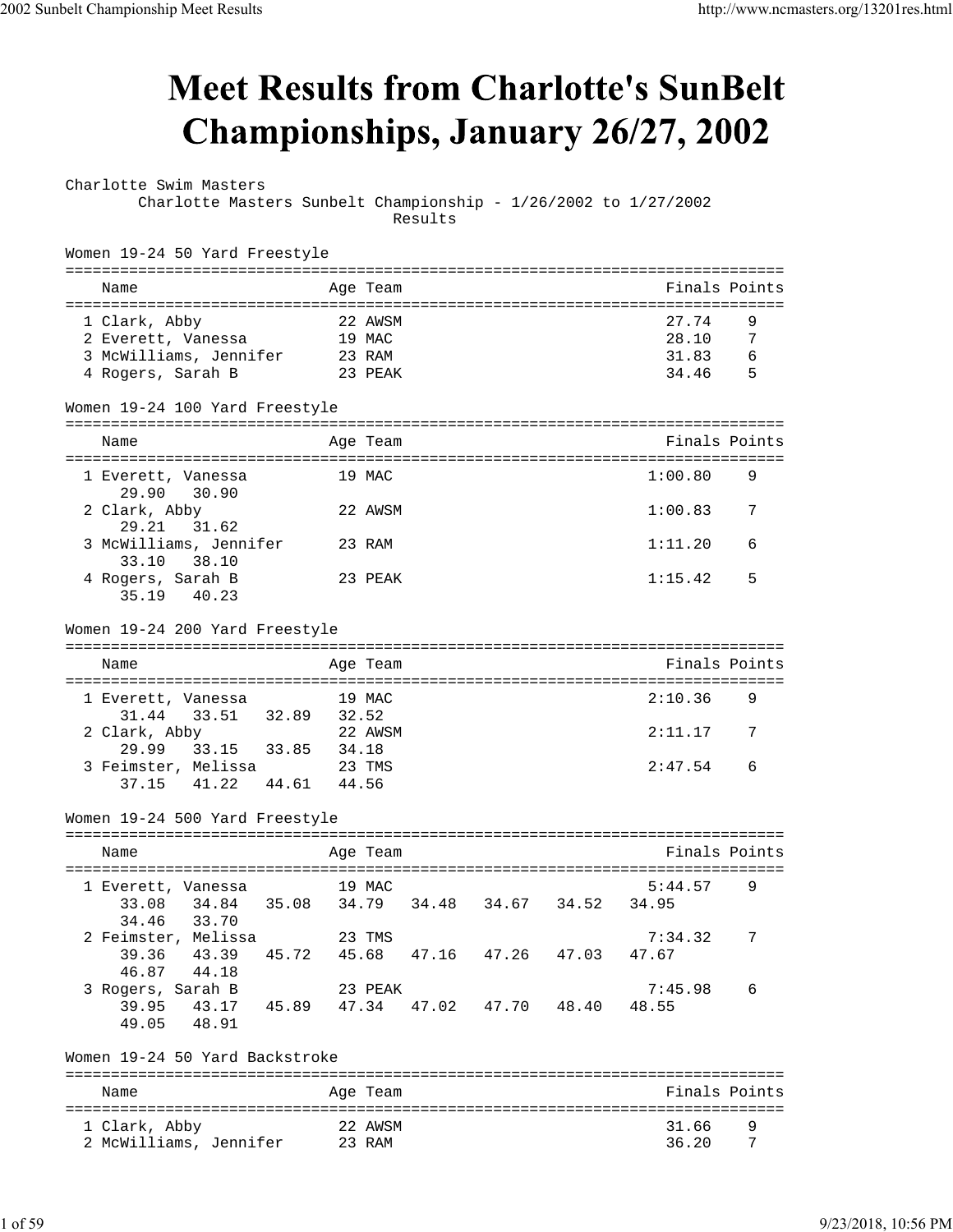| Women 19-24 100 Yard Backstroke                  |                         |                                     |
|--------------------------------------------------|-------------------------|-------------------------------------|
| Name<br>--------------------                     | Age Team<br>=========== | Finals Points                       |
| 1 Clark, Abby<br>33.05<br>35.14                  | 22 AWSM                 | 1:08.19<br>9                        |
| 2 McWilliams, Jennifer<br>38.45<br>40.73         | 23 RAM                  | 1:19.18<br>7                        |
| Women 19-24 50 Yard Breaststroke                 |                         |                                     |
| Name                                             | Age Team                | Finals Points                       |
| 1 Clark, Abby                                    | 22 AWSM                 | 35.46<br>9                          |
| 2 Rogers, Sarah B                                | 23 PEAK                 | 51.84<br>7                          |
| Women 19-24 100 Yard Breaststroke                |                         |                                     |
| Name                                             | Age Team                | Finals Points                       |
| 1 Clark, Abby<br>37.40<br>40.14                  | 22 AWSM                 | 1:17.54<br>9                        |
| 2 Feimster, Melissa<br>45.15<br>50.09            | 23 TMS                  | 1:35.24<br>7                        |
| 3 Rogers, Sarah B<br>50.71 59.34                 | 23 PEAK                 | 1:50.05<br>6                        |
| Women 19-24 25 Yard Butterfly                    |                         | ----------------------------------- |
| Name                                             | Age Team                | Finals Points                       |
| 1 Rogers, Sarah B                                | 23 PEAK                 | 21.51<br>9                          |
| Women 19-24 50 Yard Butterfly                    |                         |                                     |
| Name                                             | Age Team                | Finals Points                       |
| 1 Clark, Abby                                    | 22 AWSM                 | 32.46<br>9                          |
| 2 McWilliams, Jennifer<br>3 Rogers, Sarah B      | 23 RAM<br>23 PEAK       | 33.16<br>7<br>47.10<br>6            |
| Women 19-24 200 Yard Butterfly                   |                         |                                     |
|                                                  |                         |                                     |
| Name                                             | Age Team                | Finals Points                       |
| 1 Everett, Vanessa<br>36.69 38.79 38.66<br>32.43 | 19 MAC                  | 2:26.57<br>9                        |
| Women 19-24 100 Yard IM                          |                         |                                     |
| Name                                             | Age Team                | Finals Points                       |
| 1 Clark, Abby<br>32.19 36.80                     | 22 AWSM                 | 1:08.99<br>9                        |
| 2 McWilliams, Jennifer<br>34.81 43.64            | 23 RAM                  | 1:18.45<br>7                        |
| 3 Feimster, Melissa<br>44.08 46.97               | 23 TMS                  | 1:31.05<br>6                        |
| 4 Rogers, Sarah B<br>45.59 51.59                 | 23 PEAK                 | 5<br>1:37.18                        |
| Women 19-24 200 Yard IM                          |                         |                                     |
| Name                                             | Age Team                | Finals Points                       |
|                                                  |                         |                                     |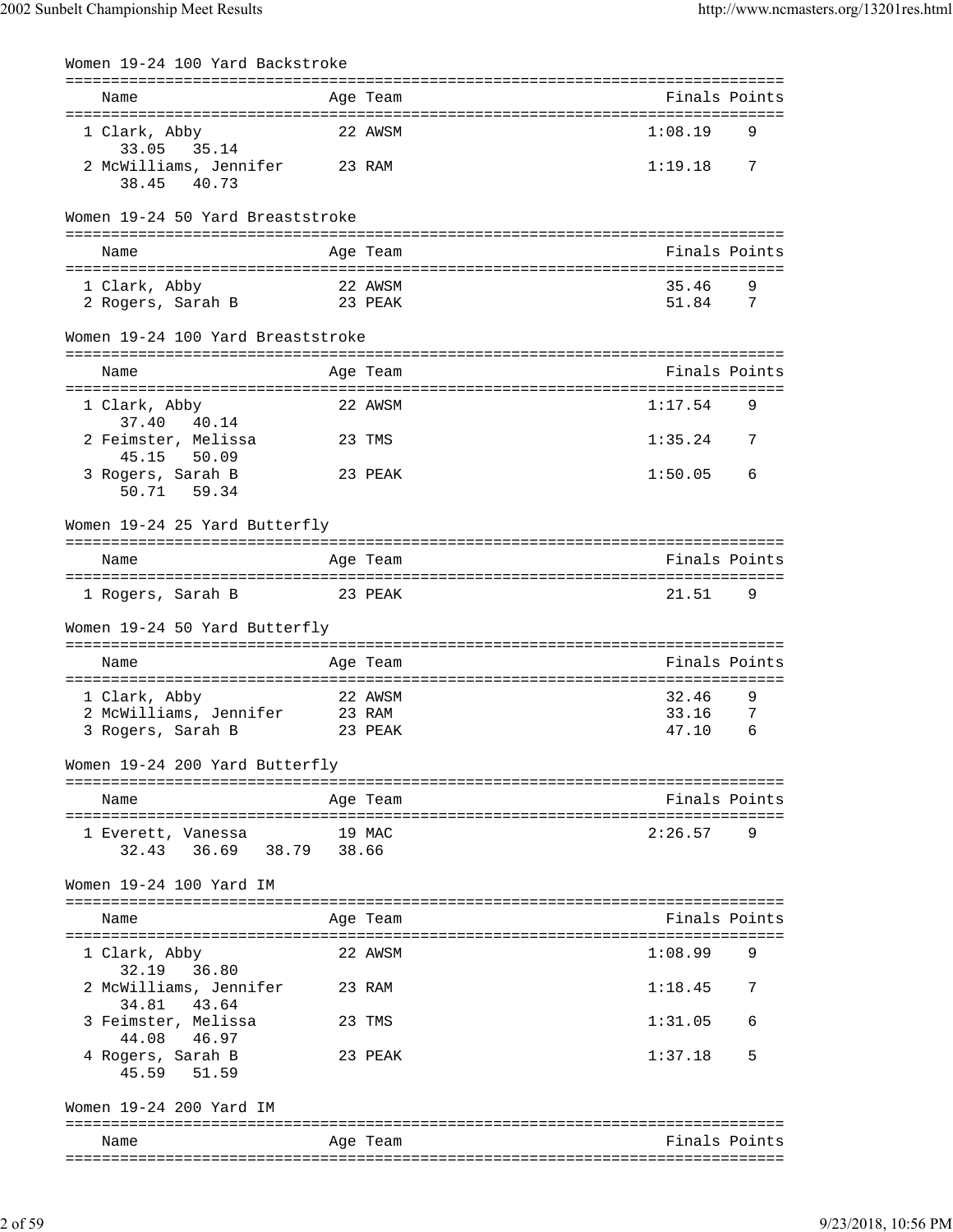| 1 Clark, Abby                                                      |                | 22 AWSM         |  | 2:26.67          | 9              |
|--------------------------------------------------------------------|----------------|-----------------|--|------------------|----------------|
| 37.86 42.23<br>32.84<br>2 Everett, Vanessa<br>37.83 43.43<br>32.90 | 33.74<br>32.63 | 19 MAC          |  | 2:26.79          | 7              |
| Women 19-24 400 Yard IM                                            |                |                 |  |                  |                |
| Name                                                               |                | Age Team        |  | Finals Points    |                |
| 1 Everett, Vanessa<br>32.25 36.10 39.79 39.68 44.80 44.80 34.95    |                | 19 MAC          |  | 5:04.94<br>32.57 | 9              |
| Women 25-29 25 Yard Freestyle                                      |                |                 |  |                  |                |
| Name                                                               |                | Age Team        |  | Finals Points    |                |
| 1 Donnelly, Laura                                                  |                | 26 MAC          |  | 16.63            | 9              |
| Women 25-29 50 Yard Freestyle                                      |                |                 |  |                  |                |
| Name                                                               |                | Age Team        |  | Finals Points    |                |
|                                                                    |                |                 |  | 24.33            |                |
| 1 Stringer, Jennifer<br>2 Heath, Kelly                             |                | 25 RAM<br>28 CM |  | 25.75            | 9<br>7         |
| 3 Tone, Stacey                                                     |                | 28 CSM          |  | 28.52            | 6              |
| 4 Sather, Bitsy                                                    |                | 27 CSM          |  | 28.88            | 5              |
| 5 LaCasse, Helena                                                  |                | 25 CSM          |  | 29.48            | $\overline{4}$ |
| 6 Karunungan, Maria                                                |                | 28 DYNA         |  | 29.51            | 3              |
| 7 Hughes, Jenni                                                    |                | 28 CFYM         |  | 39.72            | 2              |
| Women 25-29 100 Yard Freestyle                                     |                |                 |  |                  |                |
| Name                                                               |                | Age Team        |  | Finals Points    |                |
|                                                                    |                |                 |  |                  |                |
| 1 Fraas, Kerry<br>26.64<br>28.22                                   |                | 27 CSM          |  | 54.86            | 9              |
| 2 Heath, Kelly<br>27.19<br>29.21                                   |                | 28 CM           |  | 56.40            | 7              |
| 3 Sather, Bitsy<br>32.46 33.25                                     |                | 27 CSM          |  | 1:05.71          | 6              |
| 4 Karunungan, Maria<br>34.67<br>33.09                              |                | 28 DYNA         |  | 1:07.76          | 5.             |
| 5 LaCasse, Helena<br>33.30 35.94                                   |                | 25 CSM          |  | 1:09.24          | 4              |
| 6 Pangle, Lee<br>36.07 39.59                                       |                | 25 CSM          |  | 1:15.66          | 3              |
| 7 Donnelly, Laura<br>39.62 41.39                                   |                | 26 MAC          |  | 1:21.01          | 2              |
| Women 25-29 200 Yard Freestyle                                     |                |                 |  |                  |                |
|                                                                    |                |                 |  |                  |                |
| Name                                                               |                | Age Team        |  | Finals Points    |                |
|                                                                    |                |                 |  |                  |                |
| 1 Stringer, Jennifer                                               | 25 RAM         |                 |  | 1:57.17          | 9              |
| 27.57 29.79 30.51 29.30                                            |                |                 |  |                  |                |
| 2 Heath, Kelly                                                     | 28 CM          |                 |  | 2:03.92          | 7              |
| 28.10 31.27 32.13 32.42                                            |                |                 |  |                  |                |
| 3 Glossap, Amanda                                                  |                | 26 CSM          |  | 2:21.06          | 6              |
| 32.45 35.36 36.76 36.49                                            |                |                 |  |                  |                |
| 4 Pangle, Lee                                                      |                | 25 CSM          |  | 2:39.67          | 5              |
| 37.30  40.63  40.91  40.83                                         |                |                 |  |                  |                |
| Women 25-29 500 Yard Freestyle                                     |                |                 |  |                  |                |
| Name                                                               |                | Age Team        |  | Finals Points    |                |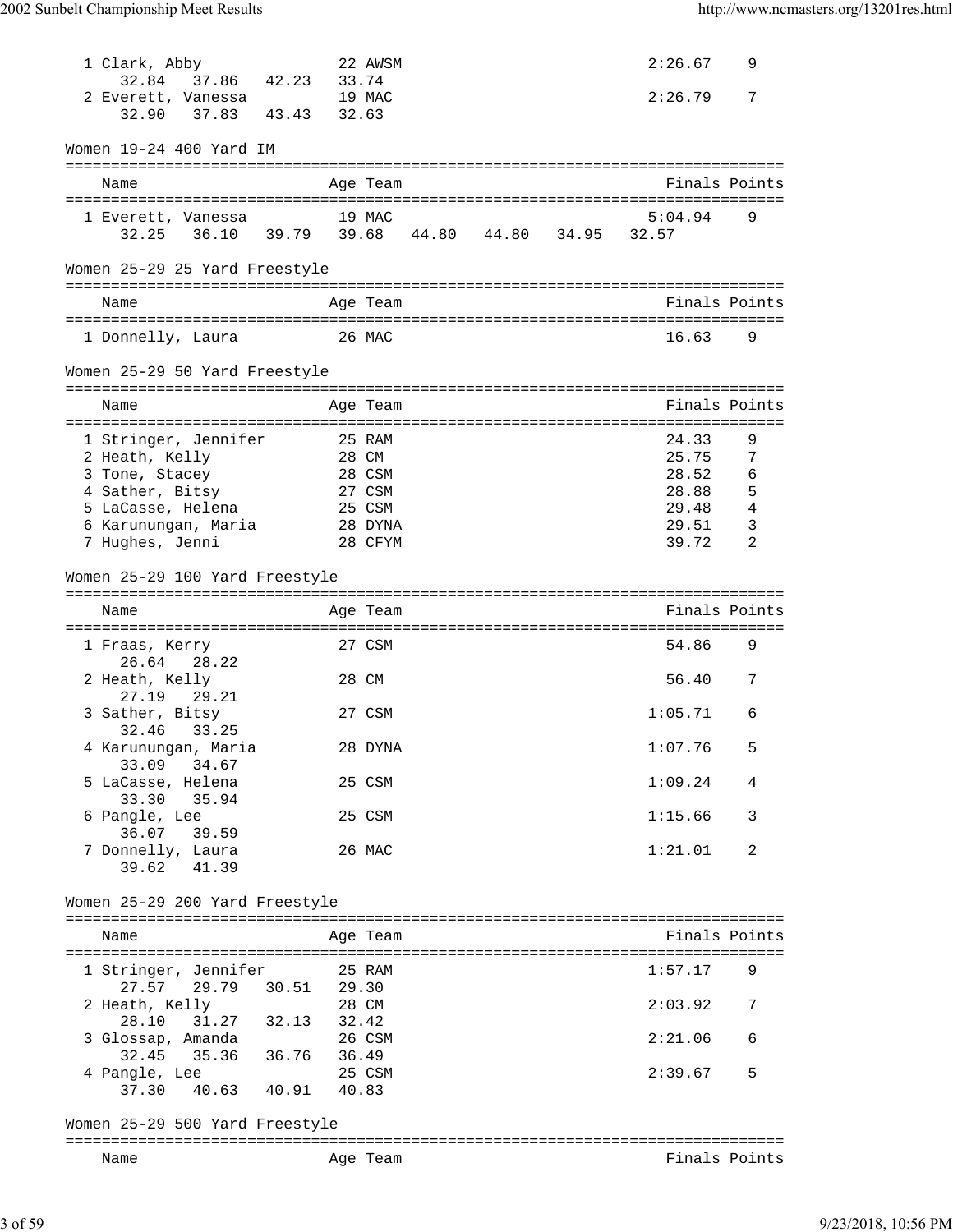| 1 Heath, Kelly                                           |        | 28 CM    |                         | 5:37.56       | 9   |
|----------------------------------------------------------|--------|----------|-------------------------|---------------|-----|
| 33.23 34.31<br>29.52                                     |        |          | 34.61 34.16 34.36 34.63 | 34.65         |     |
| 34.31<br>33.78                                           |        |          |                         |               |     |
|                                                          |        | 26 MAC   |                         | 8:14.15       | 7   |
| 2 Donnelly, Laura                                        |        |          |                         |               |     |
| 46.00 51.68 51.97 50.66 50.68 50.32 49.05<br>48.38 47.25 |        |          |                         | 48.16         |     |
|                                                          |        |          |                         |               |     |
|                                                          |        |          |                         |               |     |
| Women 25-29 50 Yard Backstroke                           |        |          |                         |               |     |
|                                                          |        |          |                         |               |     |
| Name                                                     |        | Age Team |                         | Finals Points |     |
|                                                          |        |          |                         |               |     |
|                                                          |        | 28 DYNA  |                         | 34.42         | 9   |
| 1 Karunungan, Maria                                      |        |          |                         |               |     |
| 2 Pangle, Lee                                            |        | 25 CSM   |                         | 37.19         | - 7 |
|                                                          |        |          |                         |               |     |
| Women 25-29 100 Yard Backstroke                          |        |          |                         |               |     |
|                                                          |        |          |                         |               |     |
| Name                                                     |        | Age Team |                         | Finals Points |     |
|                                                          |        |          |                         |               |     |
| 1 Glossap, Amanda                                        |        | 26 CSM   |                         | 1:13.15       | 9   |
| 35.55 37.60                                              |        |          |                         |               |     |
|                                                          |        |          |                         |               |     |
| 2 Karunungan, Maria                                      |        | 28 DYNA  |                         | 1:14.07       | 7   |
| 35.46<br>38.61                                           |        |          |                         |               |     |
| 3 Pangle, Lee                                            |        | 25 CSM   |                         | 1:22.99       | 6   |
| 40.21 42.78                                              |        |          |                         |               |     |
| 4 Hughes, Jenni                                          |        | 28 CFYM  |                         | 1:44.18       | 5   |
|                                                          |        |          |                         |               |     |
| Women 25-29 200 Yard Backstroke                          |        |          |                         |               |     |
|                                                          |        |          |                         |               |     |
|                                                          |        |          |                         |               |     |
| Name                                                     |        | Age Team |                         | Finals Points |     |
|                                                          |        |          |                         |               |     |
| 1 Pangle, Lee                                            | 25 CSM |          |                         | 3:00.64       | - 9 |
| 40.50  46.22  47.58  46.34                               |        |          |                         |               |     |
|                                                          |        |          |                         |               |     |
| Women 25-29 25 Yard Breaststroke                         |        |          |                         |               |     |
|                                                          |        |          |                         |               |     |
|                                                          |        |          |                         |               |     |
| Name                                                     |        | Age Team |                         | Finals Points |     |
|                                                          |        |          |                         |               |     |
| -- Donnelly, Laura                                       |        | 26 MAC   |                         | DQ            |     |
|                                                          |        |          |                         |               |     |
| Women 25-29 50 Yard Breaststroke                         |        |          |                         |               |     |
|                                                          |        |          |                         |               |     |
| Name                                                     |        | Age Team |                         | Finals Points |     |
|                                                          |        |          |                         |               |     |
|                                                          |        |          |                         |               |     |
| 1 Heath, Kelly                                           |        | 28 CM    |                         | 32.83         | 9   |
| 2 Tone, Stacey                                           |        | 28 CSM   |                         | 35.43         | 7   |
| 3 LaCasse, Helena                                        |        | 25 CSM   |                         | 38.37         | 6   |
| 4 Karunungan, Maria                                      |        | 28 DYNA  |                         | 38.82         | 5   |
| 5 Pangle, Lee                                            |        | 25 CSM   |                         | 40.53         | 4   |
|                                                          |        |          |                         |               |     |
|                                                          |        |          |                         |               |     |
| Women 25-29 100 Yard Breaststroke                        |        |          |                         |               |     |
|                                                          |        |          |                         |               |     |
| Name                                                     |        | Age Team |                         | Finals Points |     |
|                                                          |        |          |                         |               |     |
| 1 Fraas, Kerry                                           |        | 27 CSM   |                         | 1:12.77       | 9   |
| 37.91<br>34.86                                           |        |          |                         |               |     |
| 2 Tone, Stacey                                           |        | 28 CSM   |                         | 1:18.10       | 7   |
| 36.82<br>41.28                                           |        |          |                         |               |     |
|                                                          |        |          |                         |               |     |
| 3 Karunungan, Maria                                      |        | 28 DYNA  |                         | 1:22.00       | 6   |
| 38.95<br>43.05                                           |        |          |                         |               |     |
| 4 LaCasse, Helena                                        |        | 25 CSM   |                         | 1:26.23       | 5   |
| 40.94<br>45.29                                           |        |          |                         |               |     |
|                                                          |        |          |                         |               |     |
| Women 25-29 200 Yard Breaststroke                        |        |          |                         |               |     |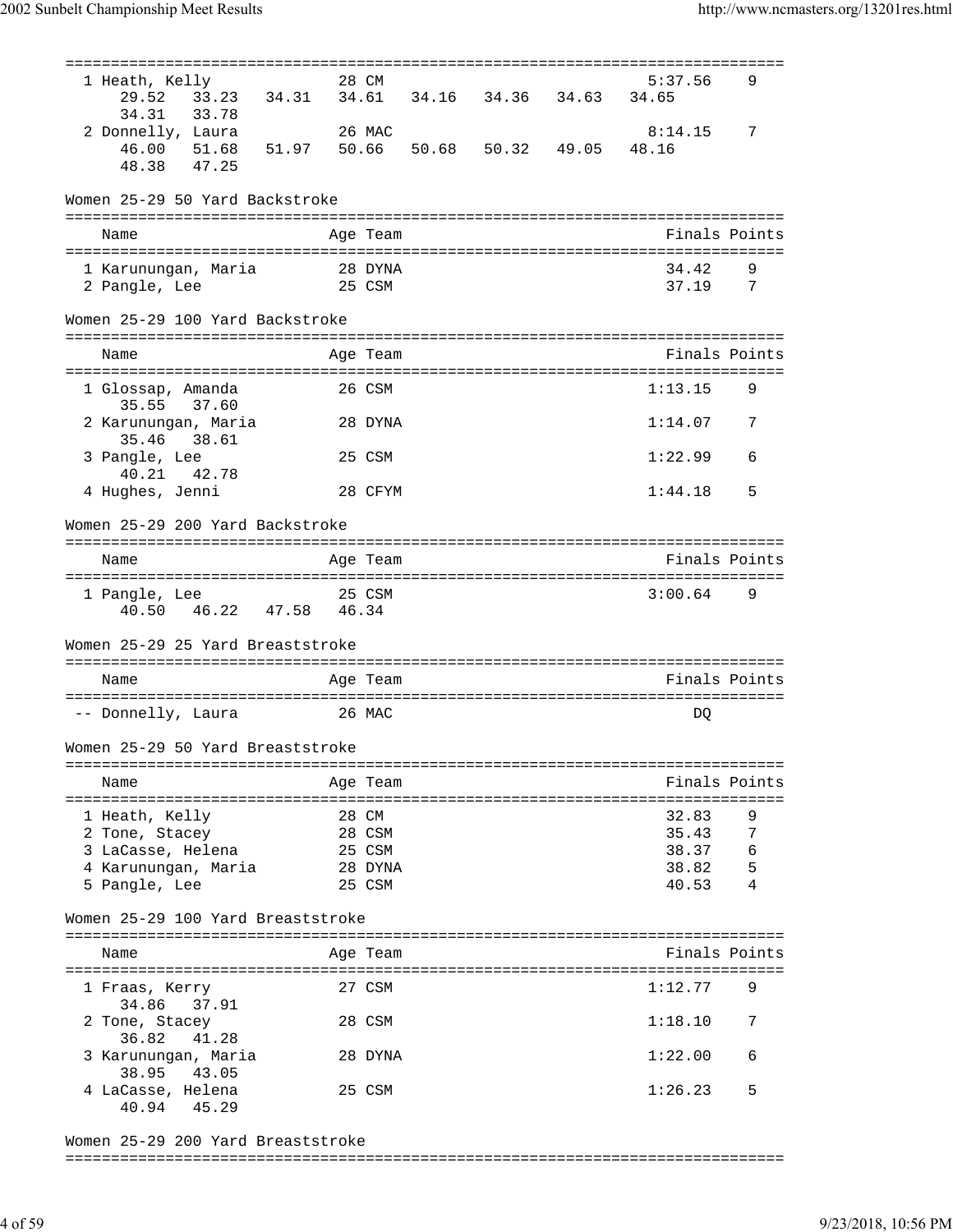| Name                                                    |                                  | Age Team | Finals Points |
|---------------------------------------------------------|----------------------------------|----------|---------------|
| 1 Karunungan, Maria<br>48.28<br>40.80<br>46.14          | 48.04                            | 28 DYNA  | 3:03.26<br>9  |
| Women 25-29 25 Yard Butterfly                           |                                  |          |               |
| Name                                                    |                                  | Age Team | Finals Points |
| 1 Sather, Bitsy                                         |                                  | 27 CSM   | 15.10<br>9    |
| Women 25-29 50 Yard Butterfly                           |                                  |          |               |
| Name                                                    |                                  | Age Team | Finals Points |
|                                                         |                                  | 27 CSM   | 28.53<br>9    |
| 1 Fraas, Kerry<br>2 Glossap, Amanda                     |                                  | 26 CSM   | 31.43<br>7    |
| 3 LaCasse, Helena                                       |                                  | 25 CSM   | 33.48<br>6    |
| 4 Pangle, Lee                                           |                                  | 25 CSM   | 39.14<br>5    |
| Women 25-29 100 Yard Butterfly                          |                                  |          |               |
| Name                                                    |                                  | Age Team | Finals Points |
| 1 Glossap, Amanda<br>32.25<br>36.18                     |                                  | 26 CSM   | 1:08.43<br>9  |
| 2 Karunungan, Maria<br>42.26<br>48.02                   |                                  | 28 DYNA  | 1:30.28<br>7  |
| Women 25-29 100 Yard IM                                 |                                  |          |               |
| Name                                                    |                                  | Age Team | Finals Points |
| 1 Heath, Kelly                                          |                                  | 28 CM    | 1:04.97<br>9  |
| 30.45<br>34.52<br>2 Karunungan, Maria<br>33.84<br>38.65 |                                  | 28 DYNA  | 1:12.49<br>7  |
| 3 Glossap, Amanda<br>33.18<br>39.95                     |                                  | 26 CSM   | 1:13.13<br>6  |
| 4 LaCasse, Helena<br>35.56<br>39.77                     |                                  | 25 CSM   | 1:15.33<br>5  |
| 5 Sather, Bitsy<br>35.84<br>41.78                       |                                  | 27 CSM   | 1:17.62<br>4  |
| 6 Pangle, Lee<br>36.98<br>44.44                         |                                  | 25 CSM   | 1:21.42<br>3  |
| Women 25-29 200 Yard IM                                 |                                  |          |               |
| Name                                                    |                                  | Age Team | Finals Points |
| 1 Heath, Kelly                                          |                                  | 28 CM    | 2:21.88<br>9  |
| 29.50<br>37.32 41.93<br>2 LaCasse, Helena               | 33.13                            | 25 CSM   | 2:44.09<br>7  |
| 35.03<br>42.97<br>46.87<br>3 Glossap, Amanda            | 39.22                            | 26 CSM   | 2:44.15<br>6  |
| 40.92<br>32.21<br>4 Karunungan, Maria<br>40.50<br>42.51 | 51.35<br>39.67<br>46.35<br>37.36 | 28 DYNA  | 2:46.72<br>5  |
| Women 30-34 50 Yard Freestyle                           |                                  |          |               |
|                                                         |                                  |          |               |
| Name                                                    |                                  | Age Team | Finals Points |
| 1 Rout, Emma                                            |                                  | 30 GAS   | 26.54<br>9    |
| 2 Hageman, Heather                                      |                                  | 33 CSM   | 26.62<br>7    |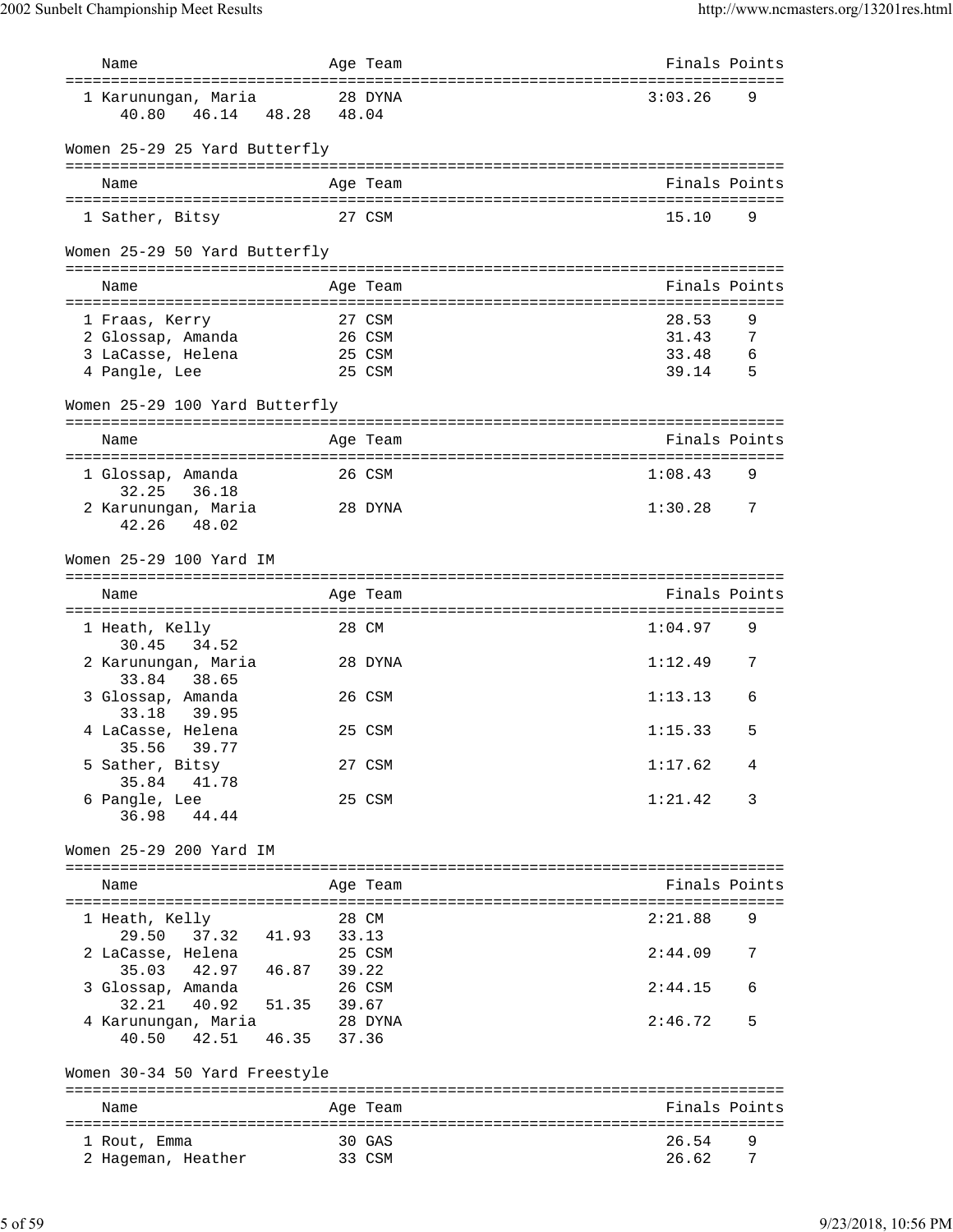| 3 Szott, Margaret                                              |                                           | 32 TMS   |                                     | 29.44            | 6              |
|----------------------------------------------------------------|-------------------------------------------|----------|-------------------------------------|------------------|----------------|
| 4 Hogan, Patricia                                              |                                           | 32 NCAM  |                                     | 30.17            | 5              |
| 5 Foley, Quincy                                                |                                           | 31 WNCY  |                                     | 30.29            | $\overline{4}$ |
| 6 Sawrey, Katie                                                |                                           | 34 CFYM  |                                     | 32.10            | 3              |
| 7 Angel, Lisa                                                  |                                           | 33 RAM   |                                     | 35.10            | 2              |
| 8 VanNostrand, Elizabeth 33 YSMS                               |                                           |          |                                     | 35.44            | $\mathbf{1}$   |
| 9 Fletcher, Elizabeth 34 MAC                                   |                                           |          |                                     | 38.30            |                |
|                                                                |                                           |          |                                     |                  |                |
| Women 30-34 100 Yard Freestyle                                 |                                           |          |                                     |                  |                |
|                                                                |                                           |          |                                     |                  |                |
| Name                                                           |                                           | Age Team |                                     | Finals Points    |                |
|                                                                |                                           |          |                                     |                  |                |
| 1 Goodson, Jennifer                                            |                                           | 32 UNA   |                                     | 1:00.48          | 9              |
| 29.40<br>31.08                                                 |                                           |          |                                     |                  |                |
| 2 Szott, Margaret                                              |                                           | 32 TMS   |                                     | 1:04.61          | 7              |
| 30.70 33.91                                                    |                                           |          |                                     |                  |                |
| 3 Haruta, Deborah                                              |                                           | 34 CSM   |                                     | 1:06.68          | 6              |
| 31.60<br>35.08<br>4 VanNostrand, Elizabeth 33 YSMS             |                                           |          |                                     | 1:14.01          | 5              |
| 35.05 38.96                                                    |                                           |          |                                     |                  |                |
|                                                                |                                           |          |                                     |                  |                |
| Women 30-34 200 Yard Freestyle                                 |                                           |          |                                     |                  |                |
|                                                                |                                           |          |                                     |                  |                |
| Name                                                           |                                           | Age Team |                                     | Finals Points    |                |
|                                                                |                                           |          |                                     |                  |                |
| 1 Goodson, Jennifer                                            |                                           | 32 UNA   |                                     | 2:11.66          | 9              |
| 30.47 33.01 33.79 34.39                                        |                                           |          |                                     |                  |                |
| 2 Hogan, Patricia                                              |                                           | 32 NCAM  |                                     | 2:18.52          | 7              |
| 32.07 35.16 35.96 35.33                                        |                                           |          |                                     |                  |                |
| 3 Szott, Margaret                                              |                                           | 32 TMS   |                                     | 2:23.43          | 6              |
| 32.17 35.86 37.83 37.57                                        |                                           |          |                                     |                  |                |
| 4 Duval, Michelle                                              |                                           | 32 RAM   |                                     | 2:27.26          | 5              |
| $33.80$ $37.39$ $38.55$ $37.52$                                |                                           |          |                                     |                  |                |
| 5 Foley, Quincy                                                |                                           | 31 WNCY  |                                     | 2:27.82          | 4              |
| 34.90                                                          | 38.46 37.45 37.01                         |          |                                     |                  |                |
| 6 Sawrey, Katie                                                |                                           | 34 CFYM  |                                     | 2:33.35          | 3              |
| 35.64 38.77 39.68 39.26                                        |                                           |          |                                     |                  |                |
| 7 VanNostrand, Elizabeth 33 YSMS                               |                                           |          |                                     | 2:48.30          | 2              |
| 36.86 42.50 45.04 43.90                                        |                                           |          |                                     |                  |                |
|                                                                |                                           |          |                                     |                  |                |
| Women 30-34 500 Yard Freestyle                                 |                                           |          |                                     |                  |                |
|                                                                |                                           |          |                                     |                  |                |
| Name                                                           |                                           | Age Team |                                     | Finals Points    |                |
|                                                                |                                           |          |                                     |                  |                |
| 1 Szott, Margaret                                              |                                           | 32 TMS   |                                     | 6:27.62          | 9              |
| 33.33 36.68 38.57 39.60 40.26 40.23 40.21 40.32                |                                           |          |                                     |                  |                |
| 38.60<br>39.82                                                 |                                           |          |                                     |                  |                |
| 2 Foley, Quincy<br>35.19 38.40 39.82 40.67 40.89 40.41 40.55   |                                           | 31 WNCY  |                                     | 6:33.45          | 7              |
| 40.44 36.54                                                    |                                           |          |                                     | 40.54            |                |
|                                                                |                                           |          |                                     |                  |                |
| 3 Haruta, Deborah<br>35.31 38.76 39.84 40.67 40.93 41.62 42.20 |                                           | 34 CSM   |                                     | 6:43.90<br>41.79 | 6              |
| 42.07 40.71                                                    |                                           |          |                                     |                  |                |
|                                                                |                                           |          |                                     |                  |                |
| Women 30-34 1000 Yard Freestyle                                |                                           |          |                                     |                  |                |
|                                                                |                                           |          |                                     |                  |                |
| Name                                                           |                                           | Age Team |                                     | Finals Points    |                |
|                                                                |                                           |          |                                     |                  |                |
| 1 Duval, Michelle 32 RAM                                       |                                           |          |                                     | 13:37.51         | 9              |
| 36.03                                                          | 39.67 41.03 41.35 41.58 41.57 41.52 41.86 |          |                                     |                  |                |
|                                                                |                                           |          | 41.14 42.04 41.18 41.31 41.36 41.01 | 41.12            |                |
|                                                                |                                           |          |                                     |                  |                |
| 41.15<br>41.18<br>41.13 40.56                                  |                                           | 39.72    |                                     |                  |                |
| 2 Sawrey, Katie                                                |                                           | 34 CFYM  |                                     | 14:03.46         | 7              |
| 38.13                                                          | 41.02 42.34 42.64 42.45 42.78 42.70 42.63 |          |                                     |                  |                |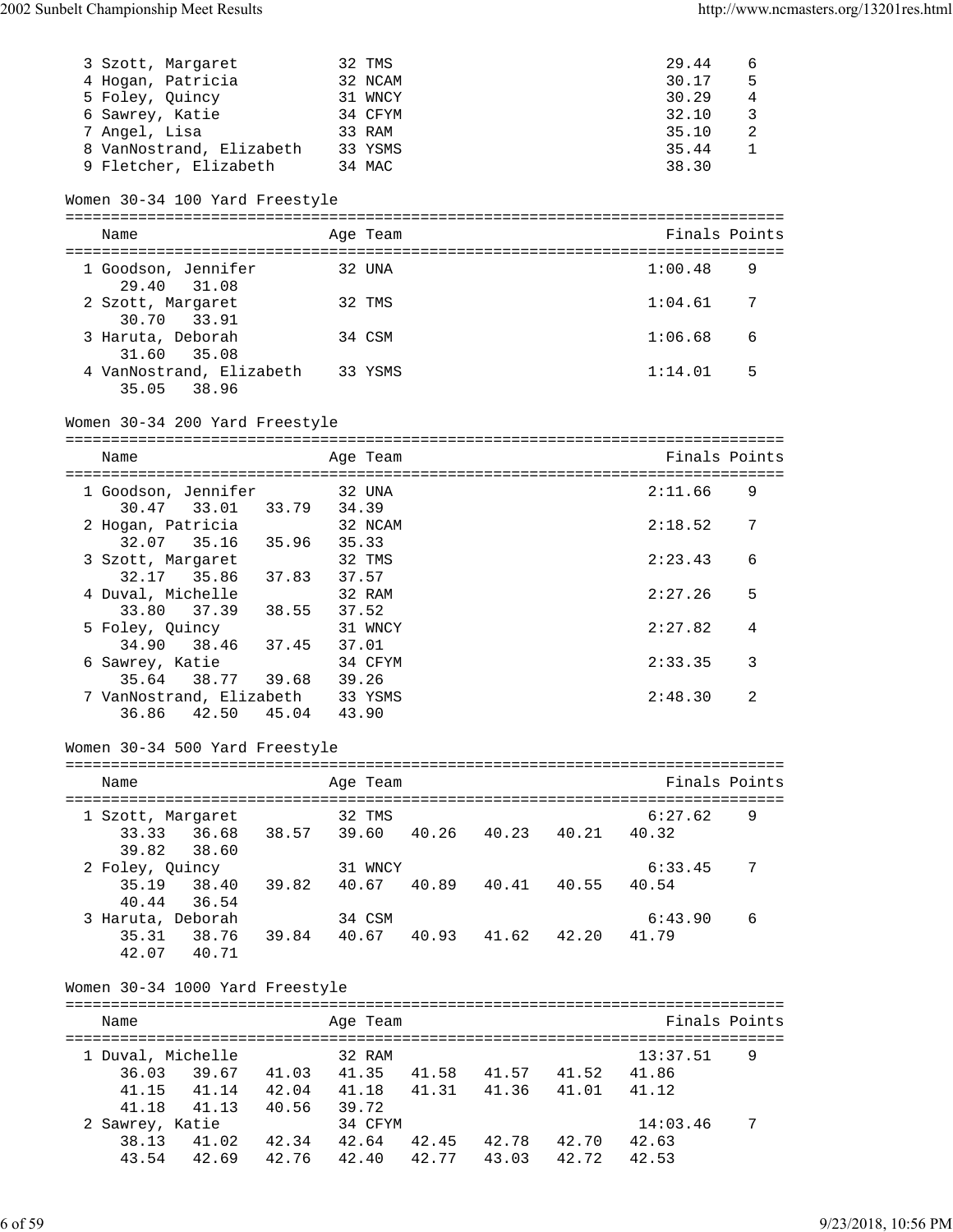42.50 42.37 42.07 39.39

| Women 30-34 1650 Yard Freestyle                 |        |          |                   |                                      |     |
|-------------------------------------------------|--------|----------|-------------------|--------------------------------------|-----|
| Name                                            |        | Age Team |                   | Finals Points                        |     |
|                                                 |        |          |                   |                                      |     |
| 1 Sawrey, Katie                                 |        | 34 CFYM  |                   | 23:22.29                             | 9   |
| 36.62 40.75 42.31 43.37 42.98 43.15 43.17       |        |          |                   | 42.44                                |     |
| 43.34 43.20 43.25 42.59 42.93 42.78 43.03       |        |          |                   | 42.93                                |     |
| 43.26 43.10 43.03 42.84 42.62 42.87 42.98 43.49 |        |          |                   |                                      |     |
| 42.91  42.11  42.51  42.91<br>39.28             |        |          | 42.30 42.88 42.30 | 42.06                                |     |
| Women 30-34 25 Yard Backstroke                  |        |          |                   |                                      |     |
| Name                                            |        | Age Team |                   | Finals Points                        |     |
|                                                 |        |          |                   |                                      |     |
| 1 Fletcher, Elizabeth                           | 34 MAC |          |                   | 20.51                                | 9   |
| Women 30-34 50 Yard Backstroke                  |        |          |                   |                                      |     |
| Name                                            |        | Age Team |                   | Finals Points                        |     |
| 1 Hageman, Heather                              |        | 33 CSM   |                   | 31.62                                | 9   |
| 2 Foley, Quincy                                 |        | 31 WNCY  |                   | 35.88                                | 7   |
| 3 Szott, Margaret                               |        | 32 TMS   |                   | 35.98                                | 6   |
| 4 VanNostrand, Elizabeth                        |        | 33 YSMS  |                   | 40.21                                | - 5 |
| Women 30-34 100 Yard Backstroke                 |        |          |                   |                                      |     |
|                                                 |        |          |                   | Finals Points                        |     |
| Name                                            |        | Age Team |                   | :=================================== |     |
| 1 Goodson, Jennifer<br>34.42<br>35.52           |        | 32 UNA   |                   | 1:09.94                              | 9   |
| 2 DeMilia, Mary<br>36.85<br>34.42               |        | 30 RAM   |                   | 1:11.27                              | 7   |
| 3 Hogan, Patricia<br>35.61<br>36.24             |        | 32 NCAM  |                   | 1:11.85                              | 6   |
| 4 Szott, Margaret<br>37.50<br>40.08             |        | 32 TMS   |                   | 1:17.58                              | 5   |
| 5 VanNostrand, Elizabeth<br>45.56<br>47.09      |        | 33 YSMS  |                   | 1:32.65                              | 4   |
| -- Sawrey, Katie<br>41.58 43.20                 |        | 34 CFYM  |                   | DQ                                   |     |
| Women 30-34 50 Yard Breaststroke                |        |          |                   |                                      |     |
|                                                 |        |          |                   |                                      |     |
| Name                                            |        | Age Team |                   | Finals Points                        |     |
| 1 Angel, Lisa                                   |        | 33 RAM   |                   | 45.46                                | 9   |
| -- Fletcher, Elizabeth                          |        | 34 MAC   |                   | DQ                                   |     |
|                                                 |        |          |                   |                                      |     |
| Women 30-34 100 Yard Breaststroke               |        |          |                   |                                      |     |
| Name                                            |        | Age Team |                   | Finals Points                        |     |
| 1 DeMilia, Mary                                 |        | 30 RAM   |                   | 1:16.89                              | 9   |
| 40.43<br>36.46                                  |        |          |                   |                                      |     |
| 2 Bredeson, Cami<br>40.36<br>45.20              |        | 32 CSM   |                   | 1:25.56                              | 7   |
| 3 Foley, Quincy<br>42.03<br>46.25               |        | 31 WNCY  |                   | 1:28.28                              | 6   |
|                                                 |        |          |                   |                                      |     |

Women 30-34 200 Yard Breaststroke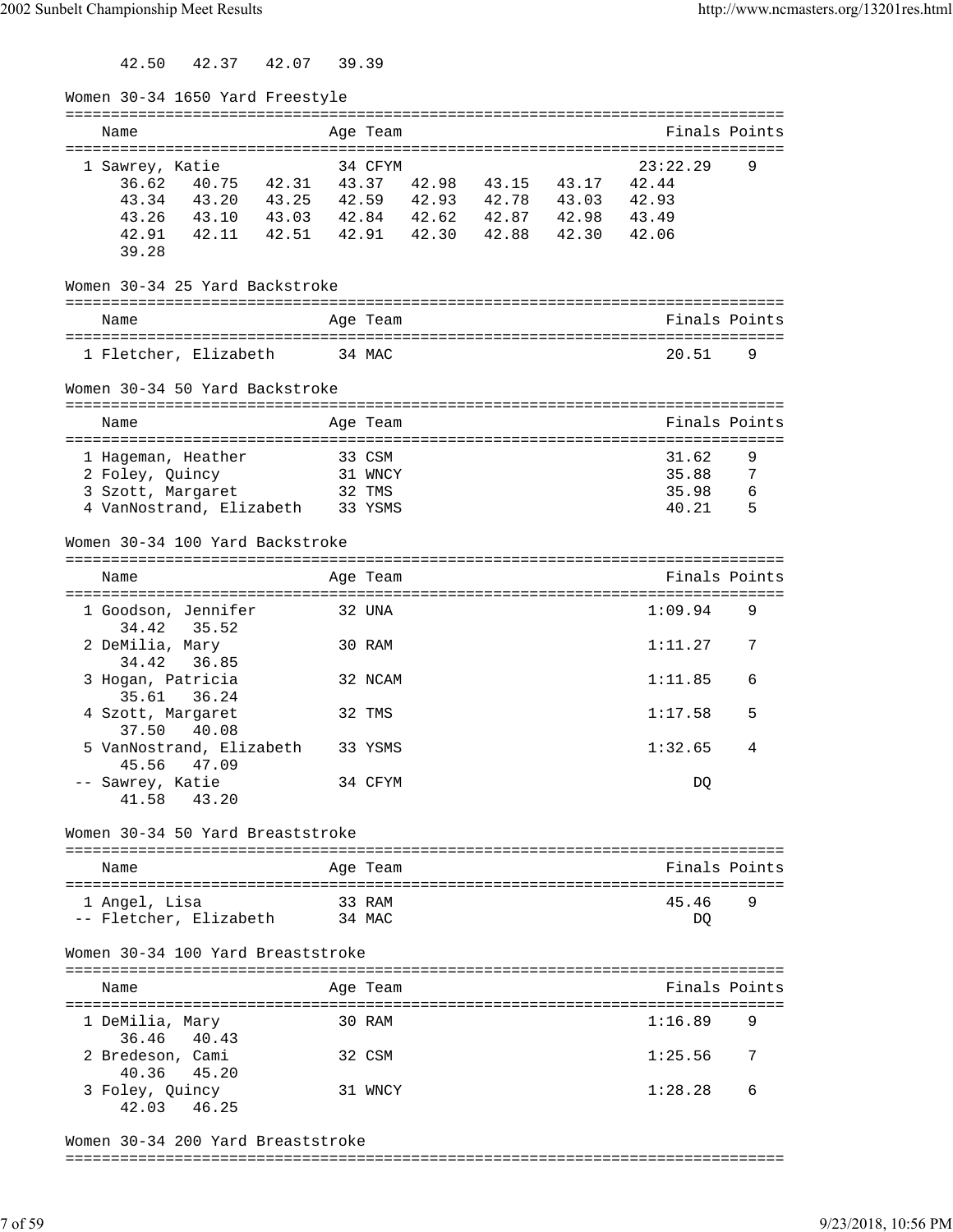| Name                                          |        | Age Team |  | Finals Points                               |     |
|-----------------------------------------------|--------|----------|--|---------------------------------------------|-----|
| ===================================           |        |          |  | :===============================<br>2:43.23 | 9   |
| 1 DeMilia, Mary<br>41.68 42.16 42.90<br>36.49 |        | 30 RAM   |  |                                             |     |
|                                               |        |          |  |                                             |     |
| Women 30-34 50 Yard Butterfly                 |        |          |  |                                             |     |
|                                               |        |          |  |                                             |     |
| Name                                          |        | Age Team |  | Finals Points                               |     |
| 1 Hageman, Heather                            |        | 33 CSM   |  | 29.75                                       | 9   |
| 2 Szott, Margaret                             |        | 32 TMS   |  | 34.69                                       | 7   |
| 3 Bredeson, Cami                              |        | 32 CSM   |  | 35.85                                       | - 6 |
| 4 VanNostrand, Elizabeth 33 YSMS              |        |          |  | 38.43                                       | - 5 |
| Women 30-34 100 Yard Butterfly                |        |          |  |                                             |     |
|                                               |        |          |  | Finals Points                               |     |
| Name                                          |        | Age Team |  |                                             |     |
| 1 DeMilia, Mary<br>30.19 34.02                |        | 30 RAM   |  | 1:04.21                                     | 9   |
| 2 Goodson, Jennifer                           | 32 UNA |          |  | 1:09.38                                     | 7   |
| 32.73 36.65                                   |        |          |  |                                             |     |
|                                               |        |          |  |                                             |     |
| Women 30-34 200 Yard Butterfly                |        |          |  |                                             |     |
| Name                                          |        | Age Team |  | Finals Points                               |     |
|                                               |        |          |  |                                             |     |
| 1 Bredeson, Cami                              |        | 32 CSM   |  | 3:01.55                                     | 9   |
| 44.68<br>48.31 50.36<br>38.20                 |        |          |  |                                             |     |
| -- DeMilia, Mary<br>35.37 37.50<br>30.36      | 42.40  | 30 RAM   |  | DQ                                          |     |
|                                               |        |          |  |                                             |     |
| Women 30-34 100 Yard IM                       |        |          |  |                                             |     |
| Name                                          |        | Age Team |  | Finals Points                               |     |
|                                               |        |          |  |                                             |     |
| 1 Szott, Margaret                             |        | 32 TMS   |  | 1:16.68                                     | 9   |
| 35.77<br>40.91<br>2 Hogan, Patricia           |        | 32 NCAM  |  | 1:17.88                                     | 7   |
| 41.83<br>36.05                                |        |          |  |                                             |     |
| 3 VanNostrand, Elizabeth 33 YSMS              |        |          |  | 1:32.25                                     | 6   |
| 42.60 49.65                                   |        |          |  |                                             |     |
|                                               |        |          |  |                                             |     |
| Women 30-34 200 Yard IM                       |        |          |  | -------------------------------             |     |
| Name                                          |        | Age Team |  | Finals Points                               |     |
|                                               |        |          |  |                                             |     |
| 1 DeMilia, Mary                               |        | 30 RAM   |  | 2:26.01                                     | 9   |
| 39.73 42.87 32.74<br>30.67                    |        |          |  |                                             |     |
| 2 Szott, Margaret<br>36.65 41.86 51.14 37.06  |        | 32 TMS   |  | 2:46.71                                     |     |
| 3 Haruta, Deborah                             | 34 CSM |          |  | 2:54.64                                     | 6   |
| 39.06 45.94 52.31 37.33                       |        |          |  |                                             |     |
|                                               |        |          |  |                                             |     |
| Women 30-34 400 Yard IM                       |        |          |  |                                             |     |
| Name                                          |        | Age Team |  | Finals Points                               |     |
| =====================================         |        |          |  | --------                                    |     |
| -- Foley, Quincy                              |        | 31 WNCY  |  | DQ                                          |     |
| 35.47 42.74 47.46 46.06 51.06 52.25 42.39     |        |          |  | 38.08                                       |     |
| Women 35-39 50 Yard Freestyle                 |        |          |  |                                             |     |
| Name                                          |        | Age Team |  | Finals Points                               |     |
|                                               |        |          |  |                                             |     |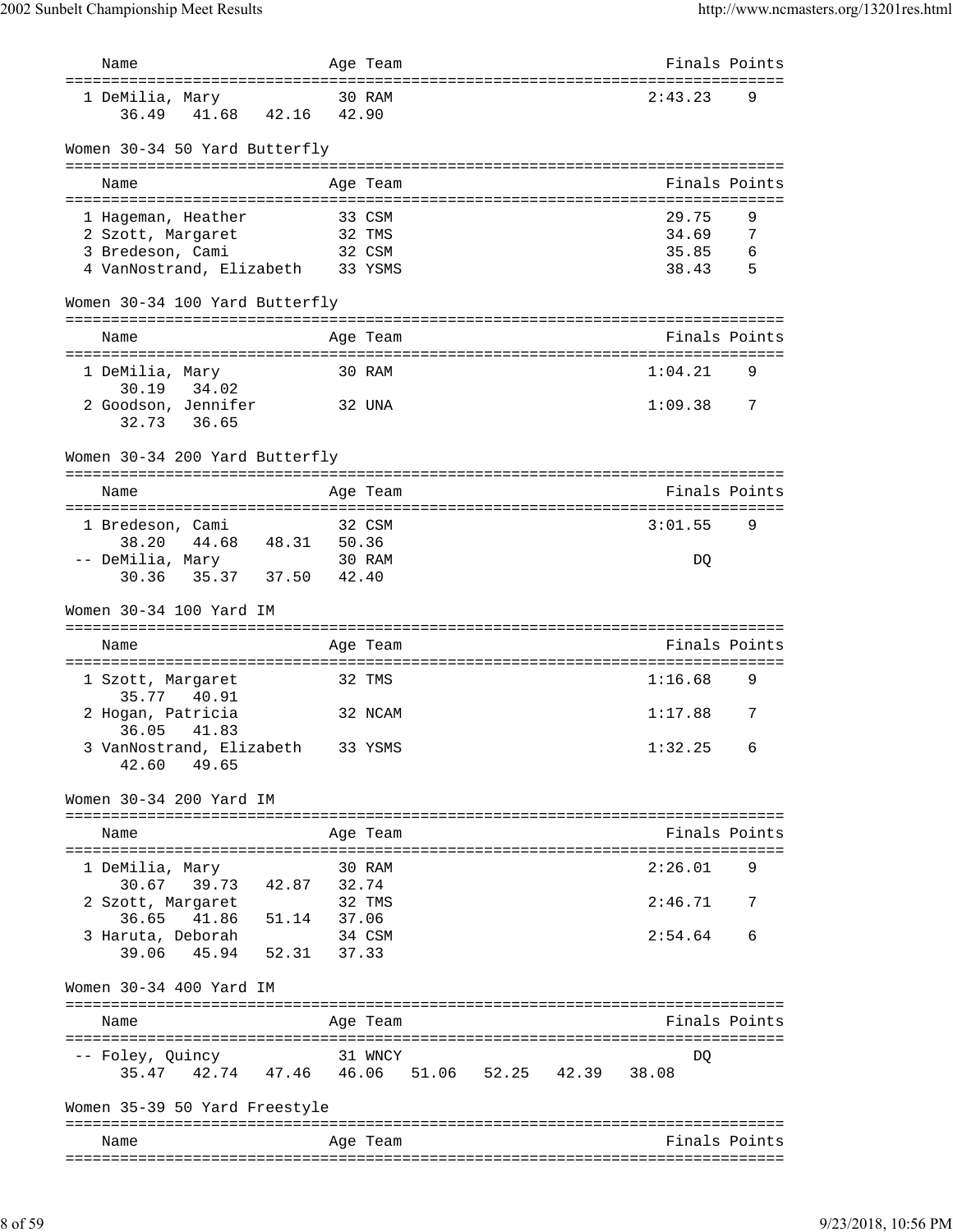| 1 Battle, Ruth    |                                                                                   |         |        | 39 UNA   |                               | 26.49         | 9              |
|-------------------|-----------------------------------------------------------------------------------|---------|--------|----------|-------------------------------|---------------|----------------|
| 2 Downing, Linda  |                                                                                   |         |        | 37 ORLM  |                               | 27.16         | 7              |
| 3 Hunter, Sian    |                                                                                   |         |        | 35 NCAM  |                               | 27.88         | $\epsilon$     |
| 4 Fallon, Collen  |                                                                                   |         |        | 38 CSM   |                               | 28.25         | 5              |
|                   | 5 Geiss, Angelique                                                                |         |        | 37 NCAM  |                               | 28.30         | $\overline{4}$ |
| 6 Coneys, Suzanne |                                                                                   |         |        | 37 MAC   |                               | 28.39         | 3              |
|                   | 7 Waterston, Adrienne                                                             |         |        | 35 RAM   |                               | 28.45         | $\sqrt{2}$     |
|                   | 8 Osteen, Elizabeth                                                               | 36 NCMS |        |          |                               | 32.88         | 1              |
|                   | 9 Fahnline, Kathy                                                                 |         |        | 38 CFYM  |                               | 35.87         |                |
|                   |                                                                                   |         |        |          |                               |               |                |
|                   | Women 35-39 100 Yard Freestyle                                                    |         |        |          |                               |               |                |
|                   |                                                                                   |         |        |          |                               |               |                |
| Name              |                                                                                   |         |        | Age Team |                               | Finals Points |                |
|                   |                                                                                   |         |        |          |                               |               |                |
| 1 Battle, Ruth    |                                                                                   |         |        | 39 UNA   |                               | 57.29         | 9              |
|                   | 27.63 29.66                                                                       |         |        |          |                               |               |                |
| 2 Downing, Linda  |                                                                                   |         |        | 37 ORLM  |                               | 58.53         | 7              |
|                   | 28.54 29.99                                                                       |         |        |          |                               |               |                |
| 3 Waldron, Patty  |                                                                                   |         |        | 39 MAC   |                               | 1:03.31       | 6              |
| 30.20             | 33.11                                                                             |         |        |          |                               |               |                |
|                   |                                                                                   |         |        |          |                               |               |                |
|                   | 4 Coneys, Suzanne                                                                 |         |        | 37 MAC   |                               | 1:05.45       | 5              |
| 31.92             | 33.53                                                                             |         |        |          |                               |               |                |
|                   |                                                                                   |         |        |          |                               |               |                |
|                   | Women 35-39 200 Yard Freestyle                                                    |         |        |          |                               |               |                |
|                   |                                                                                   |         |        |          |                               |               |                |
| Name              |                                                                                   |         |        | Age Team |                               | Finals Points |                |
|                   |                                                                                   |         |        |          |                               |               |                |
| 1 Downing, Linda  |                                                                                   |         |        | 37 ORLM  |                               | 2:07.36       | 9              |
|                   | 29.87 32.33 32.81 32.35                                                           |         |        |          |                               |               |                |
| 2 Battle, Ruth    |                                                                                   |         |        | 39 UNA   |                               | 2:13.64       | 7              |
| 30.36             | 34.00 34.77 34.51                                                                 |         |        |          |                               |               |                |
| 3 Hunter, Sian    |                                                                                   |         |        | 35 NCAM  |                               | 2:14.28       | 6              |
|                   |                                                                                   |         |        |          |                               |               |                |
|                   |                                                                                   |         |        |          |                               |               |                |
|                   | mter, Sian<br>31.79 33.62 34.32 34.55<br>30.001<br>4 Fallon, Collen               |         | 38 CSM |          |                               | 2:21.55       | 5              |
|                   | 31.73 35.67 37.19 36.96                                                           |         |        |          |                               |               |                |
|                   |                                                                                   |         |        |          |                               |               |                |
|                   | Women 35-39 500 Yard Freestyle                                                    |         |        |          |                               |               |                |
|                   |                                                                                   |         |        |          |                               |               |                |
| Name              |                                                                                   |         |        | Age Team |                               | Finals Points |                |
|                   |                                                                                   |         |        |          |                               |               |                |
|                   | 1 Downing, Linda 37 ORLM                                                          |         |        |          |                               | $5:42.94$ 9   |                |
|                   |                                                                                   |         |        |          |                               | 35.16         |                |
|                   | 31.16 33.73 34.30 34.46 34.88 35.13 35.20<br>34.75 34.17                          |         |        |          |                               |               |                |
|                   | 2 McLuski, Brenda                                                                 |         |        | 35 MAC   |                               | 6:19.77       | 7              |
| 33.23             | 36.32 37.91 38.50 38.98 38.66 39.26                                               |         |        |          |                               | 39.83         |                |
|                   | $39.24$ $37.84$                                                                   |         |        |          |                               |               |                |
|                   |                                                                                   |         |        | 37 MAC   |                               | 7:03.22       | 6              |
|                   | 3 Coneys, Suzanne<br>37.75 40.63 42.37 42.97 42.96 43.22 44.25                    |         |        |          |                               | 43.90         |                |
|                   |                                                                                   |         |        |          |                               |               |                |
|                   | 43.18 41.99                                                                       |         |        |          |                               |               |                |
|                   |                                                                                   |         |        |          |                               |               |                |
|                   | Women 35-39 1000 Yard Freestyle                                                   |         |        |          |                               |               |                |
|                   |                                                                                   |         |        |          |                               |               |                |
| Name              |                                                                                   |         |        | Age Team |                               | Finals Points |                |
|                   |                                                                                   |         |        |          |                               |               |                |
| 1 Downing, Linda  |                                                                                   |         |        | 37 ORLM  |                               | 11:40.23      | 9              |
|                   | 31.73 34.53 34.65 35.18 34.99 35.55 35.61 35.46                                   |         |        |          |                               |               |                |
|                   |                                                                                   |         |        |          |                               | 34.83         |                |
|                   |                                                                                   |         |        |          |                               |               |                |
|                   | 2 Waterston, Adrienne                                                             |         |        | 35 RAM   |                               | 13:24.32      | 7              |
| 35.43             | 39.33                                                                             |         |        |          | 40.53 41.15 41.40 40.97 41.46 | 41.63         |                |
|                   | 41.42 40.77 40.47 40.89                                                           |         |        |          | 41.19  40.49  40.36           | 40.60         |                |
|                   | 39.86 39.68 39.46                                                                 |         | 37.23  |          |                               |               |                |
|                   | 3 Coneys, Suzanne                                                                 |         |        | 37 MAC   |                               | 14:06.41      | 6              |
|                   | 37.99  41.16  42.45  42.92  42.91  42.94  42.99  42.97<br>43.11 42.96 42.72 42.81 |         |        |          | 42.78 43.04 42.89             | 42.58         |                |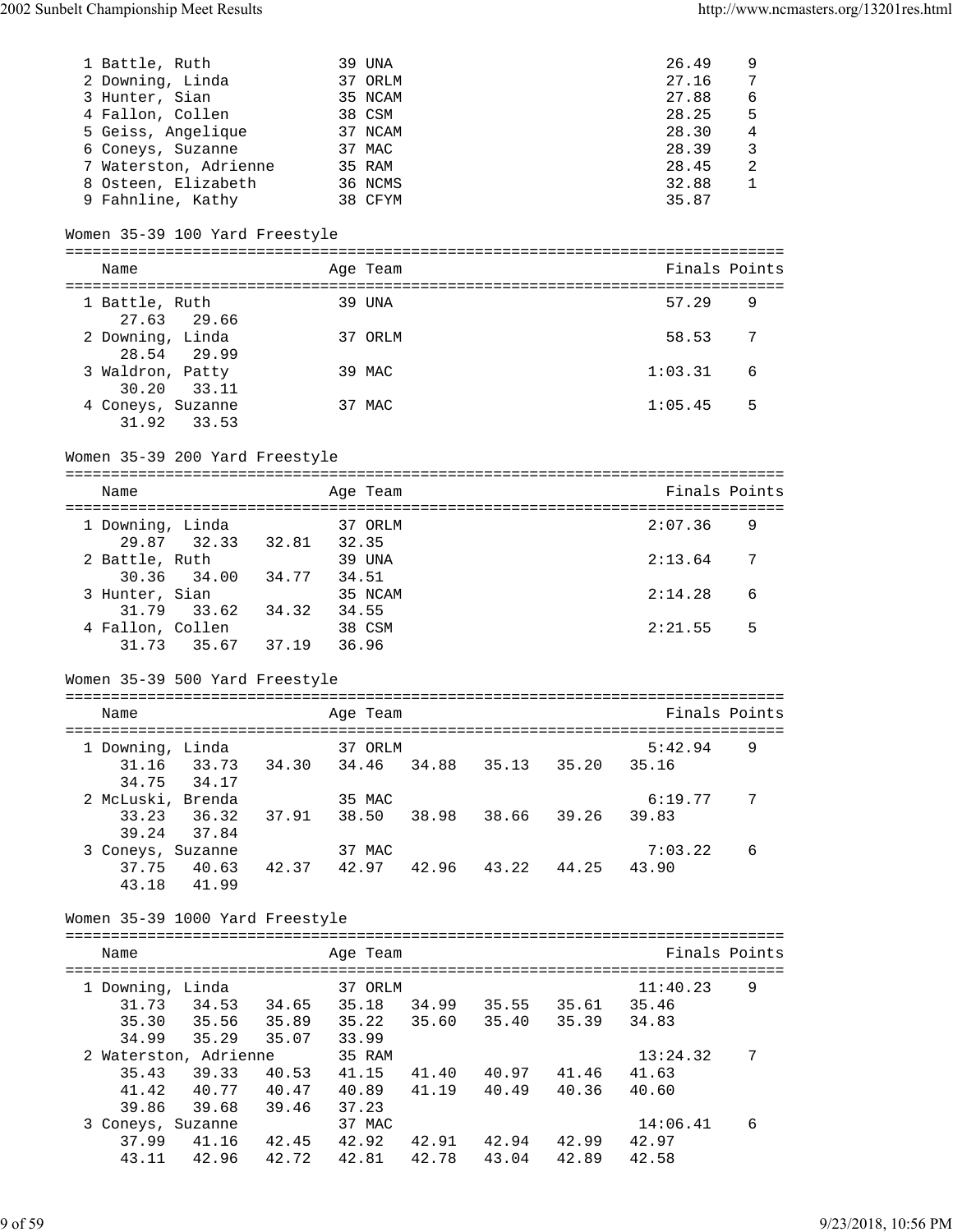| 42.47<br>42.72<br>4 Fahnline, Kathy<br>46.08<br>52.22<br>53.50<br>53.16<br>52.38<br>52.94                                  | 41.93<br>51.32<br>52.73<br>53.23<br>53.81<br>52.99 | 40.07<br>38 CFYM<br>49.05  | 54.50          | 52.55 52.91 52.94<br>53.81 53.73                                 |       | 17:30.59<br>54.30<br>52.44                           | 5           |
|----------------------------------------------------------------------------------------------------------------------------|----------------------------------------------------|----------------------------|----------------|------------------------------------------------------------------|-------|------------------------------------------------------|-------------|
| Women 35-39 1650 Yard Freestyle<br>===============================                                                         |                                                    |                            |                |                                                                  |       |                                                      |             |
| Name<br>-----------------------                                                                                            | ================                                   | Age Team                   |                |                                                                  |       | Finals Points                                        |             |
| 1 Fahnline, Kathy<br>50.31 52.15<br>46.10<br>54.44 53.86<br>53.95<br>53.78 52.82<br>54.71<br>53.65<br>54.90 54.30<br>49.92 | 53.75<br>53.04<br>53.02                            | 38 CFYM<br>53.45           | 53.39<br>52.53 | 53.37 52.52<br>53.23 53.77<br>52.81  53.34  53.20<br>53.13 53.34 | 53.26 | 29:09.21<br>54.17<br>53.72<br>53.65<br>51.63         | 9           |
| Women 35-39 50 Yard Backstroke                                                                                             |                                                    |                            |                |                                                                  |       |                                                      |             |
| Name                                                                                                                       |                                                    | Age Team                   |                |                                                                  |       | Finals Points<br>===============                     |             |
| 1 McLuski, Brenda<br>2 Fallon, Collen<br>3 Coneys, Suzanne                                                                 |                                                    | 35 MAC<br>38 CSM<br>37 MAC |                |                                                                  |       | 32.12<br>35.07<br>36.81                              | 9<br>7<br>6 |
| Women 35-39 100 Yard Backstroke                                                                                            |                                                    |                            |                |                                                                  |       |                                                      |             |
| Name                                                                                                                       |                                                    | Age Team                   |                |                                                                  |       | Finals Points                                        |             |
| 1 McLuski, Brenda<br>33.72<br>35.46                                                                                        |                                                    | 35 MAC                     |                |                                                                  |       | 1:09.18                                              | 9           |
| 2 Coneys, Suzanne<br>41.24<br>41.59                                                                                        |                                                    | 37 MAC                     |                |                                                                  |       | 1:22.83                                              | 7           |
| Women 35-39 200 Yard Backstroke                                                                                            |                                                    |                            |                |                                                                  |       |                                                      |             |
| Name                                                                                                                       |                                                    | Age Team                   |                |                                                                  |       | -----------------------------------<br>Finals Points |             |
|                                                                                                                            |                                                    |                            |                |                                                                  |       |                                                      |             |
| 1 McLuski, Brenda<br>38.36<br>34.02                                                                                        | 38.97<br>38.70                                     | 35 MAC                     |                |                                                                  |       | 2:30.05                                              | 9           |
| Women 35-39 50 Yard Breaststroke                                                                                           |                                                    |                            |                |                                                                  |       |                                                      |             |
| Name                                                                                                                       |                                                    | Age Team                   |                |                                                                  |       | Finals Points                                        |             |
| 1 Waterston, Adrienne<br>2 Baber, Debra                                                                                    |                                                    | 35 RAM<br>39 DYNA          |                |                                                                  |       | 35.33<br>36.95                                       | 9<br>7      |
| 3 Fallon, Collen<br>4 Geiss, Angelique                                                                                     |                                                    | 38 CSM<br>37 NCAM          |                |                                                                  |       | 37.80<br>38.39                                       | 6<br>5      |
| 5 Coneys, Suzanne                                                                                                          |                                                    | 37 MAC                     |                |                                                                  |       | 39.90                                                | 4           |
| 6 Hunter, Sian                                                                                                             |                                                    | 35 NCAM<br>38 CFYM         |                |                                                                  |       | 41.11<br>45.36                                       | 3<br>2      |
| 7 Fahnline, Kathy<br>8 Smith, Celeste                                                                                      |                                                    | 35 CSM                     |                |                                                                  |       | 55.12                                                | 1           |
| Women 35-39 100 Yard Breaststroke                                                                                          |                                                    |                            |                |                                                                  |       |                                                      |             |
| Name                                                                                                                       |                                                    | Age Team                   |                |                                                                  |       | Finals Points                                        |             |
|                                                                                                                            |                                                    |                            |                |                                                                  |       |                                                      |             |
| 1 Fallon, Collen<br>38.91 43.46                                                                                            |                                                    | 38 CSM                     |                |                                                                  |       | 1:22.37                                              | 9           |
| 2 Geiss, Angelique<br>44.89<br>41.95                                                                                       |                                                    | 37 NCAM                    |                |                                                                  |       | 1:26.84                                              | 7           |
| 3 Coneys, Suzanne<br>46.27<br>42.73                                                                                        |                                                    | 37 MAC                     |                |                                                                  |       | 1:29.00                                              | 6           |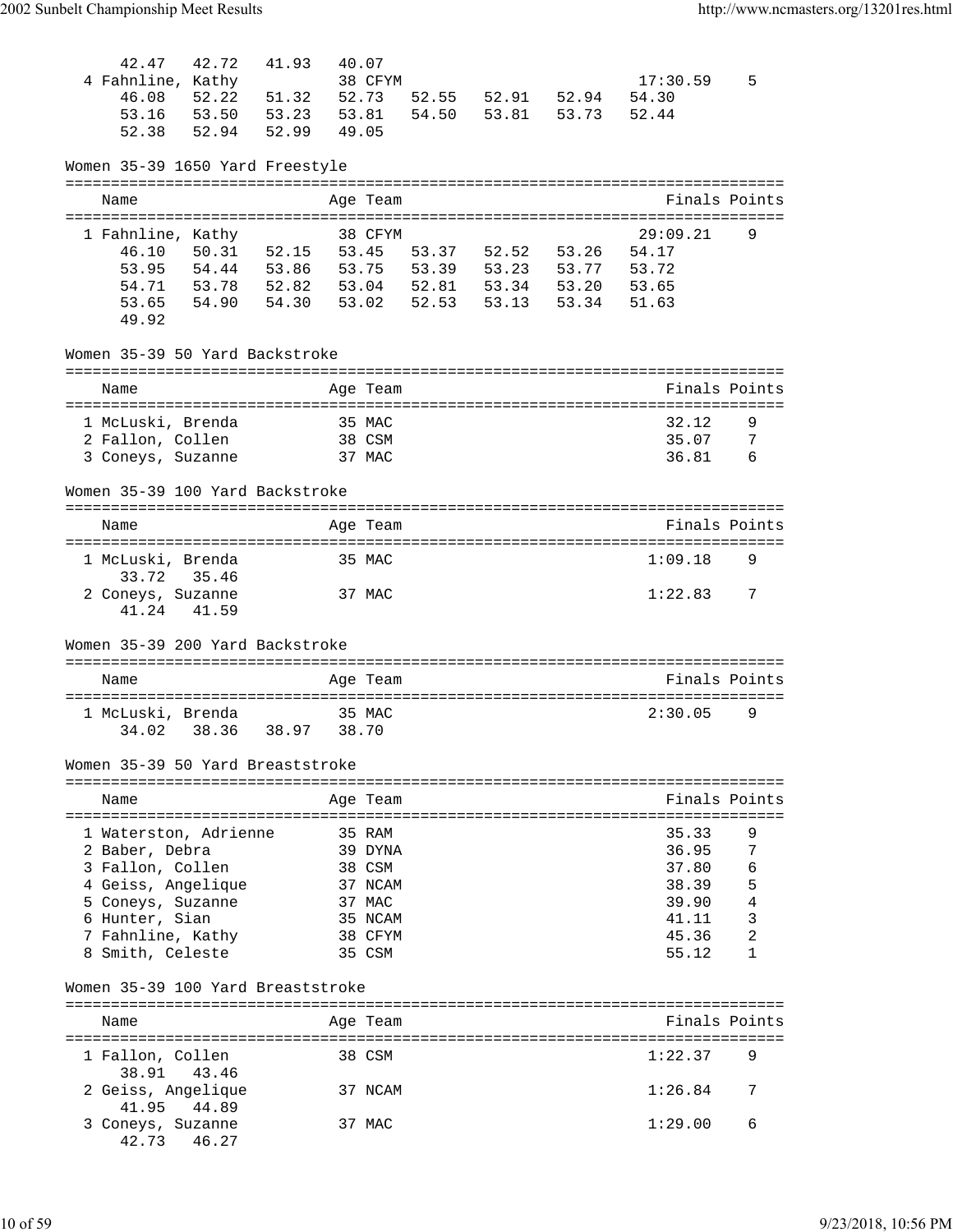| Women 35-39 200 Yard Breaststroke                                    |                           |                                   |
|----------------------------------------------------------------------|---------------------------|-----------------------------------|
| Name                                                                 | Age Team                  | Finals Points                     |
| 1 Coneys, Suzanne                                                    | 37 MAC                    | 3:18.05<br>9                      |
| 44.29<br>49.39<br>52.46<br>2 Fahnline, Kathy<br>55.81 59.57<br>46.21 | 51.91<br>38 CFYM<br>59.96 | 3:41.55<br>7                      |
| Women 35-39 25 Yard Butterfly                                        |                           |                                   |
|                                                                      |                           |                                   |
| Name                                                                 | Age Team                  | Finals Points                     |
| 1 Osteen, Elizabeth                                                  | 36 NCMS                   | 16.79<br>9                        |
| Women 35-39 50 Yard Butterfly                                        |                           |                                   |
| Name                                                                 | Age Team                  | Finals Points                     |
| 1 Waldron, Patty                                                     | 39 MAC                    | 29.15<br>9                        |
| 2 Battle, Ruth                                                       | 39 UNA                    | 29.17<br>7                        |
| 3 Fallon, Collen                                                     | 38 CSM                    | 30.50<br>6                        |
| 4 Downing, Linda                                                     | 37 ORLM                   | 5<br>30.98                        |
| Women 35-39 100 Yard Butterfly                                       |                           |                                   |
| Name                                                                 | Age Team                  | Finals Points                     |
|                                                                      |                           |                                   |
| 1 Waldron, Patty<br>31.13<br>34.75                                   | 39 MAC                    | 1:05.88<br>9                      |
| 2 Downing, Linda<br>31.89<br>36.28                                   | 37 ORLM                   | 1:08.17<br>7                      |
|                                                                      |                           |                                   |
| Women 35-39 100 Yard IM                                              |                           |                                   |
| :========================                                            | =====================     | :================================ |
| Name                                                                 | Age Team                  | Finals Points                     |
| 1 Downing, Linda<br>33.52                                            | 37 ORLM                   | 1:09.33<br>9                      |
| 35.81<br>2 McLuski, Brenda                                           | 35 MAC                    | 1:12.17<br>7                      |
| 33.02 39.15<br>3 Geiss, Angelique                                    | 37 NCAM                   | 1:13.90<br>6                      |
| 34.64<br>39.26<br>4 Baber, Debra                                     | 39 DYNA                   | 1:14.61<br>5                      |
| 35.59<br>39.02<br>5 Hunter, Sian                                     | 35 NCAM                   | 1:15.22<br>4                      |
| 36.54 38.68<br>6 Osteen, Elizabeth                                   | 36 NCMS                   | 1:25.26<br>3                      |
| 39.88 45.38<br>7 Smith, Celeste                                      | 35 CSM                    | 1:49.14<br>2                      |
| 51.52<br>57.62                                                       |                           |                                   |
| Women 35-39 200 Yard IM                                              |                           |                                   |
| Name                                                                 | Age Team                  | Finals Points                     |
| 1 Downing, Linda                                                     | 37 ORLM                   | 2:25.60<br>9                      |
| 31.85 38.32 42.59 32.84<br>2 Waldron, Patty                          | 39 MAC                    | 2:36.84<br>7                      |
| 31.01 39.46 48.77<br>3 McLuski, Brenda                               | 37.60<br>35 MAC           | 6<br>2:37.28                      |
| 37.75 47.55 36.97<br>35.01<br>4 Coneys, Suzanne                      | 37 MAC                    | 2:54.60<br>5                      |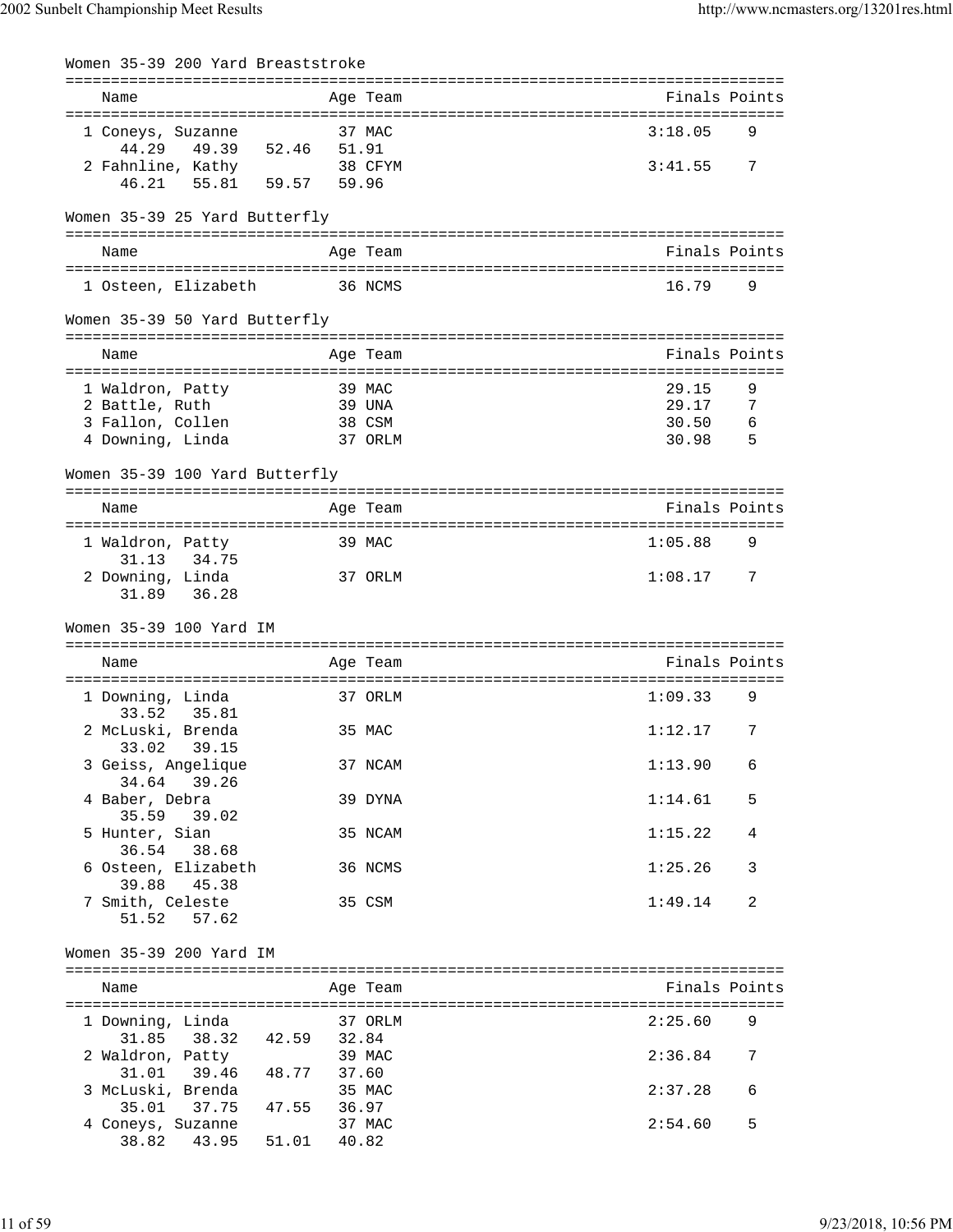| Women 35-39 400 Yard IM                    |       |                    |       |                                       |       |               |                |
|--------------------------------------------|-------|--------------------|-------|---------------------------------------|-------|---------------|----------------|
| Name                                       |       | Age Team           |       |                                       |       | Finals Points |                |
|                                            |       |                    |       |                                       |       |               |                |
| 1 Downing, Linda                           |       | 37 ORLM            |       |                                       |       | 5:04.58       | 9              |
| 32.55<br>36.60                             |       |                    |       | 39.92 38.86 43.74 44.52 35.41         |       | 32.98         |                |
|                                            |       |                    |       |                                       |       |               |                |
| Women 40-44 50 Yard Freestyle              |       |                    |       |                                       |       |               |                |
|                                            |       |                    |       |                                       |       |               |                |
| Name                                       |       | Age Team           |       |                                       |       | Finals Points |                |
|                                            |       |                    |       |                                       |       | 27.51         | 9              |
| 1 Meachran, Frances<br>2 Kammer, Maryellen |       | 40 NCMS<br>44 NCMS |       |                                       |       | 28.62         | 7              |
| 3 Springer, Margie                         |       | 40 RAM             |       |                                       |       | 30.29         | 6              |
| 4 Allen, Edie                              |       | 42 AWSM            |       |                                       |       | 30.53         | 5              |
| 5 Abou-Rizk, Jacqueline                    |       | 40 CFYM            |       |                                       |       | 31.29         | $\overline{4}$ |
| 6 Spencer, Constance                       |       | 43 UNA             |       |                                       |       | 32.19         | $\overline{3}$ |
| 7 Adams, Patti                             |       | 44 PEAK            |       |                                       |       | 34.37         | $\overline{2}$ |
| 8 Mintz, Pattie                            |       | 42 CSM             |       |                                       |       | 34.63         | 1              |
|                                            |       |                    |       |                                       |       |               |                |
| Women 40-44 100 Yard Freestyle             |       |                    |       |                                       |       |               |                |
|                                            |       |                    |       |                                       |       |               |                |
| Name                                       |       | Age Team           |       |                                       |       | Finals Points |                |
| 1 Spencer, Constance                       |       | 43 UNA             |       |                                       |       | 1:12.72       | 9              |
| 33.67<br>39.05                             |       |                    |       |                                       |       |               |                |
| 2 Adams, Patti                             |       | 44 PEAK            |       |                                       |       | 1:16.91       | 7              |
| 36.87<br>40.04                             |       |                    |       |                                       |       |               |                |
|                                            |       |                    |       |                                       |       |               |                |
| Women 40-44 200 Yard Freestyle             |       |                    |       |                                       |       |               |                |
|                                            |       |                    |       |                                       |       |               |                |
| Name                                       |       | Age Team           |       |                                       |       | Finals Points |                |
|                                            |       |                    |       |                                       |       |               |                |
| 1 Meachran, Frances                        |       | 40 NCMS            |       |                                       |       | 2:21.10       | 9              |
| 35.54<br>32.29<br>37.40                    | 35.87 |                    |       |                                       |       |               | 7              |
| 2 Reynolds, Ashley<br>36.00 36.94<br>34.55 | 36.28 | 41 UNA             |       |                                       |       | 2:23.77       |                |
| 3 Allen, Edie                              |       | 42 AWSM            |       |                                       |       | 2:35.73       | 6              |
| 34.53<br>39.26 40.83                       | 41.11 |                    |       |                                       |       |               |                |
| 4 Thornton, Charlotte                      |       | 44 TGM             |       |                                       |       | 3:35.44       | 5              |
| 51.16<br>54.38<br>55.84                    |       | 54.06              |       |                                       |       |               |                |
|                                            |       |                    |       |                                       |       |               |                |
| Women 40-44 500 Yard Freestyle             |       |                    |       |                                       |       |               |                |
| ------------------------------             |       |                    |       | ===================================== |       |               |                |
| Name                                       |       | Age Team           |       |                                       |       | Finals Points |                |
|                                            |       |                    |       |                                       |       |               |                |
| 1 Simonson, Kay                            |       | 40 GG              |       |                                       |       | 6:17.79       | 9              |
| 31.24 35.46<br>37.22                       |       | 38.01              |       | 38.45 39.15 39.43                     |       | 39.46         |                |
| 39.22<br>40.15                             |       |                    |       |                                       |       |               |                |
| 2 Mintz, Pattie                            |       | 42 CSM             |       |                                       |       | 7:51.72       | 7              |
| 40.46<br>45.29<br>46.62                    |       | 47.91              |       | 48.17 47.68 48.41                     |       | 49.34         |                |
| 48.70<br>49.14                             |       |                    |       |                                       |       |               |                |
| Women 40-44 1000 Yard Freestyle            |       |                    |       |                                       |       |               |                |
|                                            |       |                    |       |                                       |       |               |                |
| Name                                       |       | Age Team           |       |                                       |       | Finals Points |                |
|                                            |       |                    |       |                                       |       |               |                |
| 1 Simonson, Kay                            |       | 40 GG              |       |                                       |       | 13:07.69      | 9              |
| 35.94<br>31.40<br>38.14                    |       | 39.46              |       | 39.65 39.81                           | 40.07 | 40.46         |                |
| 40.74<br>40.75<br>40.57                    |       | 40.57              | 40.22 | 40.22                                 | 40.19 | 40.41         |                |
| 40.17<br>40.37<br>40.08                    |       | 38.47              |       |                                       |       |               |                |
| 2 Abou-Rizk, Jacqueline                    |       | 40 CFYM            |       |                                       |       | 16:18.77      | 7              |
| 46.26<br>43.96<br>52.71                    | 49.24 |                    | 50.01 | 50.59 49.99                           |       | 51.03         |                |
| 50.85<br>50.42<br>49.35                    |       | 49.34              | 50.41 | 49.66                                 | 48.82 | 49.46         |                |
| 48.65<br>47.64<br>48.29                    | 42.09 |                    |       |                                       |       |               |                |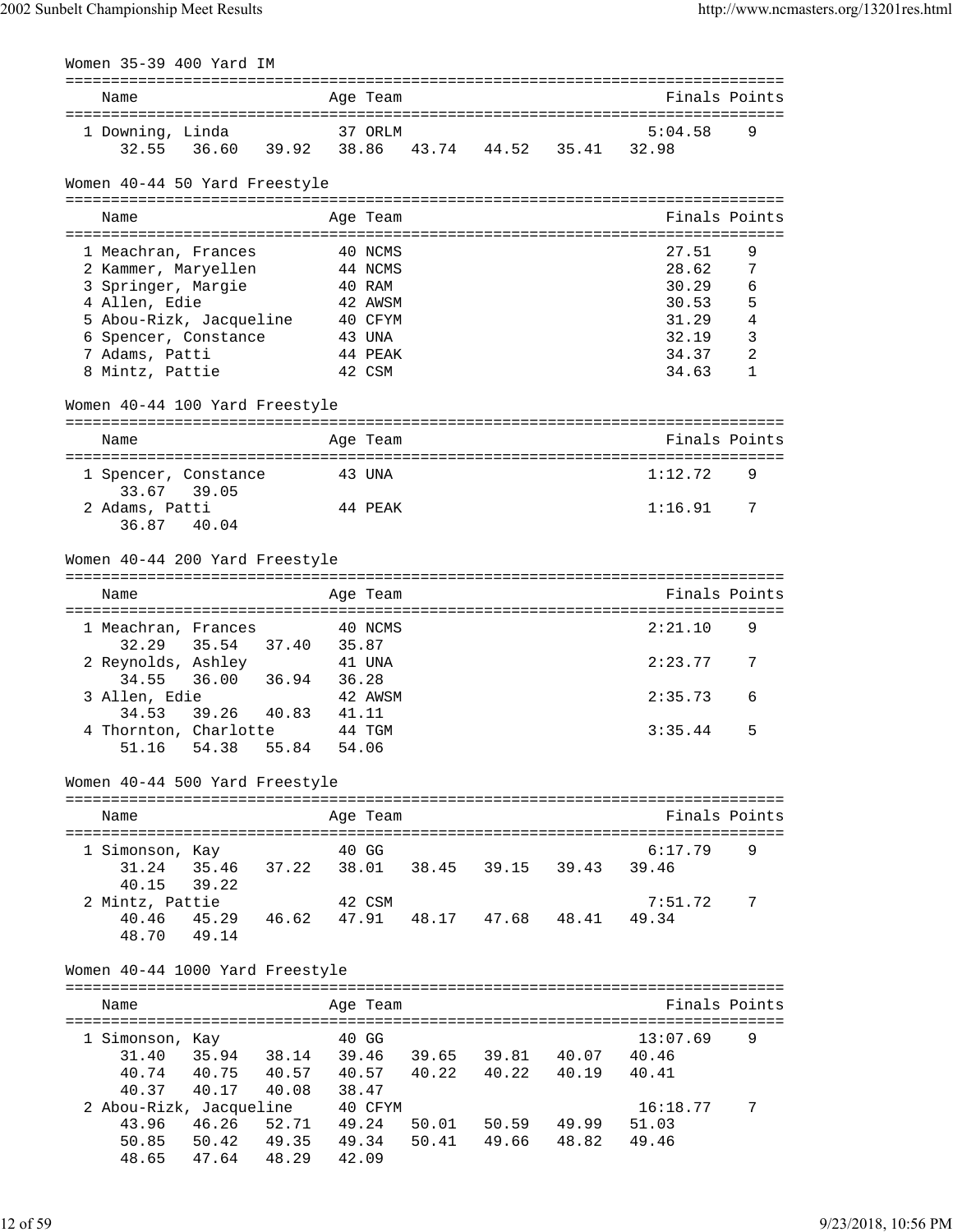| Women 40-44 1650 Yard Freestyle                   |                                                                                                                     |          |       |                            |       |               |               |
|---------------------------------------------------|---------------------------------------------------------------------------------------------------------------------|----------|-------|----------------------------|-------|---------------|---------------|
| Name                                              |                                                                                                                     | Age Team |       |                            |       | Finals Points |               |
| 1 Reynolds, Ashley                                |                                                                                                                     | 41 UNA   |       |                            |       | 22:25.46      | 9             |
| 39.51 40.13<br>38.03                              |                                                                                                                     |          |       | 40.68  40.82  41.01  41.03 |       | 41.03         |               |
| 41.53 41.20 40.95 41.57 41.09 41.14<br>41.06      |                                                                                                                     |          |       |                            |       | 41.20         |               |
| 41.19  41.26  41.42  41.16  41.34  40.96<br>40.93 |                                                                                                                     |          |       |                            |       | 41.31         |               |
| 41.14<br>41.17 41.14                              |                                                                                                                     | 41.07    | 40.92 | 40.20                      | 40.01 | 40.35         |               |
| 37.91                                             |                                                                                                                     |          |       |                            |       |               |               |
|                                                   |                                                                                                                     |          |       |                            |       |               |               |
| 2 Duffy, Lisa                                     |                                                                                                                     | 43 YSMS  |       |                            |       | 28:14.61      | 7             |
| 46.23<br>50.15 50.85                              |                                                                                                                     | 51.14    | 51.00 | 51.91                      | 51.62 | 51.52         |               |
| 52.11<br>51.70                                    | 51.77<br>52.25                                                                                                      |          | 51.78 | 52.46                      | 51.80 | 51.90         |               |
| 52.94<br>51.82                                    | 51.70<br>52.06                                                                                                      |          |       | 51.71 52.28                | 51.80 | 51.20         |               |
| 51.75<br>51.32                                    | 52.20<br>51.29                                                                                                      |          | 51.41 | 51.01                      | 50.37 | 50.18         |               |
| 49.38                                             |                                                                                                                     |          |       |                            |       |               |               |
| Women 40-44 50 Yard Backstroke                    |                                                                                                                     |          |       |                            |       |               |               |
| Name                                              |                                                                                                                     | Age Team |       |                            |       | Finals Points |               |
|                                                   |                                                                                                                     |          |       |                            |       |               |               |
| 1 Stott, Kim                                      |                                                                                                                     | 42 RAM   |       |                            |       | 36.14         | 9             |
| 2 Springer, Margie                                |                                                                                                                     | 40 RAM   |       |                            |       | 36.26         | 7             |
| 3 Spencer, Constance                              |                                                                                                                     | 43 UNA   |       |                            |       | 36.57         | 6             |
| 4 Batchelor, Robin                                |                                                                                                                     | 44 SMAC  |       |                            |       | 37.25         | 5             |
| Women 40-44 100 Yard Backstroke                   |                                                                                                                     |          |       |                            |       |               |               |
| Name                                              |                                                                                                                     | Age Team |       |                            |       | Finals Points |               |
|                                                   |                                                                                                                     |          |       |                            |       |               |               |
| 1 Meachran, Frances<br>37.60<br>33.71             |                                                                                                                     | 40 NCMS  |       |                            |       | 1:11.31       | 9             |
| 2 Stott, Kim<br>37.25<br>39.45                    |                                                                                                                     | 42 RAM   |       |                            |       | 1:16.70       | 7             |
| 3 Spencer, Constance<br>37.63<br>41.42            |                                                                                                                     | 43 UNA   |       |                            |       | 1:19.05       | 6             |
| 4 Reynolds, Ashley                                |                                                                                                                     | 41 UNA   |       |                            |       | 1:21.77       | 5             |
| Women 40-44 200 Yard Backstroke                   |                                                                                                                     |          |       |                            |       |               |               |
| Name                                              | and the Superior Press, and the Superior Press, and the Superior Press, and the Superior Press, and the Superior Pr |          |       |                            |       |               | Finals Points |
|                                                   |                                                                                                                     |          |       |                            |       |               |               |
| 1 Stott, Kim                                      |                                                                                                                     | 42 RAM   |       |                            |       | 2:42.77       | 9             |
| 39.15<br>41.36 41.74                              |                                                                                                                     | 40.52    |       |                            |       |               |               |
| 2 Batchelor, Robin                                |                                                                                                                     | 44 SMAC  |       |                            |       | 2:55.81       | 7             |
| 44.87 44.62<br>42.43                              | 43.89                                                                                                               |          |       |                            |       |               |               |
| Women 40-44 50 Yard Breaststroke                  |                                                                                                                     |          |       |                            |       |               |               |
|                                                   |                                                                                                                     |          |       |                            |       |               |               |
| Name                                              |                                                                                                                     | Age Team |       |                            |       | Finals Points |               |
| 1 Kammer, Maryellen                               |                                                                                                                     | 44 NCMS  |       |                            |       | 36.64         | 9             |
| 2 Stott, Kim                                      |                                                                                                                     | 42 RAM   |       |                            |       | 39.68         | 7             |
| 3 Abou-Rizk, Jacqueline                           |                                                                                                                     | 40 CFYM  |       |                            |       | 40.35         | 6             |
| 4 Springer, Margie                                |                                                                                                                     | 40 RAM   |       |                            |       | 40.59         | 5             |
| 5 Reynolds, Ashley                                |                                                                                                                     | 41 UNA   |       |                            |       | 42.78         | $\sqrt{4}$    |
|                                                   |                                                                                                                     |          |       |                            |       | 44.41         | $\mathbf{3}$  |
| 6 Spencer, Constance                              |                                                                                                                     | 43 UNA   |       |                            |       |               |               |
| 7 Adams, Patti                                    |                                                                                                                     | 44 PEAK  |       |                            |       | 45.19         | 2             |
| 8 Mintz, Pattie                                   |                                                                                                                     | 42 CSM   |       |                            |       | 48.87         | 1             |
| 9 Thornton, Charlotte                             |                                                                                                                     | 44 TGM   |       |                            |       | 49.33         |               |
| Women 40-44 100 Yard Breaststroke                 |                                                                                                                     |          |       |                            |       |               |               |
| Name                                              |                                                                                                                     | Age Team |       |                            |       | Finals Points |               |
|                                                   |                                                                                                                     |          |       |                            |       |               |               |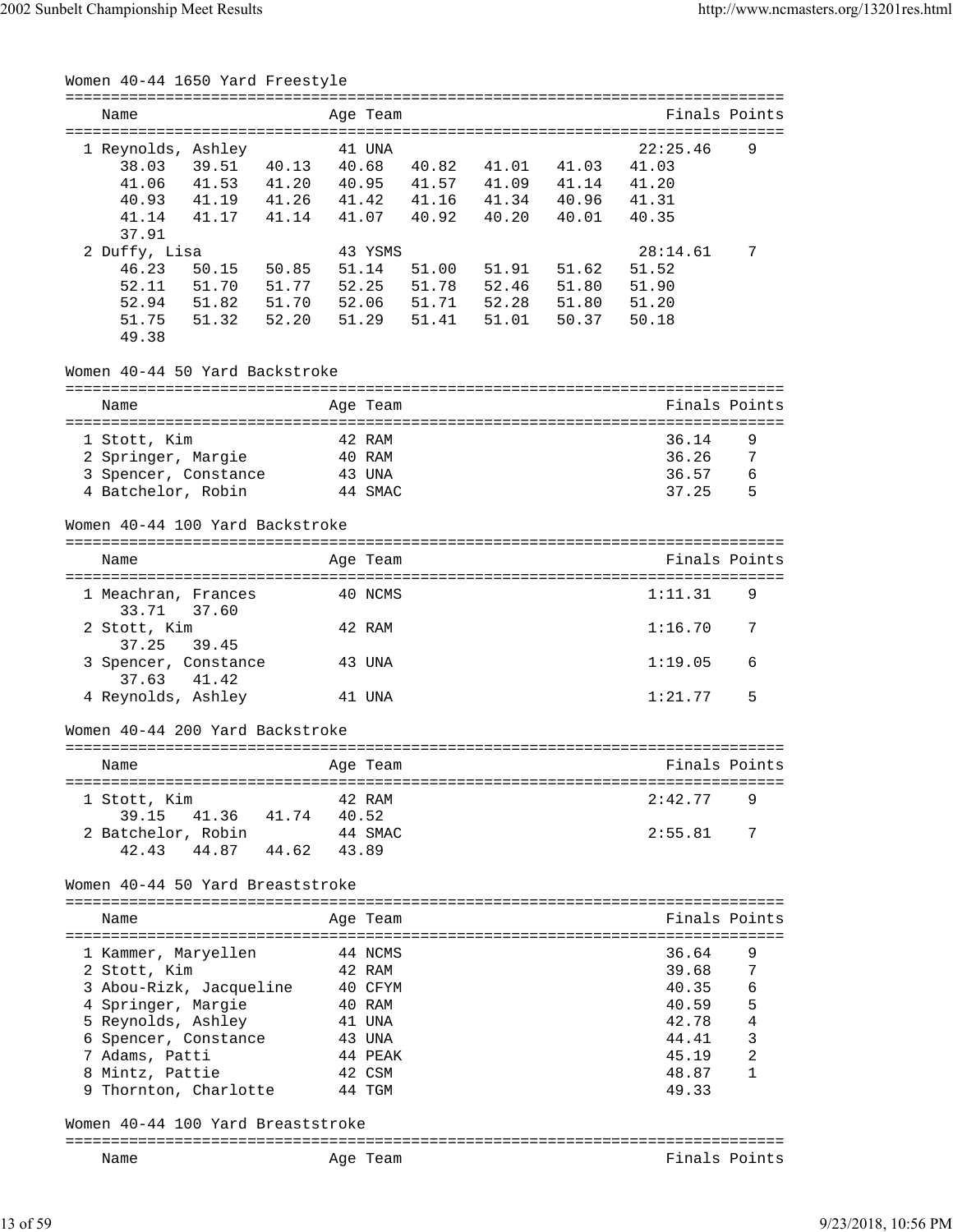| Name                                                              |                  | Age Team                                    | Finals Points      |        |
|-------------------------------------------------------------------|------------------|---------------------------------------------|--------------------|--------|
| Women 40-44 200 Yard IM                                           |                  |                                             |                    |        |
| 54.02 59.00                                                       |                  |                                             |                    |        |
| 40.96<br>48.05<br>10 Thornton, Charlotte                          |                  | 44 TGM                                      | 1:53.02            |        |
| 41.31<br>43.73<br>9 Adams, Patti                                  |                  | 40 CFYM<br>44 PEAK                          | 1:29.01            |        |
| 7 Spencer, Constance<br>36.43<br>44.75<br>8 Abou-Rizk, Jacqueline |                  | 43 UNA                                      | 1:21.18<br>1:25.04 | 2<br>1 |
| 6 Allen, Edie<br>38.02<br>43.10                                   |                  | 42 AWSM                                     | 1:21.12            | 3      |
| 5 Springer, Margie<br>36.60<br>40.59                              |                  | 40 RAM                                      | 1:17.19            | 4      |
| 4 Stott, Kim<br>35.33<br>41.13                                    |                  | 42 RAM                                      | 1:16.46            | 5      |
| 3 Kammer, Maryellen<br>35.18<br>39.07                             |                  | 44 NCMS                                     | 1:14.25            | 6      |
| 2 Simonson, Kay<br>39.60<br>32.60                                 |                  | 40 GG                                       | 1:12.20            | 7      |
| 1 Meachran, Frances<br>32.30<br>38.91                             |                  | 40 NCMS                                     | 1:11.21            | 9      |
| Name                                                              |                  | Age Team                                    | Finals Points      |        |
|                                                                   |                  |                                             |                    |        |
| 37.44<br>31.82<br>Women 40-44 100 Yard IM                         |                  |                                             |                    |        |
| 1 Simonson, Kay                                                   |                  | 40 GG                                       | 1:09.26            | 9      |
| Name                                                              |                  | Age Team                                    | Finals Points      |        |
| Women 40-44 100 Yard Butterfly                                    |                  |                                             |                    |        |
| 4 Adams, Patti                                                    |                  | 44 PEAK                                     | 39.37              | 5      |
| 3 Batchelor, Robin                                                |                  | 44 SMAC                                     | 37.69              | 6      |
| 2 Stott, Kim                                                      |                  | 42 RAM                                      | 35.87              | 7      |
| 1 Simonson, Kay                                                   |                  | 40 GG                                       | 30.43              | 9      |
| Name                                                              |                  | Age Team                                    | Finals Points      |        |
|                                                                   |                  |                                             |                    |        |
| Women 40-44 50 Yard Butterfly                                     |                  |                                             |                    |        |
| 1 Adams, Patti                                                    |                  | 44 PEAK                                     | 17.17              | 9      |
| Name                                                              |                  | Age Team                                    | Finals Points      |        |
| Women 40-44 25 Yard Butterfly                                     |                  |                                             |                    |        |
| 1 Kammer, Maryellen<br>45.78 46.92<br>43.03                       | 44 NCMS<br>45.35 |                                             | 3:01.08            | 9      |
| Name                                                              |                  | Age Team                                    | Finals Points      |        |
|                                                                   |                  |                                             |                    |        |
| Women 40-44 200 Yard Breaststroke                                 |                  |                                             |                    |        |
| 3 Mintz, Pattie<br>50.21 54.39                                    |                  | 42 CSM                                      | 1:44.60            | 6      |
| 2 Spencer, Constance<br>45.84<br>55.75                            |                  | 43 UNA                                      | 1:41.59            | 7      |
| 45.42<br>48.41                                                    |                  |                                             |                    |        |
| 1 Batchelor, Robin                                                |                  | ================================<br>44 SMAC | 1:33.83            | 9      |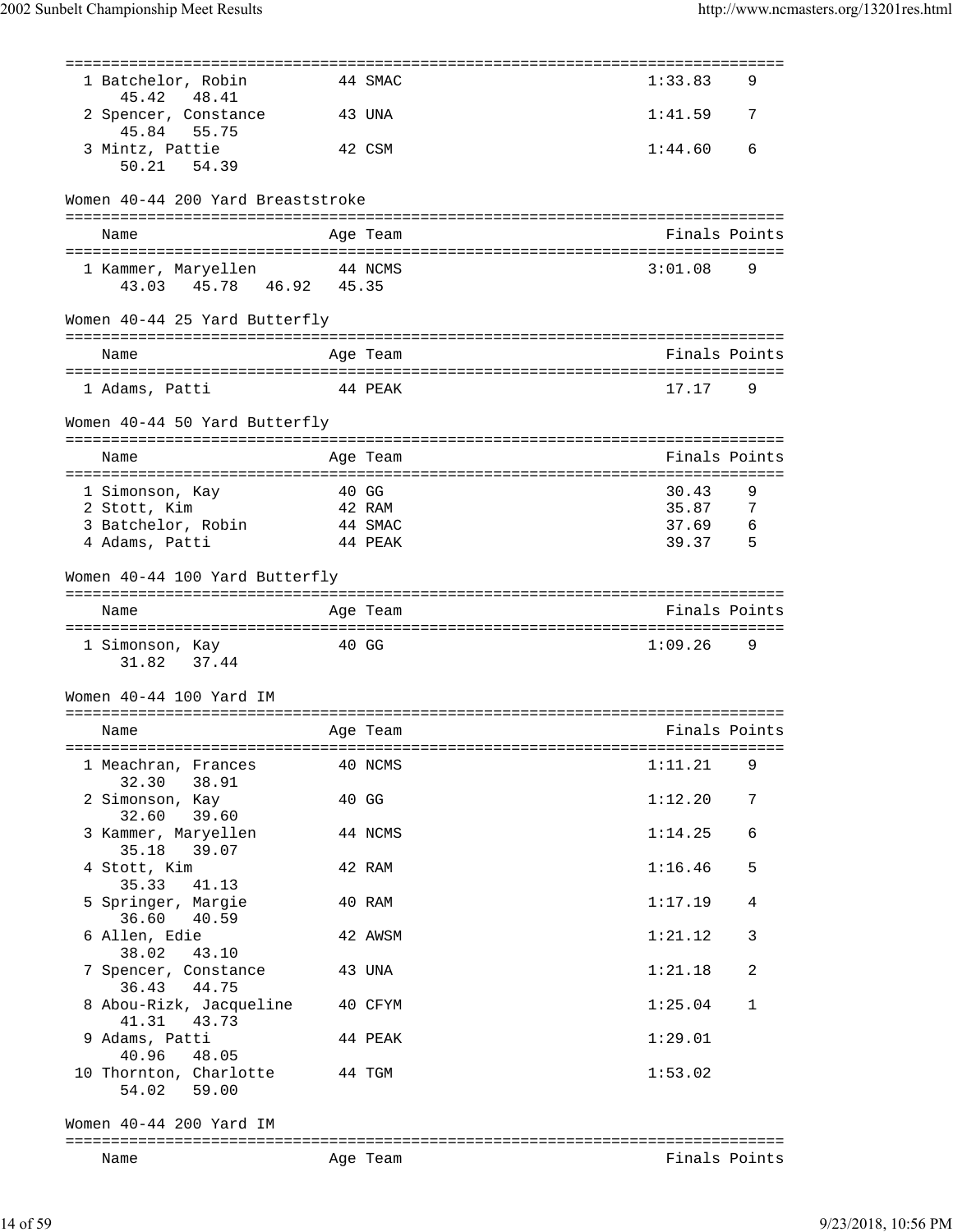| -------------------------------------                 |                                     |          |  | ---------------------------       |   |
|-------------------------------------------------------|-------------------------------------|----------|--|-----------------------------------|---|
| 1 Simonson, Kay                                       |                                     | 40 GG    |  | 2:37.02                           | 9 |
| 31.84                                                 | 40.04 48.28 36.86                   |          |  |                                   |   |
| 2 Batchelor, Robin                                    |                                     | 44 SMAC  |  | 2:58.93                           | 7 |
| 45.21 51.82<br>40.49                                  |                                     | 41.41    |  |                                   |   |
|                                                       |                                     |          |  |                                   |   |
| Women 40-44 400 Yard IM                               |                                     |          |  |                                   |   |
|                                                       |                                     |          |  |                                   |   |
|                                                       |                                     |          |  |                                   |   |
| Name                                                  |                                     | Age Team |  | Finals Points                     |   |
|                                                       |                                     |          |  |                                   |   |
| 1 Thornton, Charlotte                                 |                                     | 44 TGM   |  | 8:52.06                           | 9 |
| 1:04.92 1:10.54 1:16.27 1:14.55 1:07.97 1:06.24 56.86 |                                     |          |  | 54.71                             |   |
|                                                       |                                     |          |  |                                   |   |
| Women 45-49 50 Yard Freestyle                         |                                     |          |  |                                   |   |
|                                                       |                                     |          |  |                                   |   |
| Name                                                  |                                     | Age Team |  | Finals Points                     |   |
| :=======================                              | =================                   |          |  |                                   |   |
| 1 Amick, Beverly                                      |                                     | 47 AWSM  |  | 28.65                             | 9 |
| 2 Sykes, Jeannie                                      |                                     | 47 TMS   |  | 30.20                             | 7 |
| 3 Sansbury, Mary                                      |                                     | 48 CSM   |  | 31.45                             | 6 |
| 4 Rogers, Jennie                                      |                                     | 49 PEAK  |  | 35.93                             | 5 |
| 5 Schuitema, Kathi                                    |                                     | 47 CSM   |  | 43.32                             | 4 |
| 6 Phillips, Rita                                      |                                     | 46 CSM   |  | 50.32                             | 3 |
|                                                       |                                     |          |  |                                   |   |
| Women 45-49 100 Yard Freestyle                        |                                     |          |  |                                   |   |
|                                                       |                                     |          |  | ------------------------------    |   |
| Name                                                  |                                     | Age Team |  | Finals Points                     |   |
|                                                       |                                     |          |  | ================================= |   |
| 1 Amick, Beverly<br>30.10<br>32.42                    |                                     | 47 AWSM  |  | 1:02.52                           | 9 |
| 2 Sykes, Jeannie                                      |                                     | 47 TMS   |  | 1:05.28                           | 7 |
| 31.22<br>34.06                                        |                                     |          |  |                                   |   |
| 3 Sansbury, Mary                                      |                                     | 48 CSM   |  | 1:12.20                           | 6 |
| 33.83<br>38.37                                        |                                     |          |  |                                   |   |
|                                                       |                                     |          |  |                                   |   |
| Women 45-49 200 Yard Freestyle                        |                                     |          |  |                                   |   |
|                                                       |                                     |          |  |                                   |   |
| Name                                                  |                                     | Age Team |  | Finals Points                     |   |
|                                                       |                                     |          |  |                                   |   |
| 1 Amick, Beverly                                      |                                     | 47 AWSM  |  | 2:18.54                           | 9 |
| 34.65<br>32.07                                        | 35.74                               | 36.08    |  |                                   |   |
| 2 Sykes, Jeannie                                      |                                     | 47 TMS   |  | 2:26.15                           | 7 |
| 33.58<br>35.42 37.56                                  |                                     | 39.59    |  |                                   |   |
| 3 Warner, Mary Ann                                    |                                     | 46 DAMA  |  | 3:17.69                           | 6 |
| 44.33                                                 | 50.96 52.34 50.06                   |          |  |                                   |   |
| 4 Schuitema, Kathi                                    |                                     | 47 CSM   |  | 3:43.62                           | 5 |
| 57.76 59.43<br>48.51                                  | 57.92                               |          |  |                                   |   |
|                                                       |                                     |          |  |                                   |   |
| Women 45-49 500 Yard Freestyle                        |                                     |          |  |                                   |   |
|                                                       |                                     |          |  |                                   |   |
|                                                       |                                     |          |  |                                   |   |
| Name                                                  |                                     | Age Team |  | Finals Points                     |   |
|                                                       |                                     |          |  |                                   | 9 |
| 1 Wilson, Debbie                                      |                                     | 47 SMAC  |  | 6:13.75                           |   |
| 33.12 36.65 37.54 38.41 38.24 38.07 38.25             |                                     |          |  | 38.30                             |   |
| 37.74 37.43                                           |                                     |          |  |                                   |   |
| 2 Sykes, Jeannie                                      |                                     | 47 TMS   |  | 6:57.70                           | 7 |
| 34.94                                                 | 37.82 40.03 42.20 42.27 43.66 44.42 |          |  | 45.52                             |   |
| 44.69<br>42.15                                        |                                     |          |  |                                   |   |
| 3 Rogers, Jennie                                      |                                     | 49 PEAK  |  | 7:44.99                           | 6 |
| 42.12 46.63 48.17 48.00 47.47 46.19 46.20             |                                     |          |  | 47.00                             |   |
| 47.19 46.02                                           |                                     |          |  |                                   |   |
|                                                       |                                     |          |  |                                   |   |
| Women 45-49 1000 Yard Freestyle                       |                                     |          |  |                                   |   |
|                                                       |                                     |          |  |                                   |   |
| Name                                                  |                                     | Age Team |  | Finals Points                     |   |
|                                                       |                                     |          |  |                                   |   |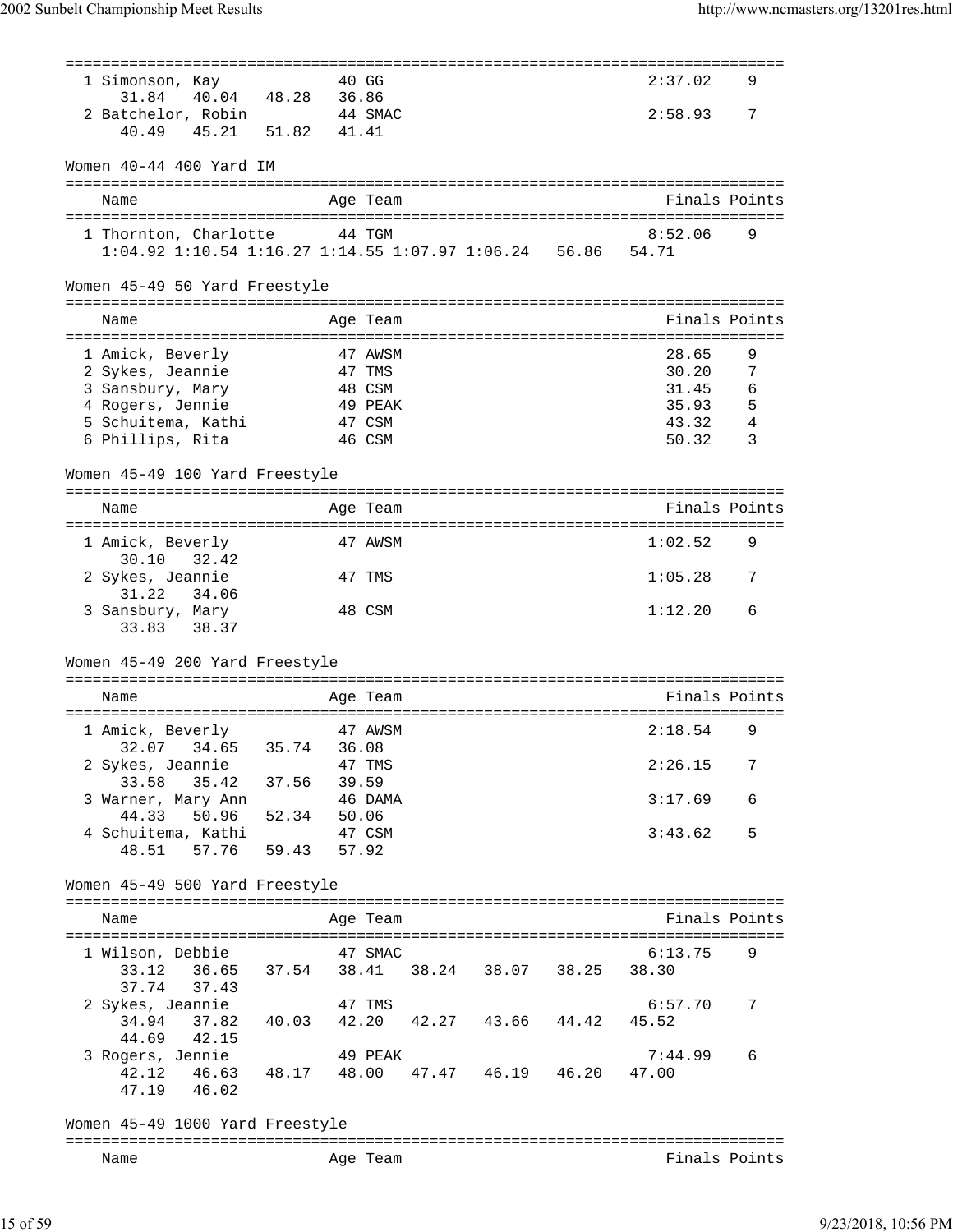| 1 Wilson, Debbie                              |         | 47 SMAC  |                                                    | 12:34.62      | 9 |
|-----------------------------------------------|---------|----------|----------------------------------------------------|---------------|---|
| 33.51<br>، د. <i>، ۱</i> 36.74<br>38.32 38.17 |         |          | 37.86 37.94 38.17 37.95<br>38.06 38.67 37.95 38.23 | 38.12         |   |
| 38.12                                         |         |          |                                                    | 38.26         |   |
| 38.08<br>38.10<br>38.06                       | 36.74   |          |                                                    |               |   |
| Women 45-49 25 Yard Backstroke                |         |          |                                                    |               |   |
|                                               |         |          |                                                    |               |   |
| Name                                          |         | Age Team |                                                    | Finals Points |   |
|                                               | 47 CSM  |          |                                                    | 23.46         | 9 |
| 1 Schuitema, Kathi                            |         |          |                                                    |               |   |
| Women 45-49 50 Yard Backstroke                |         |          |                                                    |               |   |
| Name                                          |         | Age Team |                                                    | Finals Points |   |
| 1 Sansbury, Mary                              |         | 48 CSM   |                                                    | 38.83         | 9 |
| 2 Rogers, Jennie<br>49 PEAK                   |         |          |                                                    | 40.96         | 7 |
|                                               |         |          |                                                    |               |   |
| Women 45-49 100 Yard Backstroke               |         |          |                                                    |               |   |
| Name                                          |         | Age Team |                                                    | Finals Points |   |
|                                               |         |          |                                                    |               |   |
| 1 Rogers, Jennie                              |         | 49 PEAK  |                                                    | 1:30.93       | 9 |
| 43.87 47.06                                   |         |          |                                                    |               |   |
| 2 Warner, Mary Ann<br>1:00.49<br>59.83        |         | 46 DAMA  |                                                    | 2:00.32       | 7 |
| 3 Phillips, Rita                              |         | 46 CSM   |                                                    | 2:00.77       | 6 |
| $1:23.89$ 36.88                               |         |          |                                                    |               |   |
|                                               |         |          |                                                    |               |   |
| Women 45-49 200 Yard Backstroke               |         |          |                                                    |               |   |
|                                               |         |          |                                                    | Finals Points |   |
| Name                                          |         | Age Team |                                                    |               |   |
| 1 Wilson, Debbie                              |         | 47 SMAC  |                                                    | 2:48.24       | 9 |
| 39.73 42.68 43.55 42.28                       |         |          |                                                    |               |   |
| 2 Rogers, Jennie                              | 49 PEAK |          |                                                    | 3:17.39       | 7 |
| 49.52 51.84<br>45.05                          | 50.98   |          |                                                    |               |   |
| Women 45-49 50 Yard Breaststroke              |         |          |                                                    |               |   |
| Name                                          |         | Age Team |                                                    | Finals Points |   |
|                                               |         |          |                                                    |               |   |
| 1 Eiwen, Ginny                                |         | 49 CM    |                                                    | 34.45         | 9 |
| 2 Sykes, Jeannie                              |         | 47 TMS   |                                                    | 40.91         | 7 |
| 3 Rogers, Jennie                              |         | 49 PEAK  |                                                    | 45.71         | 6 |
| 4 Schuitema, Kathi                            |         | 47 CSM   |                                                    | 53.57         | 5 |
| 5 Warner, Mary Ann                            |         | 46 DAMA  |                                                    | 53.69         | 4 |
| Women 45-49 100 Yard Breaststroke             |         |          |                                                    |               |   |
| Name                                          |         | Age Team |                                                    | Finals Points |   |
|                                               |         |          |                                                    |               |   |
| 1 Eiwen, Ginny<br>35.43 39.78                 |         | 49 CM    |                                                    | 1:15.21       | 9 |
|                                               |         |          |                                                    |               |   |
| Women 45-49 200 Yard Breaststroke             |         |          |                                                    |               |   |
| Name                                          |         | Age Team |                                                    | Finals Points |   |
|                                               |         |          |                                                    |               |   |
| 1 Eiwen, Ginny                                |         | 49 CM    |                                                    | 2:46.55       | 9 |
| 40.59<br>44.27<br>36.61                       | 45.08   |          |                                                    |               |   |
| 2 Wilson, Debbie<br>42.47                     |         | 47 SMAC  |                                                    | 3:09.48       | 7 |
| 48.55<br>49.55<br>3 Sansbury, Mary            | 48.91   | 48 CSM   |                                                    | 3:10.08       | 6 |
|                                               |         |          |                                                    |               |   |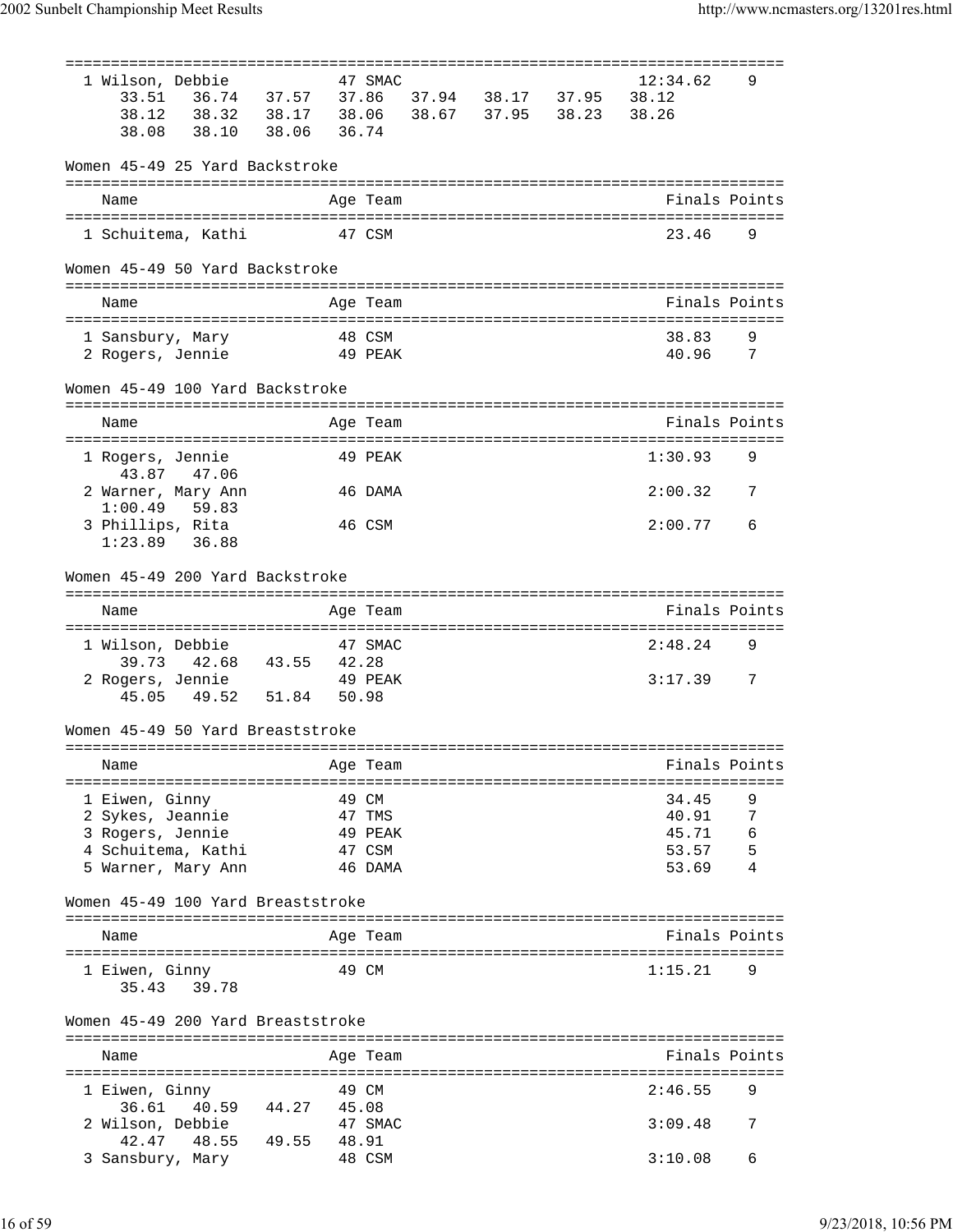| 48.58<br>43.50                            | 48.56             | 49.44 |          |                                                |     |
|-------------------------------------------|-------------------|-------|----------|------------------------------------------------|-----|
| Women 45-49 25 Yard Butterfly             |                   |       |          |                                                |     |
| Name                                      |                   |       | Age Team | =============================<br>Finals Points |     |
| 1 Schuitema, Kathi                        |                   |       | 47 CSM   | 24.98                                          | 9   |
| Women 45-49 50 Yard Butterfly             |                   |       |          |                                                |     |
| Name                                      |                   |       | Age Team | Finals Points                                  |     |
| 1 Amick, Beverly                          |                   |       | 47 AWSM  | 31.32                                          | 9   |
| 2 Eiwen, Ginny                            |                   | 49 CM |          | 32.86                                          | 7   |
| 3 Sansbury, Mary                          |                   |       | 48 CSM   | 37.15                                          | 6   |
| 4 Rogers, Jennie                          |                   |       | 49 PEAK  | 40.99                                          | - 5 |
| Women 45-49 100 Yard Butterfly            |                   |       |          |                                                |     |
| Name                                      |                   |       | Age Team | Finals Points                                  |     |
|                                           |                   |       |          |                                                |     |
| 1 Amick, Beverly                          |                   |       | 47 AWSM  | 1:09.89                                        | 9   |
| 32.44 37.45                               |                   |       |          |                                                |     |
| Women 45-49 200 Yard Butterfly            |                   |       |          |                                                |     |
| Name                                      |                   |       | Age Team | Finals Points                                  |     |
|                                           |                   |       |          |                                                |     |
| 1 Amick, Beverly                          |                   |       | 47 AWSM  | 2:38.66                                        | 9   |
| 33.86                                     | 38.95 41.17 44.68 |       |          |                                                |     |
| Women 45-49 100 Yard IM                   |                   |       |          |                                                |     |
|                                           |                   |       |          |                                                |     |
| Name                                      |                   |       | Age Team | Finals Points                                  |     |
|                                           |                   |       |          |                                                |     |
| 1 Eiwen, Ginny<br>34.16<br>37.03          |                   |       | 49 CM    | 1:11.19                                        | 9   |
| 2 Amick, Beverly                          |                   |       | 47 AWSM  | 1:13.54                                        | 7   |
| 33.48<br>40.06                            |                   |       |          |                                                |     |
| 3 Sykes, Jeannie                          |                   |       | 47 TMS   | 1:20.20                                        | 6   |
| 40.42 39.78<br>4 Sansbury, Mary           |                   |       | 48 CSM   | 1:20.62                                        | 5   |
| 37.47<br>43.15                            |                   |       |          |                                                |     |
| 5 Rogers, Jennie                          |                   |       | 49 PEAK  | 1:29.70                                        | 4   |
| 40.87 48.83<br>-- Warner, Mary Ann        |                   |       | 46 DAMA  | DQ                                             |     |
| 50.79 54.81                               |                   |       |          |                                                |     |
|                                           |                   |       |          |                                                |     |
| Women 45-49 200 Yard IM                   |                   |       |          |                                                |     |
| Name                                      |                   |       | Age Team | Finals Points                                  |     |
|                                           |                   |       |          |                                                |     |
| 1 Eiwen, Ginny<br>33.71 41.88 42.91 39.32 |                   |       | 49 CM    | 2:37.82                                        | 9   |
| 2 Wilson, Debbie                          |                   |       | 47 SMAC  | 2:43.66                                        | 7   |
| 35.46 43.37 47.83 37.00                   |                   |       |          |                                                |     |
| 3 Sansbury, Mary                          |                   |       | 48 CSM   | 2:52.26                                        | 6   |
| 37.19                                     | 44.81 49.26 41.00 |       |          |                                                |     |
| 4 Sykes, Jeannie<br>36.55                 | 49.40 53.39 41.06 |       | 47 TMS   | 3:00.40                                        | 5   |
| 5 Rogers, Jennie                          |                   |       | 49 PEAK  | 3:14.91                                        | 4   |
| 44.06 49.56 56.44 44.85                   |                   |       |          |                                                |     |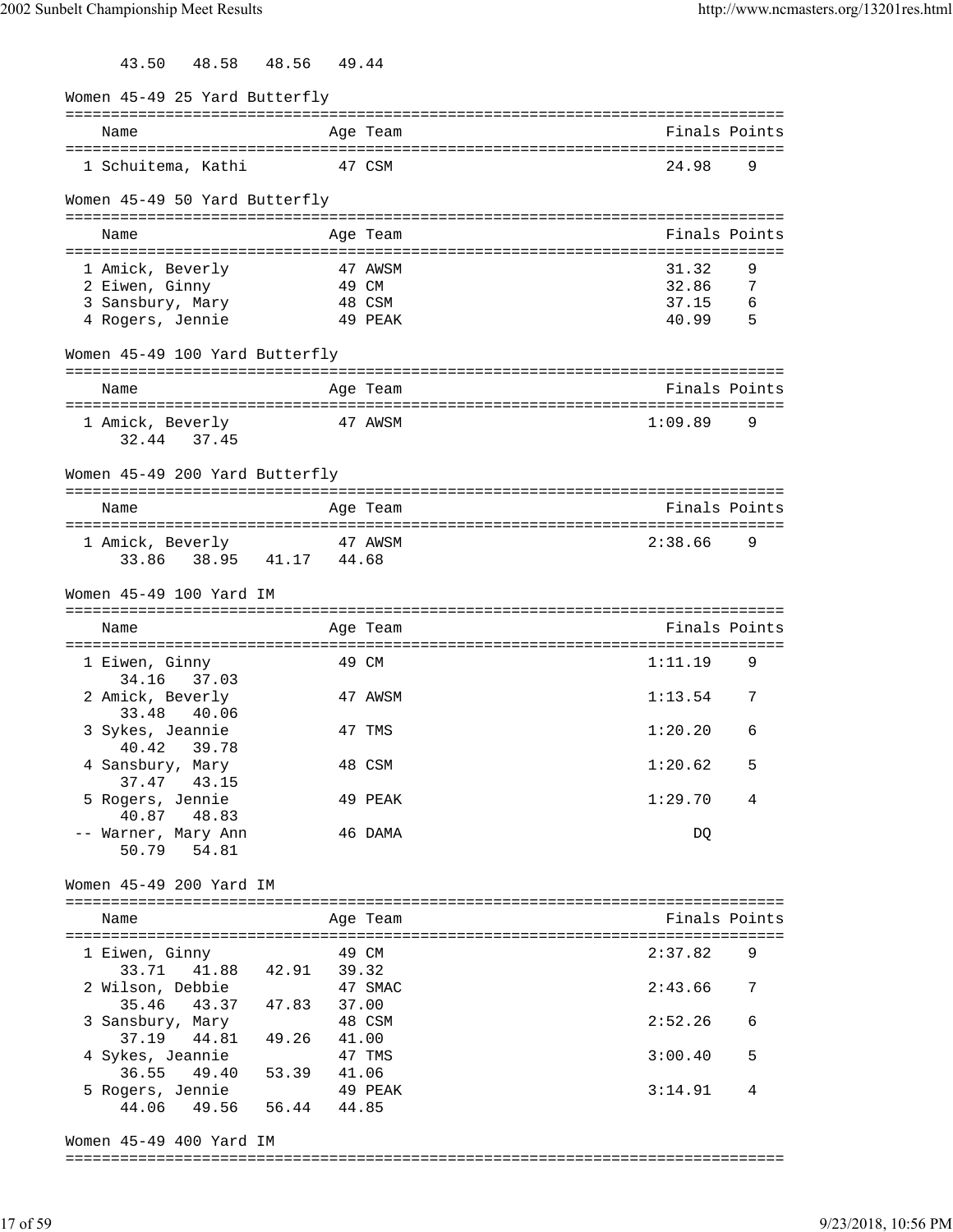| Name                                                     |       | Age Team |       |                     |       | Finals Points                        |     |
|----------------------------------------------------------|-------|----------|-------|---------------------|-------|--------------------------------------|-----|
| ===================================                      |       |          |       |                     |       |                                      |     |
| 1 Amick, Beverly                                         |       | 47 AWSM  |       |                     |       | 5:39.10                              | 9   |
| 33.49<br>39.29<br>44.91 44.06                            |       |          |       | 49.37 50.70 39.53   |       | 37.75                                |     |
| 2 Wilson, Debbie                                         |       | 47 SMAC  |       |                     |       | 5:42.30                              | 7   |
| 36.25<br>43.50<br>46.22                                  | 44.74 |          | 48.72 | 49.49               | 37.50 | 35.88                                |     |
| 3 Sansbury, Mary<br>46.85<br>48.33<br>38.55              | 47.05 | 48 CSM   | 51.44 | 51.65 44.36         |       | 6:11.90<br>43.67                     | 6   |
| 4 Rogers, Jennie                                         |       | 49 PEAK  |       |                     |       | 7:06.13                              | 5   |
| 52.95 51.91<br>47.32<br>58.39                            |       |          |       | 59.81 59.48 1:36.27 |       |                                      |     |
|                                                          |       |          |       |                     |       |                                      |     |
| Women 50-54 50 Yard Freestyle                            |       |          |       |                     |       |                                      |     |
|                                                          |       |          |       |                     |       |                                      |     |
| Name                                                     |       | Age Team |       |                     |       | Finals Points                        |     |
|                                                          |       |          |       |                     |       |                                      |     |
| 1 Prall, Winifred                                        |       | 54 GAJA  |       |                     |       | 33.96                                | 9   |
|                                                          |       |          |       |                     |       |                                      |     |
| Women 50-54 100 Yard Freestyle                           |       |          |       |                     |       |                                      |     |
|                                                          |       |          |       |                     |       |                                      |     |
| Name                                                     |       | Age Team |       |                     |       | Finals Points                        |     |
|                                                          |       |          |       |                     |       |                                      |     |
| 1 Prall, Winifred                                        |       | 54 GAJA  |       |                     |       | 1:17.97                              | 9   |
| 38.73<br>39.24                                           |       |          |       |                     |       |                                      |     |
| 2 Hill, Mary Lou                                         |       | 53 TGM   |       |                     |       | 1:19.14                              | - 7 |
| 37.94<br>41.20                                           |       |          |       |                     |       |                                      |     |
|                                                          |       |          |       |                     |       |                                      |     |
| Women 50-54 200 Yard Freestyle                           |       |          |       |                     |       |                                      |     |
| Name                                                     |       | Age Team |       |                     |       | Finals Points                        |     |
|                                                          |       |          |       |                     |       | :=================================== |     |
| 1 Prall, Winifred                                        |       | 54 GAJA  |       |                     |       | 2:57.94                              | 9   |
| 41.06 47.35 45.98 43.55                                  |       |          |       |                     |       |                                      |     |
|                                                          |       |          |       |                     |       |                                      |     |
| Women 50-54 500 Yard Freestyle                           |       |          |       |                     |       |                                      |     |
|                                                          |       |          |       |                     |       |                                      |     |
| Name                                                     |       | Age Team |       |                     |       | Finals Points                        |     |
|                                                          |       |          |       |                     |       |                                      |     |
| 1 Hill, Mary Lou                                         |       | 53 TGM   |       |                     |       | 7:51.24                              | 9   |
| 42.19  46.24  47.71  48.04  47.77  47.36  48.12          |       |          |       |                     |       | 48.40                                |     |
| 47.96<br>47.45                                           |       |          |       |                     |       |                                      |     |
|                                                          |       |          |       |                     |       |                                      |     |
| Women 50-54 1000 Yard Freestyle                          |       |          |       |                     |       |                                      |     |
| Name                                                     |       | Age Team |       |                     |       | Finals Points                        |     |
|                                                          |       |          |       |                     |       |                                      |     |
| 1 Prall, Winifred                                        |       | 54 GAJA  |       |                     |       | 15:58.76                             | 9   |
| 47.81  49.43  48.68  48.61  48.26  48.76  48.35<br>45.22 |       |          |       |                     |       |                                      |     |
| 48.70 47.11 47.05 48.74 48.53 48.03 48.17 48.61          |       |          |       |                     |       |                                      |     |
| 48.11 47.28 47.45 45.86                                  |       |          |       |                     |       |                                      |     |
|                                                          |       |          |       |                     |       |                                      |     |
| Women 50-54 25 Yard Backstroke                           |       |          |       |                     |       |                                      |     |
|                                                          |       |          |       |                     |       |                                      |     |
| Name                                                     |       | Age Team |       |                     |       | Finals Points                        |     |
|                                                          |       |          |       |                     |       |                                      |     |
| 1 Monteith, Halima                                       |       | 51 CSM   |       |                     |       | 23.36                                | 9   |
|                                                          |       |          |       |                     |       |                                      |     |
| Women 50-54 50 Yard Breaststroke                         |       |          |       |                     |       |                                      |     |
|                                                          |       |          |       |                     |       |                                      |     |
|                                                          |       |          |       |                     |       |                                      |     |
| Name                                                     |       | Age Team |       |                     |       | Finals Points                        |     |
|                                                          |       |          |       |                     |       |                                      |     |
| 1 Prall, Winifred                                        |       | 54 GAJA  |       |                     |       | 47.43                                | 9   |
| 2 Monteith, Halima                                       |       | 51 CSM   |       |                     |       | 53.69                                | 7   |

Women 50-54 100 Yard Breaststroke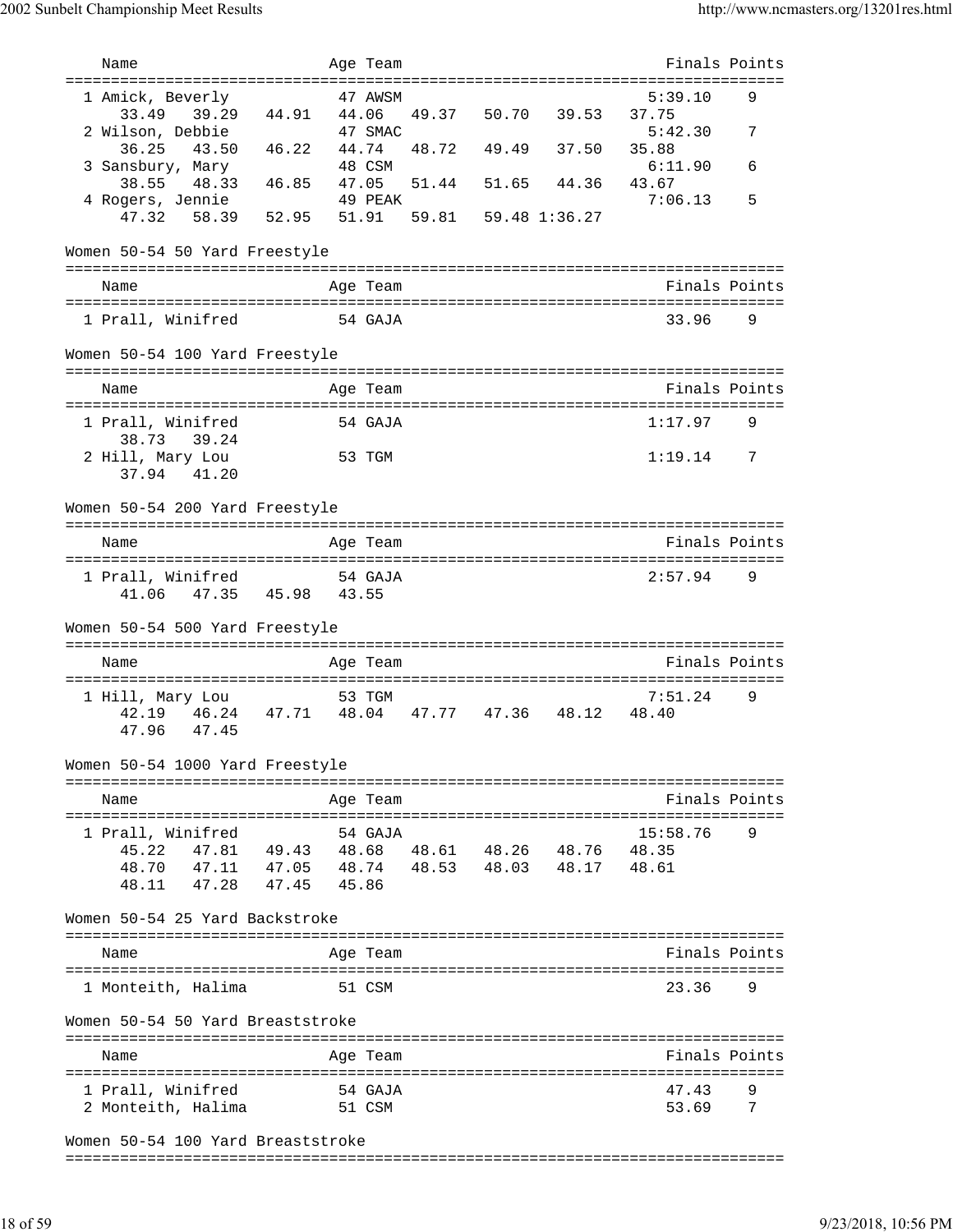| Name                                                                   |       | Age Team           | Finals Points                                         |          |
|------------------------------------------------------------------------|-------|--------------------|-------------------------------------------------------|----------|
| ===================================<br>1 Hill, Mary Lou<br>45.49 50.04 |       | 53 TGM             | ======================<br>1:35.53                     | 9        |
| 2 Prall, Winifred<br>49.67<br>57.15                                    |       | 54 GAJA            | 1:46.82                                               | 7        |
| Women 50-54 25 Yard Butterfly                                          |       |                    |                                                       |          |
| Name                                                                   |       | Age Team           | Finals Points                                         |          |
| 1 Monteith, Halima                                                     |       | 51 CSM             | 23.67                                                 | 9        |
| Women 50-54 100 Yard Butterfly                                         |       |                    |                                                       |          |
| Name                                                                   |       | Age Team           | Finals Points                                         |          |
| 1 Prall, Winifred<br>49.85 56.32                                       |       | 54 GAJA            | 1:46.17                                               | 9        |
| Women 50-54 200 Yard IM                                                |       |                    |                                                       |          |
| Name                                                                   |       | Age Team           | Finals Points                                         |          |
| 1 Prall, Winifred<br>48.61 55.78 57.23 44.36                           |       | 54 GAJA            | 3:25.98                                               | 9        |
| Women 55-59 50 Yard Freestyle                                          |       |                    |                                                       |          |
| Name                                                                   |       | Age Team           | Finals Points                                         |          |
| 1 Mitchell, Jeannie R 55 PEAK<br>2 Brooks, Sam                         |       | 58 NCAM            | ===================================<br>33.74<br>50.96 | 9<br>- 7 |
| Women 55-59 100 Yard Freestyle                                         |       |                    |                                                       |          |
| Name                                                                   |       | Age Team           | Finals Points                                         |          |
| 1 Brooks, Sam<br>53.16 1:01.57                                         |       | 58 NCAM            | 1:54.73                                               | 9        |
| Women 55-59 50 Yard Backstroke                                         |       |                    |                                                       |          |
| Name                                                                   |       | Age Team           | Finals Points                                         |          |
| 1 Mitchell, Jeannie R<br>2 Brooks, Sam                                 |       | 55 PEAK<br>58 NCAM | 36.30<br>56.14                                        | 9<br>7   |
| Women 55-59 100 Yard Backstroke                                        |       |                    |                                                       |          |
| Name                                                                   |       | Age Team           | Finals Points                                         |          |
| 1 Mitchell, Jeannie R                                                  |       | 55 PEAK            | 1:20.85                                               | 9        |
| 39.46<br>41.39<br>2 Brooks, Sam<br>57.27 1:11.61                       |       | 58 NCAM            | 2:08.88                                               | 7        |
| Women 55-59 200 Yard Backstroke                                        |       |                    |                                                       |          |
| Name                                                                   |       | Age Team           | Finals Points                                         |          |
| 1 Mitchell, Jeannie R<br>40.54 43.61 45.47                             | 43.95 | 55 PEAK            | 2:53.57                                               | 9        |

Women 55-59 50 Yard Breaststroke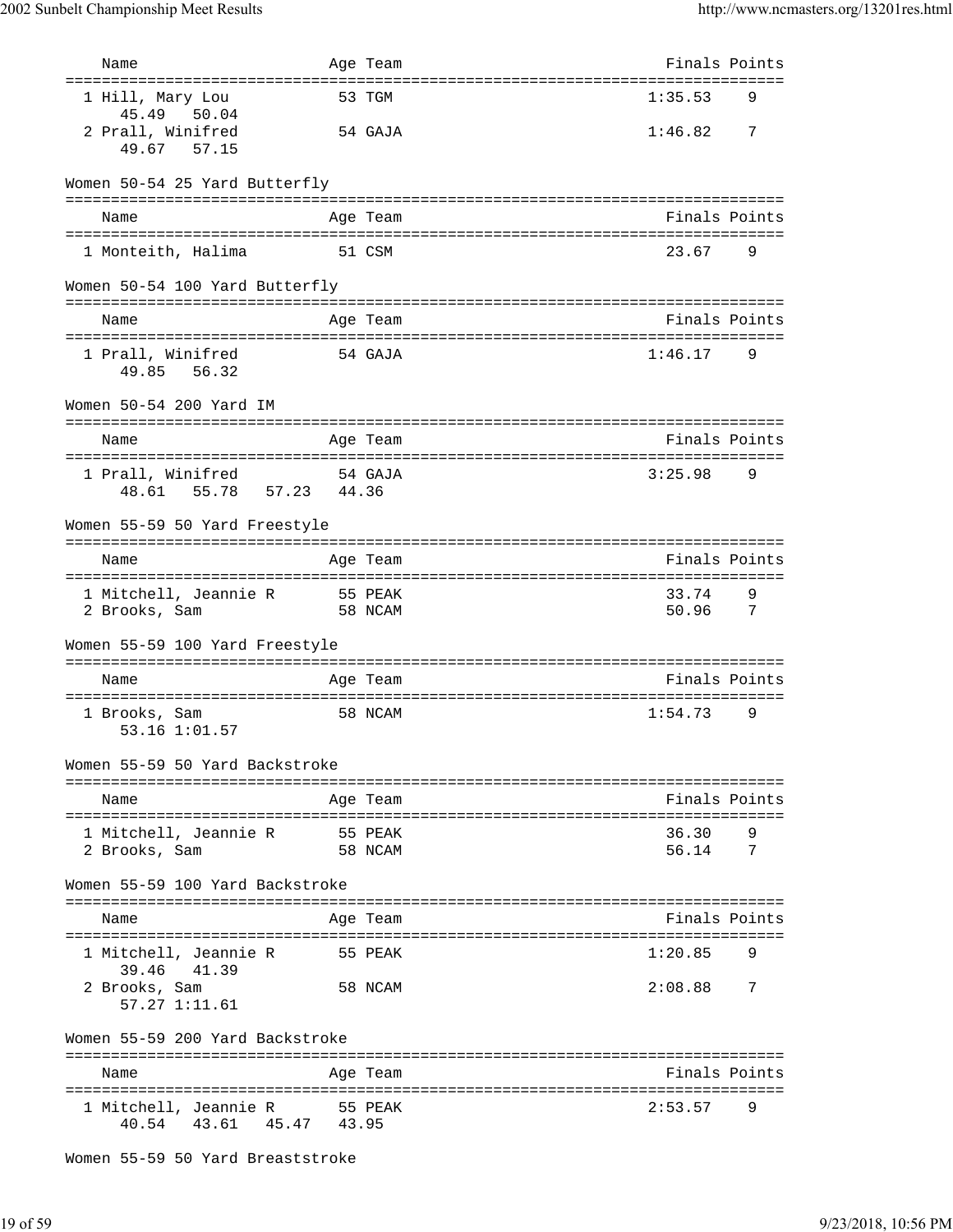|                                         |         | ========= | ================================  |
|-----------------------------------------|---------|-----------|-----------------------------------|
| Name                                    |         | Age Team  | Finals Points                     |
| 1 Mitchell, Jeannie R                   | 55 PEAK |           | 43.99<br>9                        |
| 2 Brooks, Sam                           |         | 58 NCAM   | 1:00.07<br>- 7                    |
| Women 55-59 100 Yard Breaststroke       |         |           |                                   |
| Name                                    |         | Age Team  | Finals Points                     |
|                                         |         |           |                                   |
| 1 Brooks, Sam<br>$1:05.99$ $1:10.29$    |         | 58 NCAM   | 2:16.28<br>9                      |
| Women 55-59 50 Yard Butterfly           |         |           | ================================= |
| Name                                    |         | Age Team  | Finals Points                     |
| 1 Mitchell, Jeannie R 55 PEAK           |         |           | 39.53<br>9                        |
| Women 55-59 100 Yard IM                 |         |           |                                   |
| Name                                    |         | Age Team  | Finals Points                     |
| 1 Mitchell, Jeannie R<br>38.90<br>45.82 | 55 PEAK |           | 1:24.72<br>9                      |
| Women 55-59 200 Yard IM                 |         |           |                                   |
| -----------------------------           |         |           | ================================= |
| Name                                    |         | Age Team  | Finals Points                     |
| 1 Mitchell, Jeannie R 55 PEAK           |         |           | 3:02.70<br>9                      |
| 42.04 53.53 43.66<br>43.47              |         |           |                                   |
| Women 60-64 50 Yard Freestyle           |         |           |                                   |
| Name                                    |         | Age Team  | Finals Points                     |
| 1 Newell, Sally                         | 64 UNA  |           | 34.87<br>9                        |
| 2 Blackwell, Ceil 61 RAM                |         |           | 36.77<br>7                        |
| Women 60-64 100 Yard Freestyle          |         |           |                                   |
| Name                                    |         | Age Team  | Finals Points                     |
| 1 Newell, Sally                         |         | 64 UNA    | 1:24.50<br>9                      |
| 39.31<br>45.19                          |         |           |                                   |
| Women 60-64 50 Yard Backstroke          |         |           |                                   |
| Name                                    |         | Age Team  | Finals Points                     |
| 1 Blackwell, Ceil                       |         | 61 RAM    | 42.11<br>9                        |
| Women 60-64 100 Yard Backstroke         |         |           |                                   |
|                                         |         |           |                                   |
| Name                                    |         | Age Team  | Finals Points                     |
| 1 Newell, Sally                         |         | 64 UNA    | 1:27.84<br>9                      |
| 1:00.95<br>26.89<br>2 Blackwell, Ceil   |         | 61 RAM    | 1:33.52<br>7                      |
| 45.80<br>47.72                          |         |           |                                   |
| Women 60-64 50 Yard Breaststroke        |         |           |                                   |
| Name                                    |         | Age Team  | Finals Points                     |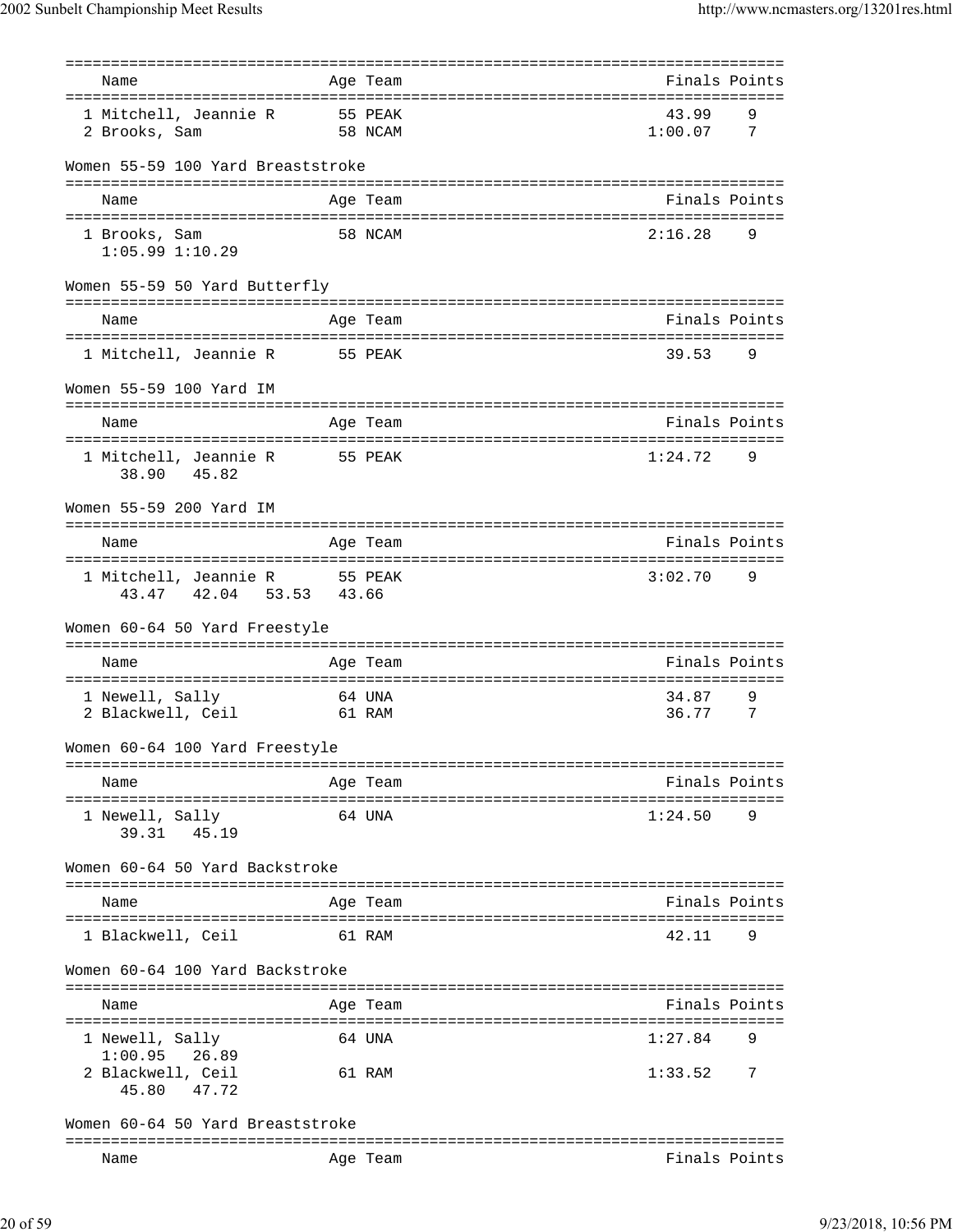| 1 Newell, Sally                                       |                 | 64 UNA                                                 | 41.63          | 9      |
|-------------------------------------------------------|-----------------|--------------------------------------------------------|----------------|--------|
| Women 60-64 100 Yard Breaststroke                     |                 |                                                        |                |        |
| Name                                                  |                 | Age Team                                               | Finals Points  |        |
| 1 Newell, Sally                                       |                 | 64 UNA                                                 | 1:33.42        | 9      |
| 44.18 49.24                                           |                 |                                                        |                |        |
| Women 60-64 100 Yard IM                               |                 |                                                        |                |        |
| Name                                                  |                 | ------------------------------<br>Age Team             | Finals Points  |        |
| ==================================<br>1 Newell, Sally |                 | =================================<br>64 UNA            | 1:29.15        | 9      |
| 43.32<br>45.83                                        |                 |                                                        |                |        |
| 2 Blackwell, Ceil                                     |                 | 61 RAM                                                 | 1:32.03        | 7      |
| 43.81 48.22                                           |                 |                                                        |                |        |
| Women 60-64 200 Yard IM                               |                 |                                                        |                |        |
| Name                                                  |                 | Age Team                                               | Finals Points  |        |
|                                                       |                 |                                                        |                |        |
| 1 Newell, Sally                                       |                 | 64 UNA                                                 | 3:19.73        | 9      |
| 48.44 50.48 54.25 46.56                               |                 |                                                        |                |        |
| Women 65-69 50 Yard Freestyle                         |                 |                                                        |                |        |
|                                                       |                 | =================================<br>==========        |                |        |
| Name                                                  |                 | Age Team                                               | Finals Points  |        |
| 1 Robbins-Bonitz, Suzanne 68 WAM                      |                 |                                                        | 43.19          | 9      |
| 2 Vass, Mary Katherine                                | 65 CSM          |                                                        | 46.58          | 7      |
| Women 65-69 100 Yard Freestyle                        |                 |                                                        |                |        |
| Name                                                  |                 | Age Team                                               | Finals Points  |        |
| 1 Robbins-Bonitz, Suzanne                             | 68 WAM          |                                                        | 1:45.97        | 9      |
| 49.56<br>56.41                                        |                 |                                                        |                |        |
| Women 65-69 50 Yard Backstroke                        |                 |                                                        |                |        |
| Name                                                  |                 | Age Team                                               | Finals Points  |        |
| -----------------------------------                   |                 | ------------                                           |                |        |
| 1 Robbins-Bonitz, Suzanne<br>2 Vass, Mary Katherine   | 65 CSM          | 68 WAM                                                 | 44.81<br>50.36 | 9<br>7 |
| 3 White, Rachel                                       |                 | 66 CSM                                                 | 57.30          | 6      |
| Women 65-69 100 Yard Backstroke                       |                 |                                                        |                |        |
|                                                       |                 |                                                        |                |        |
| Name                                                  |                 | Age Team                                               | Finals Points  |        |
| 1 Robbins-Bonitz, Suzanne                             |                 | 68 WAM                                                 | 1:41.61        | 9      |
| 52.36<br>49.25                                        |                 |                                                        |                |        |
| Women 65-69 200 Yard Backstroke                       |                 |                                                        |                |        |
| Name                                                  |                 | ===============<br>Age Team                            | Finals Points  |        |
|                                                       |                 | ===================<br>------------------------------- |                |        |
| 1 Robbins-Bonitz, Suzanne<br>59.20<br>50.80<br>57.19  | 68 WAM<br>56.00 |                                                        | 3:43.19        | 9      |
| Women 65-69 50 Yard Breaststroke                      |                 |                                                        |                |        |
| Name                                                  |                 | Age Team                                               | Finals Points  |        |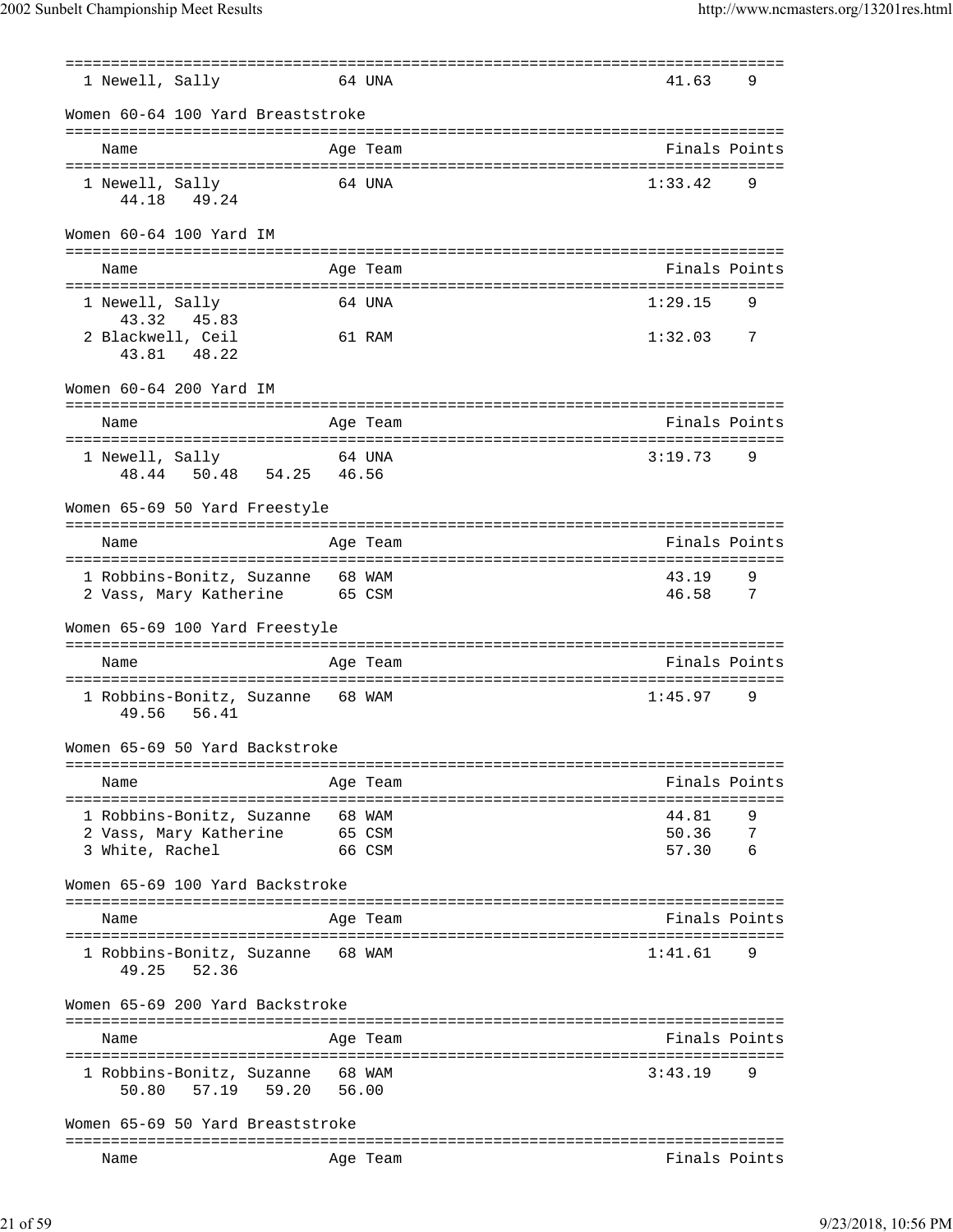|                                                                 |                  | =====================================              |                    |        |
|-----------------------------------------------------------------|------------------|----------------------------------------------------|--------------------|--------|
| 1 Robbins-Bonitz, Suzanne<br>2 Vass, Mary Katherine             | 68 WAM<br>65 CSM |                                                    | 53.60<br>56.77     | 9<br>7 |
| Women 65-69 100 Yard Breaststroke                               |                  |                                                    |                    |        |
| Name                                                            |                  | Age Team                                           | Finals Points      |        |
| 1 Vass, Mary Katherine<br>$1:01.90$ $1:07.21$                   | 65 CSM           |                                                    | 2:09.11            | 9      |
| Women 70-74 25 Yard Freestyle                                   |                  |                                                    |                    |        |
| Name                                                            |                  | Age Team                                           | Finals Points      |        |
| 1 Penn, Kathleen H                                              |                  | 71 CSM                                             | 21.39              | 9      |
| Women 75-79 50 Yard Freestyle                                   |                  |                                                    |                    |        |
| Name                                                            |                  | Age Team                                           | Finals Points      |        |
| 75 CSM<br>1 Trivette, Daisy                                     |                  |                                                    | 56.83              | 9      |
| Women 75-79 100 Yard Freestyle                                  |                  |                                                    |                    |        |
| Name                                                            |                  | Age Team                                           | Finals Points      |        |
| 1 Trivette, Daisy<br>59.73 1:10.31                              |                  | 75 CSM                                             | 2:10.04            | 9      |
| Women 75-79 50 Yard Backstroke                                  |                  |                                                    |                    |        |
| Name                                                            |                  | Age Team                                           | Finals Points      |        |
| 1 Kelly, Judy Ann                                               |                  | 77 RAM                                             | 1:20.08            | 9      |
| Women 75-79 100 Yard Backstroke                                 |                  |                                                    |                    |        |
| Name                                                            |                  | Age Team                                           | Finals Points      |        |
| 1 Kelly, Judy Ann                                               |                  | 77 RAM                                             | 2:49.45            | 9      |
| Women 75-79 200 Yard Backstroke                                 |                  |                                                    |                    |        |
| ------------------------------<br>Name                          |                  | ======================================<br>Age Team | Finals Points      |        |
| 1 Kelly, Judy Ann<br>$1:22.48$ $1:25.89$ $1:26.89$ $1:31.61$    |                  | 77 RAM                                             | 5:46.87            | 9      |
| Women 75-79 50 Yard Breaststroke                                |                  |                                                    |                    |        |
| Name                                                            |                  | Age Team                                           | Finals Points      |        |
|                                                                 |                  |                                                    |                    |        |
| 1 Kelly, Judy Ann<br>2 Trivette, Daisy                          |                  | 77 RAM<br>75 CSM                                   | 1:10.43<br>1:10.74 | 9<br>7 |
| Women 75-79 100 Yard Breaststroke                               |                  |                                                    |                    |        |
| Name                                                            |                  | Age Team                                           | Finals Points      |        |
| 1 Trivette, Daisy                                               |                  | 75 CSM                                             | 2:32.76            | 9      |
| $1:08.05$ $1:24.71$<br>2 Kelly, Judy Ann<br>$1:22.78$ $1:26.28$ |                  | 77 RAM                                             | 2:49.06            | 7      |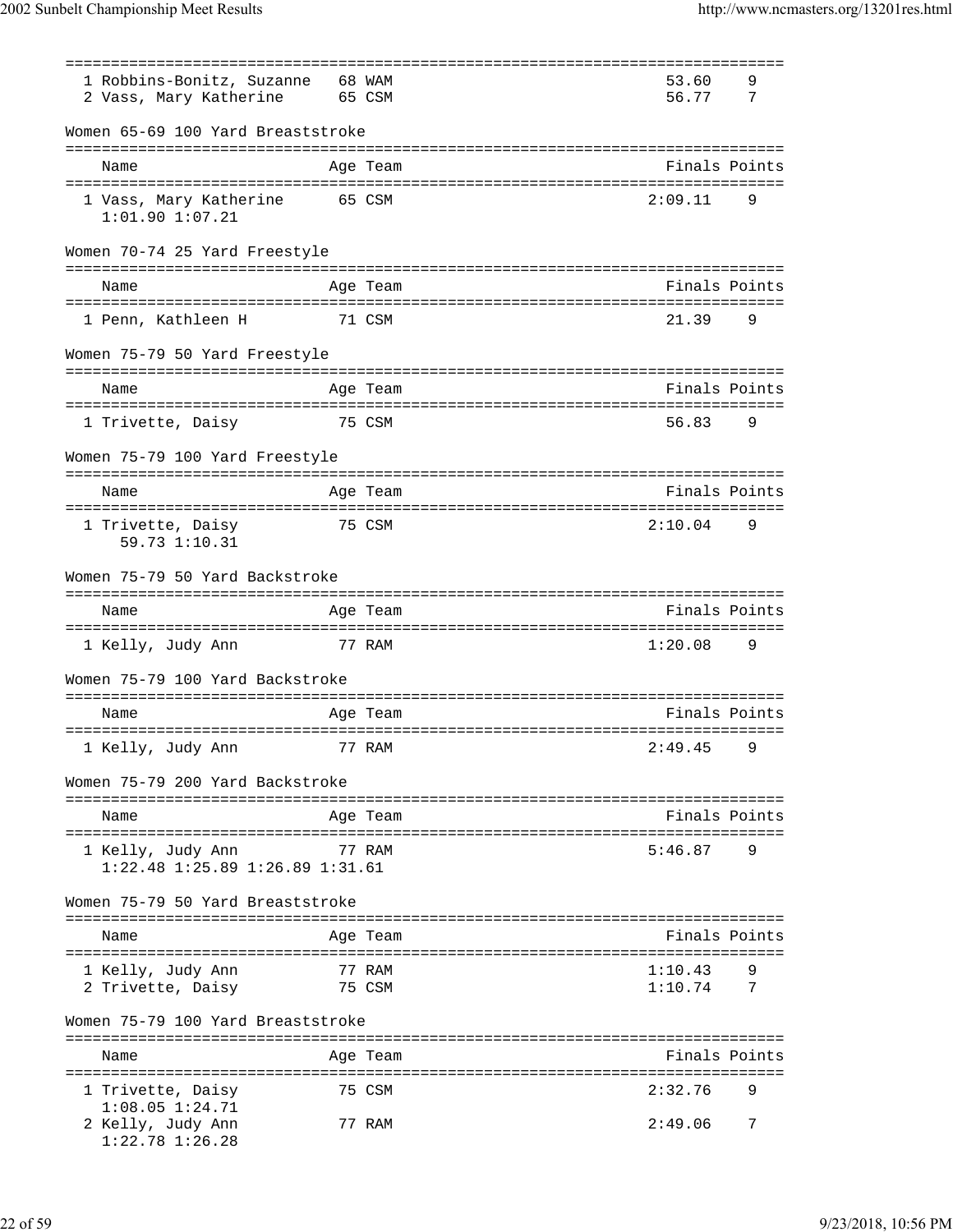| Women 75-79 200 Yard Breaststroke                        |                  |                         |  |                                                         |   |
|----------------------------------------------------------|------------------|-------------------------|--|---------------------------------------------------------|---|
| Name                                                     |                  | Age Team                |  | Finals Points                                           |   |
| 1 Kelly, Judy Ann<br>$1:25.02$ $4:34.36$                 |                  | 77 RAM                  |  | 5:59.38                                                 | 9 |
| Women 90-94 50 Yard Backstroke                           |                  |                         |  |                                                         |   |
| Name                                                     |                  | Age Team                |  | Finals Points                                           |   |
|                                                          |                  |                         |  |                                                         |   |
| 1 Hoffmann, Bette                                        |                  | 92 RAM                  |  | 1:52.55                                                 | 9 |
| Women 90-94 100 Yard Backstroke                          |                  |                         |  |                                                         |   |
| Name                                                     |                  | Age Team                |  | Finals Points                                           |   |
| 1 Hoffmann, Bette<br>$50.02$ $3:13.02$                   |                  | 92 RAM                  |  | 4:03.04                                                 | 9 |
| Men 19-24 50 Yard Freestyle                              |                  |                         |  |                                                         |   |
| Name                                                     | ================ | Age Team                |  | =================================<br>Finals Points      |   |
| 1 Waldenmayer, Jonathan                                  |                  | 24 CSM                  |  | 22.34                                                   | 9 |
| 2 Harper, Scott                                          |                  | 23 UNA                  |  | 23.40                                                   | 7 |
| 3 Edwards, Matthew                                       |                  | 24 MAC                  |  | 23.58                                                   | 6 |
| 4 Medendorp, Mark                                        |                  | 24 AWSM                 |  | 23.75                                                   | 5 |
| 5 Kurlander, Ed                                          |                  | 24 RAM                  |  | 23.89                                                   | 4 |
| 6 Carland, Tristan                                       |                  | 20 UNA                  |  | 25.28                                                   | 3 |
| Men 19-24 100 Yard Freestyle                             |                  |                         |  |                                                         |   |
| Name                                                     |                  | Age Team                |  | Finals Points                                           |   |
| 1 Harper, Scott                                          |                  | =============<br>23 UNA |  | ================<br>51.06                               | 9 |
| 24.43<br>26.63<br>2 Edwards, Matthew                     |                  | 24 MAC                  |  | 52.68                                                   | 7 |
| 24.67<br>28.01                                           |                  |                         |  |                                                         |   |
| 3 Carland, Tristan<br>27.18 29.05                        |                  | 20 UNA                  |  | 56.23                                                   | 6 |
| Men 19-24 200 Yard Freestyle                             |                  |                         |  |                                                         |   |
| Name                                                     |                  | Age Team                |  | Finals Points                                           |   |
|                                                          |                  |                         |  |                                                         |   |
| 1 Medendorp, Mark                                        |                  | 24 AWSM                 |  | 1:56.49                                                 | 9 |
| 26.37 29.07 30.43<br>2 Carland, Tristan                  | 30.62            | 20 UNA                  |  | 2:09.89                                                 | 7 |
| 30.49 32.92                                              | 33.67 32.81      |                         |  |                                                         |   |
| Men 19-24 500 Yard Freestyle                             |                  |                         |  |                                                         |   |
| Name                                                     |                  | Age Team                |  | ======================================<br>Finals Points |   |
|                                                          |                  |                         |  |                                                         |   |
| 1 Edwards, Matthew                                       |                  | 24 MAC                  |  | 5:46.22                                                 | 9 |
| 28.37 31.63 32.50 34.36 35.63 35.64 36.34<br>38.35 36.11 |                  |                         |  | 37.29                                                   |   |
| Men 19-24 50 Yard Backstroke                             |                  |                         |  |                                                         |   |
| Name                                                     |                  | Age Team                |  | Finals Points                                           |   |
|                                                          |                  |                         |  |                                                         |   |
| 1 Waldenmayer, Jonathan                                  |                  | 24 CSM                  |  | 24.84                                                   | 9 |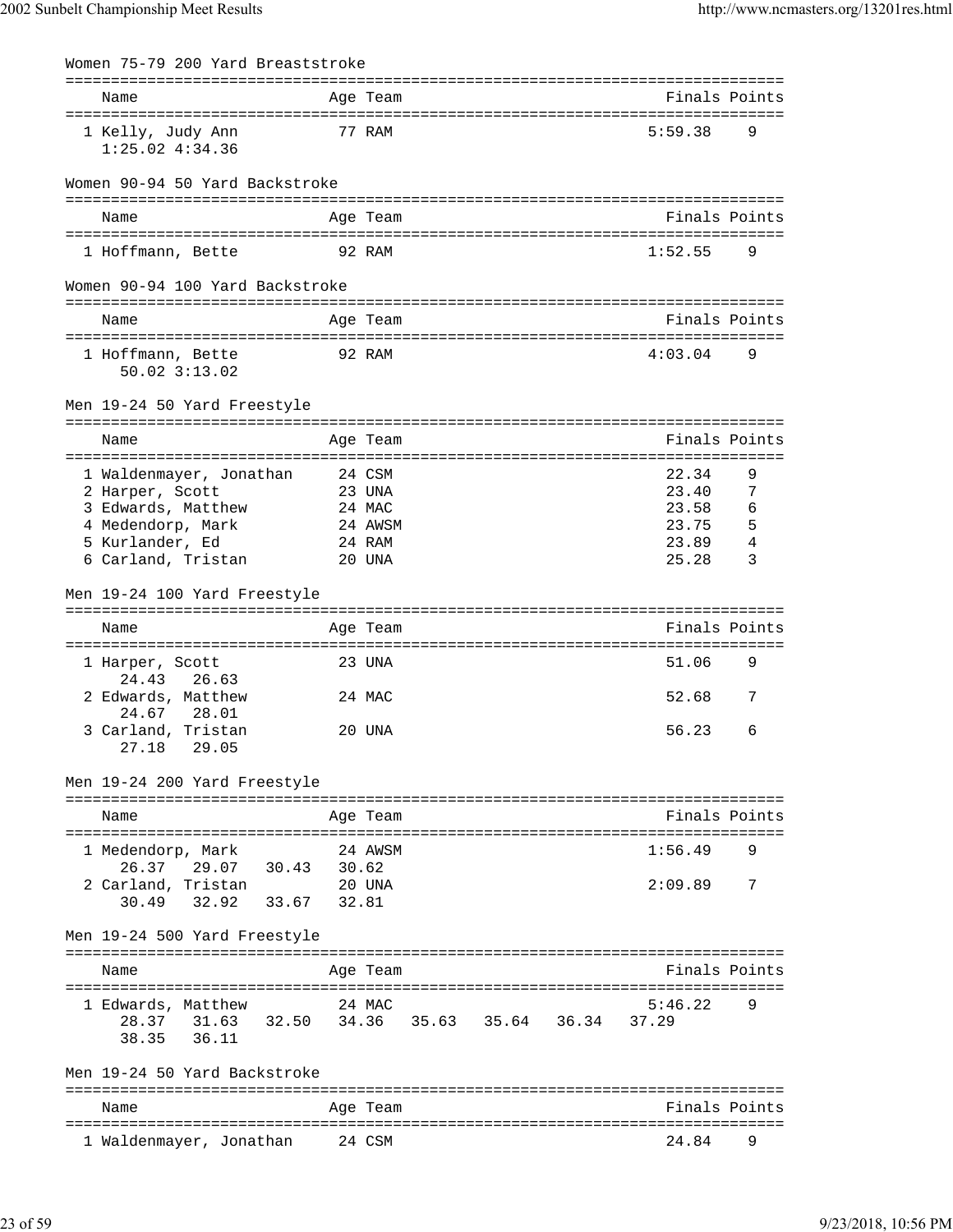| Men 19-24 100 Yard Backstroke                   |        |                                           |                             |                |
|-------------------------------------------------|--------|-------------------------------------------|-----------------------------|----------------|
| Name                                            |        | =============================<br>Age Team | Finals Points               |                |
| 1 Waldenmayer, Jonathan<br>27.41<br>25.75       |        | 24 CSM                                    | 53.16                       | 9              |
| 2 Medendorp, Mark<br>30.42 31.92                |        | 24 AWSM                                   | 1:02.34                     | 7              |
| Men 19-24 200 Yard Backstroke                   |        |                                           |                             |                |
| Name                                            |        | Age Team                                  | Finals Points               |                |
|                                                 |        |                                           |                             |                |
| 1 Waldenmayer, Jonathan<br>30.94 31.10<br>27.42 | 24 CSM | 31.53                                     | 2:00.99                     | 9              |
| Men 19-24 50 Yard Breaststroke                  |        |                                           |                             |                |
| Name                                            |        | Age Team                                  | Finals Points               |                |
| 1 Waldenmayer, Jonathan                         | 24 CSM |                                           | 28.13                       | 9              |
| 2 Edwards, Matthew                              |        | 24 MAC                                    | 28.74                       | 7              |
| Men 19-24 100 Yard Breaststroke                 |        |                                           |                             |                |
| Name                                            |        | Age Team                                  | Finals Points               |                |
| 1 Edwards, Matthew<br>29.42<br>35.28            |        | 24 MAC                                    | 1:04.70                     | 9              |
| 2 Kurlander, Ed<br>32.28<br>36.78               |        | 24 RAM                                    | 1:09.06                     | $\overline{7}$ |
| Men 19-24 50 Yard Butterfly                     |        |                                           |                             |                |
| Name                                            |        | Age Team                                  | Finals Points               |                |
|                                                 |        |                                           |                             |                |
| 1 Waldenmayer, Jonathan                         |        | 24 CSM                                    | 23.90<br>24.64              | 9              |
| 2 Medendorp, Mark<br>3 Harper, Scott            |        | 24 AWSM<br>23 UNA                         | 24.79                       | 7<br>6         |
| 4 Kurlander, Ed                                 |        | 24 RAM                                    | 25.82                       | 5              |
| 5 Edwards, Matthew                              |        | 24 MAC                                    | 28.60                       | 4              |
| Men 19-24 100 Yard Butterfly                    |        |                                           | =========================== |                |
| Name                                            |        | Aqe Team                                  | Finals Points               |                |
| 1 Medendorp, Mark<br>25.53<br>29.22             |        | 24 AWSM                                   | 54.75                       | 9              |
| 2 Harper, Scott<br>25.50<br>29.54               |        | 23 UNA                                    | 55.04                       | 7              |
| 3 Carland, Tristan<br>29.55<br>32.55            |        | 20 UNA                                    | 1:02.10                     | 6              |
| Men 19-24 200 Yard Butterfly                    |        |                                           |                             |                |
| Name<br>=====================<br>========       |        | Aqe Team                                  | Finals Points<br>========   |                |
| 1 Medendorp, Mark<br>26.52<br>32.56<br>30.59    | 34.79  | 24 AWSM                                   | 2:04.46                     | 9              |
| 2 Harper, Scott<br>32.03<br>27.56<br>31.36      | 33.66  | 23 UNA                                    | 2:04.61                     | 7              |
| Men 19-24 100 Yard IM                           |        |                                           |                             |                |
| Name                                            |        | Age Team                                  | Finals Points               |                |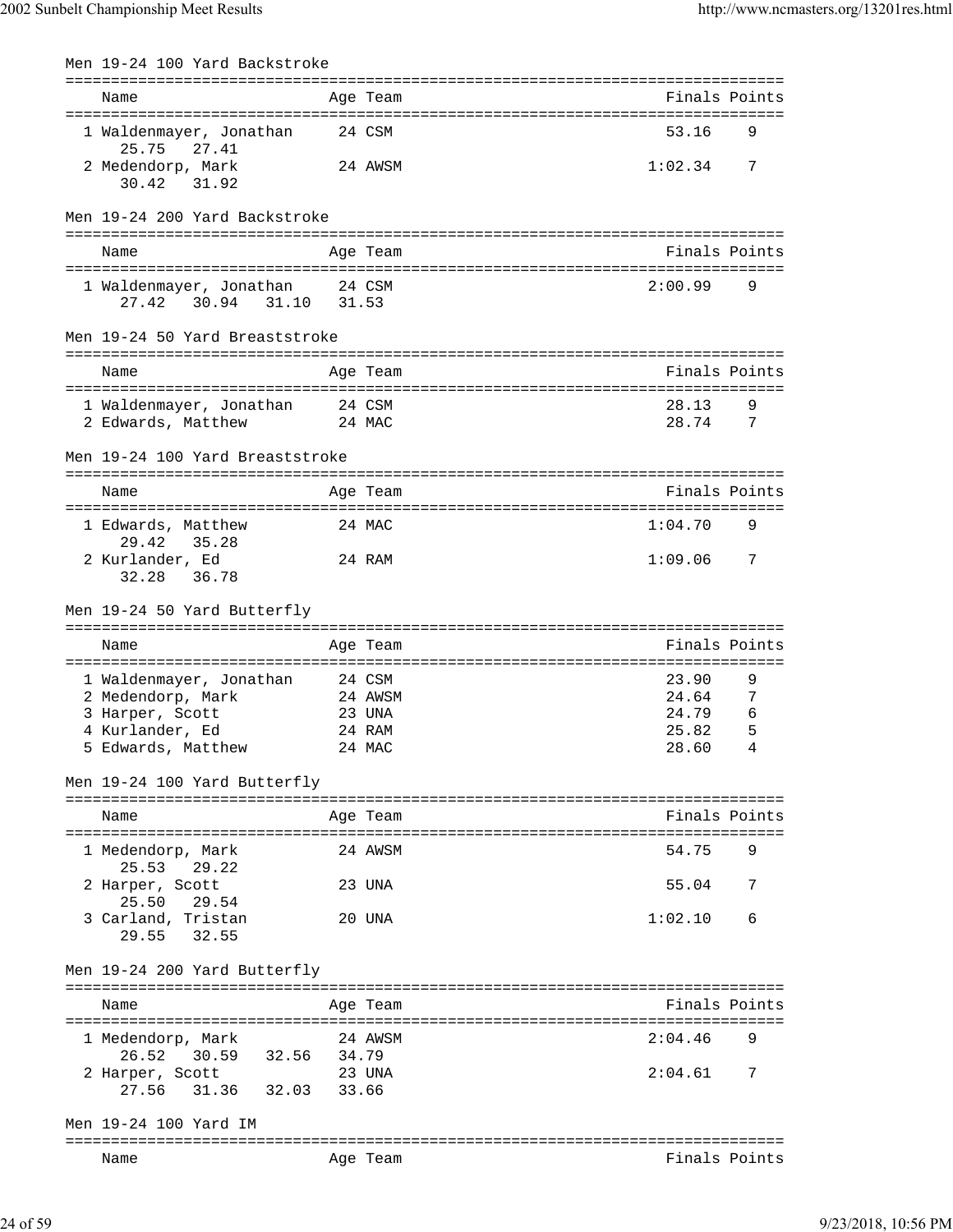| 1 Waldenmayer, Jonathan<br>31.18<br>24.58                          |             | 24 CSM          |       |       |       | 55.76            | 9 |
|--------------------------------------------------------------------|-------------|-----------------|-------|-------|-------|------------------|---|
| 2 Kurlander, Ed<br>32.92<br>26.96                                  |             | 24 RAM          |       |       |       | 59.88            | 7 |
| Men 19-24 200 Yard IM                                              |             |                 |       |       |       |                  |   |
| Name                                                               |             | Age Team        |       |       |       | Finals Points    |   |
|                                                                    |             |                 |       |       |       |                  |   |
| 1 Medendorp, Mark<br>26.38 35.93 40.65 30.23                       |             | 24 AWSM         |       |       |       | 2:13.19          | 9 |
| Men 19-24 400 Yard IM                                              |             |                 |       |       |       |                  |   |
|                                                                    |             |                 |       |       |       |                  |   |
| Name                                                               |             | Age Team        |       |       |       | Finals Points    |   |
| 1 Harper, Scott<br>27.85 32.17 35.98 35.84 39.13 39.24 32.19 30.55 |             | 23 UNA          |       |       |       | 4:32.95          | 9 |
| Men 25-29 50 Yard Freestyle                                        |             |                 |       |       |       |                  |   |
| Name                                                               |             | Age Team        |       |       |       | Finals Points    |   |
| 1 Ek, Michael                                                      |             | 26 CSM          |       |       |       | 22.42            | 9 |
| 2 Messenger, David                                                 |             | 26 CSM          |       |       |       | 23.15            | 7 |
| 3 Betenbaugh, David                                                |             | 26 WNCY         |       |       |       | 23.89            | 6 |
| 4 Stutts, David                                                    |             | 29 XMEN         |       |       |       | 23.93            | 5 |
| 5 Nosal, Peter                                                     |             | 26 UNA          |       |       |       | 24.67            | 4 |
| 6 Wilk, Tomaxz                                                     |             | 29 RAM          |       |       |       | 26.43            | 3 |
| 7 Case, Joshua                                                     |             | 27 CSM          |       |       |       | 31.67            | 2 |
| Men 25-29 100 Yard Freestyle                                       |             |                 |       |       |       |                  |   |
| Name                                                               |             | Age Team        |       |       |       | Finals Points    |   |
|                                                                    |             |                 |       |       |       |                  |   |
| 1 Messenger, David<br>26.34<br>23.93                               |             | 26 CSM          |       |       |       | 50.27            | 9 |
| 2 Ek, Michael<br>26.89<br>24.02                                    |             | 26 CSM          |       |       |       | 50.91            | 7 |
| 3 Stutts, David                                                    |             | 29 XMEN         |       |       |       | 51.84            | 6 |
| 24.86<br>26.98                                                     |             |                 |       |       |       |                  |   |
| 4 Meier, Ed                                                        |             | 29 CM           |       |       |       | 55.31            | 5 |
| 27.06<br>28.25                                                     |             |                 |       |       |       |                  |   |
| 5 Nosal, Peter<br>26.38<br>29.53                                   |             | 26 UNA          |       |       |       | 55.91            | 4 |
|                                                                    |             |                 |       |       |       |                  |   |
| Men 25-29 200 Yard Freestyle                                       |             |                 |       |       |       |                  |   |
| Name                                                               |             | Age Team        |       |       |       | Finals Points    |   |
| 1 Stringer, Sean                                                   |             | 26 RAM          |       |       |       | 1:53.59          | 9 |
| 26.59<br>29.35                                                     | 28.94       | 28.71           |       |       |       |                  |   |
| 2 Stutts, David                                                    |             | 29 XMEN         |       |       |       | 1:55.90          | 7 |
| 26.50<br>29.65<br>29.84                                            |             | 29.91<br>28 CSM |       |       |       | 2:04.26          | 6 |
| 3 Taylor, Jeff<br>31.22<br>27.45                                   | 33.31       | 32.28           |       |       |       |                  |   |
| Men 25-29 500 Yard Freestyle                                       |             |                 |       |       |       |                  |   |
| Name                                                               |             | Age Team        |       |       |       | Finals Points    |   |
|                                                                    |             |                 |       |       |       |                  |   |
| 1 Kozicki, Karl<br>29.22<br>31.63                                  | 31.52 31.94 | 25 AM           | 32.12 | 32.09 | 32.09 | 5:17.75<br>33.31 | 9 |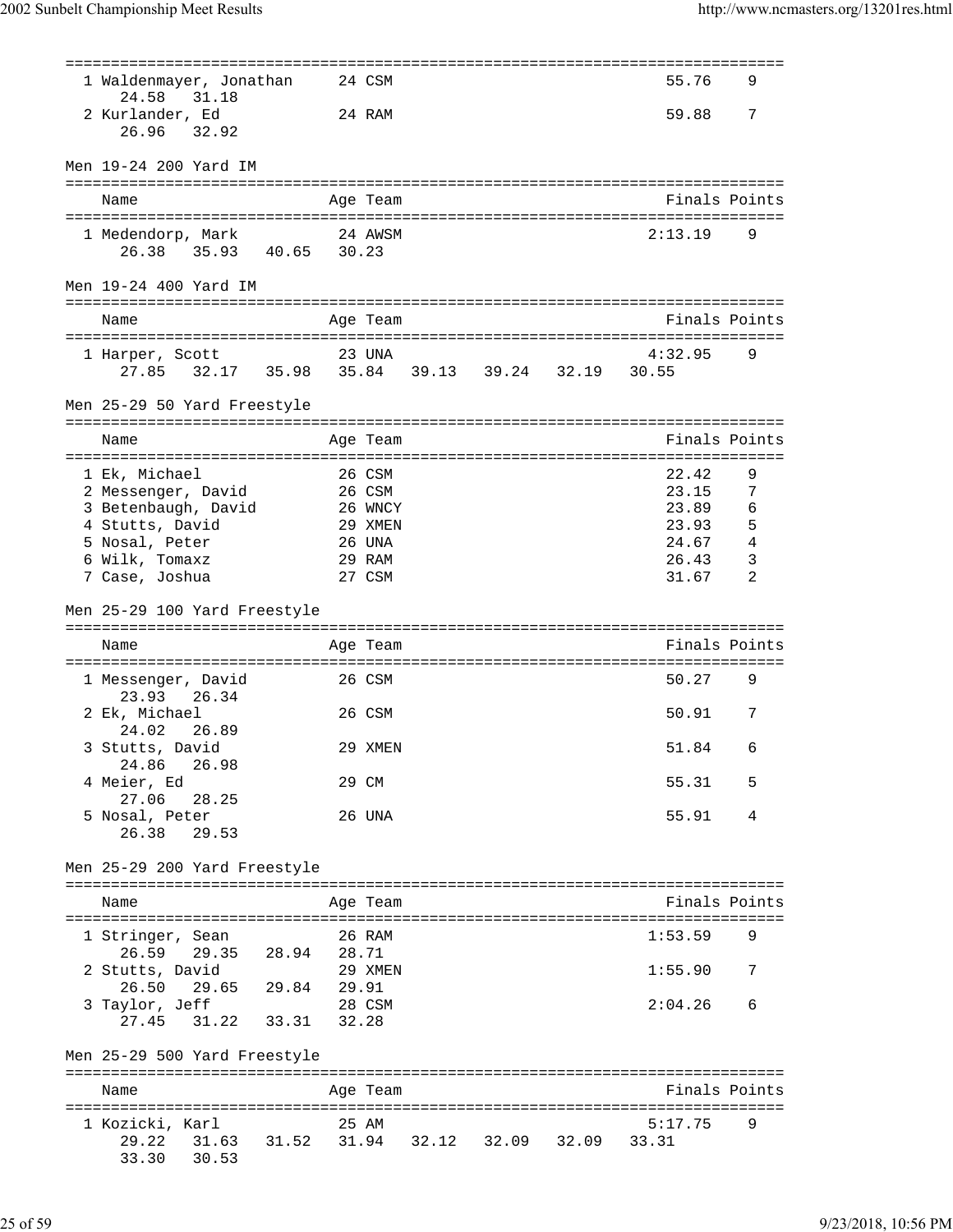| 2 Stutts, David                    |                   |       | 29 XMEN  |             |                   |       | 5:29.81       | 7 |
|------------------------------------|-------------------|-------|----------|-------------|-------------------|-------|---------------|---|
| 29.72                              | 32.71 33.61       | 33.54 |          |             | 33.01 33.24 33.37 |       | 32.50         |   |
| 34.53<br>33.58                     |                   |       |          |             |                   |       |               |   |
|                                    |                   |       |          |             |                   |       |               |   |
| Men 25-29 1000 Yard Freestyle      |                   |       |          |             |                   |       |               |   |
|                                    |                   |       |          |             |                   |       |               |   |
| Name                               |                   |       | Age Team |             |                   |       | Finals Points |   |
|                                    |                   |       |          |             |                   |       |               |   |
| 1 Stutts, David                    |                   |       | 29 XMEN  |             |                   |       | 11:33.23      | 9 |
| 30.35                              | 33.25 33.98       |       | 34.34    |             | 33.88 34.66 34.26 |       | 34.99         |   |
| 35.01<br>35.92                     | 34.85             | 35.05 |          | 35.68       | 35.62 35.59       |       | 35.40         |   |
| 35.87<br>34.93                     | 34.39             | 35.21 |          |             |                   |       |               |   |
| 2 Taylor, Jeff                     |                   |       | 28 CSM   |             |                   |       | 11:38.15      | 7 |
|                                    |                   |       |          |             |                   |       |               |   |
| 30.24                              | 33.81 34.59 34.34 |       |          |             | 34.71 34.56 35.39 |       | 35.42         |   |
| 35.29 35.44 36.08 35.91            |                   |       |          | 36.41 35.55 |                   | 34.86 | 35.39         |   |
| 35.12<br>35.30                     | 34.28             | 35.46 |          |             |                   |       |               |   |
|                                    |                   |       |          |             |                   |       |               |   |
| Men 25-29 25 Yard Backstroke       |                   |       |          |             |                   |       |               |   |
|                                    |                   |       |          |             |                   |       |               |   |
| Name                               |                   |       | Age Team |             |                   |       | Finals Points |   |
|                                    |                   |       |          |             |                   |       |               |   |
| 1 Case, Joshua                     |                   |       | 27 CSM   |             |                   |       | 19.61         | 9 |
|                                    |                   |       |          |             |                   |       |               |   |
| Men 25-29 50 Yard Backstroke       |                   |       |          |             |                   |       |               |   |
|                                    |                   |       |          |             |                   |       |               |   |
| Name                               |                   |       | Age Team |             |                   |       | Finals Points |   |
|                                    |                   |       |          |             |                   |       |               |   |
| 1 Ek, Michael                      |                   |       | 26 CSM   |             |                   |       | 25.68         | 9 |
| 2 Messenger, David                 |                   |       | 26 CSM   |             |                   |       | 26.80         | 7 |
| 3 Caraher, Joe                     |                   |       | 27 UNA   |             |                   |       | 27.07         | 6 |
| 4 Betenbaugh, David                |                   |       | 26 WNCY  |             |                   |       | 27.93         | 5 |
|                                    |                   |       |          |             |                   |       | 32.05         | 4 |
| 5 Nosal, Peter                     |                   |       | 26 UNA   |             |                   |       |               |   |
|                                    |                   |       |          |             |                   |       |               |   |
|                                    |                   |       |          |             |                   |       |               |   |
| Men 25-29 100 Yard Backstroke      |                   |       |          |             |                   |       |               |   |
|                                    |                   |       |          |             |                   |       |               |   |
| Name                               |                   |       | Age Team |             |                   |       | Finals Points |   |
|                                    |                   |       |          |             |                   |       |               |   |
| 1 Ek, Michael                      |                   |       | 26 CSM   |             |                   |       | 55.93         | 9 |
| 26.78<br>29.15                     |                   |       |          |             |                   |       |               |   |
| 2 Caraher, Joe                     |                   |       | 27 UNA   |             |                   |       | 58.53         | 7 |
| 30.03<br>28.50                     |                   |       |          |             |                   |       |               |   |
| 3 Betenbaugh, David                |                   |       | 26 WNCY  |             |                   |       | 59.81         | 6 |
| 29.87<br>29.94                     |                   |       |          |             |                   |       |               |   |
|                                    |                   |       |          |             |                   |       |               | 5 |
| 4 Meier, Ed                        |                   |       | 29 CM    |             |                   |       | 1:06.52       |   |
| 31.86<br>34.66                     |                   |       |          |             |                   |       |               |   |
|                                    |                   |       |          |             |                   |       |               |   |
| Men 25-29 50 Yard Breaststroke     |                   |       |          |             |                   |       |               |   |
|                                    |                   |       |          |             |                   |       |               |   |
| Name                               |                   |       | Age Team |             |                   |       | Finals Points |   |
|                                    |                   |       |          |             |                   |       |               |   |
| 1 Messenger, David                 |                   |       | 26 CSM   |             |                   |       | 28.55         | 9 |
| 2 Green, Marcus E                  |                   |       | 26 CSM   |             |                   |       | 29.20         | 7 |
| 3 Stringer, Sean                   |                   |       | 26 RAM   |             |                   |       | 29.98         | 6 |
| 4 Betenbaugh, David                |                   |       | 26 WNCY  |             |                   |       | 31.66         | 5 |
| 5 Meier, Ed                        |                   |       | 29 CM    |             |                   |       | 31.76         | 4 |
| -- Case, Joshua                    |                   |       | 27 CSM   |             |                   |       | DQ            |   |
|                                    |                   |       |          |             |                   |       |               |   |
|                                    |                   |       |          |             |                   |       |               |   |
| Men 25-29 100 Yard Breaststroke    |                   |       |          |             |                   |       |               |   |
|                                    |                   |       |          |             |                   |       |               |   |
| Name                               |                   |       | Age Team |             |                   |       | Finals Points |   |
|                                    |                   |       |          |             |                   |       |               |   |
| 1 Green, Marcus E                  |                   |       | 26 CSM   |             |                   |       | 1:04.48       | 9 |
| 29.95<br>34.53                     |                   |       |          |             |                   |       |               |   |
| 2 Betenbaugh, David<br>32.14 35.26 |                   |       | 26 WNCY  |             |                   |       | 1:07.40       | 7 |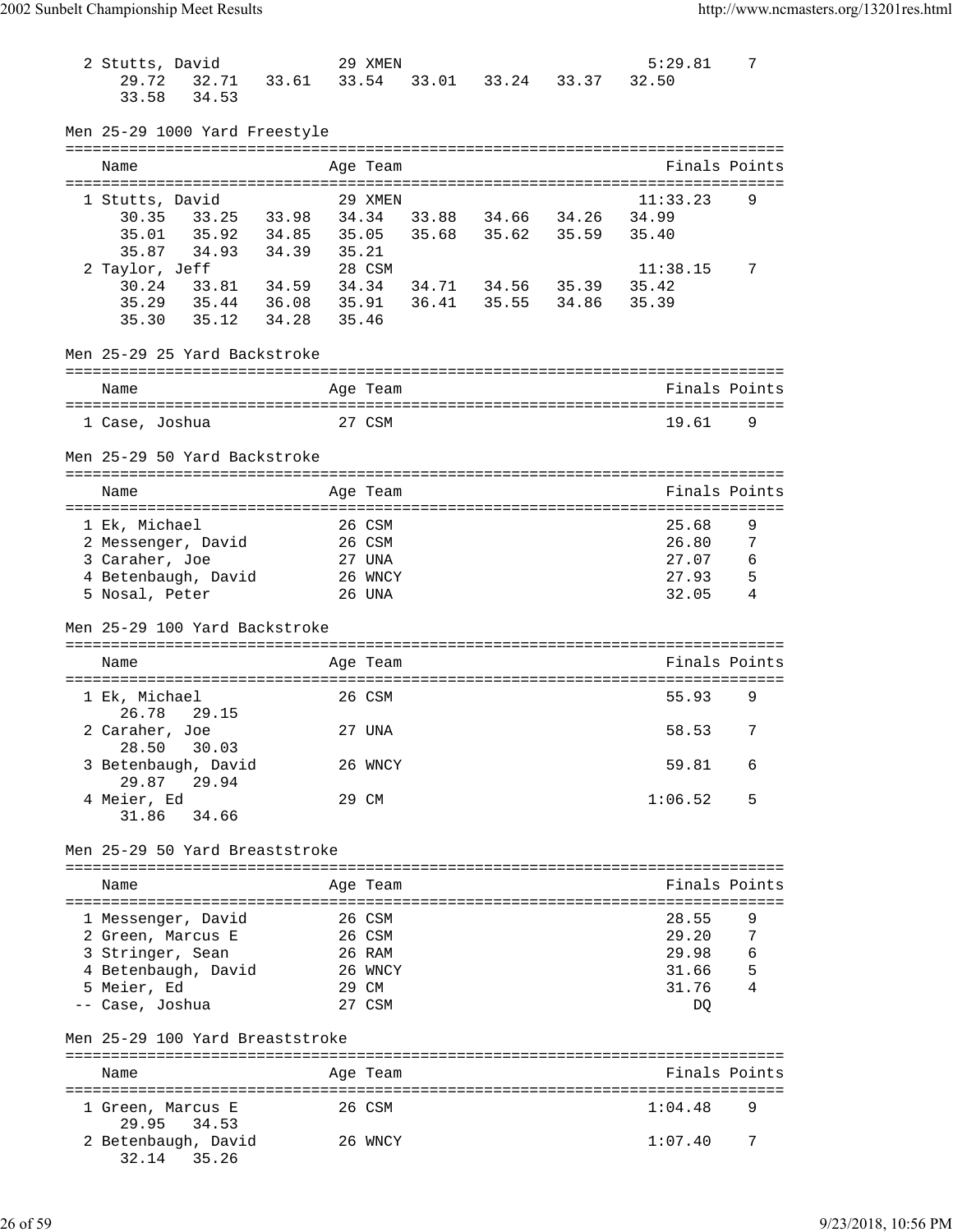| 3 Meier, Ed<br>32.38<br>35.87                                                                   |                         | 29 CM                                          | 1:08.25                                   | 6                     |
|-------------------------------------------------------------------------------------------------|-------------------------|------------------------------------------------|-------------------------------------------|-----------------------|
| Men 25-29 200 Yard Breaststroke                                                                 |                         |                                                |                                           |                       |
| Name                                                                                            |                         | Age Team                                       | Finals Points                             |                       |
| 1 Meier, Ed                                                                                     |                         | 29 CM                                          | 2:30.55                                   | 9                     |
| 33.99<br>38.18<br>2 Wilk, Tomaxz<br>36.70 41.94<br>44.09                                        | 39.28<br>39.10<br>43.89 | 29 RAM                                         | 2:46.62                                   | 7                     |
| 3 Case, Joshua<br>40.80<br>46.04 48.60                                                          | 49.21                   | 27 CSM                                         | 3:04.65                                   | 6                     |
| Men 25-29 50 Yard Butterfly                                                                     |                         |                                                |                                           |                       |
| Name                                                                                            |                         | Age Team                                       | Finals Points                             |                       |
| 1 Meier, Ed<br>2 Messenger, David<br>3 Caraher, Joe<br>4 Betenbaugh, David<br>5 Green, Marcus E |                         | 29 CM<br>26 CSM<br>27 UNA<br>26 WNCY<br>26 CSM | 25.41<br>25.52<br>26.15<br>27.08<br>27.19 | 9<br>7<br>6<br>5<br>4 |
| Men 25-29 100 Yard Butterfly                                                                    |                         |                                                |                                           |                       |
| Name                                                                                            |                         | Age Team                                       | Finals Points                             |                       |
| 1 Meier, Ed<br>29.27                                                                            |                         | 29 CM                                          | 54.62                                     | 9                     |
| 25.35<br>2 Kozicki, Karl<br>31.38<br>28.03                                                      |                         | 25 AM                                          | 59.41                                     | 7                     |
| 3 Green, Marcus E<br>28.24<br>34.38                                                             |                         | 26 CSM                                         | 1:02.62                                   | 6                     |
| Men 25-29 100 Yard IM                                                                           |                         |                                                |                                           |                       |
| Name                                                                                            |                         | Age Team                                       | Finals Points                             |                       |
| 1 Messenger, David<br>26.06 30.29                                                               |                         | 26 CSM                                         | 56.35                                     | 9                     |
| 2 Betenbaugh, David<br>28.24<br>31.85                                                           |                         | 26 WNCY                                        | 1:00.09                                   | 7                     |
| 3 Meier, Ed<br>27.90<br>33.59                                                                   |                         | 29 CM                                          | 1:01.49                                   | 6                     |
| 4 Caraher, Joe<br>28.04<br>33.88                                                                |                         | 27 UNA                                         | 1:01.92                                   | 5                     |
| 5 Nosal, Peter<br>30.62<br>35.96                                                                |                         | 26 UNA                                         | 1:06.58                                   | 4                     |
| Men 25-29 200 Yard IM                                                                           |                         |                                                |                                           |                       |
| Name                                                                                            |                         | Age Team                                       | Finals Points                             |                       |
| 1 Stutts, David                                                                                 |                         | 29 XMEN                                        | 2:11.14                                   | 9                     |
| 27.14 34.65 39.16<br>2 Betenbaugh, David<br>28.61 32.73                                         | 30.19<br>39.80<br>30.63 | 26 WNCY                                        | 2:11.77                                   | 7                     |
| 3 Kozicki, Karl<br>34.98 39.48<br>29.14                                                         |                         | 25 AM<br>29.25                                 | 2:12.85                                   | 6                     |
| 4 Meier, Ed                                                                                     |                         | 29 CM                                          | 2:13.30                                   | 5                     |
| 27.90<br>35.56<br>5 Caraher, Joe<br>32.57<br>43.51                                              | 38.19                   | 31.65<br>27 UNA                                | 2:16.73                                   | 4                     |
| 28.75<br>6 Nosal, Peter                                                                         |                         | 31.90<br>26 UNA                                | 2:35.77                                   | 3                     |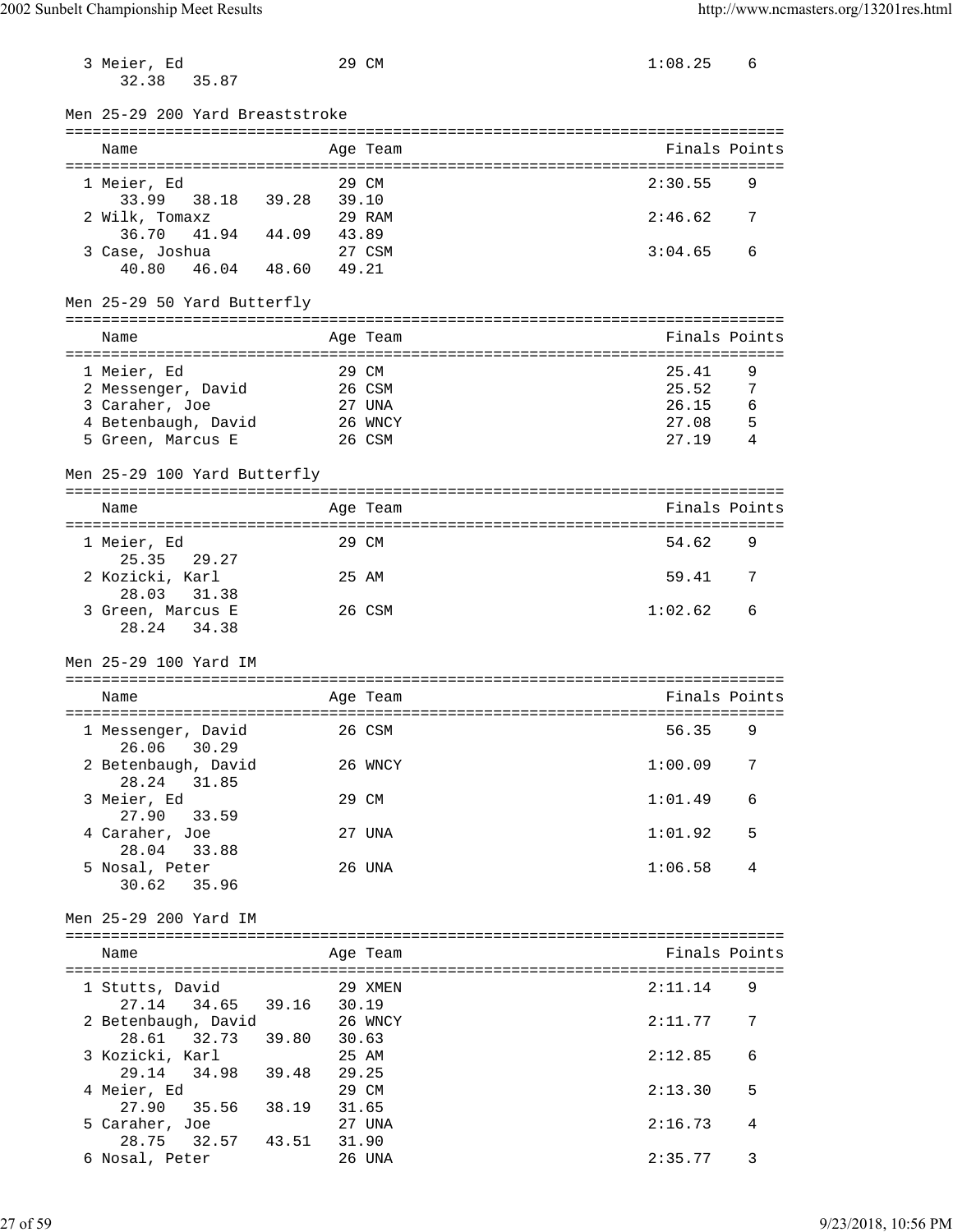32.31 39.69 46.87 36.90

| Men 25-29 400 Yard IM                                           |        |                 |                   |                                                  |   |
|-----------------------------------------------------------------|--------|-----------------|-------------------|--------------------------------------------------|---|
| Name                                                            |        | Age Team        |                   | ===============================<br>Finals Points |   |
|                                                                 |        |                 |                   |                                                  |   |
| 1 Stutts, David<br>32.19 37.44 37.60 39.97 41.91 32.81<br>28.47 |        | 29 XMEN         |                   | 4:42.19<br>31.80                                 | 9 |
| 2 Meier, Ed                                                     |        | 29 CM           |                   | 4:53.65                                          | 7 |
| 34.26 40.13 38.67 40.75 41.82 35.10<br>29.61                    |        |                 |                   | 33.31                                            |   |
| Men 30-34 50 Yard Freestyle                                     |        |                 |                   |                                                  |   |
|                                                                 |        |                 |                   |                                                  |   |
| Name                                                            |        | Age Team        |                   | Finals Points                                    |   |
| 1 Murray, Jeff                                                  | 32 CSM |                 |                   | 21.68                                            | 9 |
| 2 Cornell, Eric                                                 |        | 32 DYNA         |                   | 21.95                                            | 7 |
| 3 Goldstein, William                                            | 31 MAC |                 |                   | 24.66                                            | 6 |
| 4 Allen, Scott                                                  |        | 30 RAM          |                   | 25.40                                            | 5 |
| 5 Davis, William                                                |        | 34 CSM          |                   | 26.58                                            | 4 |
| Men 30-34 100 Yard Freestyle                                    |        |                 |                   |                                                  |   |
| Name                                                            |        | Age Team        |                   | Finals Points                                    |   |
|                                                                 |        |                 |                   |                                                  |   |
| 1 Murray, Jeff<br>22.85<br>24.51                                |        | 32 CSM          |                   | 47.36                                            | 9 |
| 2 Cornell, Eric<br>22.77<br>25.47                               |        | 32 DYNA         |                   | 48.24                                            | 7 |
| 3 Davis, William<br>29.44<br>27.97                              |        | 34 CSM          |                   | 57.41                                            | 6 |
| 4 Flowe, Layne<br>29.61<br>32.16                                |        | 33 CSM          |                   | 1:01.77                                          | 5 |
| 5 Van Nostrand, Woody<br>30.19<br>32.94                         |        | 34 YSMS         |                   | 1:03.13                                          | 4 |
| 6 Parrish, Chris                                                |        | 31 CSM          |                   | 1:03.34                                          | 3 |
| 32.84<br>30.50                                                  |        |                 |                   |                                                  |   |
| Men 30-34 200 Yard Freestyle                                    |        |                 |                   |                                                  |   |
| Name                                                            |        | Age Team        |                   | Finals Points                                    |   |
|                                                                 |        |                 |                   |                                                  |   |
| 1 Cornell, Eric                                                 |        | 32 DYNA         |                   | 1:48.46                                          | 9 |
| 25.39<br>27.39<br>27.49<br>2 Davis, William                     |        | 28.19<br>34 CSM |                   | 2:07.94                                          | 7 |
| 32.55<br>33.25<br>29.94                                         |        | 32.20           |                   |                                                  |   |
|                                                                 |        |                 |                   |                                                  |   |
| Men 30-34 500 Yard Freestyle                                    |        |                 |                   |                                                  |   |
| Name                                                            |        | Age Team        |                   | Finals Points                                    |   |
|                                                                 |        |                 |                   |                                                  |   |
| 1 Cornell, Eric                                                 |        | 32 DYNA         |                   | 5:03.80                                          | 9 |
| 25.84 28.34 30.17 31.38<br>31.70<br>30.95                       |        |                 | 31.63 31.59 30.81 | 31.39                                            |   |
|                                                                 |        |                 |                   |                                                  |   |
| Men 30-34 50 Yard Backstroke                                    |        |                 |                   |                                                  |   |
| Name                                                            |        | Age Team        |                   | ----------------------------<br>Finals Points    |   |
|                                                                 |        |                 |                   |                                                  |   |
| 1 Parrish, Chris                                                |        | 31 CSM          |                   | 38.06                                            | 9 |
| Men 30-34 100 Yard Backstroke                                   |        |                 |                   |                                                  |   |
| Name                                                            |        | Age Team        |                   | Finals Points                                    |   |
|                                                                 |        |                 |                   |                                                  |   |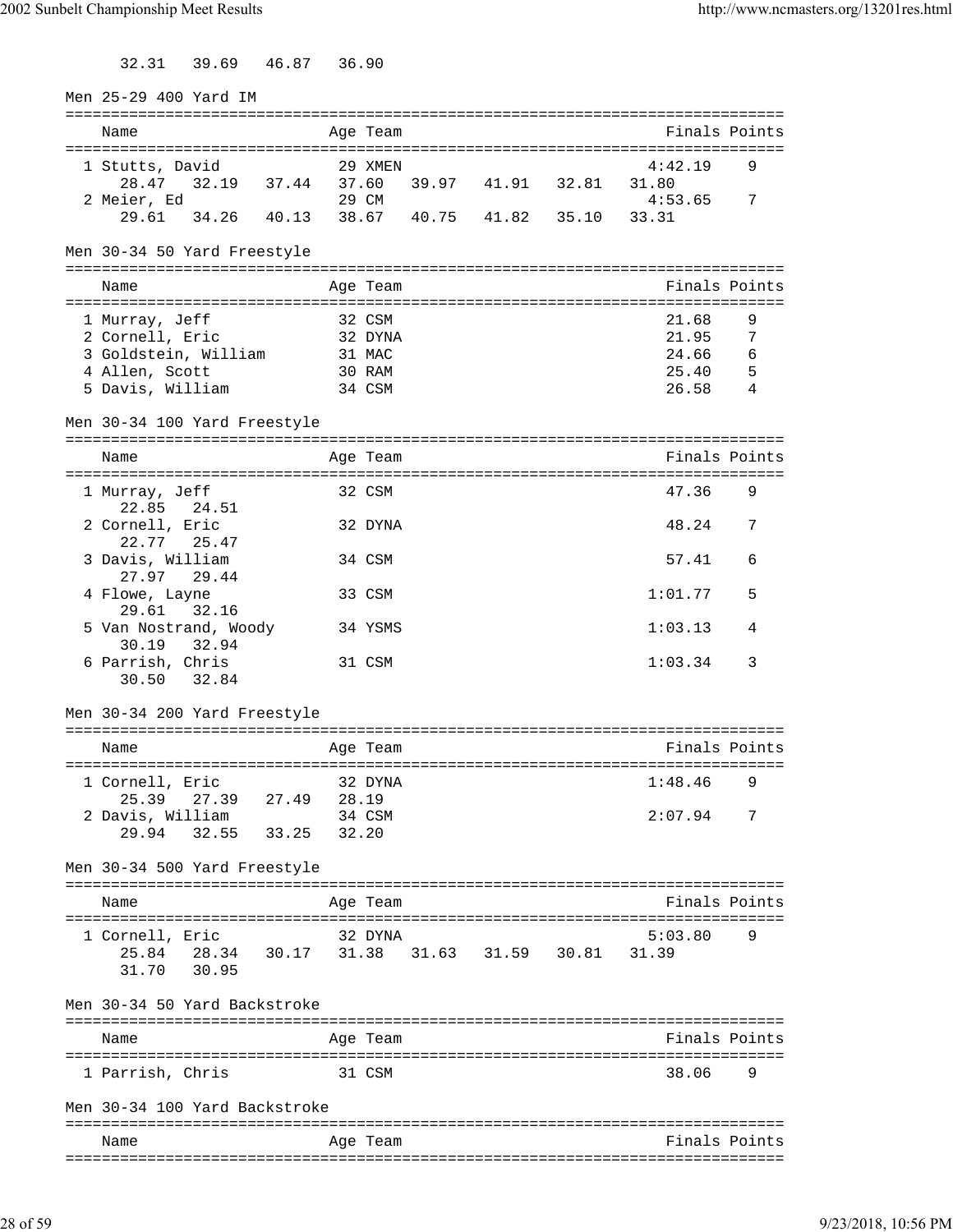| 1 Murray, Jeff<br>26.64 27.94                                               |        | 32 CSM                                | 54.58                                                 | 9                |
|-----------------------------------------------------------------------------|--------|---------------------------------------|-------------------------------------------------------|------------------|
| 2 Goldstein, William<br>31.80<br>33.25                                      |        | 31 MAC                                | 1:05.05                                               | 7                |
| Men 30-34 50 Yard Breaststroke                                              |        |                                       |                                                       |                  |
| Name                                                                        |        | Age Team                              | Finals Points                                         |                  |
| 1 Murray, Jeff<br>2 Kucharski, Micheal                                      | 34 CSM | 32 CSM                                | 34.06<br>34.48                                        | 9<br>7           |
| Men 30-34 100 Yard Breaststroke                                             |        |                                       |                                                       |                  |
| Name                                                                        |        | Age Team                              | Finals Points                                         |                  |
| 1 Van Nostrand, Woody<br>36.61 40.06                                        |        | 34 YSMS                               | 1:16.67                                               | 9                |
| 2 Flowe, Layne                                                              |        | 33 CSM                                | 1:17.89                                               | 7                |
| 37.54<br>40.35<br>3 Parrish, Chris<br>43.81<br>40.38                        |        | 31 CSM                                | 1:24.19                                               | 6                |
| Men 30-34 200 Yard Breaststroke                                             |        |                                       |                                                       |                  |
| Name                                                                        |        | Age Team                              | Finals Points                                         |                  |
| 1 Flowe, Layne<br>39.07 44.87 45.57                                         | 43.99  | 33 CSM                                | 2:53.50                                               | 9                |
| Men 30-34 50 Yard Butterfly                                                 |        |                                       |                                                       |                  |
|                                                                             |        |                                       |                                                       |                  |
| Name                                                                        |        | Age Team                              | Finals Points                                         |                  |
| 1 Cornell, Eric<br>2 Murray, Jeff<br>3 Kucharski, Micheal<br>4 Allen, Scott |        | 32 DYNA<br>32 CSM<br>34 CSM<br>30 RAM | :================<br>24.33<br>24.98<br>27.55<br>27.88 | 9<br>7<br>6<br>5 |
| Men 30-34 100 Yard Butterfly                                                |        |                                       |                                                       |                  |
| Name                                                                        |        | Age Team                              | Finals Points                                         |                  |
| 1 Murray, Jeff                                                              |        | 32 CSM                                | 53.28                                                 | 9                |
| 24.92 28.36<br>2 Cornell, Eric                                              |        | 32 DYNA                               | 53.57                                                 | 7                |
| 24.36<br>29.21<br>3 Kucharski, Micheal                                      |        | 34 CSM                                | 1:02.95                                               | 6                |
| 28.80<br>34.15<br>4 Flowe, Layne<br>38.26 45.35                             |        | 33 CSM                                | 1:23.61                                               | 5                |
| Men 30-34 100 Yard IM                                                       |        |                                       |                                                       |                  |
| Name                                                                        |        | Age Team                              | Finals Points                                         |                  |
| 1 Cornell, Eric                                                             |        | 32 DYNA                               | 59.17                                                 | 9                |
| 26.12 33.05<br>2 Allen, Scott                                               |        | 30 RAM                                | 1:05.16                                               | 7                |
| 34.95<br>30.21<br>3 Kucharski, Micheal<br>35.87<br>29.98                    |        | 34 CSM                                | 1:05.85                                               | 6                |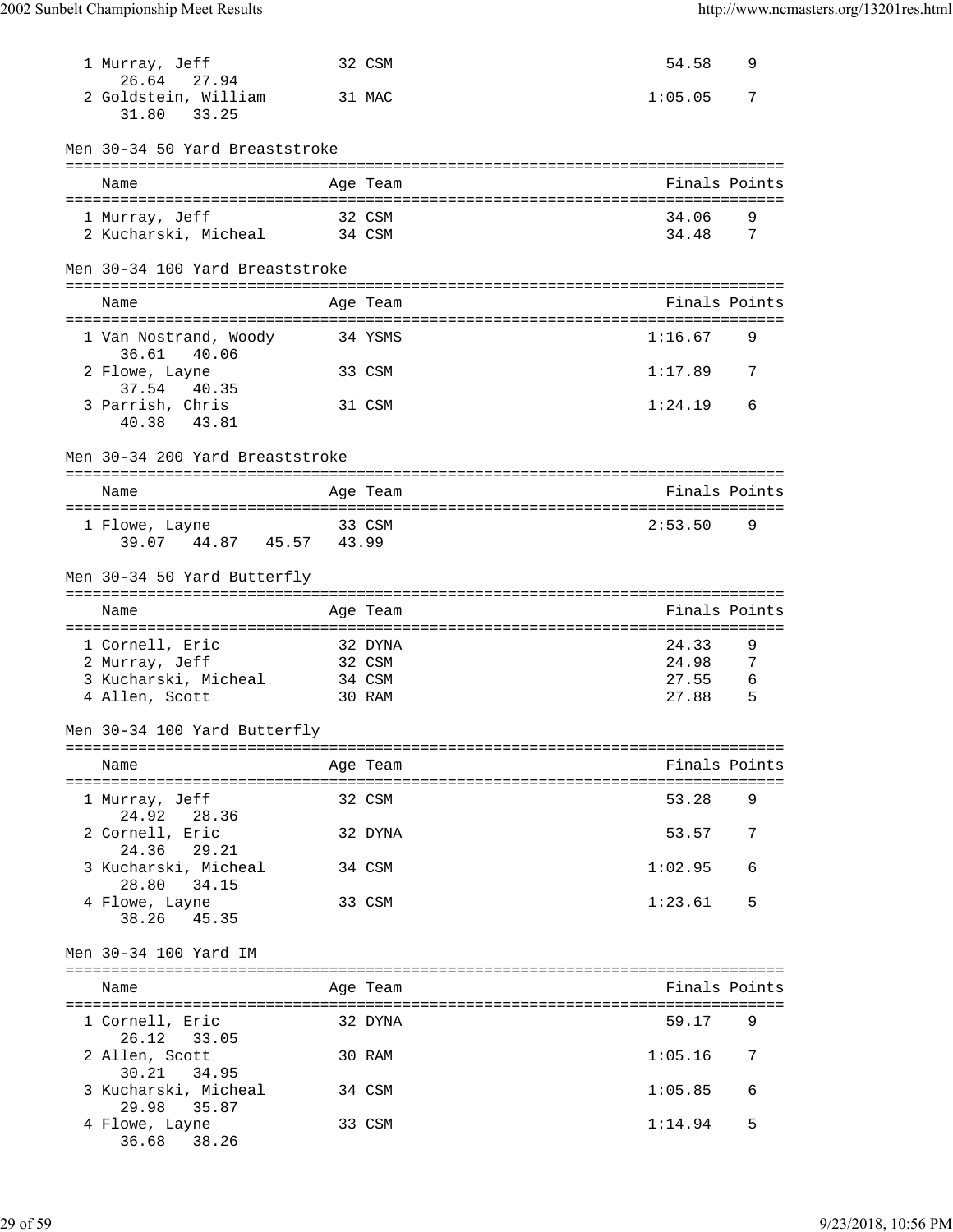| Men 30-34 200 Yard IM                   |       |                         |       |             |       |                                  |                |
|-----------------------------------------|-------|-------------------------|-------|-------------|-------|----------------------------------|----------------|
| =============================<br>Name   |       | ===========<br>Age Team |       |             |       | -------------------------------- | Finals Points  |
|                                         |       |                         |       |             |       |                                  |                |
| 1 Cornell, Eric                         |       | 32 DYNA                 |       |             |       | 2:08.83                          | 9              |
| 25.23<br>33.58<br>40.58                 | 29.44 |                         |       |             |       |                                  |                |
| 2 Kucharski, Micheal                    |       | 34 CSM                  |       |             |       | 2:29.99                          | 7              |
| 38.46 45.31<br>29.87                    | 36.35 |                         |       |             |       |                                  |                |
| Men 30-34 400 Yard IM                   |       |                         |       |             |       |                                  |                |
| Name                                    |       |                         |       |             |       |                                  | Finals Points  |
|                                         |       | Age Team                |       |             |       |                                  |                |
| 1 Cornell, Eric                         |       | 32 DYNA                 |       |             |       | 4:42.49                          | 9              |
| 32.52<br>36.74<br>26.04                 | 36.76 |                         |       | 43.44 45.01 | 31.96 | 30.02                            |                |
| 2 Kucharski, Micheal                    |       | 34 CSM                  |       |             |       | 5:24.91                          | 7              |
| 38.34 43.85<br>31.34                    | 42.28 |                         | 47.27 | 46.20 39.87 |       | 35.76                            |                |
| 3 Flowe, Layne                          |       | 33 CSM                  |       |             |       | 6:02.22                          | 6              |
| 39.68 44.51 1:39.64 48.30 48.48         |       |                         |       | 43.12 38.49 |       |                                  |                |
| Men 35-39 50 Yard Freestyle             |       |                         |       |             |       |                                  |                |
|                                         |       |                         |       |             |       |                                  |                |
| Name                                    |       | Age Team                |       |             |       |                                  | Finals Points  |
| 1 Stewart, Henry                        |       | 38 RAM                  |       |             |       | 22.74                            | 9              |
| 2 Lewandowski, Mark                     |       | 35 UNA                  |       |             |       | 23.93                            | 7              |
| 3 Mangrum, John                         |       | 36 RAM                  |       |             |       | 26.36                            | 6              |
| 4 Green, Kelly                          |       | 36 CSM                  |       |             |       | 26.44                            | 5              |
| 5 Shamlin, David                        |       | 36 RAM                  |       |             |       | 26.48                            | $\overline{4}$ |
| 6 Tacca, Jeffrey                        |       | 35 GAJA                 |       |             |       | 26.65                            | 3              |
| 7 Newcombe, Artie                       |       | 38 GG                   |       |             |       | 27.39                            | 2              |
| 8 Sexauer, Tim D                        |       | 36 RAM                  |       |             |       | 29.90                            | 1              |
| Men 35-39 100 Yard Freestyle            |       |                         |       |             |       |                                  |                |
|                                         |       |                         |       |             |       |                                  |                |
| Name                                    |       | Age Team                |       |             |       |                                  | Finals Points  |
| 1 Stewart, Henry                        |       | 38 RAM                  |       |             |       | 50.48                            | 9              |
| 26.03<br>24.45                          |       |                         |       |             |       |                                  |                |
| 2 Wendt, Michael                        |       | 39 CM                   |       |             |       | 52.84                            | 7              |
| 25.62<br>27.22                          |       |                         |       |             |       |                                  |                |
| 3 Hoffner, Chris<br>26.17<br>28.30      |       | 37 TMS                  |       |             |       | 54.47                            | 6              |
| 4 Mangrum, John                         |       | 36 RAM                  |       |             |       | 58.30                            | 5              |
| 28.39<br>29.91                          |       |                         |       |             |       |                                  |                |
| 5 Green, Kelly                          |       | 36 CSM                  |       |             |       | 58.35                            | 4              |
| 27.56<br>30.79<br>6 Sexauer, Tim D      |       | 36 RAM                  |       |             |       | 1:04.82                          | 3              |
| 30.64<br>34.18                          |       |                         |       |             |       |                                  |                |
| 7 Holshouser, Jay                       |       | 39 RAM                  |       |             |       | 1:10.75                          | 2              |
| 33.54<br>37.21                          |       |                         |       |             |       |                                  |                |
| Men 35-39 200 Yard Freestyle            |       |                         |       |             |       |                                  |                |
|                                         |       |                         |       |             |       |                                  |                |
| Name                                    |       | Age Team                |       |             |       |                                  | Finals Points  |
|                                         |       |                         |       |             |       |                                  |                |
| 1 Stewart, Henry                        |       | 38 RAM                  |       |             |       | 1:55.12                          | 9              |
| 26.54<br>29.23<br>30.01                 | 29.34 |                         |       |             |       |                                  |                |
| 2 Shamlin, David<br>29.87               |       | 36 RAM                  |       |             |       | 2:10.49                          | 7              |
| 33.49 34.46                             | 32.67 | 36 RAM                  |       |             |       | 2:11.24                          | 6              |
| 3 Mangrum, John<br>33.31 33.67<br>30.41 | 33.85 |                         |       |             |       |                                  |                |
| 4 Tacca, Jeffrey                        |       | 35 GAJA                 |       |             |       | 2:17.06                          | 5              |
| 32.33<br>34.50<br>34.32                 | 35.91 |                         |       |             |       |                                  |                |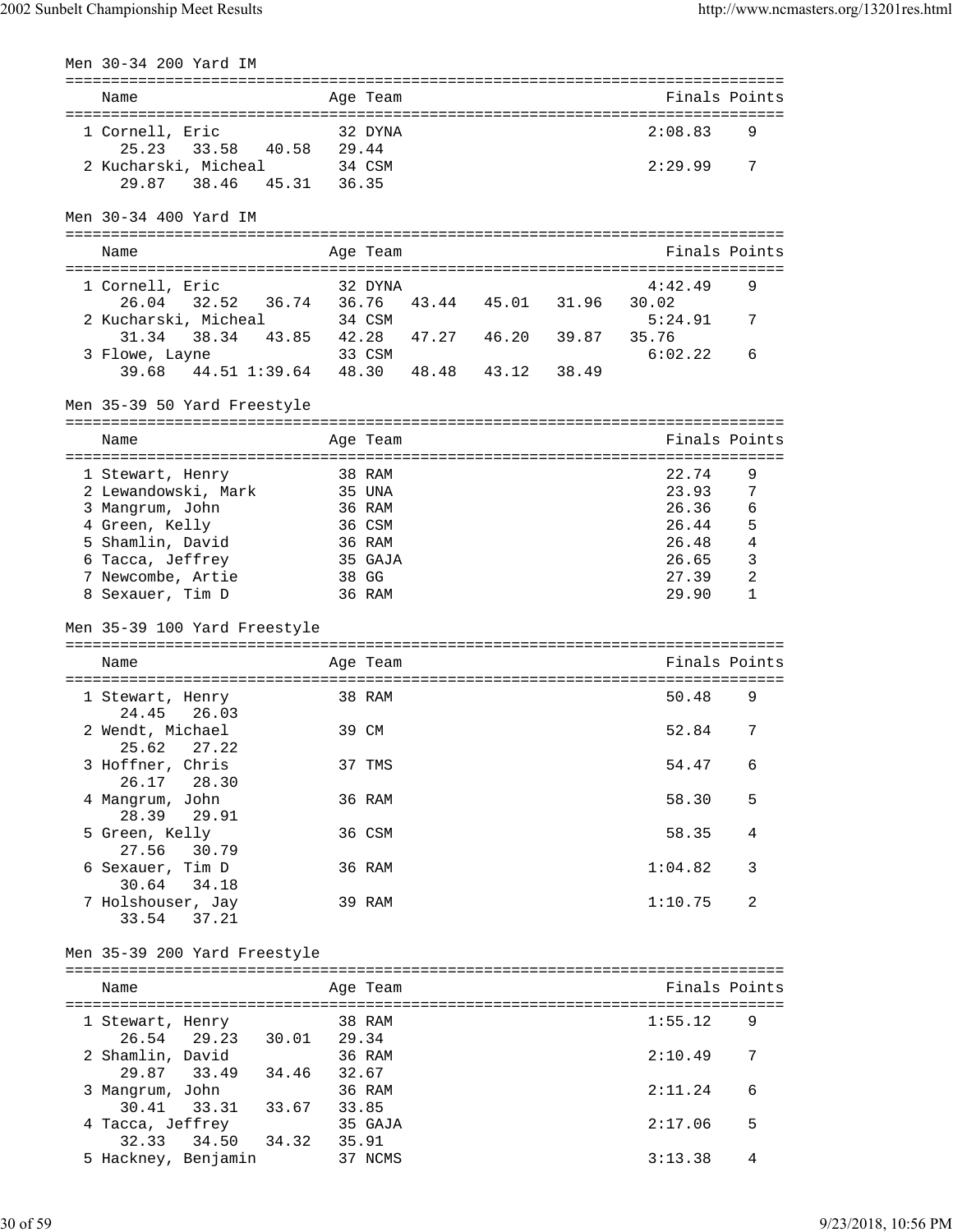38.74 47.91 52.75 53.98

| Men 35-39 500 Yard Freestyle       |                |                 |       |                   |                                       |                                               |   |
|------------------------------------|----------------|-----------------|-------|-------------------|---------------------------------------|-----------------------------------------------|---|
| Name                               |                | Age Team        |       |                   |                                       | ============================<br>Finals Points |   |
|                                    |                |                 |       |                   |                                       |                                               |   |
| 1 Wendt, Michael                   |                | 39 CM           |       |                   |                                       | 5:19.37                                       | 9 |
| 28.01 31.22                        | 31.53          | 32.71           |       | 32.67 32.90       | 32.69                                 | 33.14                                         |   |
| 32.03<br>32.47                     |                |                 |       |                   |                                       |                                               |   |
| 2 Hoffner, Chris                   |                | 37 TMS          |       |                   |                                       | 5:52.59                                       | 7 |
| 30.40<br>32.73 34.31               |                | 34.78           |       |                   | 36.12 37.37 37.95                     | 37.66                                         |   |
| 36.92<br>34.35                     |                |                 |       |                   |                                       |                                               |   |
| 3 Green, Kelly<br>32.29            |                | 36 CSM          |       |                   |                                       | 6:12.13<br>37.83                              | 6 |
| 35.32 36.76<br>36.06<br>38.91      |                | 37.86           |       |                   | 38.39 39.01 39.70                     |                                               |   |
| 4 Hackney, Benjamin                |                | 37 NCMS         |       |                   |                                       | 9:32.95                                       | 5 |
| 45.05 54.00                        | 58.97          |                 |       |                   | 59.26 1:00.23 1:00.66 1:00.88 1:01.48 |                                               |   |
| 54.98<br>57.44                     |                |                 |       |                   |                                       |                                               |   |
| Men 35-39 1000 Yard Freestyle      |                |                 |       |                   |                                       |                                               |   |
|                                    |                |                 |       |                   |                                       |                                               |   |
| Name                               |                | Age Team        |       |                   |                                       | Finals Points                                 |   |
|                                    |                |                 |       |                   |                                       |                                               |   |
| 1 Hoffner, Chris                   |                | 37 TMS<br>35.88 |       |                   |                                       | 11:58.88                                      | 9 |
| 32.98 34.61<br>30.55               |                |                 |       |                   | 36.08 36.36 36.32                     | 36.94                                         |   |
| 37.02<br>37.15<br>37.15            | 36.80          |                 |       |                   | 36.60 36.98 36.90 36.84               | 37.49                                         |   |
| 37.06                              | 35.85          | 33.32<br>36 RAM |       |                   |                                       | 12:51.98                                      | 7 |
| 2 Shamlin, David                   |                |                 |       |                   |                                       |                                               |   |
| 35.34<br>37.63 37.60               |                |                 |       |                   | 38.50 38.43 39.26 39.06               | 38.88                                         |   |
| 38.58 38.72<br>39.12               | 38.68<br>39.90 | 38.05<br>36.94  |       | 38.63 39.96       | 39.35                                 | 39.31                                         |   |
| 40.04<br>3 Sexauer, Tim D          |                | 36 RAM          |       |                   |                                       | 14:24.01                                      |   |
| 39.71 43.34 43.22                  |                |                 |       |                   | 43.52 43.24 44.14 43.67               | 43.15                                         | 6 |
| 43.22 42.84<br>44.09               |                |                 |       | 43.05 42.64 43.51 | 43.95                                 | 44.66                                         |   |
| 44.64<br>44.12                     | 42.50          | 40.80           |       |                   |                                       |                                               |   |
| 4 DeMilia, Mike                    |                | 35 RAM          |       |                   |                                       | 17:45.74                                      | 5 |
| 46.80<br>50.94 51.40               |                | 52.92           |       |                   | 53.68 53.32 53.47                     | 54.50                                         |   |
| 53.92<br>54.43                     | 54.56          | 53.70           | 55.23 |                   | 54.89 54.87                           | 54.32                                         |   |
| 53.60<br>54.65                     | 53.14          | 51.40           |       |                   |                                       |                                               |   |
|                                    |                |                 |       |                   |                                       |                                               |   |
| Men 35-39 50 Yard Backstroke       |                |                 |       |                   |                                       |                                               |   |
| Name                               |                | Age Team        |       |                   |                                       | Finals Points                                 |   |
|                                    |                |                 |       |                   |                                       |                                               |   |
| 1 Stewart, Henry                   |                | 38 RAM          |       |                   |                                       | 28.76                                         | 9 |
| 2 Wendt, Michael                   |                | 39 CM           |       |                   |                                       | 32.70                                         | 7 |
|                                    |                |                 |       |                   |                                       |                                               |   |
| Men 35-39 100 Yard Backstroke      |                |                 |       |                   |                                       |                                               |   |
|                                    |                |                 |       |                   |                                       | Finals Points                                 |   |
| Name                               |                | Age Team        |       |                   |                                       |                                               |   |
| 1 Hoffner, Chris                   |                | 37 TMS          |       |                   |                                       | 1:03.87                                       | 9 |
| 30.92<br>32.95                     |                |                 |       |                   |                                       |                                               |   |
| 2 Mangrum, John                    |                | 36 RAM          |       |                   |                                       | 1:10.54                                       | 7 |
| 35.21<br>35.33                     |                |                 |       |                   |                                       |                                               |   |
| 3 Tacca, Jeffrey<br>39.04<br>40.79 |                | 35 GAJA         |       |                   |                                       | 1:19.83                                       | 6 |
| 4 Holshouser, Jay                  |                | 39 RAM          |       |                   |                                       | 1:29.66                                       | 5 |
| 46.26<br>43.40                     |                |                 |       |                   |                                       |                                               |   |
| Men 35-39 200 Yard Backstroke      |                |                 |       |                   |                                       |                                               |   |
| Name                               |                | Age Team        |       |                   |                                       | Finals Points                                 |   |
|                                    |                |                 |       |                   |                                       |                                               |   |
| 1 Mangrum, John                    |                | 36 RAM          |       |                   |                                       | 2:29.66                                       | 9 |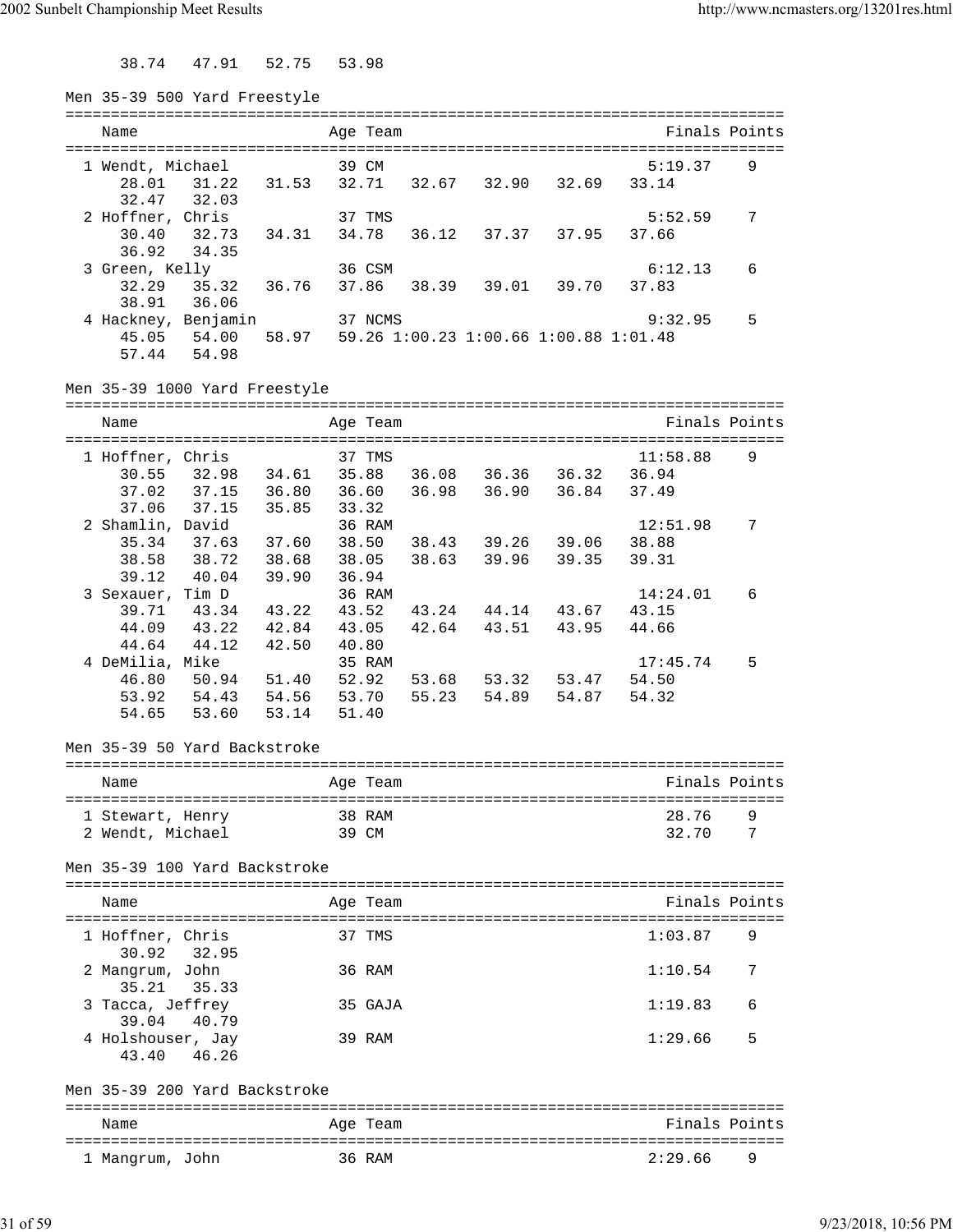36.70 37.58 37.59 37.79

| Men 35-39 50 Yard Breaststroke     |       |          |               |     |
|------------------------------------|-------|----------|---------------|-----|
| Name                               |       |          | Finals Points |     |
|                                    |       | Age Team |               |     |
| 1 Green, Kelly                     |       | 36 CSM   | 33.46         | 9   |
| 2 Holshouser, Jay                  |       | 39 RAM   | 33.70         | 7   |
| 3 Newcombe, Artie                  | 38 GG |          | 34.93         | 6   |
| 4 Sexauer, Tim D                   |       | 36 RAM   | 37.10         | - 5 |
|                                    |       |          |               |     |
| Men 35-39 100 Yard Breaststroke    |       |          |               |     |
| Name                               |       | Age Team | Finals Points |     |
|                                    |       |          |               |     |
| 1 Green, Kelly                     |       | 36 CSM   | 1:16.30       | 9   |
| 34.71 41.59                        |       |          |               |     |
| 2 Sexauer, Tim D                   |       | 36 RAM   | 1:20.83       | 7   |
| 38.56 42.27                        |       |          |               |     |
| 3 Hackney, Benjamin                |       | 37 NCMS  | 2:06.07       | 6   |
| 58.23 1:07.84                      |       |          |               |     |
| -- Holshouser, Jay                 |       | 39 RAM   | DQ            |     |
| Men 35-39 200 Yard Breaststroke    |       |          |               |     |
|                                    |       |          |               |     |
| Name                               |       | Age Team | Finals Points |     |
|                                    |       |          |               |     |
| 1 Newcombe, Artie                  |       | 38 GG    | 2:50.78       | 9   |
| 38.13 42.95 44.42                  | 45.28 |          |               |     |
| Men 35-39 50 Yard Butterfly        |       |          |               |     |
|                                    |       |          |               |     |
| Name                               |       | Age Team | Finals Points |     |
|                                    |       |          |               |     |
| 1 Stewart, Henry                   |       | 38 RAM   | 25.20         | 9   |
| 2 Wendt, Michael                   |       | 39 CM    | 25.58         | -7  |
| 3 Lewandowski, Mark                |       | 35 UNA   | 26.06         | - 6 |
| 4 Hoffner, Chris                   |       | 37 TMS   | 28.54         | - 5 |
| 5 Mangrum, John                    |       | 36 RAM   | 29.03         | 4   |
| Men 35-39 100 Yard Butterfly       |       |          |               |     |
|                                    |       |          |               |     |
| Name<br>Age Team                   |       |          | Finals Points |     |
|                                    |       |          |               |     |
| 1 Stewart, Henry                   |       | 38 RAM   | 56.31         | 9   |
| 26.32<br>29.99                     |       |          |               |     |
| 2 Wendt, Michael                   |       | 39 CM    | 57.04         | 7   |
| 26.43<br>30.61<br>3 Hoffner, Chris |       |          | 1:03.35       | 6   |
| 29.37 33.98                        |       | 37 TMS   |               |     |
| 4 Mangrum, John                    |       | 36 RAM   | 1:12.96       | 5   |
| 34.24<br>38.72                     |       |          |               |     |
|                                    |       |          |               |     |
| Men 35-39 200 Yard Butterfly       |       |          |               |     |
|                                    |       |          |               |     |
| Name                               |       | Age Team | Finals Points |     |
| 1 Hoffner, Chris                   |       | 37 TMS   | 2:36.61       |     |
| 30.20 34.60 39.47 52.34            |       |          |               |     |
| 2 Mangrum, John                    |       | 36 RAM   | 2:44.88       | 7   |
| 33.43 39.43 43.91 48.11            |       |          |               |     |
|                                    |       |          |               |     |
| Men 35-39 100 Yard IM              |       |          |               |     |
|                                    |       |          |               |     |
| Name                               |       | Age Team | Finals Points |     |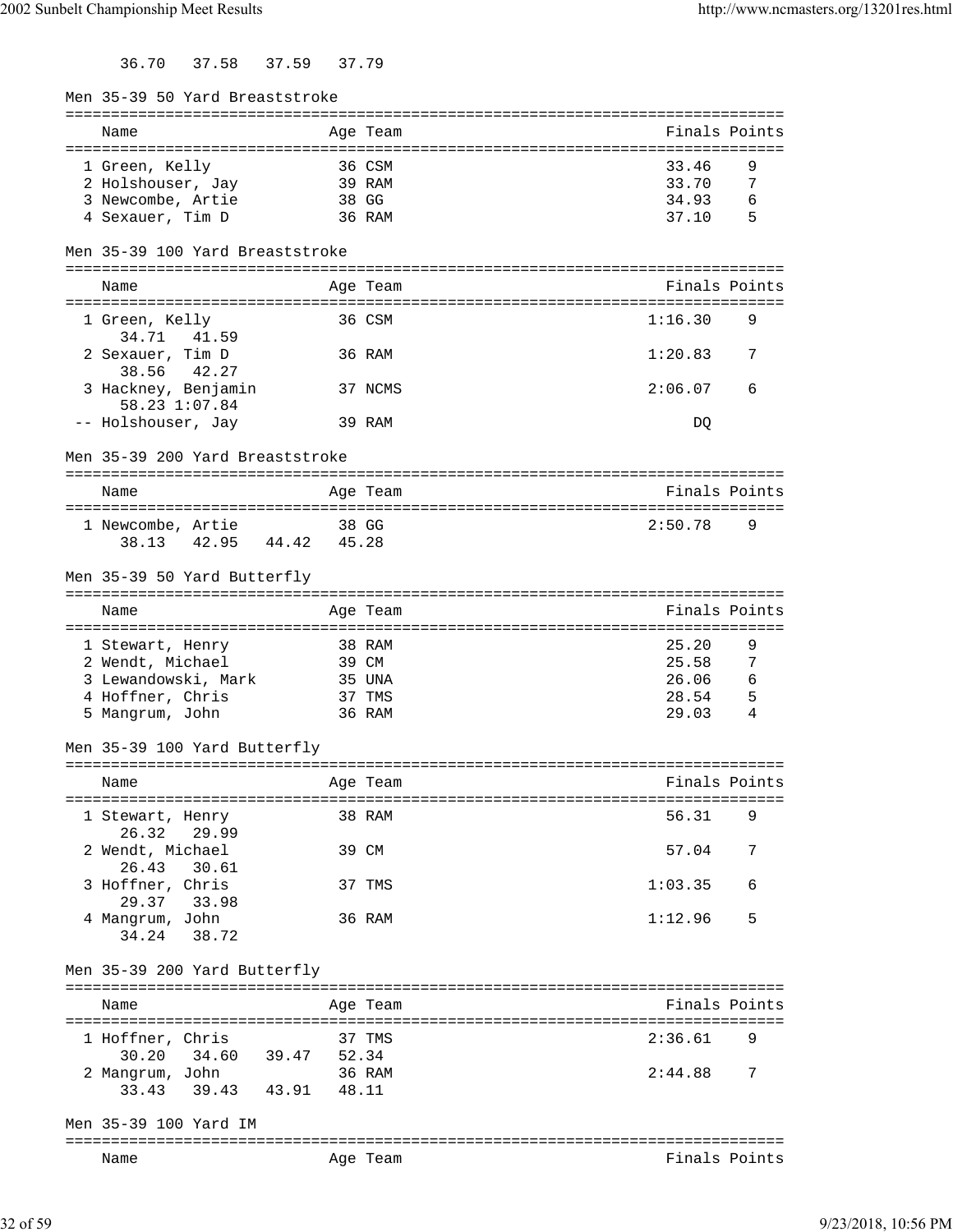| 1 Stewart, Henry<br>33.12<br>28.39  |             |       | 38 RAM   |                     | 1:01.51       | 9              |
|-------------------------------------|-------------|-------|----------|---------------------|---------------|----------------|
| 2 Hoffner, Chris<br>28.98<br>35.72  |             |       | 37 TMS   |                     | 1:04.70       | 7              |
| 3 Mangrum, John<br>31.36 36.80      |             |       | 36 RAM   |                     | 1:08.16       | 6              |
| 4 Green, Kelly<br>33.00<br>36.69    |             |       | 36 CSM   |                     | 1:09.69       | 5              |
| 5 Newcombe, Artie<br>33.00<br>37.45 |             |       | 38 GG    |                     | 1:10.45       | 4              |
| 6 Sexauer, Tim D<br>33.80<br>39.96  |             |       | 36 RAM   |                     | 1:13.76       | 3              |
| 7 Holshouser, Jay<br>38.73<br>40.17 |             |       | 39 RAM   |                     | 1:18.90       | 2              |
| Men 35-39 200 Yard IM               |             |       |          |                     |               |                |
| Name                                |             |       | Age Team |                     | Finals Points |                |
|                                     |             |       | 37 TMS   |                     |               |                |
| 1 Hoffner, Chris<br>28.56           |             |       |          |                     | 2:20.57       | 9              |
| 35.16 43.97                         |             | 32.88 |          |                     |               |                |
| 2 Mangrum, John                     |             |       | 36 RAM   |                     | 2:28.04       | -7             |
| 30.44<br>38.12                      | 44.78       | 34.70 |          |                     |               |                |
| 3 Sexauer, Tim D                    |             |       | 36 RAM   |                     | 2:46.22       | 6              |
| 35.40<br>42.64                      | 48.75       | 39.43 |          |                     |               |                |
| Men 35-39 400 Yard IM               |             |       |          |                     |               |                |
|                                     |             |       |          |                     |               |                |
| Name                                |             |       | Age Team |                     | Finals Points |                |
|                                     |             |       |          |                     |               |                |
| 1 Hoffner, Chris                    |             |       | 37 TMS   |                     | 5:19.86       | 9              |
| 31.24<br>37.30                      | 41.54 41.55 |       |          | 49.76 48.80 35.55   | 34.12         |                |
| 2 Shamlin, David                    |             |       | 36 RAM   |                     | 5:40.83       | 7              |
| 36.14<br>41.66                      | 44.14       | 43.30 |          | 47.95  48.29  41.41 | 37.94         |                |
| 3 Sexauer, Tim D                    |             |       | 36 RAM   |                     | 6:07.35       | 6              |
| 39.20<br>45.60                      | 48.62       | 47.11 |          | 52.33 49.41 43.37   | 41.71         |                |
| Men 40-44 25 Yard Freestyle         |             |       |          |                     |               |                |
| Name                                |             |       | Age Team |                     | Finals Points |                |
|                                     |             |       |          |                     |               |                |
| 1 Dailey, Terry                     |             |       | 44 YSMS  |                     | 16.67         | 9              |
| Men 40-44 50 Yard Freestyle         |             |       |          |                     |               |                |
| Name                                |             |       | Age Team |                     | Finals Points |                |
| 1 Lehman, Fritz                     |             |       | 43 RAM   |                     | 23.35         | 9              |
| 2 Patton, George                    |             |       | 41 GAS   |                     | 23.88         | 7              |
|                                     |             |       |          |                     |               |                |
| 3 Robinson, Alan                    |             |       | 42 TGM   |                     | 24.77         | 6              |
| 4 Kennedy, Gene                     |             |       | 42 CSM   |                     | 24.78         | 5              |
| 5 Johnson, Arne                     |             |       | 40 NCMS  |                     | 25.12         | 4              |
| 6 Hertha, Doug                      |             |       | 42 ATLY  |                     | 26.16         | $\mathbf{3}$   |
| 7 Johnson, Ken                      |             |       | 44 CSM   |                     | 26.39         | $\overline{2}$ |
| 8 Huey, Brian                       |             |       | 42 CSM   |                     | 26.76         | 1              |
| 9 Lucan, Jeff                       |             |       | 44 CFYM  |                     | 26.83         |                |
| 10 Cockfield, Ben                   |             |       | 44 GG    |                     | 27.29         |                |
| 11 Seidler, Howard                  |             |       | 40 CSM   |                     | 27.78         |                |
|                                     |             |       | 40 TMS   |                     | 29.45         |                |
| 12 Gray, Stafford                   |             |       |          |                     |               |                |
| 13 Perley, Fred A                   |             |       | 43 MAC   |                     | 29.93         |                |
| 14 Cruickshank, Scott               |             |       | 44 GG    |                     | 29.95         |                |
| 15 Dailey, Terry                    |             |       | 44 YSMS  |                     | 35.39         |                |
|                                     |             |       |          |                     |               |                |

Men 40-44 100 Yard Freestyle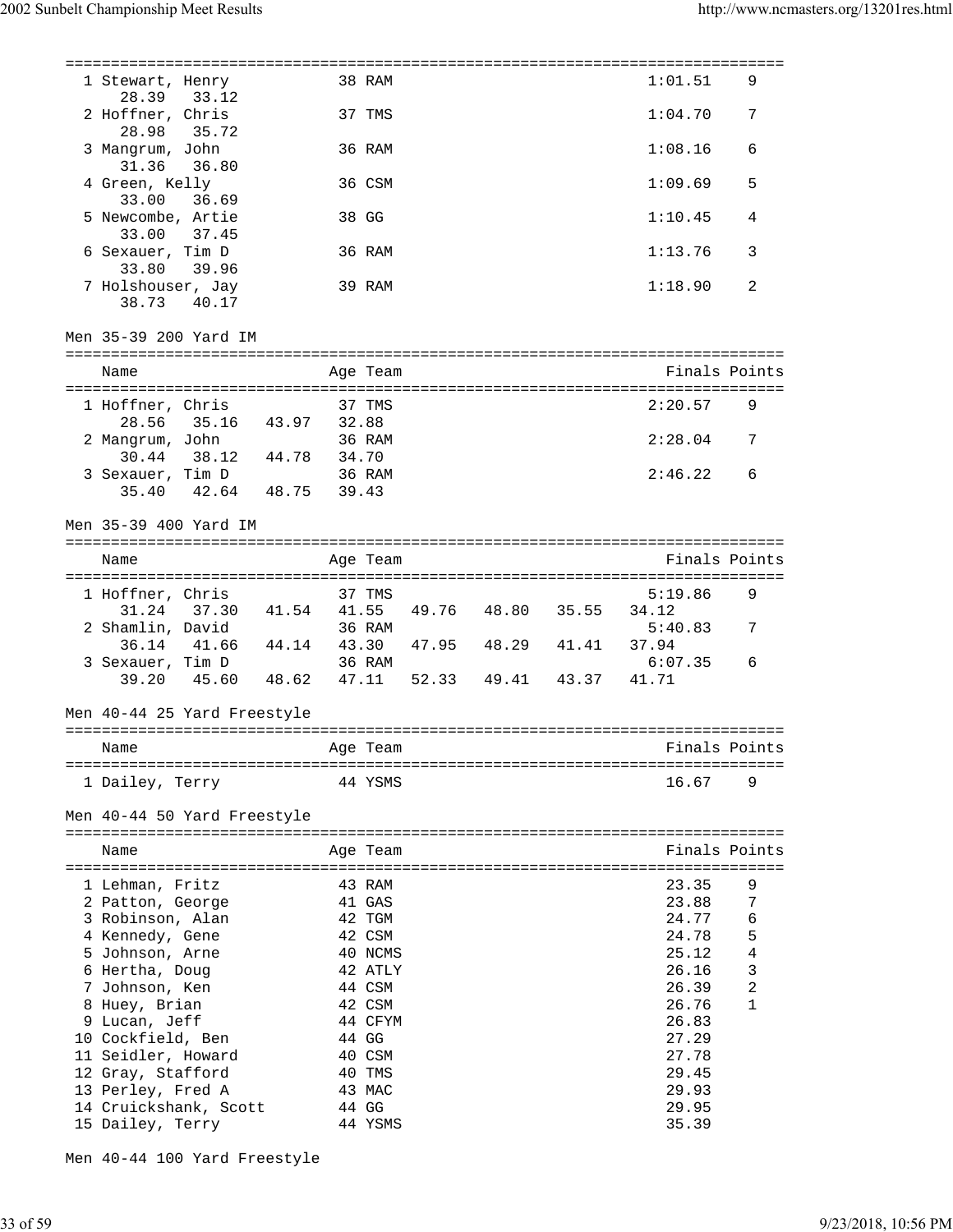| Name                                                   |                      | Age Team |  | Finals Points |              |
|--------------------------------------------------------|----------------------|----------|--|---------------|--------------|
| 1 Kennedy, Gene                                        |                      | 42 CSM   |  | 54.55         | 9            |
| 26.53<br>28.02                                         |                      |          |  |               |              |
| 2 Johnson, Arne                                        |                      | 40 NCMS  |  | 55.30         | 7            |
| 25.93<br>29.37                                         |                      |          |  |               |              |
| 3 Robinson, Alan                                       |                      | 42 TGM   |  | 55.41         | 6            |
| 26.40<br>29.01                                         |                      |          |  |               |              |
| 4 Huey, Brian                                          |                      | 42 CSM   |  | 58.38         | 5            |
| 28.77<br>29.61                                         |                      |          |  |               |              |
| 5 Johnson, Ken                                         |                      | 44 CSM   |  | 58.91         | 4            |
| 30.60<br>28.31                                         |                      |          |  |               |              |
| 6 Lucan, Jeff                                          |                      | 44 CFYM  |  | 1:00.49       | 3            |
| 28.59<br>31.90                                         |                      |          |  |               |              |
| 7 Gray, Stafford                                       |                      | 40 TMS   |  | 1:02.65       | 2            |
| 30.09 32.56                                            |                      |          |  |               |              |
| 8 Seidler, Howard                                      |                      | 40 CSM   |  | 1:05.57       | 1            |
| 31.84<br>33.73                                         |                      |          |  |               |              |
| 9 Nunley, Michael                                      |                      | 43 CFYM  |  | 1:06.74       |              |
| 32.88<br>33.86                                         |                      |          |  |               |              |
| 10 Matysek, Joe                                        |                      | 44 CSM   |  | 1:07.64       |              |
| 33.28<br>34.36                                         |                      |          |  |               |              |
| 11 Mahoney, Mark                                       |                      | 41 CSM   |  | 1:08.19       |              |
| 1:08.22                                                | 43 MAC               |          |  |               |              |
| 12 Perley, Fred A<br>33.68<br>35.75                    |                      |          |  | 1:09.43       |              |
| 13 Gaines, Jeff                                        |                      | 43 TGM   |  | 1:14.23       |              |
| 38.62<br>35.61                                         |                      |          |  |               |              |
| 14 Dailey, Terry                                       |                      | 44 YSMS  |  | 1:18.66       |              |
| 37.55<br>41.11                                         |                      |          |  |               |              |
| 15 Bambrough, Antony                                   | 43 GSM               |          |  | 1:21.18       |              |
| 39.27 41.91                                            |                      |          |  |               |              |
|                                                        |                      |          |  |               |              |
| Men 40-44 200 Yard Freestyle<br>Name                   |                      | Age Team |  | Finals Points |              |
|                                                        |                      |          |  |               |              |
| 1 Kennedy, Gene                                        | 42 CSM               |          |  | 2:05.20       | 9            |
| 28.58 31.38                                            | 32.51 32.73          |          |  |               |              |
| 2 Robinson, Alan                                       |                      | 42 TGM   |  | 2:06.50       | 7            |
| 29.13<br>31.39                                         | 32.75<br>33.23       |          |  |               |              |
| 3 Huey, Brian                                          |                      | 42 CSM   |  | 2:08.51       | 6            |
| 32.04                                                  | 32.56 32.53<br>31.38 |          |  |               |              |
| 4 Cruickshank, Scott                                   | 44 GG                |          |  | 2:25.32       | 5            |
| 34.22<br>37.37                                         | 37.11<br>36.62       |          |  |               |              |
| 5 Nunley, Michael                                      |                      | 43 CFYM  |  | 2:26.04       | 4            |
| 33.87 37.23 37.77                                      | 37.17                |          |  |               |              |
| 6 Gray, Stafford                                       | 40 TMS               |          |  | 2:27.01       | 3            |
| 33.75                                                  | 37.27 38.76<br>37.23 |          |  | 2:28.94       | 2            |
| 7 Matysek, Joe                                         | 37.16                | 44 CSM   |  |               |              |
| 35.51 37.63 38.64<br>8 Gaines, Jeff                    |                      | 43 TGM   |  | 2:56.31       | $\mathbf{1}$ |
| 39.13 46.55 47.49                                      | 43.14                |          |  |               |              |
| 9 Dailey, Terry                                        |                      | 44 YSMS  |  | 3:01.16       |              |
| 39.46                                                  | 45.71 48.53 47.46    |          |  |               |              |
| 10 Bambrough, Antony                                   | 43 GSM               |          |  | 3:03.90       |              |
| 41.94 46.56 47.64                                      | 47.76                |          |  |               |              |
|                                                        |                      |          |  |               |              |
| Men 40-44 500 Yard Freestyle                           |                      |          |  |               |              |
|                                                        |                      |          |  |               |              |
| Name                                                   |                      | Age Team |  | Finals Points |              |
|                                                        |                      |          |  |               |              |
| 1 Huey, Brian                                          | 42 CSM               |          |  | 5:46.83       | 9            |
| 32.88  34.40  34.83  36.43  36.02  35.46  35.40  34.47 |                      |          |  |               |              |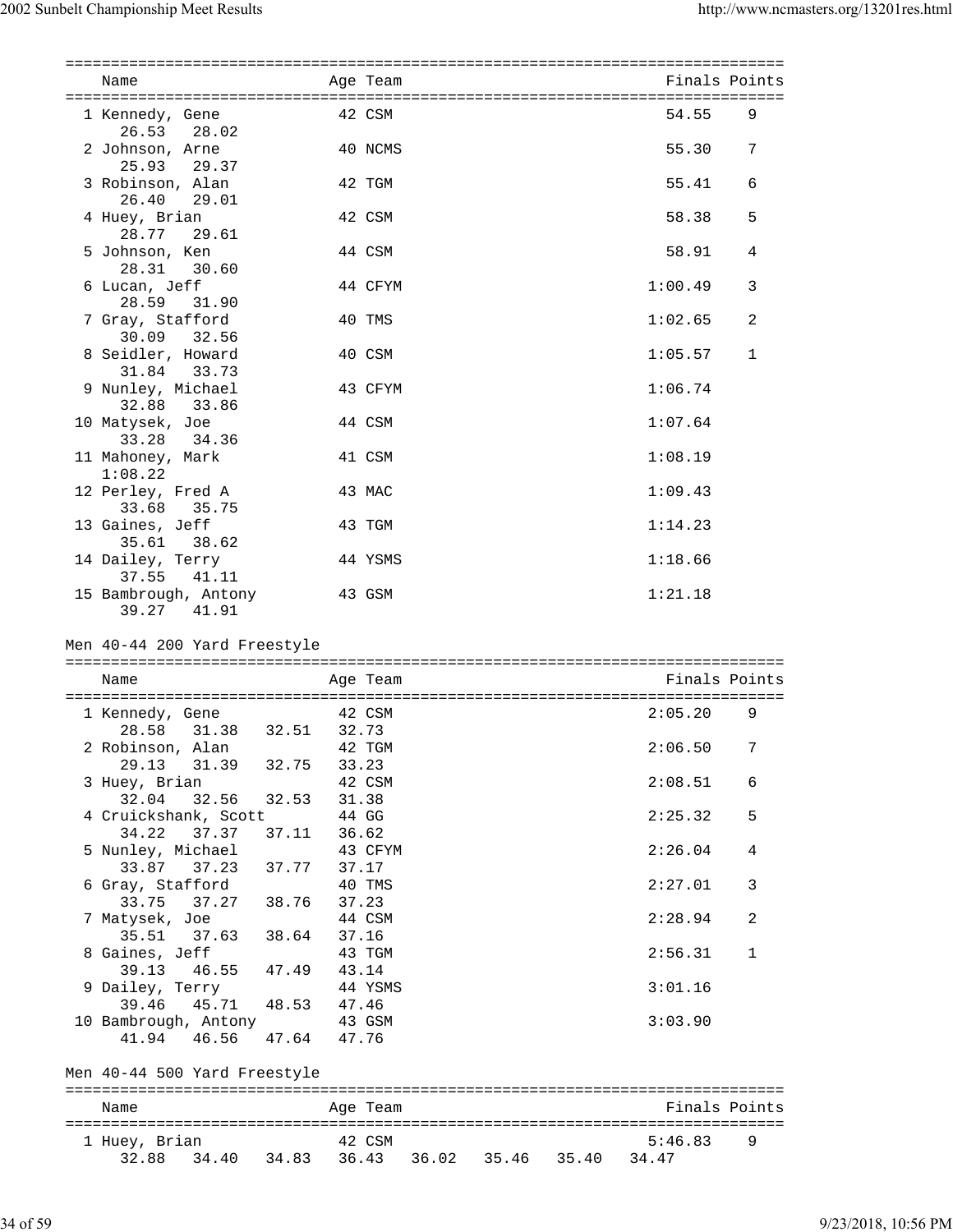| 34.43<br>32.51                                                                      |       |                               |       |       |                   |               |                 |
|-------------------------------------------------------------------------------------|-------|-------------------------------|-------|-------|-------------------|---------------|-----------------|
| 2 Robinson, Alan                                                                    |       | 42 TGM                        |       |       |                   | 5:59.89       | $7\overline{ }$ |
| 31.65 35.61                                                                         | 37.54 | 36.79 37.00 37.28 37.24       |       |       |                   | 36.71         |                 |
| 36.97 33.10                                                                         |       |                               |       |       |                   |               |                 |
| 3 Nunley, Michael                                                                   |       | 43 CFYM                       |       |       |                   | 6:30.42       | 6               |
| $35.32$ $37.69$ $39.29$                                                             |       | 40.24 40.16 40.13 40.15 40.44 |       |       |                   |               |                 |
| 39.92 37.08                                                                         |       |                               |       |       |                   |               |                 |
| 4 Matysek, Joe                                                                      |       | 44 CSM                        |       |       |                   | 6:46.66       | 5               |
| 39.04 42.23                                                                         | 42.23 | 41.41                         |       |       | 40.96 41.49 40.66 | 40.20         |                 |
| 40.19 38.25                                                                         |       |                               |       |       |                   |               |                 |
| 5 Gray, Stafford                                                                    |       | 40 TMS                        |       |       |                   | 6:57.74       | 4               |
| 34.84 39.83                                                                         | 41.47 | 42.27 42.75 43.18 45.03       |       |       |                   | 44.14         |                 |
| 43.47 40.76                                                                         |       |                               |       |       |                   |               |                 |
| 6 Lucan, Jeff                                                                       |       | 44 CFYM                       |       |       |                   | 7:12.81       | 3               |
| can, Jeff                       44 CFYM<br>37.52    40.04    42.78    44.28 1:29.86 |       |                               |       |       |                   | 45.26         |                 |
| 44.21 43.54                                                                         |       |                               |       |       |                   |               |                 |
| 7 Sheldon, Jeff                                                                     |       | 42 PIMM                       |       |       |                   | 7:51.17       | 2               |
| 42.86 47.15 47.92                                                                   |       | 48.40                         |       |       | 48.84 47.70 48.02 | 48.04         |                 |
| 47.63 44.61                                                                         |       |                               |       |       |                   |               |                 |
| 8 Dailey, Terry                                                                     |       | 44 YSMS                       |       |       |                   | 8:00.55       | $\mathbf{1}$    |
| 40.45 46.60                                                                         | 49.22 | 49.81                         | 49.97 | 50.03 | 50.05             | 50.12         |                 |
| 48.66 45.64                                                                         |       |                               |       |       |                   |               |                 |
| 9 Bambrough, Antony                                                                 |       | 43 GSM                        |       |       |                   | 8:06.76       |                 |
| 44.86 49.49 49.39 49.10 48.72 49.30 49.40                                           |       |                               |       |       |                   | 49.58         |                 |
| 49.48 47.44                                                                         |       |                               |       |       |                   |               |                 |
| 10 Gaines, Jeff                                                                     |       | 43 TGM                        |       |       |                   | 8:10.70       |                 |
| 42.57 49.16 49.25 49.54 50.85 50.95 51.99                                           |       |                               |       |       |                   | 51.48         |                 |
| 50.37 44.54                                                                         |       |                               |       |       |                   |               |                 |
|                                                                                     |       |                               |       |       |                   |               |                 |
| Men 40-44 1000 Yard Freestyle                                                       |       |                               |       |       |                   |               |                 |
|                                                                                     |       |                               |       |       |                   |               |                 |
| Name                                                                                |       | Age Team                      |       |       |                   | Finals Points |                 |
| 1 Deviod, Ben                                                                       |       | 41 MAC                        |       |       |                   | 12:13.56      | 9               |
| 32.43 34.77 35.40 35.90 36.80 36.70 37.67 37.95                                     |       |                               |       |       |                   |               |                 |
| 40.31 38.15 37.44 37.38 37.61 37.33 37.33                                           |       |                               |       |       |                   | 37.15         |                 |
| 36.88 36.43 35.68                                                                   |       | 34.25                         |       |       |                   |               |                 |
| 2 Nunley, Michael                                                                   |       | 43 CFYM                       |       |       |                   | 13:38.21      | 7               |
| 36.75 40.05 41.25 41.46 41.58 41.71 41.16                                           |       |                               |       |       |                   | 41.47         |                 |
| 41.71  41.04  41.21                                                                 |       | 41.22                         | 41.41 |       | 41.27 41.55       | 41.40         |                 |
| 41.50 40.96                                                                         | 40.43 | 39.08                         |       |       |                   |               |                 |
| 3 Bambrough, Antony                                                                 |       | 43 GSM                        |       |       |                   | 16:46.10      | 6               |
|                                                                                     |       |                               |       |       |                   |               |                 |

Men 40-44 1650 Yard Freestyle

49.53 50.99 50.07 49.65

| Name                                                           |                                  |                                  | Age Team                                    |                                  |                                  |                                  | Finals Points                                |   |
|----------------------------------------------------------------|----------------------------------|----------------------------------|---------------------------------------------|----------------------------------|----------------------------------|----------------------------------|----------------------------------------------|---|
| 1 Huey, Brian<br>33.00<br>37.42<br>36.55<br>36.43<br>34.68     | 35.93<br>37.07<br>36.94<br>36.61 | 35.84<br>36.49<br>36.94<br>36.68 | 42 CSM<br>36.17<br>36.99<br>36.96<br>36.28  | 36.78<br>36.61<br>36.66<br>36.26 | 36.98<br>36.74<br>36.59<br>36.67 | 37.66<br>36.66<br>36.66<br>36.37 | 20:05.04<br>37.31<br>36.54<br>36.76<br>36.81 | 9 |
| 2 Nunley, Michael<br>36.82<br>40.68<br>41.34<br>41.51<br>38.79 | 40.00<br>41.14<br>41.56<br>41.53 | 39.85<br>41.14<br>41.90<br>41.71 | 43 CFYM<br>40.22<br>41.26<br>41.48<br>41.46 | 40.56<br>41.47<br>41.32<br>41.11 | 41.01<br>41.76<br>41.00<br>41.41 | 40.88<br>41.45<br>40.82<br>40.65 | 22:29.73<br>41.08<br>41.59<br>41.06<br>40.17 | 7 |

 45.01 48.94 50.56 51.05 51.55 51.05 51.05 50.93 51.19 50.71 49.68 50.47 49.84 50.24 51.33 52.26

Men 40-44 50 Yard Backstroke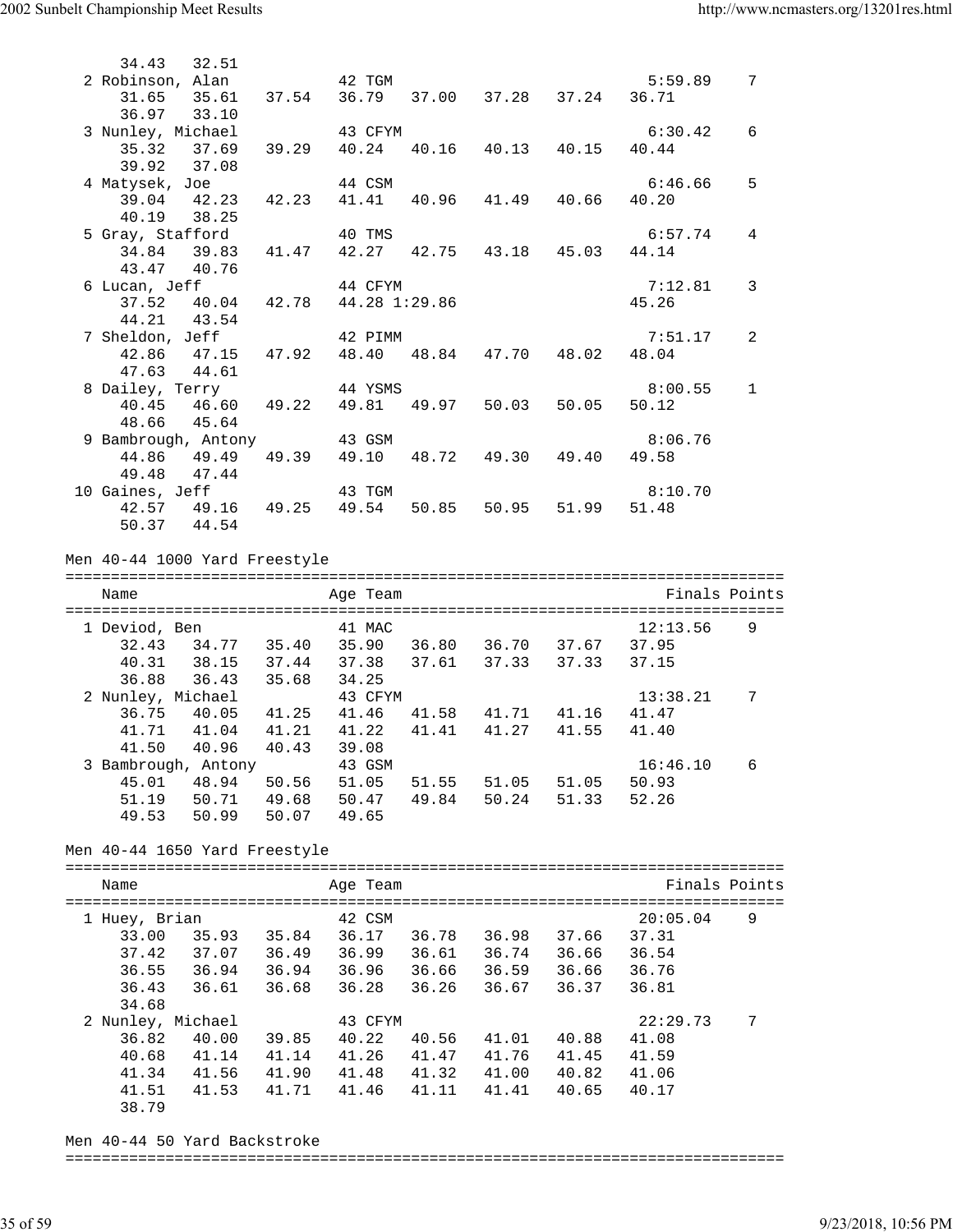| Name                             |       | Age Team | Finals Points |                |
|----------------------------------|-------|----------|---------------|----------------|
|                                  |       |          |               |                |
| 1 Lehman, Fritz                  |       | 43 RAM   | 25.55         | 9              |
| 2 Johnson, Arne                  |       | 40 NCMS  | 30.84         | 7              |
| 3 Seidler, Howard                |       | 40 CSM   | 31.81         | 6              |
| 4 Johnson, Ken                   |       | 44 CSM   | 34.80         | 5              |
| 5 Perley, Fred A                 |       | 43 MAC   | 36.73         | $\overline{4}$ |
| 6 Matysek, Joe                   |       | 44 CSM   | 39.61         | 3              |
|                                  |       |          |               |                |
| Men 40-44 100 Yard Backstroke    |       |          |               |                |
|                                  |       |          |               |                |
| Name                             |       | Age Team | Finals Points |                |
|                                  |       |          |               |                |
| 1 Lehman, Fritz                  |       | 43 RAM   | 55.21         | 9              |
| 27.34<br>27.87                   |       |          |               |                |
| 2 Seidler, Howard                |       | 40 CSM   | 1:08.38       | 7              |
| 35.73<br>32.65                   |       |          |               |                |
| 3 Cruickshank, Scott             |       | 44 GG    | 1:15.61       | 6              |
| 36.68<br>38.93                   |       |          |               |                |
| 4 Johnson, Ken                   |       | 44 CSM   | 1:18.90       | 5              |
| 39.04<br>39.86                   |       |          |               |                |
| 5 Perley, Fred A                 |       | 43 MAC   | 1:23.22       | 4              |
| 39.39<br>43.83                   |       |          |               |                |
| 6 Matysek, Joe                   |       | 44 CSM   | 1:23.90       | 3              |
| 42.56<br>41.34                   |       |          |               |                |
| 7 Nunley, Michael                |       | 43 CFYM  | 1:26.02       | 2              |
| 43.13<br>42.89                   |       |          |               |                |
|                                  |       |          |               |                |
| Men 40-44 200 Yard Backstroke    |       |          |               |                |
|                                  |       |          |               |                |
|                                  |       |          | Finals Points |                |
| Name                             |       | Age Team |               |                |
| 1 Lehman, Fritz                  |       | 43 RAM   | 2:03.10       | 9              |
|                                  |       |          |               |                |
|                                  |       |          |               |                |
| 29.31<br>31.74 31.02             | 31.03 |          |               |                |
| 2 Seidler, Howard                |       | 40 CSM   | 2:31.50       | 7              |
| 37.70 39.14<br>35.30             | 39.36 |          |               |                |
| 3 Nunley, Michael                |       | 43 CFYM  | 2:55.68       | 6              |
| 43.12<br>44.75 43.90             | 43.91 |          |               |                |
| 4 Matysek, Joe                   |       | 44 CSM   | 3:02.71       | 5              |
| 45.84 46.83<br>44.33             | 45.71 |          |               |                |
| 5 Sheldon, Jeff                  |       | 42 PIMM  | 3:52.97       | 4              |
| 59.01<br>56.78                   | 58.39 | 58.79    |               |                |
|                                  |       |          |               |                |
| Men 40-44 50 Yard Breaststroke   |       |          |               |                |
|                                  |       |          |               |                |
| Name                             |       | Age Team | Finals Points |                |
|                                  |       |          |               |                |
| 1 McCart, John                   |       | 42 YSMS  | 30.05         | 9              |
| 2 Lehman, Fritz                  |       | 43 RAM   | 30.37         | 7              |
| 3 Patton, George                 |       | 41 GAS   | 30.94         | 6              |
| 4 Lucan, Jeff                    |       | 44 CFYM  | 31.65         | 5              |
| 5 Kennedy, Gene                  |       | 42 CSM   | 34.52         | 4              |
| 6 Waldbauer, Eric                |       | 42 RAM   | 34.55         | 3              |
| 7 Cockfield, Ben                 |       | 44 GG    | 35.04         | $\overline{2}$ |
| 8 Hertha, Doug                   |       | 42 ATLY  | 35.24         | 1              |
| 9 Johnson, Ken                   |       | 44 CSM   | 36.34         |                |
| 10 Matysek, Joe                  |       | 44 CSM   | 39.42         |                |
|                                  |       |          |               |                |
| Men 40-44 100 Yard Breaststroke  |       |          |               |                |
|                                  |       |          |               |                |
| Name                             |       | Age Team | Finals Points |                |
|                                  |       |          |               |                |
| 1 Patton, George                 |       | 41 GAS   | 1:03.24       | 9              |
| 33.08<br>30.16<br>2 McCart, John |       | 42 YSMS  | 1:07.49       | 7              |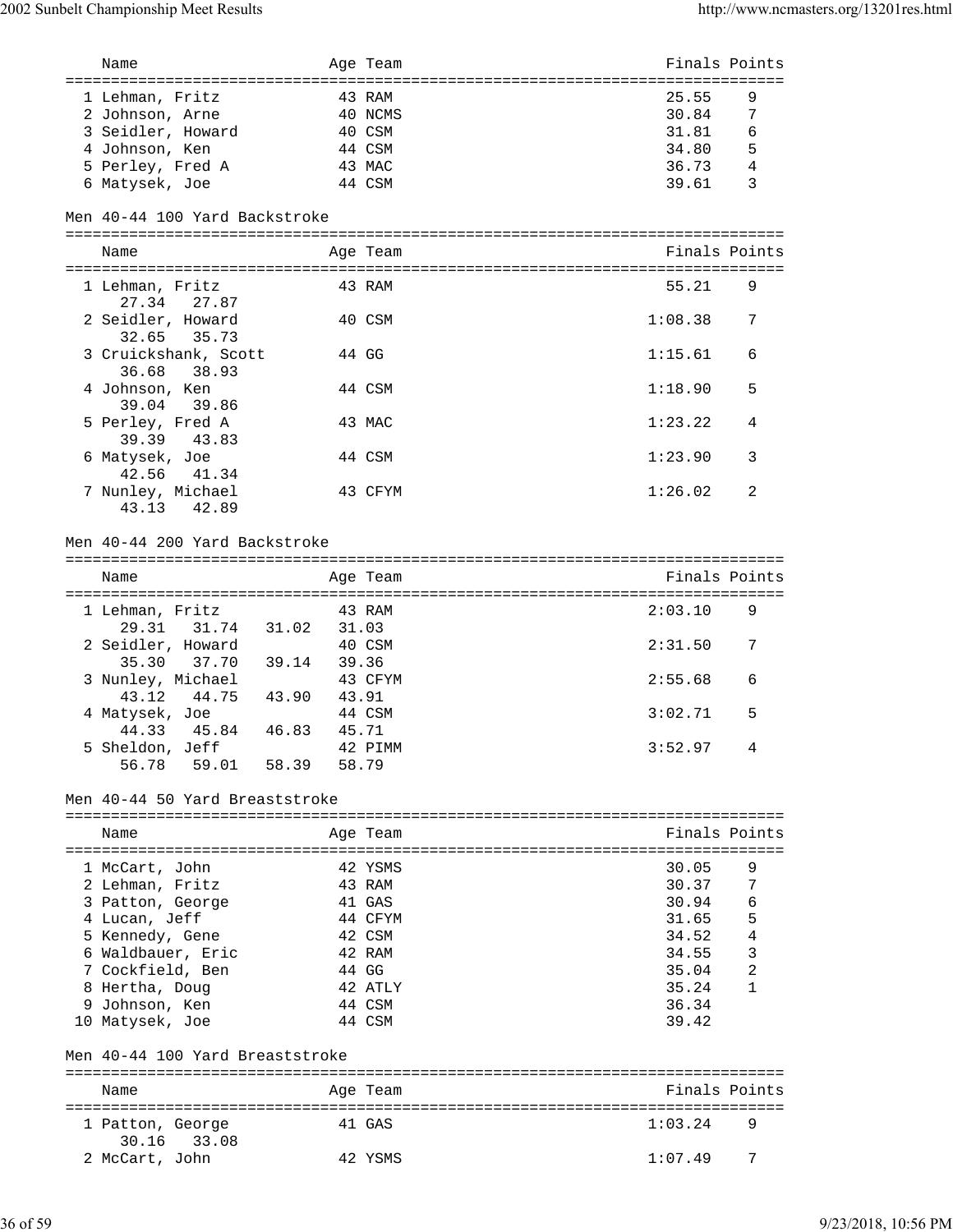| 31.59 35.90                                            |                |          |                  |              |
|--------------------------------------------------------|----------------|----------|------------------|--------------|
| 3 Lucan, Jeff<br>34.23<br>36.84                        |                | 44 CFYM  | 1:11.07          | 6            |
| 4 Hertha, Doug<br>35.38<br>39.96                       |                | 42 ATLY  | 1:15.34          | 5            |
| 5 Mahoney, Mark<br>35.51 40.31                         |                | 41 CSM   | 1:15.82          | 4            |
| 6 Johnson, Ken<br>36.89 41.07                          |                | 44 CSM   | 1:17.96          | 3            |
| 7 Matysek, Joe<br>41.30 43.54                          |                | 44 CSM   | 1:24.84          | 2            |
| 8 Gaines, Jeff<br>43.20  47.41                         |                | 43 TGM   | 1:30.61          | 1            |
| 9 Bambrough, Antony<br>56.84 1:06.91                   |                | 43 GSM   | 2:03.75          |              |
| Men 40-44 200 Yard Breaststroke                        |                |          |                  |              |
| Name                                                   |                | Age Team | Finals Points    |              |
|                                                        |                |          |                  |              |
| 1 Patton, George<br>31.87 35.45 36.90 37.69            |                | 41 GAS   | 2:21.91          | 9            |
| 2 McCart, John<br>32.74 38.78 40.60                    | 38.61          | 42 YSMS  | 2:30.73          | 7            |
| 3 Waldbauer, Eric<br>35.39 40.66                       | 41.29 42.54    | 42 RAM   | 2:39.88          | 6            |
| 4 Lucan, Jeff<br>40.36 41.90<br>36.63                  | 41.60          | 44 CFYM  | 2:40.49          | 5            |
| 5 Matysek, Joe<br>44.96 48.18<br>47.60                 | 45.87          | 44 CSM   | 3:06.61          | 4            |
| 6 Cockfield, Ben<br>42.77 48.16<br>50.48               | 44 GG<br>47.20 |          | 3:08.61          | 3            |
| 7 Gaines, Jeff<br>52.71<br>43.15 49.68                 | 51.23          | 43 TGM   | 3:16.77          | 2            |
| 8 Sheldon, Jeff<br>51.18   57.50   58.99               | 57.45          | 42 PIMM  | 3:45.12          | $\mathbf{1}$ |
| 9 Bambrough, Antony<br>1:01.01 1:10.41 1:13.72 1:12.03 |                | 43 GSM   | 4:37.17          |              |
| Men 40-44 25 Yard Butterfly                            |                |          |                  |              |
| Name                                                   |                | Age Team | Finals Points    |              |
| 1 Dailey, Terry                                        |                | 44 YSMS  | 18.71            | 9            |
| Men 40-44 50 Yard Butterfly                            |                |          | :=============== |              |
| Name<br>==================================             |                | Age Team | Finals Points    |              |
| 1 Lehman, Fritz                                        |                | 43 RAM   | 25.31            | 9            |
| 2 Patton, George                                       |                | 41 GAS   | 25.74            | 7            |
| 3 McCart, John                                         |                | 42 YSMS  | 27.13            | 6            |
| 4 Hertha, Doug                                         |                | 42 ATLY  | 27.60            | 5            |
| 5 Robinson, Alan                                       |                | 42 TGM   | 28.08            | 4            |
| 6 Johnson, Ken                                         |                | 44 CSM   | 30.43            | 3            |
| 7 Lucan, Jeff                                          |                | 44 CFYM  | 30.92            | 2            |
| 8 Mahoney, Mark                                        |                | 41 CSM   | 34.44            | 1            |
| 9 Gaines, Jeff                                         |                | 43 TGM   | 45.27            |              |
| Men 40-44 100 Yard Butterfly                           |                |          |                  |              |
| Name                                                   |                | Age Team | Finals Points    |              |
|                                                        |                |          |                  |              |
| 1 McCart, John<br>31.75<br>28.20                       |                | 42 YSMS  | 59.95            | 9            |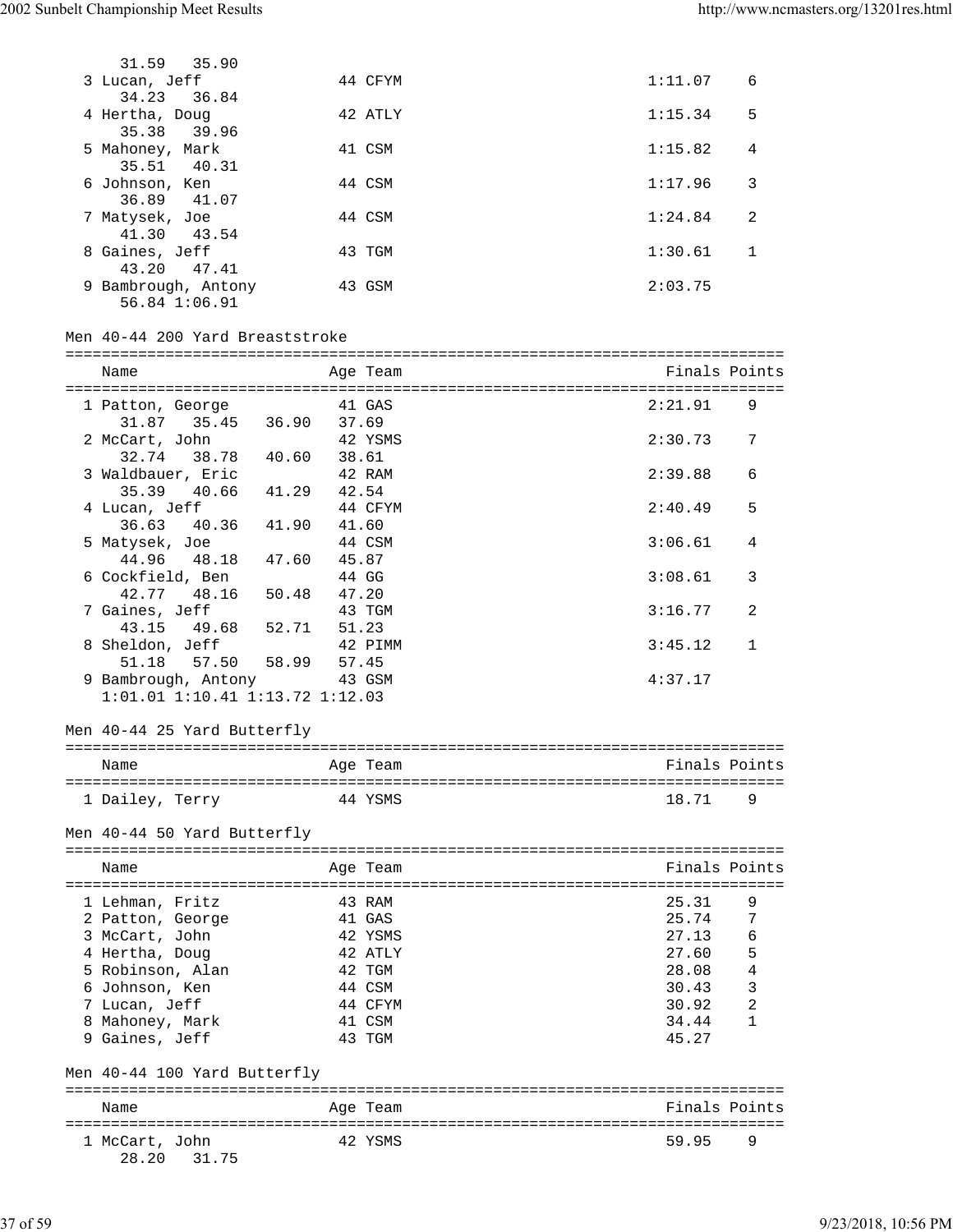| 2 Robinson, Alan                               |        | 42 TGM   | 1:00.49       | 7 |
|------------------------------------------------|--------|----------|---------------|---|
| 28.29 32.20<br>3 Sheldon, Jeff                 |        |          | 1:38.24       |   |
| 44.15 54.09                                    |        | 42 PIMM  |               | 6 |
|                                                |        |          |               |   |
| Men 40-44 200 Yard Butterfly                   |        |          |               |   |
| Name                                           |        | Age Team | Finals Points |   |
|                                                |        |          |               |   |
| 1 Robinson, Alan                               |        | 42 TGM   | 2:27.30       | 9 |
| 34.76 36.19 43.47<br>32.88<br>-- Sheldon, Jeff |        | 42 PIMM  |               |   |
| 45.50 56.08 58.05 56.72                        |        |          | DQ            |   |
|                                                |        |          |               |   |
| Men 40-44 100 Yard IM                          |        |          |               |   |
| Name                                           |        | Age Team | Finals Points |   |
|                                                |        | 43 RAM   | 56.87         | 9 |
| 1 Lehman, Fritz<br>25.82<br>31.05              |        |          |               |   |
| 2 Patton, George                               |        | 41 GAS   | 1:00.59       | 7 |
| 32.36<br>28.23                                 |        |          |               |   |
| 3 McCart, John<br>28.47 32.91                  |        | 42 YSMS  | 1:01.38       | 6 |
| 4 Johnson, Arne                                |        | 40 NCMS  | 1:03.51       | 5 |
| 28.87 34.64                                    |        |          |               |   |
| 5 Robinson, Alan<br>29.82<br>34.91             |        | 42 TGM   | 1:04.73       | 4 |
| 6 Hertha, Doug                                 |        | 42 ATLY  | 1:08.05       | 3 |
| 35.73<br>32.32                                 |        |          |               |   |
| 7 Johnson, Ken                                 |        | 44 CSM   | 1:09.23       | 2 |
| 32.40<br>36.83<br>8 Lucan, Jeff                |        | 44 CFYM  | 1:09.29       | 1 |
| 34.72<br>34.57                                 |        |          |               |   |
| 9 Seidler, Howard                              |        | 40 CSM   | 1:10.14       |   |
| 31.68<br>38.46<br>10 Waldbauer, Eric           |        | 42 RAM   | 1:10.20       |   |
| 33.52<br>36.68                                 |        |          |               |   |
| 11 Cockfield, Ben                              |        | 44 GG    | 1:14.83       |   |
| 35.55<br>39.28                                 |        |          |               |   |
| 12 Gray, Stafford<br>35.77 40.70               |        | 40 TMS   | 1:16.47       |   |
| 13 Matysek, Joe                                |        | 44 CSM   | 1:20.03       |   |
| 40.24<br>39.79                                 |        |          |               |   |
| 14 Perley, Fred A<br>38.28<br>45.22            |        | 43 MAC   | 1:23.50       |   |
| 15 Nunley, Michael                             |        | 43 CFYM  | 1:24.69       |   |
| 40.86<br>43.83                                 |        |          |               |   |
| 16 Gaines, Jeff<br>43.75                       |        | 43 TGM   | 1:29.74       |   |
| 45.99<br>17 Sheldon, Jeff                      |        | 42 PIMM  | 1:33.29       |   |
| 46.16 47.13                                    |        |          |               |   |
| 18 Dailey, Terry                               |        | 44 YSMS  | 1:42.17       |   |
| 45.81 56.36                                    |        |          |               |   |
| Men 40-44 200 Yard IM                          |        |          |               |   |
| Name                                           |        | Age Team | Finals Points |   |
|                                                |        |          |               |   |
| 1 Kennedy, Gene                                | 42 CSM |          | 2:24.97       | 9 |
| 39.76 42.43 31.57<br>31.21<br>2 Johnson, Arne  |        | 40 NCMS  | 2:26.80       | 7 |
| 28.85 36.77 44.55 36.63                        |        |          |               |   |
| 3 Robinson, Alan                               |        | 42 TGM   | 2:28.26       | 6 |
| 29.57 38.97 44.26 35.46                        |        |          |               |   |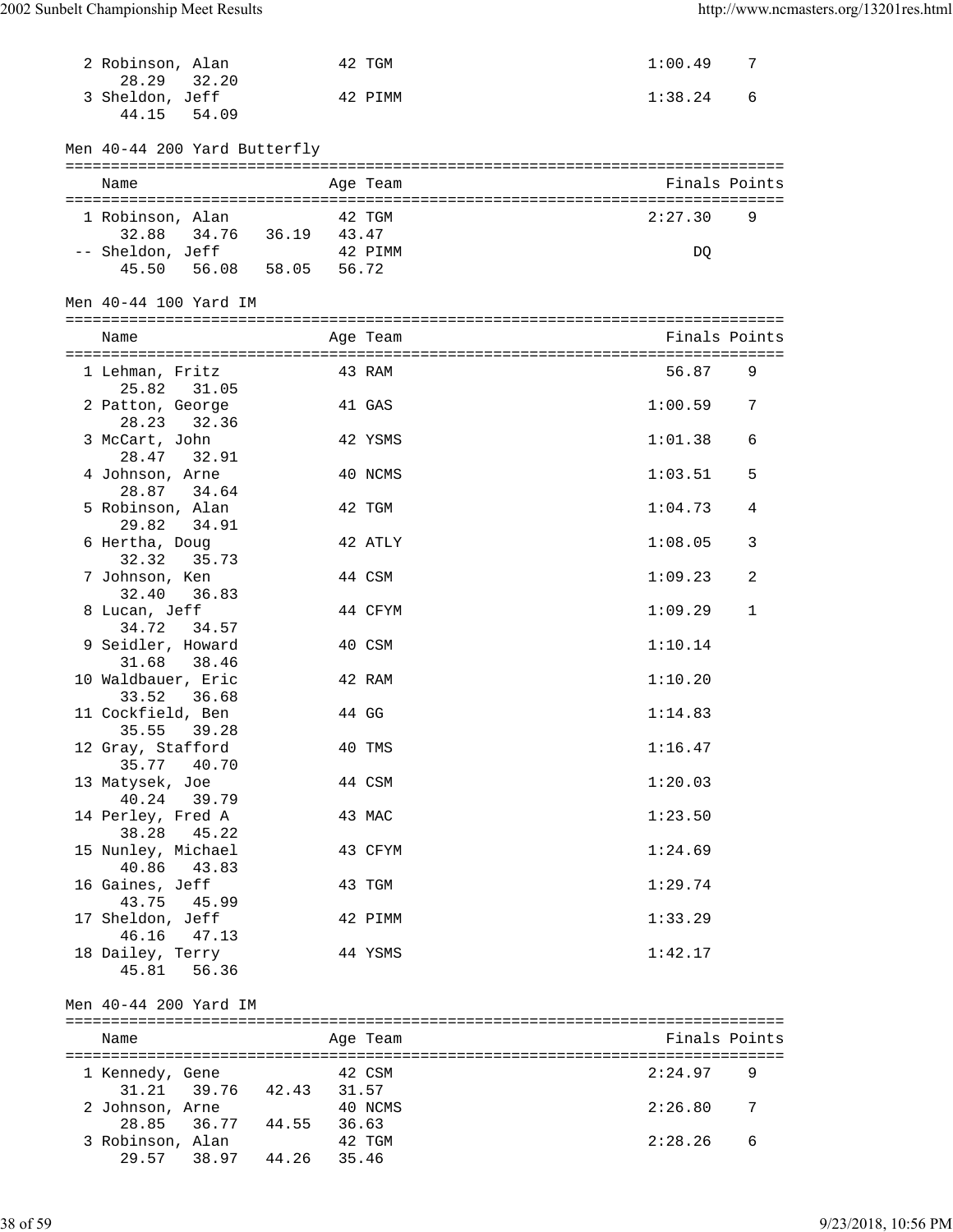| 4 Lucan, Jeff<br>47.07 43.44 38.95<br>34.14<br>5 Gray, Stafford 40 TM<br>35.23 45.11 50.29 38.01<br>6 Sheldon, Jeff 42 PI |         | 44 CFYM<br>40 TMS<br>42 PIMM |                     | 2:43.60<br>2:48.64<br>3:20.39 | 5<br>4<br>3   |
|---------------------------------------------------------------------------------------------------------------------------|---------|------------------------------|---------------------|-------------------------------|---------------|
| 43.78 58.11 55.66 42.84<br>-- Nunley, Michael<br>40.19  46.99  1:33.51                                                    |         | 43 CFYM                      |                     | DQ                            |               |
| Men 40-44 400 Yard IM                                                                                                     |         |                              |                     |                               |               |
| Name                                                                                                                      |         | Age Team                     |                     | Finals Points                 |               |
| 1 Deviod, Ben<br>31.10<br>35.01 44.16 41.79 42.89 43.22 37.46 35.39                                                       |         | 41 MAC                       |                     | 5:11.02                       | 9             |
| 2 Robinson, Alan<br>3 Lucan, Jeff                                                                                         |         | 42 TGM<br>44 CFYM            | 47.19  46.44  37.57 | 5:28.03<br>38.18<br>6:01.28   | 7<br>6        |
| 44.72 53.65 52.53<br>34.19<br>4 Sheldon, Jeff                                                                             | 42 PIMM |                              | 44.80 47.54 1:23.85 | 7:18.09                       | 5             |
| 47.96  55.76  1:01.63  1:02.48  59.13  58.31  1:32.82<br>Men 45-49 50 Yard Freestyle                                      |         |                              |                     |                               |               |
| Name                                                                                                                      |         | Age Team                     |                     |                               | Finals Points |
| 1 Godfrey, Alan                                                                                                           |         | 45 RAM                       |                     | 24.18                         | 9             |
| 2 Coxhead, George                                                                                                         |         | 49 CSM                       |                     | 25.69                         | - 7           |
| 3 Saumby, Jack                                                                                                            |         | 49 CSM                       |                     | 27.02                         | - 6           |
| 4 Rensink, Rick                                                                                                           |         | 49 MAC                       |                     | 29.33                         | - 5           |
| Men 45-49 100 Yard Freestyle                                                                                              |         |                              |                     |                               |               |
|                                                                                                                           |         |                              |                     |                               |               |
| Name                                                                                                                      |         | Age Team                     |                     | Finals Points                 |               |
| 1 Godfrey, Alan<br>25.40 26.99                                                                                            |         | 45 RAM                       |                     | 52.39                         | 9             |
| 2 Saumby, Jack<br>30.10 30.75                                                                                             |         | 49 CSM                       |                     | 1:00.85                       | 7             |
| 3 Rensink, Rick                                                                                                           |         | 49 MAC                       |                     | 1:09.26                       | 6             |
| 31.76 37.50<br>4 Walthall, Byron<br>42.67<br>40.84                                                                        |         | 48 CSM                       |                     | 1:23.51                       | .5            |
| Men 45-49 200 Yard Freestyle                                                                                              |         |                              |                     |                               |               |
| Name                                                                                                                      |         | Age Team                     |                     | Finals Points                 |               |
| 1 Godfrey, Alan                                                                                                           |         | 45 RAM                       |                     | 1:56.61                       | 9             |
| 27.27<br>29.52 29.86 29.96<br>2 Ferroggiaro, Fred 548 UNA<br>31.90 31.50<br>30.08                                         | 30.86   |                              |                     | 2:04.34                       | 7             |
| Men 45-49 500 Yard Freestyle                                                                                              |         |                              |                     |                               |               |
| Name                                                                                                                      |         | Age Team                     |                     | Finals Points                 |               |
|                                                                                                                           |         |                              |                     |                               | 9             |
| 1 Ferroggiaro, Fred<br>30.83 33.40 33.39 33.49 34.01 34.00 33.54 33.72<br>33.29 32.18                                     |         | 48 UNA                       |                     | 5:31.85                       |               |
| Men 45-49 1000 Yard Freestyle                                                                                             |         |                              |                     |                               |               |
| Name                                                                                                                      |         | Age Team                     |                     |                               | Finals Points |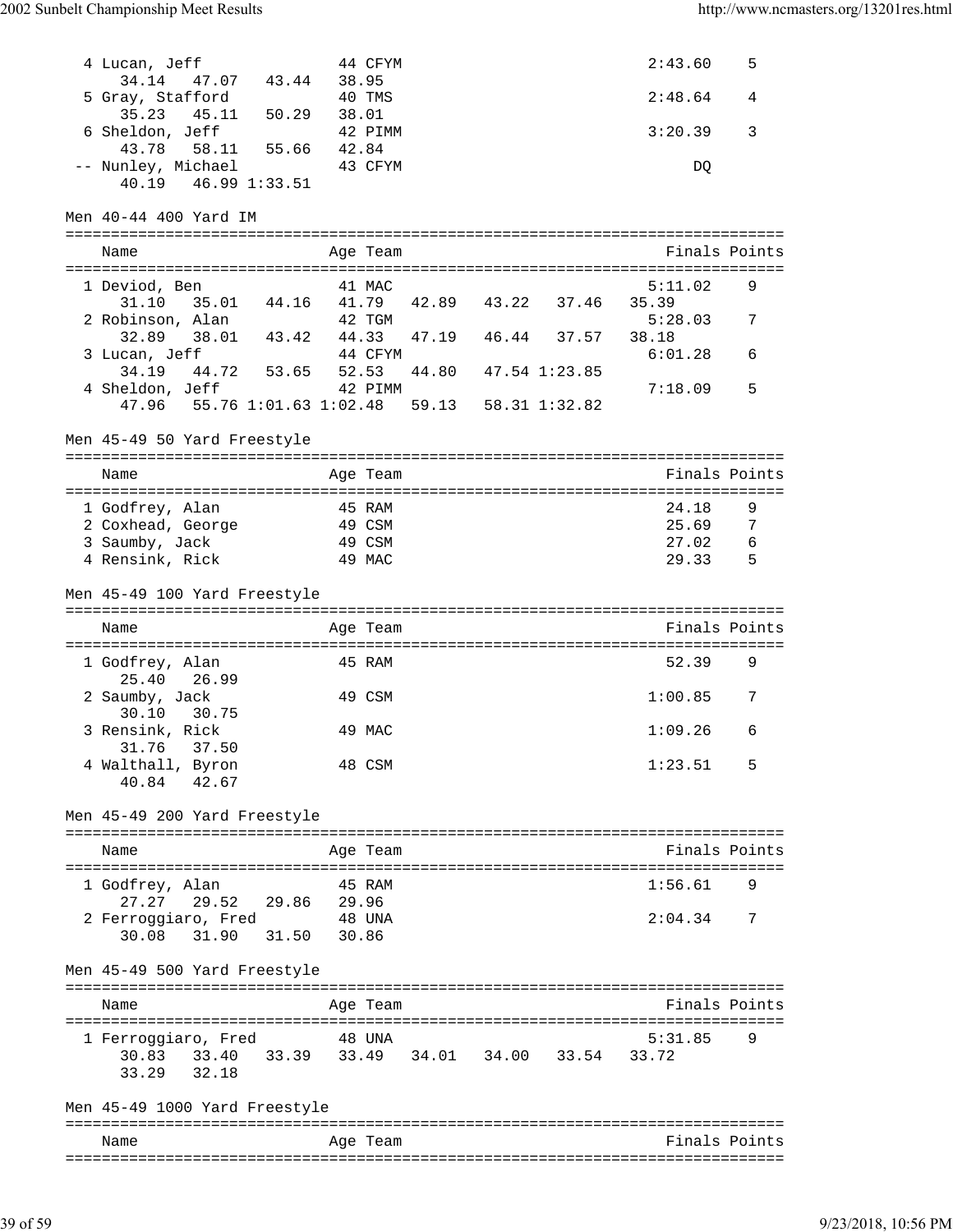| 1 Walthall, Byron<br>42.92        | 48.50                                                                | 49.24 52.36 |       | 48 CSM           |       | 49.91 51.31 52.43       | 16:57.36<br>52.32 | 9      |
|-----------------------------------|----------------------------------------------------------------------|-------------|-------|------------------|-------|-------------------------|-------------------|--------|
| 51.76                             | 51.73 51.32                                                          |             |       | 51.50            | 52.86 | 51.01 51.67             | 52.85             |        |
| 52.14                             | 51.00                                                                | 51.70       | 48.83 |                  |       |                         |                   |        |
| Men 45-49 1650 Yard Freestyle     |                                                                      |             |       |                  |       |                         |                   |        |
| Name                              |                                                                      |             |       | Age Team         |       |                         | Finals Points     |        |
| 1 Ferroggiaro, Fred               |                                                                      |             |       | 48 UNA           |       |                         | 19:10.15          | 9      |
|                                   | 32.88 35.06 35.37                                                    |             |       |                  |       | 35.22 35.10 35.32 35.31 | 35.50             |        |
| 35.34                             | 34.90 35.26 35.26 35.30 35.20 34.94                                  |             |       |                  |       |                         | 35.19             |        |
| 35.22<br>34.98                    | 34.95 34.85 35.35 34.74 34.94 34.96 35.02<br>34.55 34.67 34.49 34.51 |             |       |                  |       | 34.35 34.30             | 33.91             |        |
| 33.21                             |                                                                      |             |       |                  |       |                         |                   |        |
| Men 45-49 50 Yard Backstroke      |                                                                      |             |       |                  |       |                         |                   |        |
| Name                              |                                                                      |             |       | Age Team         |       |                         | Finals Points     |        |
|                                   |                                                                      |             |       |                  |       |                         |                   |        |
| 1 Godfrey, Alan                   |                                                                      |             |       | 45 RAM<br>49 CSM |       |                         | 28.85<br>33.46    | 9      |
| 2 Saumby, Jack<br>3 Rensink, Rick |                                                                      |             |       | 49 MAC           |       |                         | 35.62             | 7<br>6 |
|                                   |                                                                      |             |       |                  |       |                         |                   |        |
| Men 45-49 100 Yard Backstroke     |                                                                      |             |       |                  |       |                         |                   |        |
| Name                              |                                                                      |             |       | Age Team         |       |                         | Finals Points     |        |
|                                   |                                                                      |             |       |                  |       |                         |                   | 9      |
| 1 Ferroggiaro, Fred<br>30.44      | 31.26                                                                |             |       | 48 UNA           |       |                         | 1:01.70           |        |
| 2 Godfrey, Alan<br>30.44          | 31.31                                                                |             |       | 45 RAM           |       |                         | 1:01.75           | 7      |
| 3 Coxhead, George<br>33.92        | 34.60                                                                |             |       | 49 CSM           |       |                         | 1:08.52           | 6      |
| 4 Eiwen, Bill                     |                                                                      |             |       | 48 CM            |       |                         | 1:12.14           | 5      |
| 35.27<br>5 Rensink, Rick          | 36.87                                                                |             |       | 49 MAC           |       |                         | 1:20.15           | 4      |
| 37.25<br>6 Walthall, Byron        | 42.90                                                                |             |       | 48 CSM           |       |                         | 1:45.43           | 3      |
| 49.95                             | 55.48                                                                |             |       |                  |       |                         |                   |        |
| Men 45-49 200 Yard Backstroke     |                                                                      |             |       |                  |       |                         |                   |        |
| Name                              |                                                                      |             |       | Age Team         |       |                         | Finals Points     |        |
|                                   |                                                                      |             |       |                  |       |                         |                   |        |
| 1 Godfrey, Alan<br>30.13          | 32.15                                                                | 33.28       | 32.91 | 45 RAM           |       |                         | 2:08.47           | 9      |
| 2 Ferroggiaro, Fred               |                                                                      |             |       | 48 UNA           |       |                         | 2:12.10           | 7      |
| 31.26                             | 33.57                                                                | 34.13       | 33.14 |                  |       |                         |                   |        |
| Men 45-49 50 Yard Breaststroke    |                                                                      |             |       |                  |       |                         |                   |        |
| Name                              |                                                                      |             |       | Age Team         |       |                         | Finals Points     |        |
|                                   |                                                                      |             |       |                  |       |                         |                   |        |
| 1 Coxhead, George<br>2 Lee, Doug  |                                                                      |             |       | 49 CSM<br>45 CSM |       |                         | 32.36<br>32.38    | 9<br>7 |
| 3 Godfrey, Alan                   |                                                                      |             |       | 45 RAM           |       |                         | 32.68             | 6      |
| 4 Eiwen, Bill                     |                                                                      |             |       | 48 CM            |       |                         | 32.77             | 5      |
| 5 Saumby, Jack                    |                                                                      |             |       | 49 CSM           |       |                         | 38.10             |        |
| Men 45-49 100 Yard Breaststroke   |                                                                      |             |       |                  |       |                         |                   |        |
| Name                              |                                                                      |             |       | Age Team         |       |                         | Finals Points     |        |
| 1 Lee, Doug                       |                                                                      |             |       | 45 CSM           |       |                         | 1:09.88           | 9      |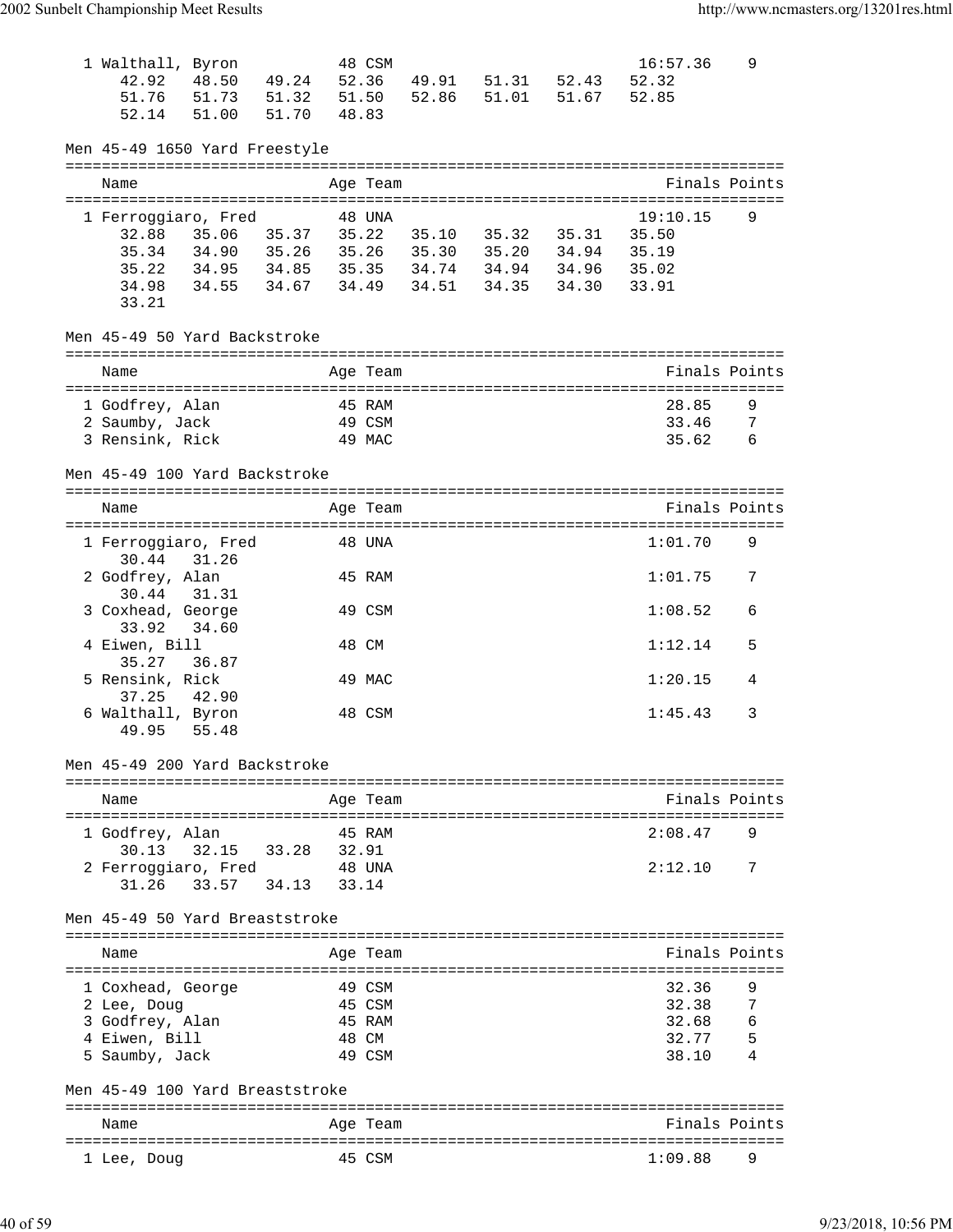| 36.32<br>33.56                                 |            |                  |                          |  |
|------------------------------------------------|------------|------------------|--------------------------|--|
| 2 Floerchinger, Bob                            |            | 49 SMAC          | 1:15.66<br>7             |  |
| 35.24<br>40.42<br>3 Walthall, Byron            |            | 48 CSM           | 1:30.15<br>6             |  |
| 46.76<br>43.39                                 |            |                  |                          |  |
| Men 45-49 200 Yard Breaststroke                |            |                  |                          |  |
| Name                                           |            | Age Team         | Finals Points            |  |
|                                                |            | 45 CSM           | 2:31.88<br>9             |  |
| 1 Lee, Doug<br>35.12 38.87 38.82               | 39.07      |                  |                          |  |
| 2 Coxhead, George                              |            | 49 CSM           | 2:41.09<br>7             |  |
| 36.59 41.44 42.19 40.87<br>3 Walthall, Byron   |            | 48 CSM           | 3:14.36<br>6             |  |
| 51.18<br>42.83 48.95                           | 51.40      |                  |                          |  |
| Men 45-49 50 Yard Butterfly                    |            |                  |                          |  |
| Name                                           |            | Age Team         | Finals Points            |  |
|                                                |            |                  |                          |  |
| 1 Godfrey, Alan                                |            | 45 RAM           | 27.45<br>9               |  |
| 2 Lee, Doug<br>3 Saumby, Jack                  |            | 45 CSM<br>49 CSM | 28.07<br>7<br>29.56<br>6 |  |
| 4 Floerchinger, Bob                            |            | 49 SMAC          | 30.04<br>- 5             |  |
| 5 Rensink, Rick                                |            | 49 MAC           | 33.26<br>-4              |  |
| Men 45-49 100 Yard Butterfly                   |            |                  |                          |  |
| Name                                           |            | Age Team         | Finals Points            |  |
| 1 Lee, Doug                                    |            | 45 CSM           | 1:05.03<br>9             |  |
| 30.41<br>34.62                                 |            |                  |                          |  |
| 2 Floerchinger, Bob<br>31.68 36.07             |            | 49 SMAC          | 1:07.75<br>- 7           |  |
| Men 45-49 200 Yard Butterfly                   |            |                  |                          |  |
| Name                                           |            | Age Team         | Finals Points            |  |
|                                                | ========== |                  |                          |  |
| 1 Floerchinger, Bob<br>33.86<br>38.62<br>44.88 | 46.36      | 49 SMAC          | 2:43.72<br>9             |  |
| Men 45-49 100 Yard IM                          |            |                  |                          |  |
|                                                |            |                  |                          |  |
| Name                                           |            | Age Team         | Finals Points            |  |
| 1 Godfrey, Alan<br>29.27 34.53                 |            | 45 RAM           | 1:03.80<br>9             |  |
| 2 Coxhead, George<br>30.42<br>33.79            |            | 49 CSM           | 1:04.21<br>7             |  |
| 3 Lee, Doug                                    |            | 45 CSM           | 1:05.68<br>6             |  |
| 31.08<br>34.60<br>4 Eiwen, Bill                |            | 48 CM            | 1:08.35<br>5             |  |
| 31.77<br>36.58<br>5 Saumby, Jack               |            | 49 CSM           | 1:09.31<br>4             |  |
| 32.11<br>37.20<br>6 Floerchinger, Bob          |            | 49 SMAC          | 1:11.93<br>3             |  |
| 33.64<br>38.29<br>7 Rensink, Rick              |            | 49 MAC           | 1:22.20<br>2             |  |
| 36.95<br>45.25                                 |            |                  |                          |  |
| Men 50-54 50 Yard Freestyle                    |            |                  |                          |  |
| Name                                           |            | Age Team         | Finals Points            |  |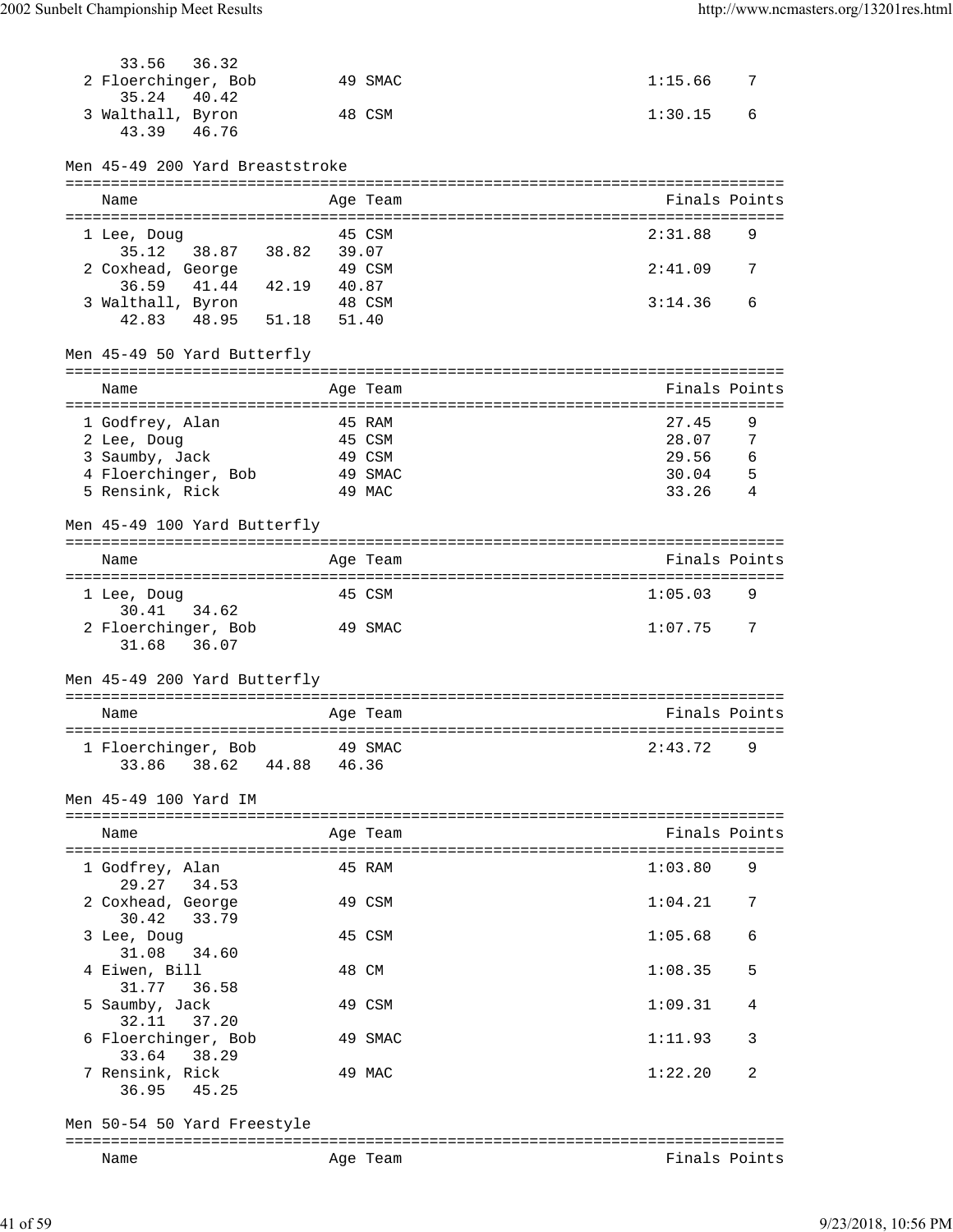| 1 Wilder, Hugh T                             |       |       | 54 PALM  |                         | 25.46          | 9              |
|----------------------------------------------|-------|-------|----------|-------------------------|----------------|----------------|
| 2 Glass, Ernie                               |       |       | 52 CSM   |                         | 25.95          | $7^{\circ}$    |
| 3 Richelson, Andrew                          |       |       | 54 TMS   |                         | 27.73          | 5.5            |
|                                              |       |       |          |                         |                |                |
| 3 Saltzman, Edward                           |       |       | 51 DYNA  |                         | 27.73<br>28.45 | 5.5            |
| 5 Boder, Robert                              |       |       | 50 CFYM  |                         |                | $\overline{4}$ |
| 6 Atkinson, Tom                              |       |       | 52 TMS   |                         | 30.64          | 3              |
| 7 Byers, Jerry                               |       |       | 54 UNA   |                         | 33.33          | 2              |
|                                              |       |       |          |                         |                |                |
| Men 50-54 100 Yard Freestyle                 |       |       |          |                         |                |                |
| Name                                         |       |       | Age Team |                         | Finals Points  |                |
|                                              |       |       |          |                         |                |                |
|                                              |       |       |          |                         |                |                |
| 1 McCall, John                               |       |       | 50 ORLM  |                         | 54.28          | 9              |
| 26.53<br>27.75                               |       |       |          |                         |                |                |
| 2 Wilder, Hugh T                             |       |       | 54 PALM  |                         | 55.06          | 7              |
| 26.50<br>28.56                               |       |       |          |                         |                |                |
| 3 Richelson, Andrew                          |       |       | 54 TMS   |                         | 1:00.36        | 6              |
| 29.33<br>31.03                               |       |       |          |                         |                |                |
| 4 Saltzman, Edward                           |       |       |          |                         |                | 5              |
|                                              |       |       | 51 DYNA  |                         | 1:00.75        |                |
| 28.82<br>31.93                               |       |       |          |                         |                |                |
| 5 Boder, Robert                              |       |       | 50 CFYM  |                         | 1:04.22        | 4              |
| 30.88<br>33.34                               |       |       |          |                         |                |                |
| 6 Atkinson, Tom                              |       |       | 52 TMS   |                         | 1:08.24        | 3              |
| 31.59<br>36.65                               |       |       |          |                         |                |                |
| 7 Byers, Jerry                               |       |       | 54 UNA   |                         | 1:15.58        | 2              |
| 40.22                                        |       |       |          |                         |                |                |
| 35.36                                        |       |       |          |                         |                |                |
|                                              |       |       |          |                         |                |                |
| Men 50-54 200 Yard Freestyle                 |       |       |          |                         |                |                |
|                                              |       |       |          |                         |                |                |
| Name                                         |       |       | Age Team |                         | Finals Points  |                |
|                                              |       |       |          |                         |                |                |
| 1 McCall, John                               |       |       | 50 ORLM  |                         | 1:58.66        | 9              |
| 28.06<br>30.91 30.61 29.08                   |       |       |          |                         |                |                |
|                                              |       |       |          |                         |                |                |
| 2 Wilder, Hugh T                             |       |       | 54 PALM  |                         | 2:03.36        | 7              |
| 28.19 31.09 32.05                            |       | 32.03 |          |                         |                |                |
| 3 Glass, Ernie                               |       |       | 52 CSM   |                         | 2:11.54        | 6              |
| 33.96 34.36 32.74<br>30.48                   |       |       |          |                         |                |                |
| 4 Yoakam, Michael                            |       |       | 51 RAM   |                         | 2:23.35        | 5              |
| 35.76<br>33.09                               | 37.11 | 37.39 |          |                         |                |                |
|                                              |       |       |          |                         |                |                |
|                                              |       |       |          |                         |                |                |
| Men 50-54 500 Yard Freestyle                 |       |       |          |                         |                |                |
|                                              |       |       |          |                         |                |                |
| Name                                         |       |       | Age Team |                         | Finals Points  |                |
|                                              |       |       |          |                         |                |                |
| 1 McCall, John                               |       |       | 50 ORLM  |                         | 5:26.08        | 9              |
| 33.40 33.54<br>30.04                         |       | 33.33 |          | 33.37 33.01 32.57       | 33.58          |                |
|                                              |       |       |          |                         |                |                |
| 30.77<br>32.47                               |       |       |          |                         |                |                |
| 2 Wilder, Hugh T                             |       |       | 54 PALM  |                         | 5:50.30        | 7              |
| 33.73 35.19<br>30.42                         |       |       |          | 35.33 35.41 35.59 35.92 | 36.19          |                |
| 36.78<br>35.74                               |       |       |          |                         |                |                |
| 3 Boder, Robert                              |       |       | 50 CFYM  |                         | 7:13.96        | 6              |
| 39.18<br>42.81  44.37  44.59                 |       |       |          | 44.51 43.61 45.12       | 44.09          |                |
| 41.84                                        |       |       |          |                         |                |                |
| 43.84                                        |       |       |          |                         |                |                |
|                                              |       |       |          |                         |                |                |
| Men 50-54 1000 Yard Freestyle                |       |       |          |                         |                |                |
|                                              |       |       |          |                         |                |                |
| Name                                         |       |       | Age Team |                         | Finals Points  |                |
|                                              |       |       |          |                         |                |                |
| 1 McCall, John                               |       |       | 50 ORLM  |                         | 11:54.30       | 9              |
| 35.84 36.69 36.79 38.06 36.32 36.35 35.92    |       |       |          |                         |                |                |
| 31.89                                        |       |       |          |                         |                |                |
| 36.29 35.68 35.74 35.57 36.01 35.57<br>35.91 |       |       |          |                         | 35.70          |                |
| 34.91 34.80 34.38<br>35.88                   |       |       |          |                         |                |                |
|                                              |       |       |          |                         |                |                |

Men 50-54 1650 Yard Freestyle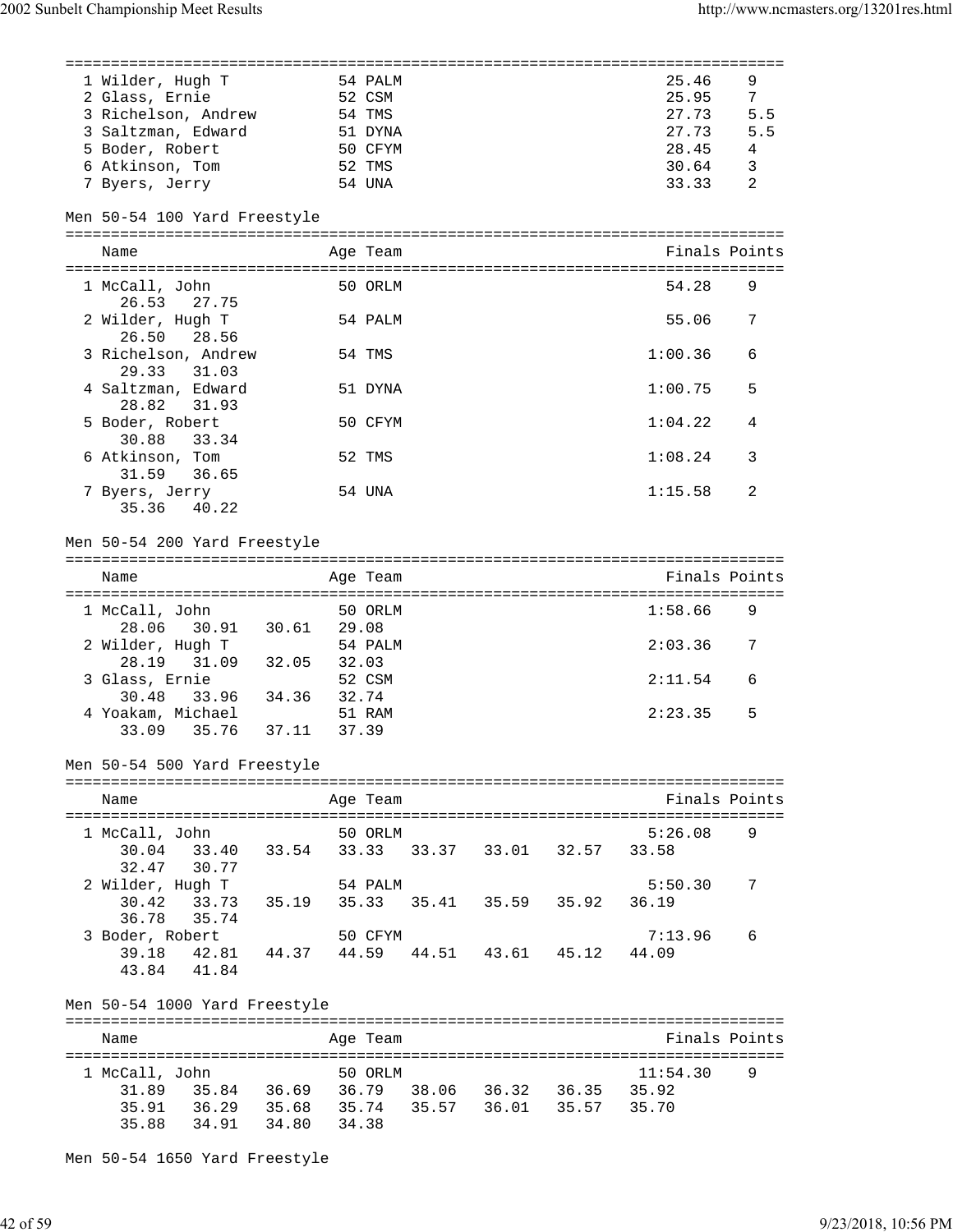|                                  |                   |                |       | ======== |                     |                                    |                |
|----------------------------------|-------------------|----------------|-------|----------|---------------------|------------------------------------|----------------|
| Name                             |                   |                |       | Age Team |                     | Finals Points                      |                |
| 1 Boder, Robert                  |                   |                |       | 50 CFYM  |                     | 24:29.88                           | 9              |
| 37.84                            | 42.32 44.02       |                | 43.06 |          | 45.13 45.23 44.92   | 45.15                              |                |
| 45.83                            | 43.52 44.59       |                |       | 44.49    | 44.48 45.11 45.02   | 44.47                              |                |
| 45.93                            | 45.54 44.86       |                | 44.75 |          | 44.67 44.88 45.66   | 44.47                              |                |
|                                  |                   |                |       |          |                     |                                    |                |
| 44.83                            | 45.03 44.73 44.58 |                |       |          | 45.07  45.27  45.72 | 44.07                              |                |
| 44.64                            |                   |                |       |          |                     |                                    |                |
| Men 50-54 50 Yard Backstroke     |                   |                |       |          |                     |                                    |                |
|                                  |                   |                |       |          |                     |                                    |                |
| Name                             |                   |                |       | Age Team |                     | Finals Points                      |                |
|                                  |                   | ============== |       |          |                     | ================================== |                |
| 1 Boder, Robert                  |                   |                |       | 50 CFYM  |                     | 40.56                              | 9              |
| 2 Byers, Jerry                   |                   |                |       | 54 UNA   |                     | 44.19                              | 7              |
|                                  |                   |                |       |          |                     |                                    |                |
| Men 50-54 100 Yard Backstroke    |                   |                |       |          |                     |                                    |                |
|                                  |                   |                |       |          |                     |                                    |                |
| Name                             |                   |                |       | Age Team |                     | Finals Points                      |                |
|                                  |                   |                |       |          |                     |                                    |                |
| 1 Wilder, Hugh T                 |                   |                |       | 54 PALM  |                     | 59.80                              | 9              |
| 28.99                            | 30.81             |                |       |          |                     |                                    |                |
| 2 Atkinson, Tom                  |                   |                |       | 52 TMS   |                     | 1:22.43                            | 7              |
| 39.01                            | 43.42             |                |       |          |                     |                                    |                |
| 3 Boder, Robert                  |                   |                |       | 50 CFYM  |                     | 1:27.26                            | 6              |
| 43.13                            | 44.13             |                |       |          |                     |                                    |                |
|                                  |                   |                |       |          |                     |                                    |                |
| Men 50-54 50 Yard Breaststroke   |                   |                |       |          |                     |                                    |                |
|                                  |                   |                |       |          |                     |                                    |                |
| Name                             |                   |                |       | Age Team |                     | Finals Points                      |                |
|                                  |                   |                |       |          |                     |                                    |                |
| 1 McCall, John                   |                   |                |       | 50 ORLM  |                     | 31.93                              | 9              |
| 2 Payne, Bob                     |                   |                |       | 51 RAM   |                     | 32.89                              | 7              |
| 3 Byers, Jerry                   |                   |                |       | 54 UNA   |                     | 35.65                              | 6              |
| 4 Yoakam, Michael                |                   |                |       | 51 RAM   |                     | 36.91                              | 5              |
| 5 Boder, Robert                  |                   |                |       | 50 CFYM  |                     | 39.31                              | 4              |
| 6 Saltzman, Edward               |                   |                |       | 51 DYNA  |                     | 40.47                              | 3              |
|                                  |                   |                |       |          |                     |                                    |                |
| Men 50-54 100 Yard Breaststroke  |                   |                |       |          |                     |                                    |                |
| ================================ |                   |                |       |          |                     |                                    |                |
| Name                             |                   |                |       | Age Team |                     | Finals Points                      |                |
| ===============================  |                   |                |       |          |                     | ========================           |                |
| 1 Payne, Bob                     |                   |                |       | 51 RAM   |                     | 1:17.93                            | 9              |
| 35.10                            | 42.83             |                |       |          |                     |                                    |                |
| 2 Byers, Jerry                   |                   |                |       | 54 UNA   |                     | 1:18.97                            | 7              |
| 37.57                            | 41.40             |                |       |          |                     |                                    |                |
|                                  |                   |                |       |          |                     |                                    |                |
| Men 50-54 200 Yard Breaststroke  |                   |                |       |          |                     |                                    |                |
|                                  |                   |                |       |          |                     |                                    |                |
| Name                             |                   |                |       | Age Team |                     | Finals Points                      |                |
|                                  |                   |                |       |          |                     |                                    |                |
| 1 Payne, Bob                     |                   |                |       | 51 RAM   |                     | 2:58.14                            | 9              |
| 36.14                            | 44.81 49.28       |                | 47.91 |          |                     |                                    |                |
|                                  |                   |                |       |          |                     |                                    |                |
| Men 50-54 50 Yard Butterfly      |                   |                |       |          |                     |                                    |                |
|                                  |                   |                |       |          |                     |                                    |                |
| Name                             |                   |                |       | Age Team |                     | Finals Points                      |                |
|                                  |                   |                |       |          |                     |                                    |                |
| 1 McCall, John                   |                   |                |       | 50 ORLM  |                     | 25.23                              | 9              |
| 2 Wilder, Hugh T                 |                   |                |       | 54 PALM  |                     | 27.05                              | 7              |
| 3 Glass, Ernie                   |                   |                |       | 52 CSM   |                     | 29.13                              | 6              |
| 4 Richelson, Andrew              |                   |                |       | 54 TMS   |                     | 30.26                              | 5              |
| 5 Atkinson, Tom                  |                   |                |       | 52 TMS   |                     | 31.53                              | $\overline{4}$ |
| 6 Payne, Bob                     |                   |                |       | 51 RAM   |                     | 32.40                              | 3              |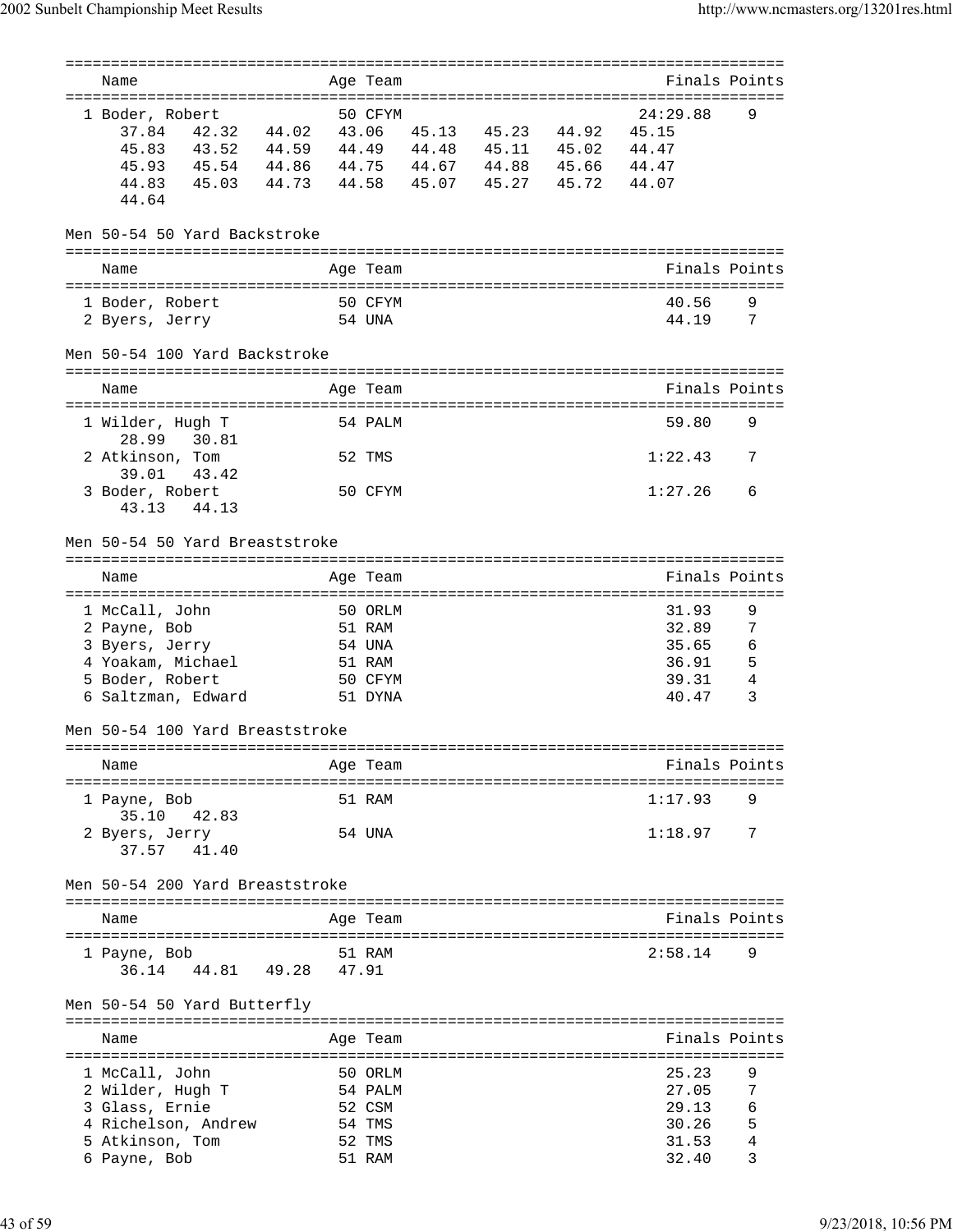| 7 Saltzman, Edward                         |             | 51 DYNA  | 33.07         | 2 |
|--------------------------------------------|-------------|----------|---------------|---|
| 8 Boder, Robert                            |             | 50 CFYM  | 37.28         | 1 |
| Men 50-54 100 Yard Butterfly               |             |          |               |   |
| Name                                       |             | Age Team | Finals Points |   |
|                                            |             |          |               |   |
| 1 McCall, John<br>25.32<br>30.12           |             | 50 ORLM  | 55.44         | 9 |
| 2 Wilder, Hugh T<br>28.26<br>32.62         |             | 54 PALM  | 1:00.88       | 7 |
| 3 Glass, Ernie<br>29.73<br>37.11           |             | 52 CSM   | 1:06.84       | 6 |
| 4 Richelson, Andrew<br>39.64<br>31.95      |             | 54 TMS   | 1:11.59       | 5 |
| 5 Atkinson, Tom<br>33.19 40.88             |             | 52 TMS   | 1:14.07       | 4 |
| Men 50-54 200 Yard Butterfly               |             |          |               |   |
| Name                                       |             | Age Team | Finals Points |   |
| 1 McCall, John<br>28.68 32.84 38.11 32.98  |             | 50 ORLM  | 2:12.61       | 9 |
| Men 50-54 100 Yard IM                      |             |          |               |   |
| Name                                       |             | Age Team | Finals Points |   |
| 1 Wilder, Hugh T<br>29.24<br>34.89         |             | 54 PALM  | 1:04.13       | 9 |
| 2 Richelson, Andrew<br>38.09<br>35.61      |             | 54 TMS   | 1:13.70       | 7 |
| 3 Saltzman, Edward<br>35.62<br>38.70       |             | 51 DYNA  | 1:14.32       | 6 |
| 4 Payne, Bob<br>34.91<br>40.29             |             | 51 RAM   | 1:15.20       | 5 |
| 5 Yoakam, Michael<br>38.81<br>37.71        |             | 51 RAM   | 1:16.52       | 4 |
| 6 Atkinson, Tom<br>42.25<br>34.67          |             | 52 TMS   | 1:16.92       | 3 |
| 7 Boder, Robert<br>39.84<br>40.60          |             | 50 CFYM  | 1:20.44       | 2 |
| 8 Byers, Jerry<br>43.63<br>45.77           |             | 54 UNA   | 1:29.40       | 1 |
| Men 50-54 200 Yard IM                      |             |          |               |   |
| Name                                       |             | Age Team | Finals Points |   |
| 1 McCall, John<br>26.93 36.82 41.37        | 31.48       | 50 ORLM  | 2:16.60       | 9 |
| 2 Wilder, Hugh T<br>29.27 37.04 43.36      | 32.72       | 54 PALM  | 2:22.39       | 7 |
| 3 Saltzman, Edward<br>44.59<br>34.01       | 47.77 35.64 | 51 DYNA  | 2:42.01       | 6 |
| 4 Atkinson, Tom<br>34.17 47.11 52.40 40.11 |             | 52 TMS   | 2:53.79       | 5 |
| 5 Boder, Robert<br>51.78<br>40.73<br>50.00 | 40.51       | 50 CFYM  | 3:03.02       | 4 |
| Men 50-54 400 Yard IM                      |             |          |               |   |
| Name                                       |             | Age Team | Finals Points |   |
|                                            |             |          |               |   |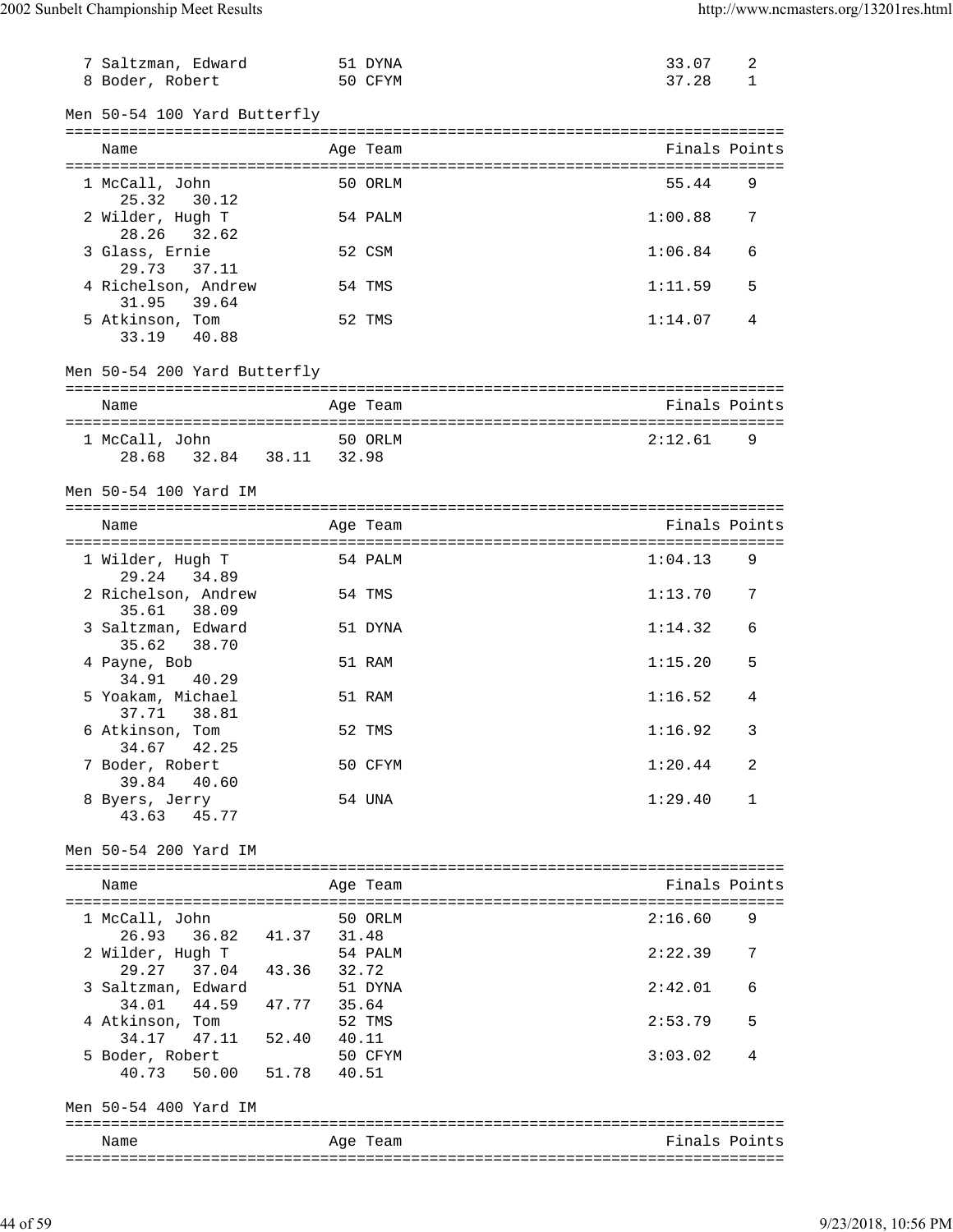| 1 McCall, John                                   | 50 ORLM                       |                            | 4:50.83          | 9 |
|--------------------------------------------------|-------------------------------|----------------------------|------------------|---|
| 29.28<br>34.77<br>40.11                          | 38.84                         | 42.27 41.66 32.74          | 31.16            |   |
| Men 55-59 50 Yard Freestyle                      |                               |                            |                  |   |
| Name                                             | Age Team                      |                            | Finals Points    |   |
|                                                  |                               |                            |                  |   |
| 1 Calandro, James                                | 55 NCMS                       |                            | 27.83            | 9 |
| 2 Smith, Doug                                    | 55 CM                         |                            | 29.72            | 7 |
| 3 White, Bernie                                  | 58 CSM                        |                            | 30.02            | 6 |
| 4 Britt, Jim                                     | 55 CSM                        |                            | 30.13            | 5 |
| 5 Thibeault, James                               | 55 CFYM                       |                            | 30.81            | 4 |
| 6 Waltman, George B                              | 56 WNCY                       |                            | 31.28            | 3 |
| Men 55-59 100 Yard Freestyle                     |                               |                            |                  |   |
| Name                                             | Age Team                      |                            | Finals Points    |   |
| 1 Poiletman, Robert<br>27.86<br>29.38            | 58 GCAM                       |                            | 57.24            | 9 |
| 2 Britt, Jim<br>31.04<br>33.91                   | 55 CSM                        |                            | 1:04.95          | 7 |
| 3 Calandro, James<br>31.18<br>33.87              | 55 NCMS                       |                            | 1:05.05          | 6 |
| 4 White, Bernie<br>32.94<br>33.16                | 58 CSM                        |                            | 1:06.10          | 5 |
| 5 Waltman, George B<br>29.61<br>36.63            | 56 WNCY                       |                            | 1:06.24          | 4 |
| 6 Wycoff, Steve<br>37.62<br>36.71                | 57 AM                         |                            | 1:14.33          | 3 |
| 7 Thibeault, James<br>41.92<br>33.36             | 55 CFYM                       |                            | 1:15.28          | 2 |
| 8 Forbes Jones, Robin<br>40.95<br>39.76          | 58 CSM                        |                            | 1:20.71          | 1 |
| Men 55-59 200 Yard Freestyle                     |                               |                            |                  |   |
| Name                                             | Age Team                      |                            | Finals Points    |   |
|                                                  |                               |                            |                  |   |
| 1 Britt, Jim<br>36.50<br>40.57<br>39.63          | 55 CSM<br>37.83               |                            | 2:34.53          | 9 |
| 2 Calandro, James<br>33.36 39.82 42.04           | 55 NCMS<br>41.54              |                            | 2:36.76          | 7 |
| 3 Thibeault, James<br>34.09 38.68 43.29          | 55 CFYM<br>40.80              |                            | 2:36.86          | 6 |
| 4 Wycoff, Steve<br>38.22<br>40.45 41.27          | 57 AM<br>40.12                |                            | 2:40.06          | 5 |
| 5 Waltman, George B<br>44.26<br>34.93<br>39.71   | 56 WNCY<br>42.26              |                            | 2:41.16          | 4 |
| 6 Forbes Jones, Robin<br>47.01<br>46.06<br>42.43 | 58 CSM<br>43.05               |                            | 2:58.55          | 3 |
| Men 55-59 500 Yard Freestyle                     |                               |                            |                  |   |
| Name                                             | Age Team                      |                            | Finals Points    |   |
|                                                  |                               |                            |                  |   |
| 1 Poiletman, Robert                              | 58 GCAM                       | 37.75 37.51 37.19 36.37    | 6:00.73<br>36.26 | 9 |
| 36.54<br>33.85                                   |                               |                            |                  |   |
| 2 Thibeault, James                               | 55 CFYM                       |                            | 7:13.56          | 7 |
| 36.54 41.67 43.97<br>44.28 39.90                 |                               | 46.08  46.02  45.25  45.12 | 44.73            |   |
| 3 Forbes Jones, Robin                            | 58 CSM                        |                            | 7:59.76          | 6 |
| 43.87<br>47.08                                   | 48.57 48.83 49.08 49.34 48.64 |                            | 49.35            |   |
| 48.01<br>46.99                                   |                               |                            |                  |   |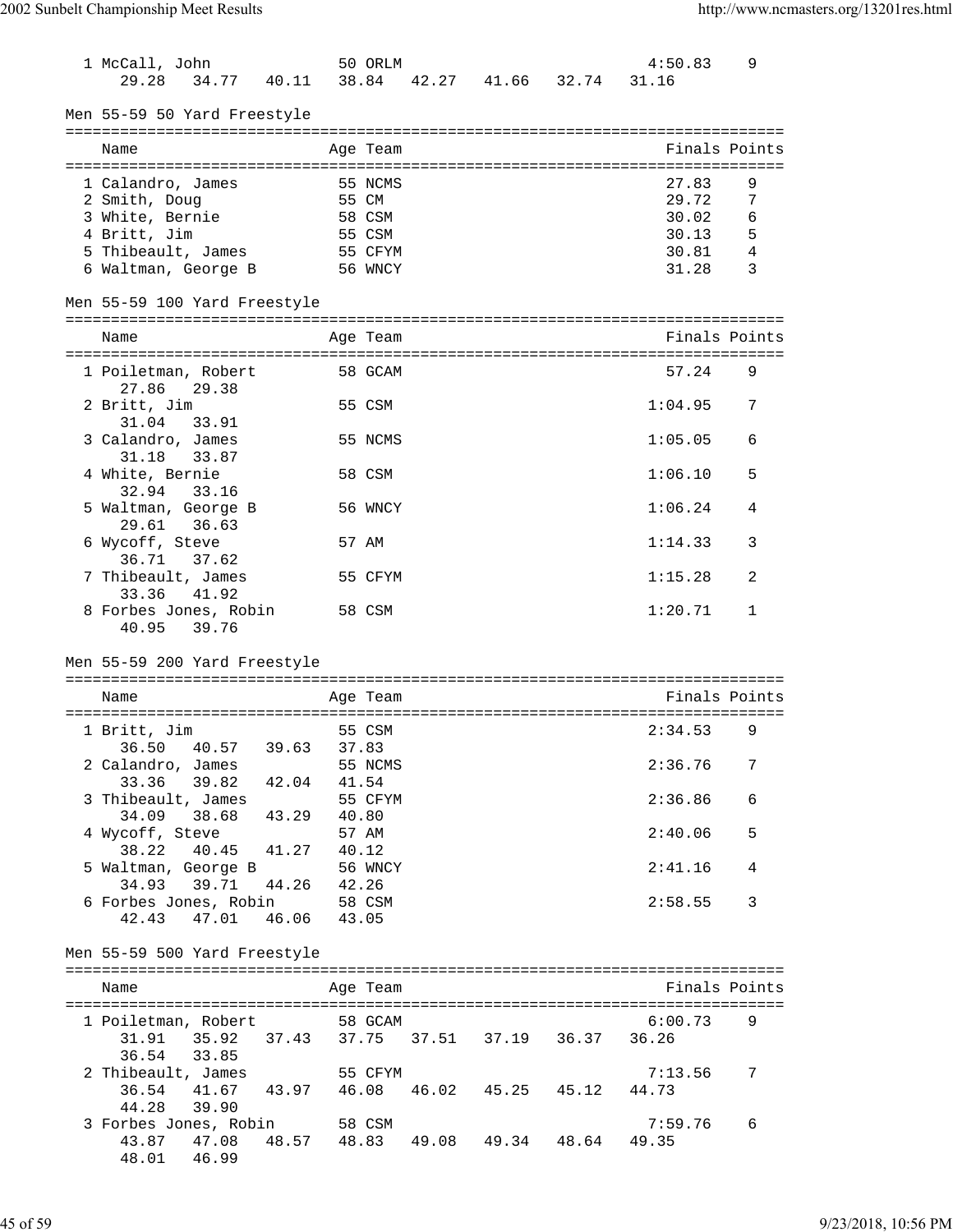| Men 55-59 1000 Yard Freestyle             |                                          |          |       |                               |       |               |   |
|-------------------------------------------|------------------------------------------|----------|-------|-------------------------------|-------|---------------|---|
| Name                                      |                                          | Age Team |       |                               |       | Finals Points |   |
| 1 Lawrance, John                          |                                          | 55 PEAK  |       |                               |       | 12:15.11      | 9 |
| 35.11 35.02 36.10 36.63 36.97 36.83 37.30 |                                          |          |       |                               |       | 37.43         |   |
| 37.33 37.63<br>37.21                      |                                          |          |       | 37.60 37.42 37.18 37.19       |       | 37.85         |   |
| 37.00<br>37.06 35.41                      |                                          | 34.84    |       |                               |       |               |   |
| 2 Thibeault, James                        |                                          | 55 CFYM  |       |                               |       | 14:41.05      | 7 |
| 34.22<br>40.34 46.12                      |                                          | 46.34    | 46.11 | 45.85 45.26                   |       | 45.38         |   |
| 44.71 44.10<br>45.00                      |                                          | 45.13    | 44.29 | 44.53 44.43                   |       | 44.65         |   |
| 44.29<br>43.98                            | 43.58                                    | 42.74    |       |                               |       |               |   |
| 3 Forbes Jones, Robin                     |                                          | 58 CSM   |       |                               |       | 16:22.13      | 6 |
| 44.71<br>50.41                            | 49.63 50.39 49.56 49.09 50.60            |          |       |                               |       | 50.76         |   |
| 50.03                                     | 49.34 49.33 49.99 49.04 50.14 49.72      |          |       |                               |       | 47.98         |   |
| 49.61<br>48.44 46.92                      | 46.44                                    |          |       |                               |       |               |   |
| Men 55-59 1650 Yard Freestyle             |                                          |          |       |                               |       |               |   |
|                                           |                                          |          |       |                               |       |               |   |
| Name                                      |                                          | Age Team |       |                               |       | Finals Points |   |
|                                           |                                          |          |       |                               |       |               |   |
| 1 Zeigler, John                           |                                          | 56 GAJA  |       |                               |       | 24:05.22      | 9 |
| 37.79<br>41.70 42.70                      |                                          |          |       | 42.95 43.83 42.83             | 43.60 | 44.11         |   |
| 44.18 45.26<br>44.41                      |                                          |          |       | 43.84 44.27 43.91 44.25 44.17 |       |               |   |
| 43.85                                     | 44.41 44.89 44.12 43.85 44.96 45.04      |          |       |                               |       | 43.68         |   |
| 44.95<br>44.34 45.46                      |                                          |          |       | 44.14 43.93 43.41 44.00       |       | 45.47         |   |
| 40.92                                     |                                          |          |       |                               |       |               |   |
| 2 Collins, Ken                            |                                          | 57 CSM   |       |                               |       | 25:50.01      | 7 |
| 45.70 47.76<br>41.03                      |                                          |          |       | 49.64 46.95 47.74 47.47       |       | 47.96         |   |
| 47.72 47.68<br>47.21                      |                                          |          |       | 46.86 47.93 47.81 47.79       |       | 47.89         |   |
| 47.43                                     | 47.26  48.19  45.56  47.18  47.56  47.36 |          |       |                               |       | 47.44         |   |
| 46.97<br>46.81 46.24<br>43.99             |                                          | 46.55    |       | 46.88 46.79 47.15             |       | 45.51         |   |
| Men 55-59 50 Yard Backstroke              |                                          |          |       |                               |       |               |   |
| Name                                      |                                          | Age Team |       |                               |       | Finals Points |   |
| 1 Zeigler, John                           |                                          | 56 GAJA  |       |                               |       | 38.70         | 9 |
| 2 Wycoff, Steve                           |                                          | 57 AM    |       |                               |       | 39.55         | 7 |
| 3 Thibeault, James                        |                                          | 55 CFYM  |       |                               |       | 40.05         | 6 |
|                                           |                                          |          |       |                               |       |               |   |
| Men 55-59 100 Yard Backstroke             |                                          |          |       |                               |       |               |   |
| Name                                      |                                          | Age Team |       |                               |       | Finals Points |   |
| 1 Poiletman, Robert<br>34.29<br>35.14     |                                          | 58 GCAM  |       |                               |       | 1:09.43       | 9 |
| 2 Lawrance, John                          |                                          | 55 PEAK  |       |                               |       | 1:10.79       | 7 |
| 35.43<br>35.36<br>3 Zeigler, John         |                                          | 56 GAJA  |       |                               |       | 1:21.74       | 6 |
| 40.31<br>41.43<br>4 White, Bernie         |                                          | 58 CSM   |       |                               |       | 1:22.08       | 5 |
| 40.95<br>41.13                            |                                          |          |       |                               |       |               |   |
| 5 Wycoff, Steve<br>42.97<br>43.01         |                                          | 57 AM    |       |                               |       | 1:25.98       | 4 |
| Men 55-59 200 Yard Backstroke             |                                          |          |       |                               |       |               |   |
| Name                                      |                                          | Age Team |       |                               |       | Finals Points |   |
|                                           |                                          |          |       |                               |       |               |   |
| 1 Lawrance, John                          |                                          | 55 PEAK  |       |                               |       | 2:27.06       | 9 |
| 35.88<br>36.67                            | 37.28                                    | 37.23    |       |                               |       |               |   |
| 2 Zeigler, John                           |                                          | 56 GAJA  |       |                               |       | 3:05.16       | 7 |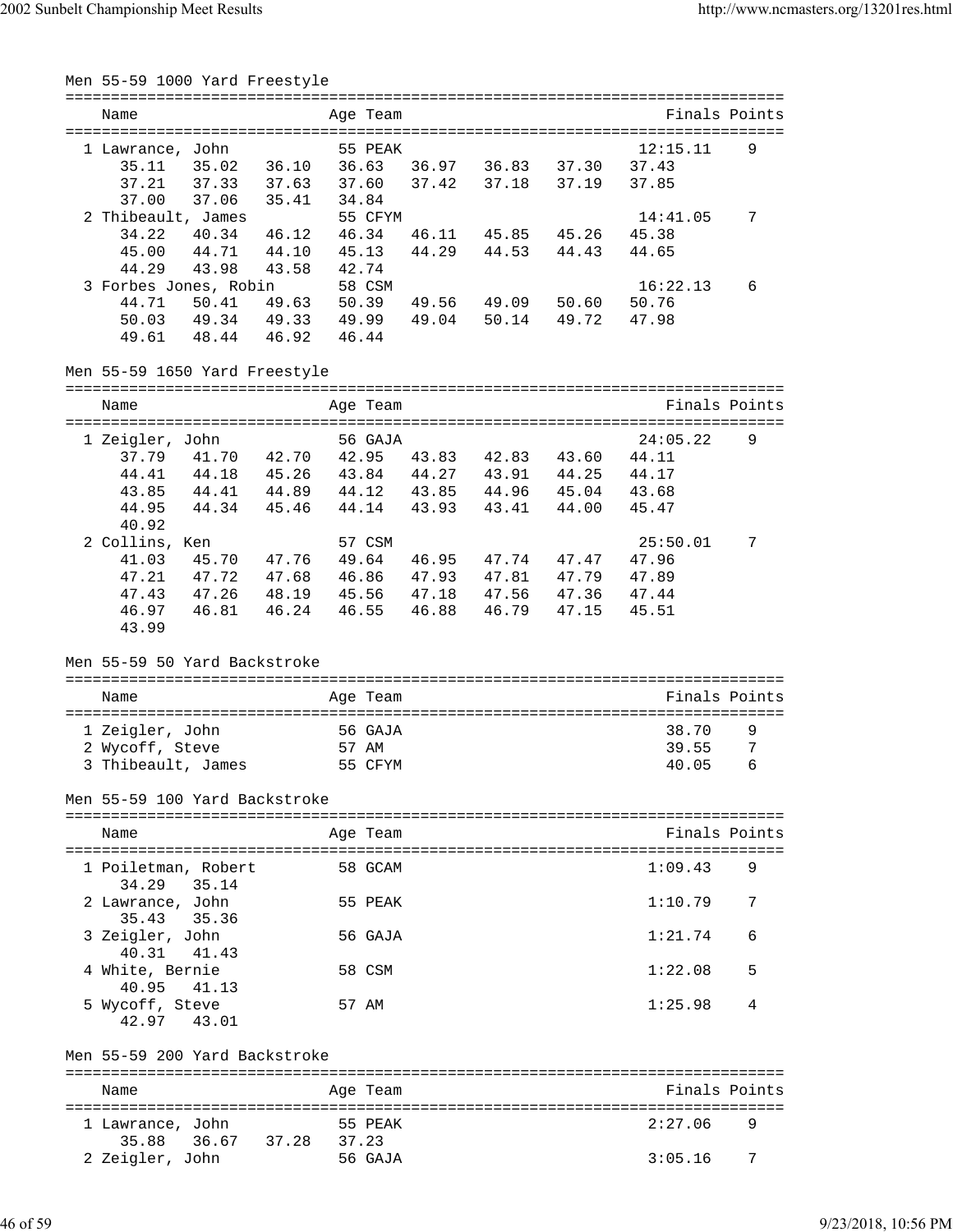43.22 46.88 48.67 46.39

| Men 55-59 50 Yard Breaststroke  |       |                                   |               |                |
|---------------------------------|-------|-----------------------------------|---------------|----------------|
| Name                            |       | Age Team                          | Finals Points |                |
|                                 |       |                                   |               |                |
| 1 Zeigler, John                 |       | 56 GAJA                           | 34.75         | 9              |
| 2 Britt, Jim                    |       | 55 CSM                            | 35.43         | $\overline{7}$ |
| 3 Smith, Doug                   |       | 55 CM                             | 36.66         | 6              |
| 4 Wycoff, Steve                 |       | 57 AM                             | 37.40         | -5             |
| 5 Thibeault, James              |       | 55 CFYM                           | 39.91         | 4              |
| Men 55-59 100 Yard Breaststroke |       |                                   |               |                |
|                                 |       |                                   |               |                |
| Name                            |       | Age Team                          | Finals Points |                |
| 1 Poiletman, Robert             |       | 58 GCAM                           | 1:11.98       | 9              |
| 37.20<br>34.78                  |       |                                   |               |                |
| 2 Britt, Jim                    |       | 55 CSM                            | 1:17.70       | 7              |
| 36.61<br>41.09                  |       |                                   |               |                |
| 3 Zeigler, John                 |       | 56 GAJA                           | 1:18.00       | 6              |
| 37.35<br>40.65                  |       |                                   |               |                |
| 4 Wycoff, Steve                 |       | 57 AM                             | 1:25.46       | 5              |
| 40.29<br>45.17                  |       |                                   |               |                |
| 5 Forbes Jones, Robin           |       | 58 CSM                            | 1:44.00       | 4              |
| 49.99<br>54.01                  |       |                                   |               |                |
|                                 |       |                                   |               |                |
| Men 55-59 200 Yard Breaststroke |       |                                   |               |                |
|                                 |       | ================================= |               |                |
| Name                            |       | Age Team                          | Finals Points |                |
|                                 |       |                                   |               |                |
| 1 Poiletman, Robert             |       | 58 GCAM                           | 2:36.83       | 9              |
| 39.48 41.24<br>35.35            | 40.76 |                                   |               |                |
| 2 Zeigler, John                 |       | 56 GAJA                           | 2:55.17       | 7              |
| 39.97<br>44.31 46.06            | 44.83 |                                   |               |                |
| 3 Britt, Jim                    |       | 55 CSM                            | 2:55.53       | 6              |
| 40.39<br>44.96<br>46.05         | 44.13 |                                   |               |                |
| 4 Forbes Jones, Robin           |       | 58 CSM                            | 3:48.23       | 5              |
| 58.26<br>59.24<br>53.74         |       | 56.99                             |               |                |
|                                 |       |                                   |               |                |
| Men 55-59 100 Yard Butterfly    |       |                                   |               |                |
|                                 |       |                                   |               |                |
| Name                            |       | Age Team                          | Finals Points |                |
|                                 |       |                                   |               |                |
| 1 Poiletman, Robert             |       | 58 GCAM                           | 59.68         | 9              |
| 27.91<br>31.77                  |       |                                   |               |                |
| 2 White, Bernie                 |       | 58 CSM                            | 1:15.78       | 7              |
| 36.69<br>39.09                  |       |                                   |               |                |
| 3 Zeigler, John                 |       | 56 GAJA                           | 1:17.73       | 6              |
| 42.06<br>35.67                  |       |                                   |               |                |
|                                 |       |                                   |               |                |
| Men 55-59 200 Yard Butterfly    |       |                                   |               |                |
| Name                            |       | Age Team                          | Finals Points |                |
|                                 |       |                                   |               |                |
| 1 Poiletman, Robert             |       | 58 GCAM                           | 2:13.34       | 9              |
| 34.59 35.20<br>29.85            | 33.70 |                                   |               |                |
|                                 |       |                                   |               |                |
| Men 55-59 100 Yard IM           |       |                                   |               |                |
|                                 |       |                                   |               |                |
| Name                            |       | Age Team                          | Finals Points |                |
|                                 |       |                                   |               |                |
| 1 Zeigler, John                 |       | 56 GAJA                           | 1:14.07       | 9              |
| 35.70<br>38.37                  |       |                                   |               |                |
| 2 Britt, Jim                    |       | 55 CSM                            | 1:16.56       | 7              |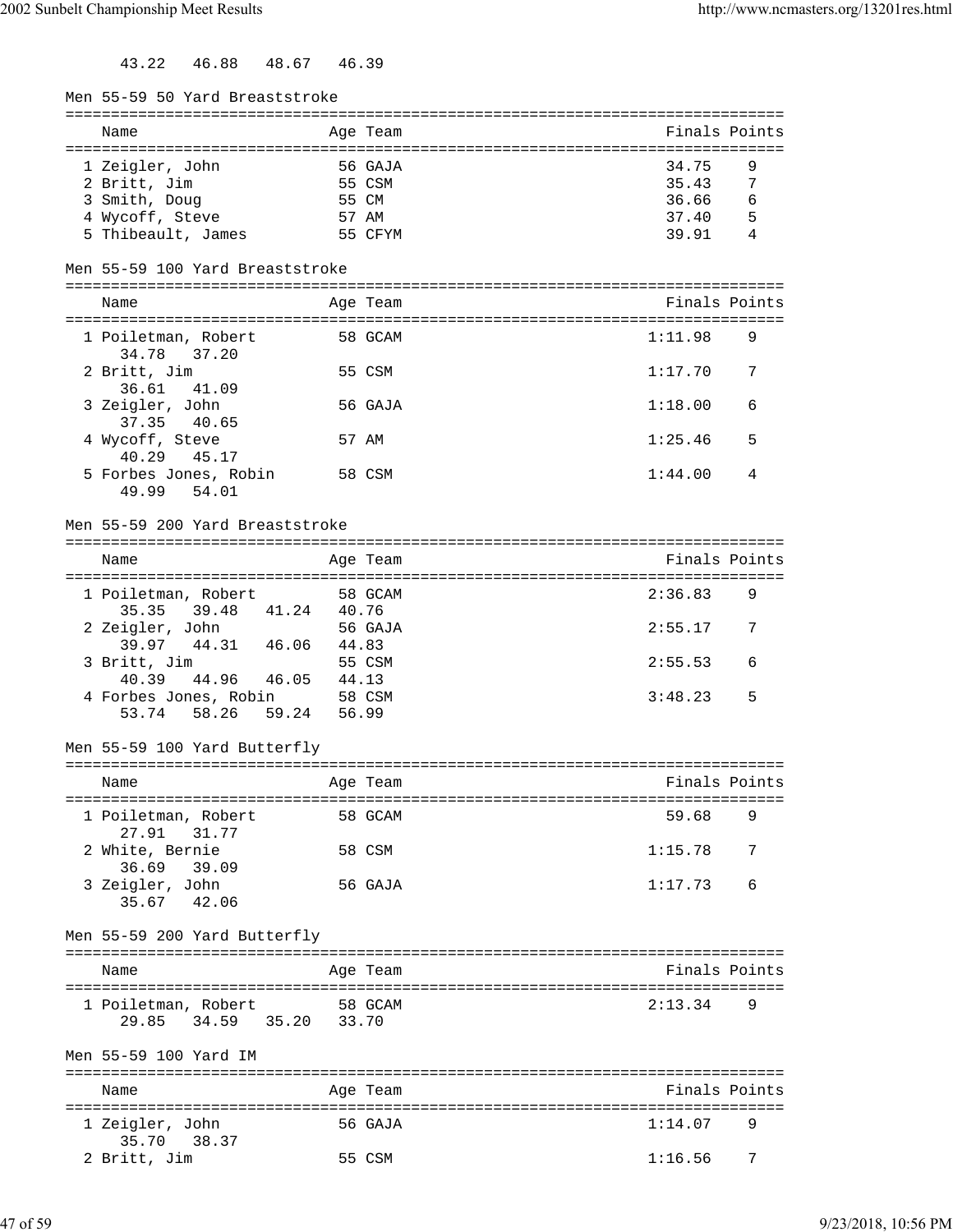| 38.51<br>38.05<br>3 Wycoff, Steve<br>39.70<br>41.04                     |                | 57 AM    |  | 1:20.74       | 6              |
|-------------------------------------------------------------------------|----------------|----------|--|---------------|----------------|
| Men 55-59 200 Yard IM                                                   |                |          |  |               |                |
| Name                                                                    |                | Age Team |  | Finals Points |                |
|                                                                         |                |          |  |               |                |
| 1 Poiletman, Robert<br>39.34 41.46<br>30.42                             | 31.48          | 58 GCAM  |  | 2:22.70       | 9              |
| 2 Zeigler, John                                                         |                | 56 GAJA  |  | 2:41.84       | 7              |
| 35.86 44.52 45.04 36.42                                                 |                | 57 AM    |  | 3:07.27       | 6              |
| 3 Wycoff, Steve<br>43.97  46.68  52.36  44.26                           |                |          |  |               |                |
|                                                                         |                |          |  |               |                |
| Men 60-64 50 Yard Freestyle                                             |                |          |  |               |                |
| Name                                                                    |                | Age Team |  | Finals Points |                |
| 1 Clark, Jerry                                                          |                | 64 UNA   |  | 26.20         | 9              |
| 2 Pinkerton, Rolffs                                                     |                | 62 NCAM  |  | 28.28         | $\overline{7}$ |
| 3 Enyart, Jim                                                           |                | 60 WAM   |  | 33.68         | 6              |
| 4 Goldsten, Simon                                                       |                | 64 SMAC  |  | 34.87         | - 5            |
| 5 Morvay, Rudolf                                                        |                | 64 CSM   |  | 39.90         | 4              |
| Men 60-64 100 Yard Freestyle                                            |                |          |  |               |                |
| Name                                                                    |                | Age Team |  | Finals Points |                |
|                                                                         |                |          |  |               |                |
| 1 Clark, Jerry<br>30.00<br>27.88                                        |                | 64 UNA   |  | 57.88         | 9              |
| 2 Enyart, Jim<br>36.29<br>40.82                                         |                | 60 WAM   |  | 1:17.11       | 7              |
| 3 Goldsten, Simon<br>39.56 44.93                                        |                | 64 SMAC  |  | 1:24.49       | 6              |
| Men 60-64 200 Yard Freestyle                                            |                |          |  |               |                |
|                                                                         |                |          |  |               |                |
| Name                                                                    |                | Age Team |  | Finals Points |                |
| 1 Clark, Jerry 64 UNA                                                   |                |          |  | $2:12.33$ 9   |                |
| 33.08 34.35<br>31.94                                                    | 32.96          |          |  |               |                |
| 2 Pinkerton, Rolffs                                                     |                | 62 NCAM  |  | 2:31.45       | 7              |
| 38.75<br>34.67                                                          | 39.46<br>38.57 |          |  |               |                |
| 3 Enyart, Jim 60 WA<br>40.02 45.98 47.95 45.90                          |                | 60 WAM   |  | 2:59.85       | 6              |
|                                                                         |                |          |  |               |                |
| Men 60-64 500 Yard Freestyle                                            |                |          |  |               |                |
| Name                                                                    |                | Age Team |  | Finals Points |                |
| 1 Clark, Jerry                                                          |                | 64 UNA   |  | 6:13.67       | 9              |
| 34.82  37.51  38.51  39.12  38.56  38.14  37.68                         |                |          |  | 37.22         |                |
| 37.48 34.63                                                             |                |          |  |               |                |
| Men 60-64 1000 Yard Freestyle                                           |                |          |  |               |                |
|                                                                         |                |          |  |               |                |
| Name                                                                    |                | Age Team |  | Finals Points |                |
| 1 Clark, Jerry                                                          |                | 64 UNA   |  | 12:41.93      | 9              |
| 38.76 38.25 39.26 38.63 37.59 38.88 37.34<br>35.20                      |                |          |  |               |                |
| 37.65   38.17   39.51   39.86   39.26   38.28   37.65<br>37.83<br>37.67 | 37.67 36.20    |          |  | 38.27         |                |
|                                                                         |                |          |  |               |                |

Men 60-64 50 Yard Backstroke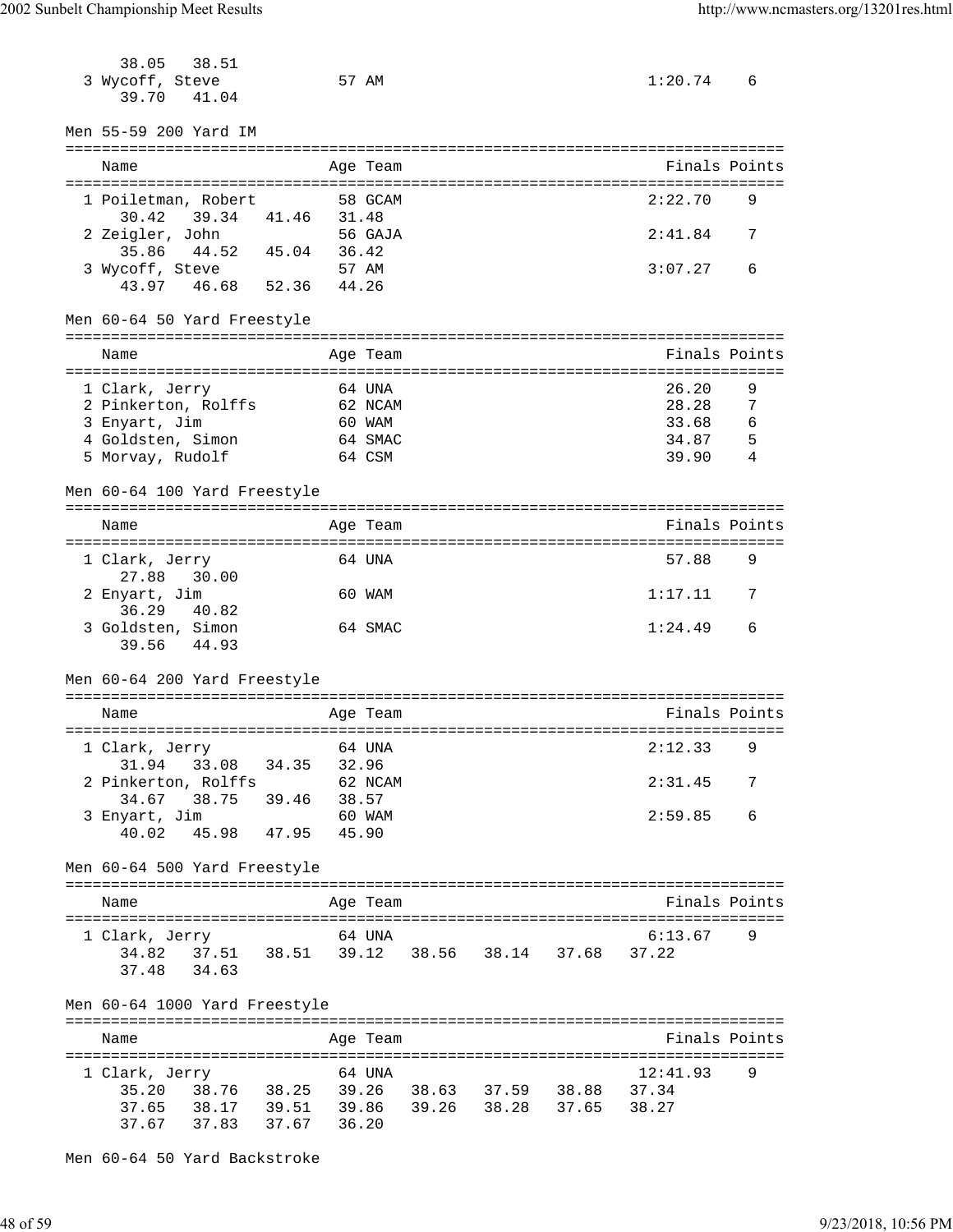|                                             |       | ========          |                                    |
|---------------------------------------------|-------|-------------------|------------------------------------|
| Name                                        |       | Age Team          | Finals Points                      |
| 1 Morvay, Rudolf                            |       | 64 CSM            | 44.58<br>9                         |
| 2 Enyart, Jim                               |       | 60 WAM            | 54.49<br>7                         |
|                                             |       |                   |                                    |
| Men 60-64 100 Yard Backstroke               |       |                   |                                    |
| Name                                        |       | Age Team          | Finals Points                      |
|                                             |       |                   |                                    |
| 1 Pinkerton, Rolffs<br>37.56<br>41.49       |       | 62 NCAM           | 1:19.05<br>9                       |
| 2 Morvay, Rudolf                            |       | 64 CSM            | 1:37.63<br>7                       |
| 44.97<br>52.66                              |       |                   |                                    |
| -- Goldsten, Simon                          |       | 64 SMAC           | DQ                                 |
| 51.58<br>49.41                              |       |                   |                                    |
| Men 60-64 200 Yard Backstroke               |       |                   |                                    |
| Name                                        |       | Age Team          | Finals Points                      |
|                                             |       |                   |                                    |
| 1 Goldsten, Simon                           |       | 64 SMAC           | 3:32.00<br>9                       |
| 48.86<br>54.39<br>55.83<br>2 Morvay, Rudolf | 52.92 | 64 CSM            | 3:40.28<br>7                       |
| 58.49<br>55.37<br>49.17                     | 57.25 |                   |                                    |
|                                             |       |                   |                                    |
| Men 60-64 50 Yard Breaststroke              |       |                   | --------------------------------   |
| Name                                        |       | Age Team          | Finals Points                      |
|                                             |       |                   |                                    |
| 1 Morvay, Rudolf                            |       | 64 CSM            | 43.09<br>9                         |
| 2 Enyart, Jim                               |       | 60 WAM            | 53.69<br>7                         |
| Men 60-64 100 Yard Breaststroke             |       |                   |                                    |
|                                             |       |                   |                                    |
| Name                                        |       | Age Team          | Finals Points                      |
| 1 Morvay, Rudolf                            |       | 64 CSM            | 1:39.42<br>9                       |
| 53.27<br>46.15                              |       |                   |                                    |
| Men 60-64 200 Yard Breaststroke             |       |                   |                                    |
|                                             |       |                   |                                    |
| Name                                        |       | Age Team          | Finals Points                      |
|                                             |       |                   |                                    |
| 1 Morvay, Rudolf<br>47.69<br>55.12<br>58.91 | 59.17 | 64 CSM            | 3:40.89<br>9                       |
|                                             |       |                   |                                    |
| Men 60-64 50 Yard Butterfly                 |       |                   |                                    |
| Name                                        |       | Age Team          | Finals Points                      |
|                                             |       |                   |                                    |
| 1 Kitchell, Dick<br>2 Goldsten, Simon       |       | 61 UNA<br>64 SMAC | 30.47<br>39.10<br>-7               |
| 3 Morvay, Rudolf                            |       | 64 CSM            | 53.90<br>6                         |
|                                             |       |                   |                                    |
| Men 60-64 100 Yard Butterfly                |       |                   | ---------------------------------- |
| Name                                        |       | Age Team          | Finals Points                      |
| 1 Kitchell, Dick                            |       | 61 UNA            | 1:07.92<br>9                       |
| 32.93<br>34.99                              |       |                   |                                    |
| 2 Goldsten, Simon                           |       | 64 SMAC           | 1:42.94<br>7                       |
| 43.33<br>59.61                              |       |                   |                                    |

```
Men 60-64 200 Yard Butterfly
```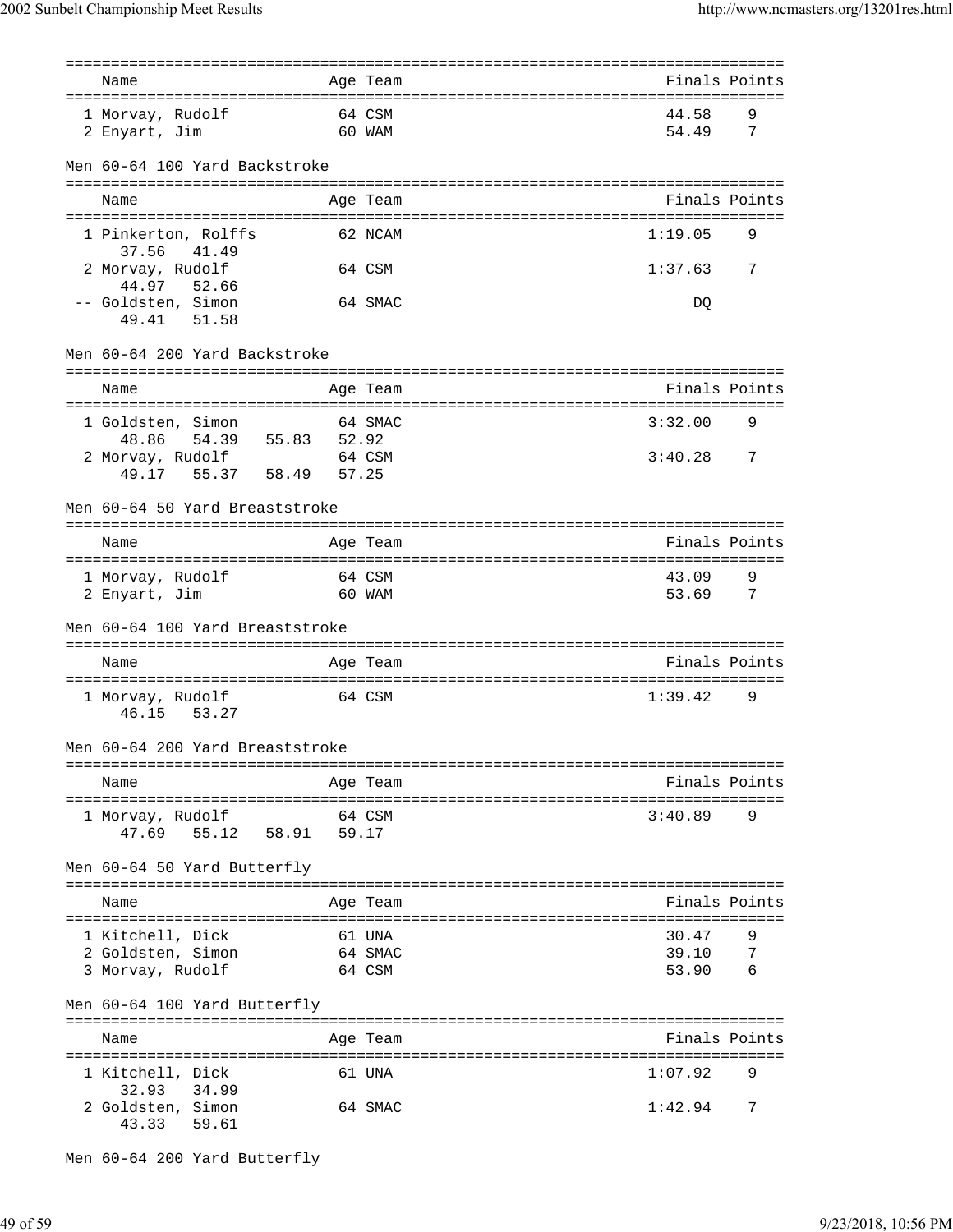| Name                                            |         | Age Team |                                                               | Finals Points |   |
|-------------------------------------------------|---------|----------|---------------------------------------------------------------|---------------|---|
| 1 Kitchell, Dick                                |         | 61 UNA   |                                                               | 2:38.18       | 9 |
| 35.91 40.00 41.67 40.60                         |         |          |                                                               |               |   |
| 2 Goldsten, Simon                               | 64 SMAC |          |                                                               | 4:31.22       | 7 |
| 50.02 1:10.26 1:16.51 1:14.43                   |         |          |                                                               |               |   |
|                                                 |         |          |                                                               |               |   |
| Men 60-64 100 Yard IM                           |         |          |                                                               |               |   |
|                                                 |         |          |                                                               |               |   |
| Name                                            |         | Age Team |                                                               | Finals Points |   |
| 1 Clark, Jerry                                  |         | 64 IINA  |                                                               | 1:15.25       | 9 |
| 38.45<br>36.80                                  |         |          |                                                               |               |   |
| 2 Goldsten, Simon                               |         | 64 SMAC  |                                                               | 1:35.62       | 7 |
| 42.34 53.28                                     |         |          |                                                               |               |   |
| 3 Morvay, Rudolf                                |         | 64 CSM   |                                                               | 1:43.29       | 6 |
| 49.51 53.78                                     |         |          |                                                               |               |   |
| 4 Enyart, Jim                                   |         | 60 WAM   |                                                               | 1:47.17       | 5 |
| 52.64 54.53                                     |         |          |                                                               |               |   |
|                                                 |         |          |                                                               |               |   |
| Men 60-64 200 Yard IM                           |         |          |                                                               |               |   |
|                                                 |         |          |                                                               |               |   |
| Name                                            |         | Age Team |                                                               | Finals Points |   |
|                                                 |         |          |                                                               |               |   |
| 1 Kitchell, Dick<br>61 UNA                      |         |          |                                                               | 2:45.50       | 9 |
| 42.59 50.62 39.21<br>33.08                      |         |          |                                                               |               |   |
| 2 Goldsten, Simon 64 SMAC                       |         |          |                                                               | 3:35.85       | 7 |
| 45.13 55.95 1:02.86                             | 51.91   |          |                                                               |               |   |
| Men 60-64 400 Yard IM                           |         |          |                                                               |               |   |
|                                                 |         |          |                                                               |               |   |
|                                                 |         |          |                                                               |               |   |
| Name                                            |         | Age Team |                                                               | Finals Points |   |
|                                                 |         |          |                                                               |               |   |
| 1 Kitchell, Dick                                |         | 61 UNA   |                                                               | 5:51.83       | 9 |
|                                                 |         |          | 34.66 38.45 44.44 45.95 53.04 53.45 41.19 40.65               |               |   |
| 2 Goldsten, Simon                               |         | 64 SMAC  |                                                               | 8:40.50       | 7 |
|                                                 |         |          | 54.62 1:13.54 1:01.66 1:02.99 1:07.91 1:15.72 1:02.75 1:01.31 |               |   |
| Men 65-69 50 Yard Freestyle                     |         |          |                                                               |               |   |
|                                                 |         |          |                                                               |               |   |
| Name                                            |         | Age Team |                                                               | Finals Points |   |
|                                                 |         |          |                                                               |               |   |
| 1 Robertson, Bill                               |         | 65 TGM   |                                                               | 28.21         | 9 |
| 2 Gee, Milton                                   |         | 65 CSM   |                                                               | 33.91         | 7 |
| 3 Alkire, David                                 |         | 68 CSM   |                                                               | 41.57         | 6 |
| 4 Shouse, W Darle                               |         | 68 AWSM  |                                                               | 44.91         | 5 |
|                                                 |         |          |                                                               |               |   |
| Men 65-69 100 Yard Freestyle                    |         |          |                                                               |               |   |
| Name                                            |         | Age Team |                                                               | Finals Points |   |
|                                                 |         |          |                                                               |               |   |
| 1 Robertson, Bill                               |         | 65 TGM   |                                                               | 1:04.62       | 9 |
| 33.49<br>31.13                                  |         |          |                                                               |               |   |
| 2 Shouse, W Darle                               |         | 68 AWSM  |                                                               | 1:41.75       | 7 |
| 48.27<br>53.48                                  |         |          |                                                               |               |   |
|                                                 |         |          |                                                               |               |   |
| Men 65-69 200 Yard Freestyle                    |         |          |                                                               |               |   |
|                                                 |         |          |                                                               |               |   |
| Name                                            |         | Age Team |                                                               | Finals Points |   |
|                                                 |         | 65 TGM   |                                                               | 2:21.24       | 9 |
| 1 Robertson, Bill<br>35.77 36.63 35.40<br>33.44 |         |          |                                                               |               |   |

Men 65-69 500 Yard Freestyle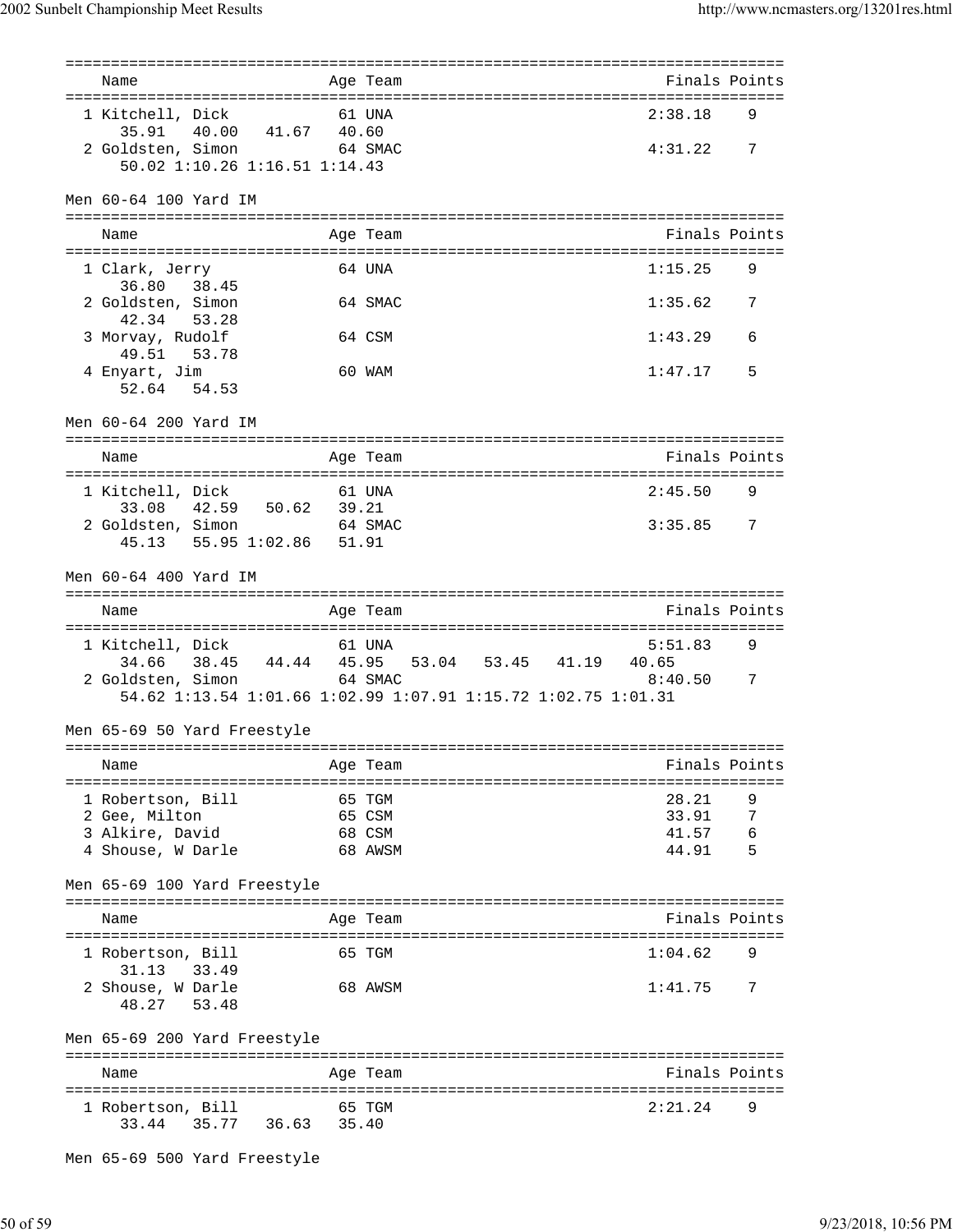|                                                   |                    | ==========        |             |       | ---------------------------------   |                |
|---------------------------------------------------|--------------------|-------------------|-------------|-------|-------------------------------------|----------------|
| Name                                              |                    | Age Team          |             |       | Finals Points                       |                |
| 1 Robertson, Bill                                 |                    | 65 TGM            |             |       | 7:23.45                             | 9              |
| 44.64 44.70<br>1:23.76                            |                    |                   | 45.25 45.35 | 45.50 |                                     |                |
| 45.37<br>43.36                                    |                    |                   |             |       |                                     |                |
| 2 Stoltz, Hal                                     |                    | 67 GAJA           |             |       | 7:27.39                             | 7              |
| 41.09  42.89  45.87  46.76  47.69  47.58<br>35.63 |                    |                   |             |       | 46.92                               |                |
| 46.89 46.07                                       |                    |                   |             |       |                                     |                |
|                                                   |                    |                   |             |       |                                     |                |
| Men 65-69 50 Yard Backstroke                      |                    |                   |             |       |                                     |                |
|                                                   |                    |                   |             |       |                                     |                |
| Name                                              |                    | Age Team          |             |       | Finals Points                       |                |
|                                                   | ================== |                   |             |       | =================================== |                |
| 1 Gee, Milton                                     |                    | 65 CSM            |             |       | 42.90                               | 9              |
| 2 Shouse, W Darle                                 |                    | 68 AWSM           |             |       | 52.47                               | $\overline{7}$ |
|                                                   |                    |                   |             |       |                                     |                |
| Men 65-69 100 Yard Backstroke                     |                    |                   |             |       |                                     |                |
|                                                   |                    |                   |             |       |                                     |                |
| Name                                              |                    | Age Team          |             |       | Finals Points                       |                |
| 1 Robertson, Bill                                 |                    | 65 TGM            |             |       | 1:23.86                             | 9              |
| 41.85  42.01                                      |                    |                   |             |       |                                     |                |
| 2 Alkire, David                                   |                    | 68 CSM            |             |       | 1:53.12                             | 7              |
| 52.59 1:00.53                                     |                    |                   |             |       |                                     |                |
|                                                   |                    |                   |             |       |                                     |                |
| Men 65-69 200 Yard Backstroke                     |                    |                   |             |       |                                     |                |
|                                                   |                    |                   |             |       |                                     |                |
| Name                                              |                    | Age Team          |             |       | Finals Points                       |                |
|                                                   |                    |                   |             |       |                                     |                |
| 1 Robertson, Bill                                 |                    | 65 TGM            |             |       | 3:23.37                             | 9              |
| 47.49                                             |                    | 52.25             |             |       |                                     |                |
|                                                   |                    |                   |             |       |                                     |                |
|                                                   |                    |                   |             |       |                                     |                |
| Men 65-69 50 Yard Breaststroke                    |                    |                   |             |       |                                     |                |
|                                                   |                    |                   |             |       |                                     |                |
| Name                                              |                    | Age Team          |             |       | Finals Points                       |                |
|                                                   |                    |                   |             |       |                                     |                |
| 1 Stoltz, Hal                                     |                    | 67 GAJA           |             |       | 36.15                               | 9              |
| 2 Robertson, Bill                                 |                    | 65 TGM            |             |       | 39.71                               | 7              |
| 3 Gee, Milton                                     |                    | 65 CSM            |             |       | 40.14                               | 6              |
| 4 Shouse, W Darle                                 |                    | 68 AWSM<br>68 CSM |             |       | 47.39                               | 5<br>4         |
| 5 Alkire, David                                   |                    |                   |             |       | 52.54                               |                |
| Men 65-69 100 Yard Breaststroke                   |                    |                   |             |       |                                     |                |
|                                                   |                    |                   |             |       |                                     |                |
| Name                                              |                    | Age Team          |             |       | Finals Points                       |                |
|                                                   |                    |                   |             |       |                                     |                |
| 1 Stoltz, Hal                                     |                    | 67 GAJA           |             |       | 1:19.33                             | 9              |
| 36.68 42.65                                       |                    |                   |             |       |                                     |                |
| 2 Shouse, W Darle                                 |                    | 68 AWSM           |             |       | 1:39.94                             | $\overline{7}$ |
| 47.95 51.99                                       |                    |                   |             |       |                                     |                |
|                                                   |                    |                   |             |       |                                     |                |
| Men 65-69 200 Yard Breaststroke                   |                    |                   |             |       |                                     |                |
|                                                   |                    |                   |             |       |                                     |                |
| Name                                              |                    | Age Team          |             |       | Finals Points                       |                |
|                                                   |                    |                   |             |       |                                     |                |
| 1 Stoltz, Hal                                     |                    | 67 GAJA           |             |       | 2:57.03                             | 9              |
| 38.49 44.05 46.66 47.83                           |                    |                   |             |       |                                     |                |
|                                                   |                    |                   |             |       | $3:36.51$ 7                         |                |
| 2 Shouse, W Darle<br>48.90 54.74 56.28            |                    | 68 AWSM<br>56.59  |             |       |                                     |                |
|                                                   |                    |                   |             |       |                                     |                |
| Men 65-69 50 Yard Butterfly                       |                    |                   |             |       |                                     |                |
| Name                                              |                    | Age Team          |             |       | Finals Points                       |                |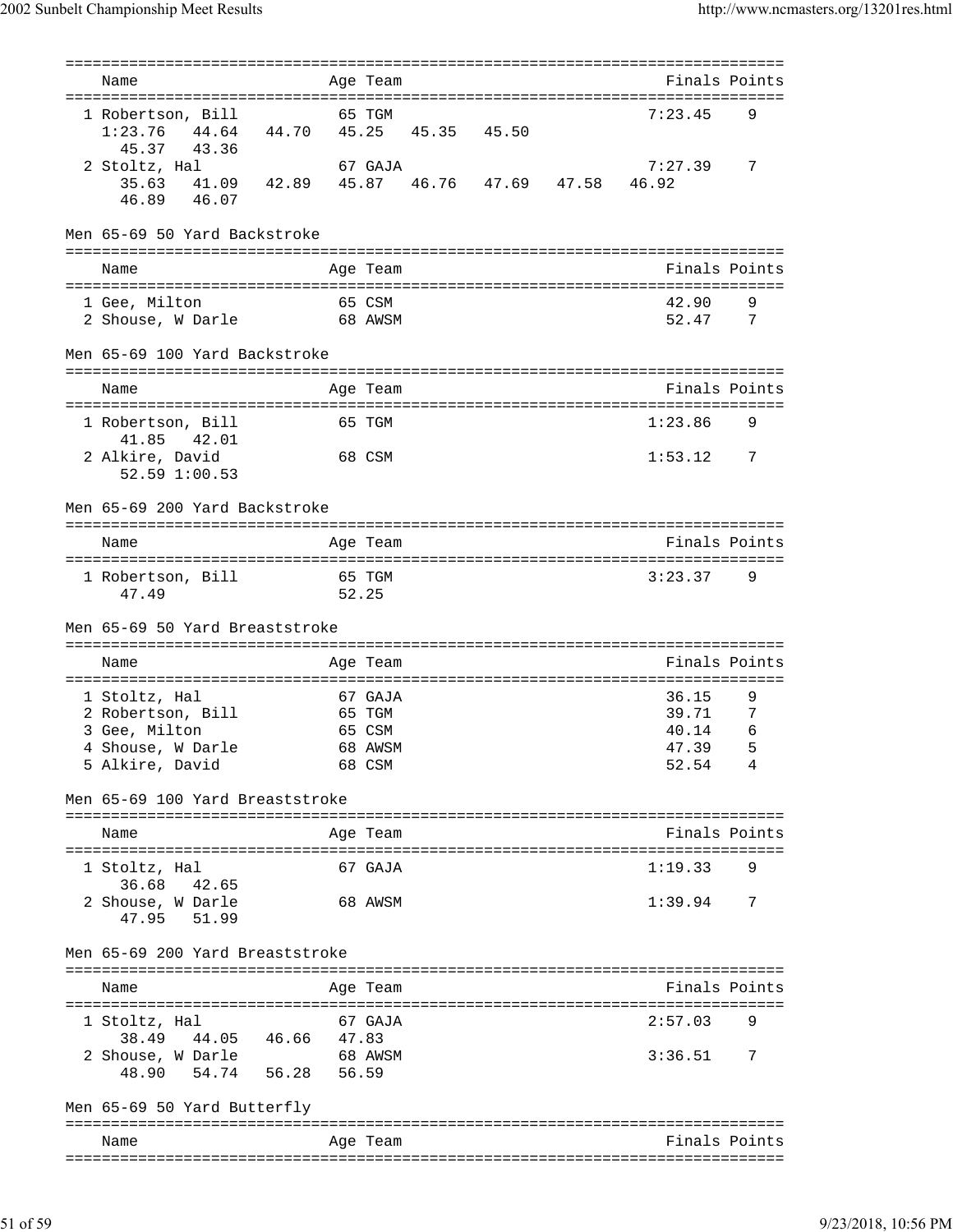| 1 Robertson, Bill                                                                                                                                                                                                             |          | 65 TGM                      |  | 36.09                   | 9                   |
|-------------------------------------------------------------------------------------------------------------------------------------------------------------------------------------------------------------------------------|----------|-----------------------------|--|-------------------------|---------------------|
| Men 65-69 100 Yard IM                                                                                                                                                                                                         |          |                             |  |                         |                     |
| Name                                                                                                                                                                                                                          |          | Age Team                    |  | Finals Points           |                     |
| 1 Robertson, Bill<br>34.79 39.89                                                                                                                                                                                              |          | 65 TGM                      |  | 1:14.68                 | 9                   |
| 2 Stoltz, Hal<br>35.45<br>42.66                                                                                                                                                                                               |          | 67 GAJA                     |  | 1:18.11                 | 7                   |
| 3 Shouse, W Darle<br>58.31 53.35                                                                                                                                                                                              |          | 68 AWSM                     |  | 1:51.66                 | 6                   |
| 4 Alkire, David<br>52.87 59.88                                                                                                                                                                                                |          | 68 CSM                      |  | 1:52.75                 | 5                   |
| Men 65-69 200 Yard IM                                                                                                                                                                                                         |          |                             |  |                         |                     |
| Name                                                                                                                                                                                                                          |          | Age Team                    |  | Finals Points           |                     |
| 1 Stoltz, Hal<br>43.78 49.90 42.43<br>35.02<br>2 Robertson, Bill                                                                                                                                                              |          | 67 GAJA<br>65 TGM           |  | 2:51.13<br>3:01.20      | 9<br>7              |
| 37.77  46.63  55.44  41.36                                                                                                                                                                                                    |          |                             |  |                         |                     |
| Men 70-74 50 Yard Freestyle                                                                                                                                                                                                   |          |                             |  |                         |                     |
| Name                                                                                                                                                                                                                          |          | Age Team                    |  | Finals Points           |                     |
| 1 Webber, Dick<br>2 Kortheuer, John                                                                                                                                                                                           |          | 72 RAM<br>70 CSM            |  | 28.53<br>28.90          | 9<br>$\overline{7}$ |
| Men 70-74 100 Yard Freestyle                                                                                                                                                                                                  |          |                             |  |                         |                     |
| Name                                                                                                                                                                                                                          |          | Age Team                    |  | Finals Points           |                     |
| 1 Stolz, Irwin<br>35.17 39.50                                                                                                                                                                                                 |          | 72 GAJA                     |  | 1:14.67                 | 9                   |
| Men 70-74 200 Yard Freestyle                                                                                                                                                                                                  |          |                             |  |                         |                     |
| Name                                                                                                                                                                                                                          | Age Team |                             |  | Finals Points           |                     |
| 1 Stolz, Irwin<br>38.33 44.50 46.25                                                                                                                                                                                           | 45.12    | 72 GAJA                     |  | 2:54.20                 | 9                   |
| Men 70-74 1650 Yard Freestyle                                                                                                                                                                                                 |          |                             |  |                         |                     |
| Name                                                                                                                                                                                                                          |          | Age Team                    |  | Finals Points           |                     |
| 1 Stolz, Irwin<br>42.89 48.34 49.64 49.28 49.34 49.38 49.22<br>49.38 49.52 49.81 49.52 49.66 49.37 49.90 49.85<br>49.58 49.39 50.07 49.51 49.65 49.30 49.88 50.21<br>50.21 50.31 49.76 49.69 50.08 50.41 50.30 49.98<br>47.74 |          | 72 GAJA                     |  | 27:10.56<br>49.39       | 9                   |
| Men 70-74 50 Yard Breaststroke                                                                                                                                                                                                |          |                             |  |                         |                     |
| Name                                                                                                                                                                                                                          |          | Age Team                    |  | Finals Points           |                     |
| 1 Kortheuer, John<br>2 Stolz, Irwin<br>3 Webber, Dick                                                                                                                                                                         |          | 70 CSM<br>72 GAJA<br>72 RAM |  | 34.13<br>41.79<br>46.14 | 9<br>7<br>6         |

Men 70-74 100 Yard Breaststroke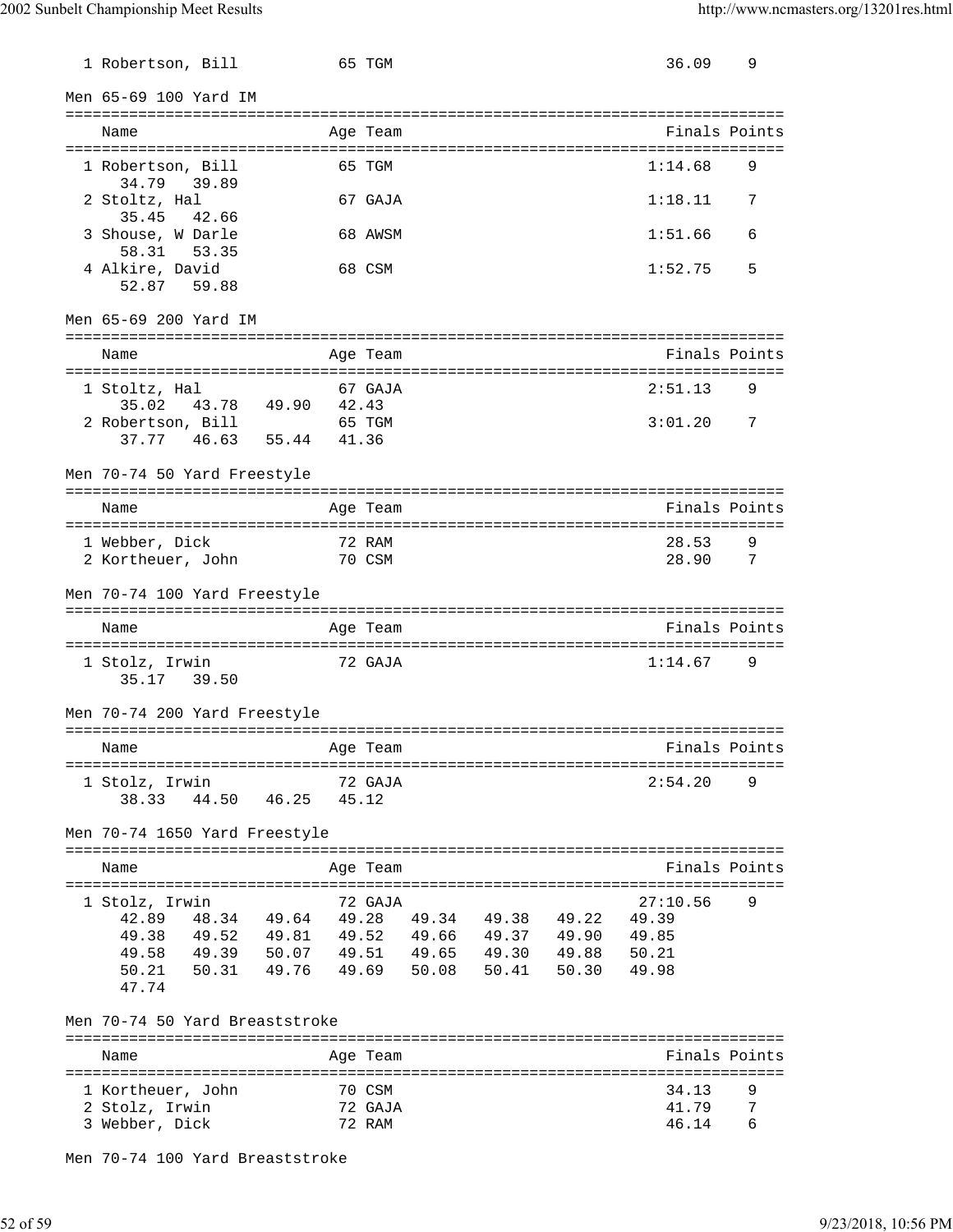| Name                                                                       |       | =============<br>Age Team  | =================================<br>Finals Points |        |
|----------------------------------------------------------------------------|-------|----------------------------|----------------------------------------------------|--------|
| 1 Kortheuer, John<br>35.95<br>41.01                                        |       | 70 CSM                     | 1:16.96                                            | 9      |
| 2 Stolz, Irwin<br>44.03 49.60                                              |       | 72 GAJA                    | 1:33.63                                            | 7      |
| Men 70-74 200 Yard Breaststroke                                            |       |                            |                                                    |        |
| Name                                                                       |       | Age Team                   | Finals Points                                      |        |
| 1 Stolz, Irwin<br>50.51 51.41 50.80<br>45.04                               |       | 72 GAJA                    | 3:17.76                                            | 9      |
| Men 70-74 50 Yard Butterfly                                                |       |                            |                                                    |        |
| Name                                                                       |       | Age Team                   | Finals Points                                      |        |
| 1 Kortheuer, John<br>2 Webber, Dick                                        |       | 70 CSM<br>72 RAM           | 32.39<br>34.43                                     | 9<br>7 |
| Men 70-74 100 Yard IM                                                      |       |                            |                                                    |        |
| Name                                                                       |       | Age Team                   | Finals Points                                      |        |
| 1 Kortheuer, John<br>34.74<br>37.33                                        |       | 70 CSM                     | 1:12.07                                            | 9      |
| 2 Webber, Dick<br>39.07 44.77                                              |       | 72 RAM                     | 1:23.84                                            | 7      |
| 3 Stolz, Irwin<br>44.80 45.96                                              |       | 72 GAJA                    | 1:30.76                                            | 6      |
| Men 70-74 200 Yard IM                                                      |       |                            |                                                    |        |
| Name                                                                       |       | Age Team                   | Finals Points                                      |        |
| 1 Webber, Dick<br>56.85<br>59.78 42.06<br>38.61                            |       | 72 RAM                     | 3:17.30                                            | 9      |
| 2 Stolz, Irwin<br>47.22<br>56.87<br>53.05                                  | 43.06 | 72 GAJA                    | 3:20.20                                            | 7      |
| Men 75-79 50 Yard Freestyle                                                |       |                            |                                                    |        |
| Name                                                                       |       | Age Team                   | Finals Points                                      |        |
| -----------------<br>1 McCarthy, Ed                                        |       | ===============<br>76 CSM  | -----------------<br>54.52                         | 9      |
| Men 75-79 100 Yard Freestyle                                               |       |                            |                                                    |        |
| Name                                                                       |       | Age Team                   | Finals Points                                      |        |
| 1 McCarthy, Ed<br>58.88 1:07.64                                            |       | 76 CSM                     | 2:06.52                                            | 9      |
| Men 75-79 200 Yard Freestyle                                               |       | -----------                |                                                    |        |
| Name                                                                       |       | Age Team                   | Finals Points                                      |        |
| -----------------<br>1 McCarthy, Ed<br>$1:01.39$ $1:09.26$ $2:20.77$ 16.41 |       | ================<br>76 CSM | :=========================<br>4:47.83              | 9      |
| Men 75-79 50 Yard Breaststroke                                             |       |                            |                                                    |        |
|                                                                            |       |                            | ==========================                         |        |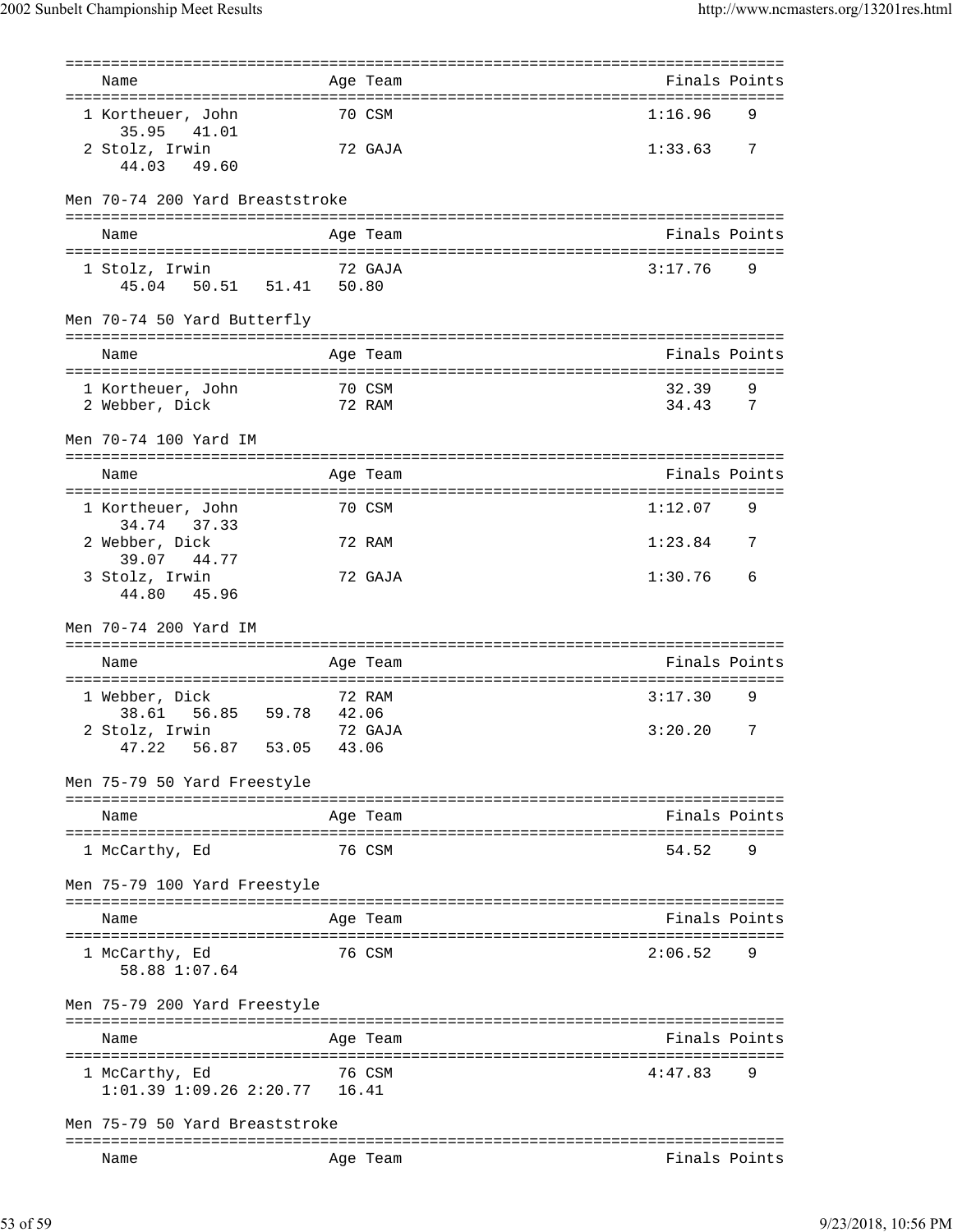2002 Sunbelt Championship Meet Results http://www.ncmasters.org/13201res.html

|                                                | ================ | ===================================             |               |                |
|------------------------------------------------|------------------|-------------------------------------------------|---------------|----------------|
| 1 Boone, Vester                                | 76 AWSM          |                                                 | 50.20         | 9              |
| 2 McCarthy, Ed                                 | 76 CSM           |                                                 | 1:04.19       | 7              |
|                                                |                  |                                                 |               |                |
| Men 75-79 100 Yard Breaststroke                |                  |                                                 |               |                |
|                                                |                  |                                                 |               |                |
| Name                                           | Age Team         |                                                 | Finals Points |                |
|                                                |                  |                                                 |               |                |
| 1 McCarthy, Ed                                 | 76 CSM           |                                                 | 2:29.31       | 9              |
|                                                |                  |                                                 |               |                |
| Men 75-79 200 Yard Breaststroke                |                  |                                                 |               |                |
| Name                                           | Age Team         |                                                 | Finals Points |                |
|                                                |                  |                                                 |               |                |
| 1 Boone, Vester                                | 76 AWSM          |                                                 | 4:00.64       | 9              |
| 54.67 1:03.12 1:02.96 59.89                    |                  |                                                 |               |                |
|                                                |                  |                                                 |               |                |
| Men 75-79 100 Yard IM                          |                  |                                                 |               |                |
|                                                |                  |                                                 |               |                |
| Name                                           | Age Team         |                                                 | Finals Points |                |
|                                                |                  |                                                 |               |                |
| 1 Boone, Vester                                | 76 AWSM          |                                                 | 1:46.08       | 9              |
| 54.60<br>51.48                                 |                  |                                                 |               |                |
|                                                |                  |                                                 |               |                |
| Men 90-94 50 Yard Freestyle                    |                  |                                                 |               |                |
| Name                                           |                  |                                                 | Finals Points |                |
| ======================================         | Age Team         |                                                 |               |                |
| 1 Campbell, Boyd                               | 92 RAM           |                                                 | 1:07.78       | 9              |
| 2 Hoffmann, Harold                             | 94 RAM           |                                                 | 1:39.22       | $\overline{7}$ |
|                                                |                  |                                                 |               |                |
| Men 90-94 100 Yard Freestyle                   |                  |                                                 |               |                |
|                                                |                  |                                                 |               |                |
|                                                |                  |                                                 |               |                |
| Name                                           | Age Team         |                                                 | Finals Points |                |
|                                                |                  |                                                 |               |                |
| 1 Campbell, Boyd                               | 92 RAM           |                                                 | 2:46.54       | 9              |
| $1:20.40$ $1:26.14$                            |                  |                                                 |               |                |
|                                                |                  |                                                 |               |                |
| Men 90-94 200 Yard Freestyle                   |                  |                                                 |               |                |
|                                                |                  |                                                 |               |                |
| Name<br>Age Team                               |                  |                                                 | Finals Points |                |
|                                                |                  |                                                 |               |                |
| 1 Campbell, Boyd                               | 92 RAM           |                                                 | 5:39.00       | 9              |
| 1:13.83 1:28.26 1:30.57 1:26.34                |                  |                                                 |               |                |
| Men 90-94 50 Yard Backstroke                   |                  |                                                 |               |                |
|                                                |                  |                                                 |               |                |
| Name                                           | Age Team         |                                                 | Finals Points |                |
|                                                |                  |                                                 |               |                |
| 1 Campbell, Boyd                               | 92 RAM           |                                                 | 1:16.62       | 9              |
|                                                |                  |                                                 |               |                |
| Men 90-94 100 Yard Backstroke                  |                  |                                                 |               |                |
|                                                |                  |                                                 |               |                |
| Name                                           | Age Team         |                                                 | Finals Points |                |
|                                                |                  |                                                 |               |                |
| 1 Campbell, Boyd                               | 92 RAM           |                                                 | 2:42.80       | 9              |
| $1:20.37$ $1:22.43$                            |                  |                                                 |               |                |
|                                                |                  |                                                 |               |                |
| Women 19+ 200 Yard Freestyle Relay             |                  |                                                 |               |                |
| Team                                           |                  |                                                 | Finals Points |                |
|                                                |                  |                                                 |               |                |
| י A י<br>2 MAC Masters                         |                  |                                                 | 2:02.55       | 14             |
| 1) Coneys, Suzanne 37<br>3) McLuski, Brenda 35 |                  | 2) Donnelly, Laura 26<br>4) Everett, Vanessa 19 |               |                |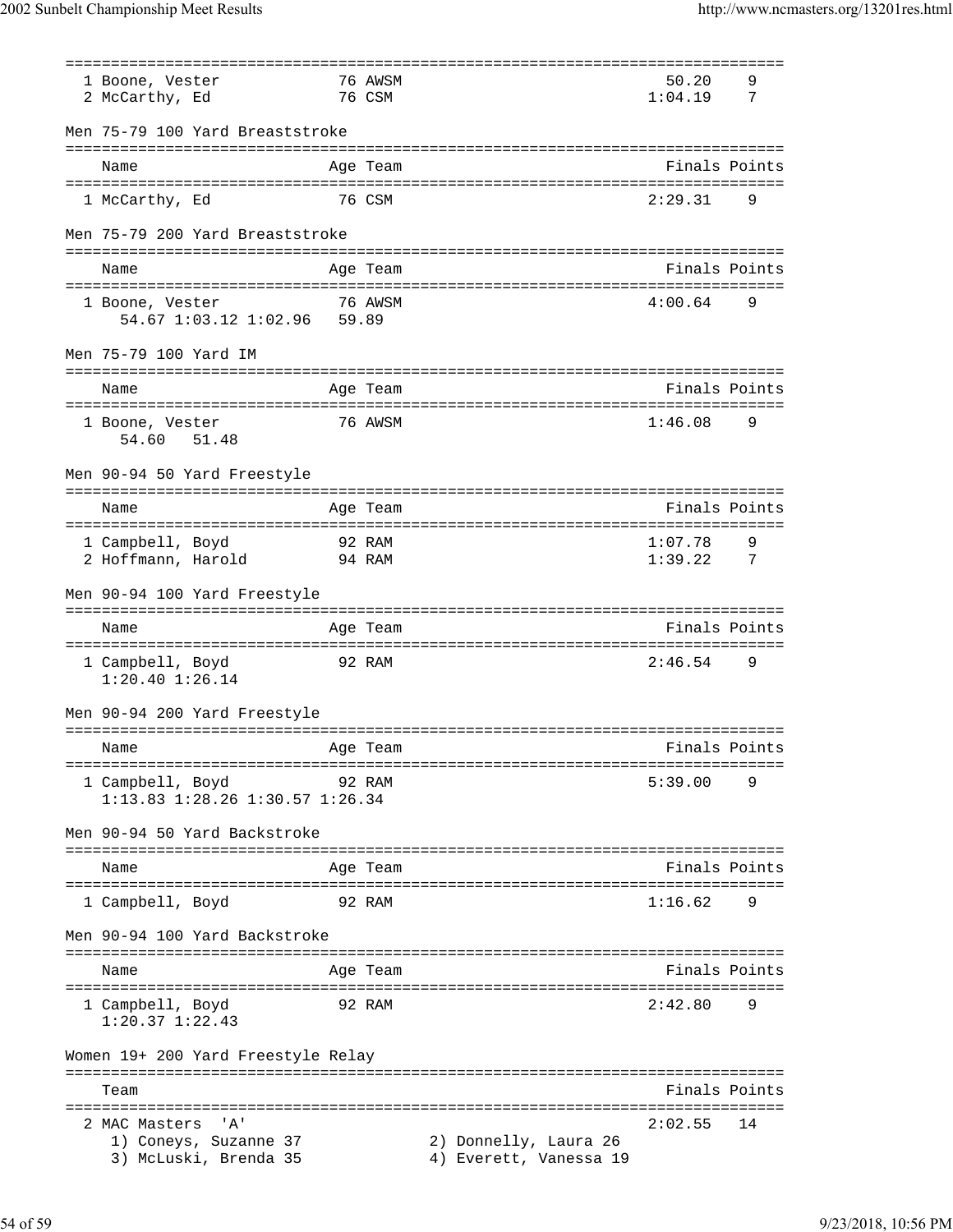29.11 36.14 28.02 29.28

Women 25+ 200 Yard Freestyle Relay =============================================================================== Team Finals Points =============================================================================== 1 Charlotte SwimMasters 'B' 1:52.77 18 1) Fraas, Kerry 27 2) Hageman, Heather 33 3) Glossap, Amanda 26 4) Haruta, Deborah 34 30.70 27.18 25.33 29.56 3 Charlotte SwimMasters 'A' 2:03.47 12 1) LaCasse, Helena 25 2) Pangle, Lee 25 3) Sansbury, Mary 48 4) Tone, Stacey 28 31.61 32.76 30.39 28.71 Women 25+ 200 Yard Medley Relay =============================================================================== Team Finals Points =============================================================================== 1 Charlotte SwimMasters 'A' 2:08.21 18 1) Hageman, Heather 33 2) Glossap, Amanda 26<br>1) Hageman, Heather 33 2) Glossap, Amanda 26 3) LaCasse, Helena 25 4) Tone, Stacey 28 31.18 35.51 33.22 28.30 2 Charlotte SwimMasters 'B' 2:19.49 14 3) Bredeson, Cami 32 (4) 35.43 39.14 35.98 28.94 3 Charleston Family YMCA Masters 'A' 2:28.50 12 1) Hughes, Jenni 28 2) Fahnline, Kathy 38 3) Abou-Rizk, Jacqueline 40 <br />
4) Sawrey, Katie 34 51.76 45.17 51.57 4 Raleigh Area Masters 'A' 2:31.16 10 1) Waterston, Adrienne 35 2) Springer, Margie 40 3) Duval, Michelle 32 4) Chappell, Rynda 27 38.53 17.64 55.11 39.88 Men 19+ 200 Yard Freestyle Relay =============================================================================== Team Finals Points =============================================================================== 1 Charlotte SwimMasters 'A' 1:31.84 18 1) Waldenmayer, Jonathan 24 2) Ek, Michael 26 3) Messenger, David 26 (4) Murray, Jeff 32 31.82 29.26 27.37 3.39 2 MAC Masters 'A' 2:02.58 14 1) Edwards, Matthew 24 2) 3) Perley, Fred A 43 49 4) Rensink, Rick 49 29.21 30.32 27.63 35.42 Men 19+ 200 Yard Medley Relay =============================================================================== Team Finals Points =============================================================================== 1 MAC Masters 'A' 1:55.58 18 1) Goldstein, William 31 2) Edwards, Matthew 24 3) Deviod, Ben 41 40 4) Rensink, Rick 49 29.06 28.78 29.00 28.74 2 Raleigh Area Masters 'A' 1:58.11 14 1) Yoakam, Michael 51 2) Wilk, Tomaxz 29 3) Kurlander, Ed 24 4) Shamlin, David 36 36.00 33.55 25.69 22.87 Men 25+ 200 Yard Freestyle Relay =============================================================================== Team Finals Points ===============================================================================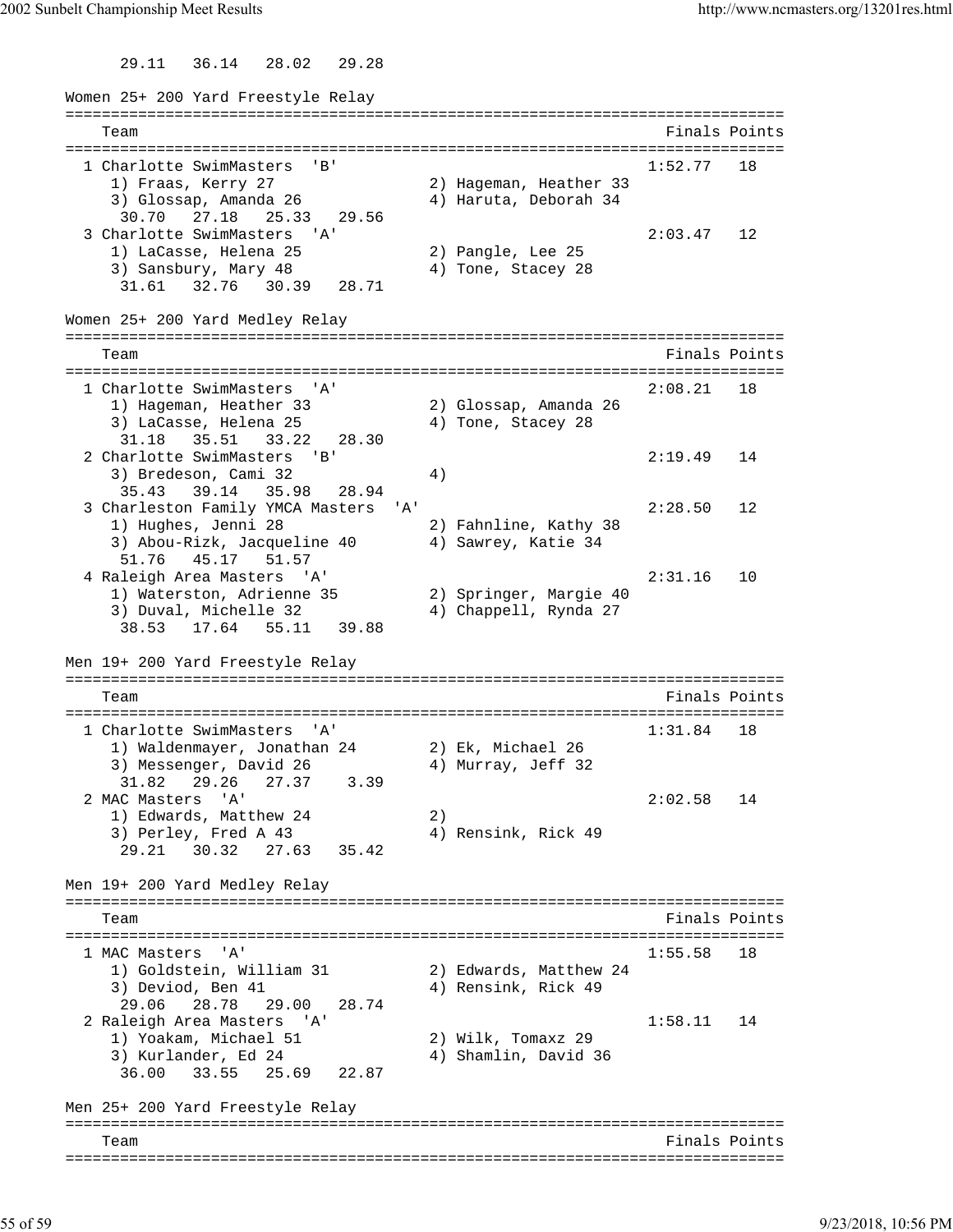1 Charlotte SwimMasters 'A' 1:45.94 18 1) Davis, William 34 2) Green, Marcus E 26 3) Flowe, Layne 33 4) Kucharski, Micheal 34 29.18 31.21 31.63 13.92 Men 25+ 200 Yard Medley Relay =============================================================================== Team Finals Points =============================================================================== 1 Charlotte SwimMasters 'A' 1:43.48 18 1) Ek, Michael 26 2) Green, Marcus E 26 3) Messenger, David 26 (4) Murray, Jeff 32 26.06 29.67 25.56 22.19 2 Charlotte SwimMasters 'B' 2:11.28 14 1) Case, Joshua 27 2) Flowe, Layne 33 3) Kucharski, Micheal 34 4) Parrish, Chris 31 40.13 34.45 29.40 27.30 -- Raleigh Area Masters 'B' DQ 1) Stringer, Sean 26 2) Holshouser, Jay 39 3) Allen, Scott 30 4) Sexauer, Tim D 36 35.61 33.85 27.83 23.90 Men 35+ 200 Yard Freestyle Relay =============================================================================== Team Finals Points =============================================================================== 1 Raleigh Area Masters 'A' 1:44.55 18 1) Godfrey, Alan 45 2) Sexauer, Tim D 36 3) Holshouser, Jay 39  $\hspace{1cm}$  4) Lehman, Fritz 43 28.08 26.31 25.05 25.11 2 Traid Masters Swimming 'A' 1:53.22 14 1) Richelson, Andrew 54 2) Atkinson, Tom 52 3) Gray, Stafford 40 4) Hoffner, Chris 37 26.65 36.73 27.30 22.54 3 Charlotte SwimMasters 'A' 1:54.02 12 1) Green, Kelly 36 2) Kennedy, Gene 42 3) Johnson, Ken 44 4) Matysek, Joe 44 25.06 35.69 31.42 21.85 4 Charleston Family YMCA Masters 'A' 1:59.77 10 1) Boder, Robert 50 2) Nunley, Michael 43 3) Thibeault, James 55 4) Lucan, Jeff 44 23.23 23.28 22.78 50.48 Men 35+ 200 Yard Medley Relay =============================================================================== Team Finals Points =============================================================================== 1 Charlotte SwimMasters 'B' 2:00.79 18 1) Seidler, Howard 40 2) Green, Kelly 36 3) Kennedy, Gene 42 4) Johnson, Ken 44 32.02 33.31 29.15 26.31 2 Charleston Family YMCA Masters 'A' 2:20.31 14 1) Nunley, Michael 43 2) Thibeault, James 55 3) Lucan, Jeff 44 4 4) Boder, Robert 50 39.86 42.42 28.79 29.24 -- Gaston Gators 'A' DQ 1) Cruickshank, Scott 44 2) Newcombe, Artie 38 3) 4) Cockfield, Ben 44 34.83 35.73 31.10 28.00 Men 45+ 200 Yard Freestyle Relay =============================================================================== Team Finals Points Points All and the Community of the Community Points Points Points Points Points Points Points All and the Community of the Community of the Community of the Community of the Community of the Community o =============================================================================== 1 Charlotte SwimMasters 'A'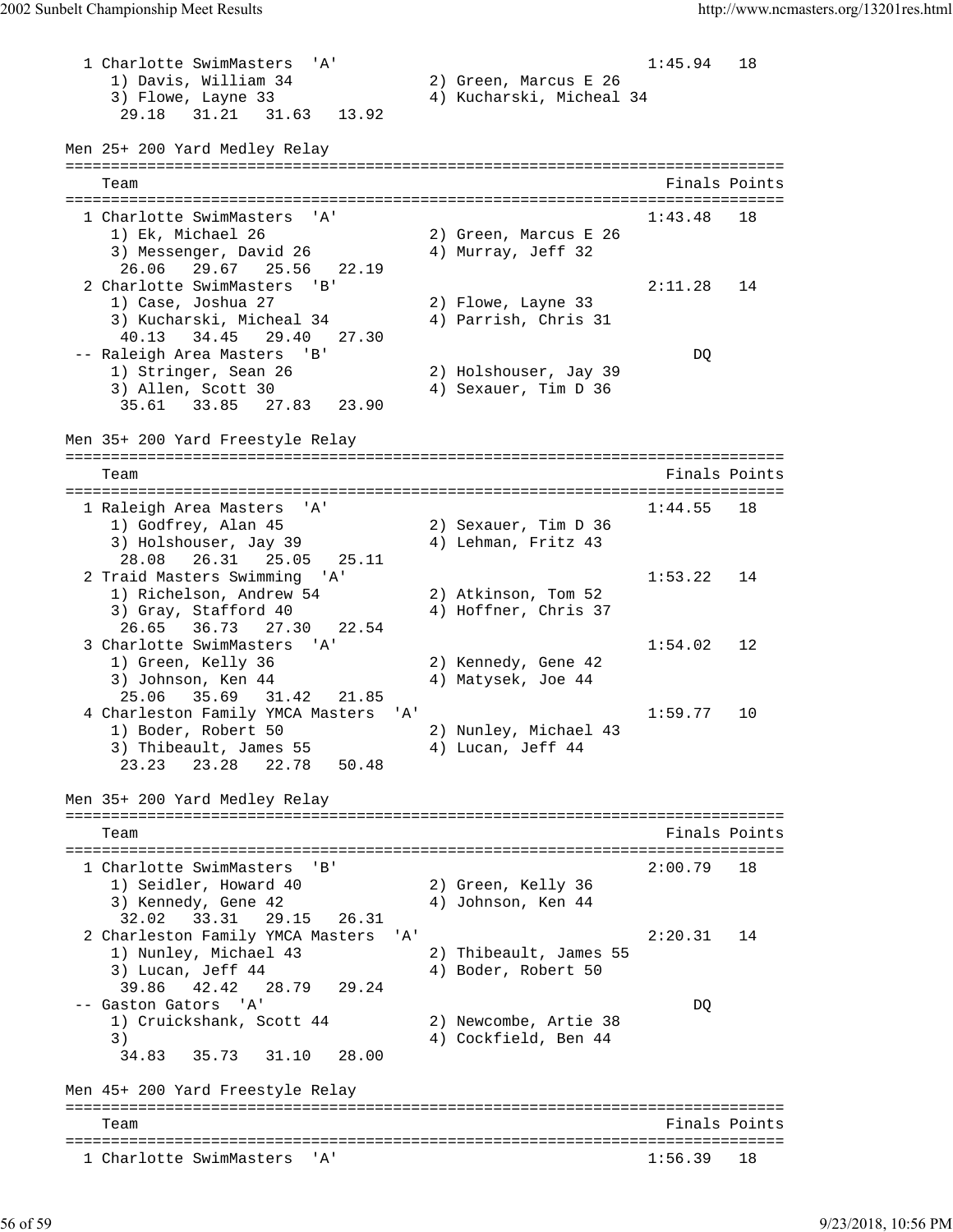1) Lee, Doug 45 2) Walthall, Byron 48 3) Saumby, Jack 49 (4) Glass, Ernie 52 24.31 30.92 25.11 36.05 Men 45+ 200 Yard Medley Relay =============================================================================== Team Finals Points =============================================================================== 1 Charlotte SwimMasters 'A' 2:06.14 18 1) White, Bernie 58 2) Lee, Doug 45 3) Glass, Ernie 52 4) Saumby, Jack 49 38.38 31.98 28.81 26.97 Men 55+ 200 Yard Medley Relay =============================================================================== Team Finals Points =============================================================================== 1 Charlotte SwimMasters 'A' 2:21.16 18 1) Morvay, Rudolf 64 2) Gee, Milton 65 3) 4) Kortheuer, John 70 42.38 38.98 32.94 26.86 Mixed 19+ 200 Yard Freestyle Relay =============================================================================== Team Finals Points and the Community of the Community of the Community of the Points Points of the Community of the Community of the Community of the Community of the Community of the Community of the Community of the Comm =============================================================================== 1 MAC Masters 'A' 1:50.84 18 1) Edwards, Matthew 24 2) Rensink, Rick 49 3) McLuski, Brenda 35 4) Everett, Vanessa 19 23.82 28.48 29.67 28.87 Mixed 19+ 200 Yard Medley Relay =============================================================================== Team Finals Points =============================================================================== 1 Charlotte SwimMasters 'A' 1:54.44 18 1) Hageman, Heather 33 2) Tone, Stacey 28 3) Ek, Michael 26 4) Waldenmayer, Jonathan 24 32.22 35.15 24.52 22.55 2 Raleigh Area Masters 'A' 2:16.09 14 1) McWilliams, Jennifer 23 2) Wilk, Tomaxz 29 3) Kurlander, Ed 24 4) Chappell, Rynda 27 Mixed 25+ 200 Yard Freestyle Relay =============================================================================== Team Finals Points =============================================================================== 1 Charlotte SwimMasters 'C' 1:34.90 18 1) Murray, Jeff 32 2) Ek, Michael 26 3) Fraas, Kerry 27 4) Hageman, Heather 33 21.75 26.50 24.78 21.87 2 Charlotte SwimMasters 'B' 1:55.92 14<br>
1) Messenger, David 26 2) Gee, Milton 65 1) Messenger, David 26<br>2) Glossen Amanda 26 3) Glossap, Amanda 26 4) Haruta, Deborah 34 23.00 30.86 33.60 28.46 3 Charlotte SwimMasters 'D' 1:56.18 12 1) Flowe, Layne 33 2) Davis, William 34 3) Pangle, Lee 25 4) Bredeson, Cami 32 27.57 32.66 29.78 26.17 4 Charlotte SwimMasters 'A' 1:57.15 10<br>1) LaCasse, Helena 25 2) Sather, Bitsy 27 1) LaCasse, Helena 25 2) Sather, Bitsy 27 3) Kucharski, Micheal 34 4) Green, Marcus E 26 26.65 30.36 33.41 26.73 5 MAC Masters 'A' 2:11.83 8 1) Coneys, Suzanne 37 2)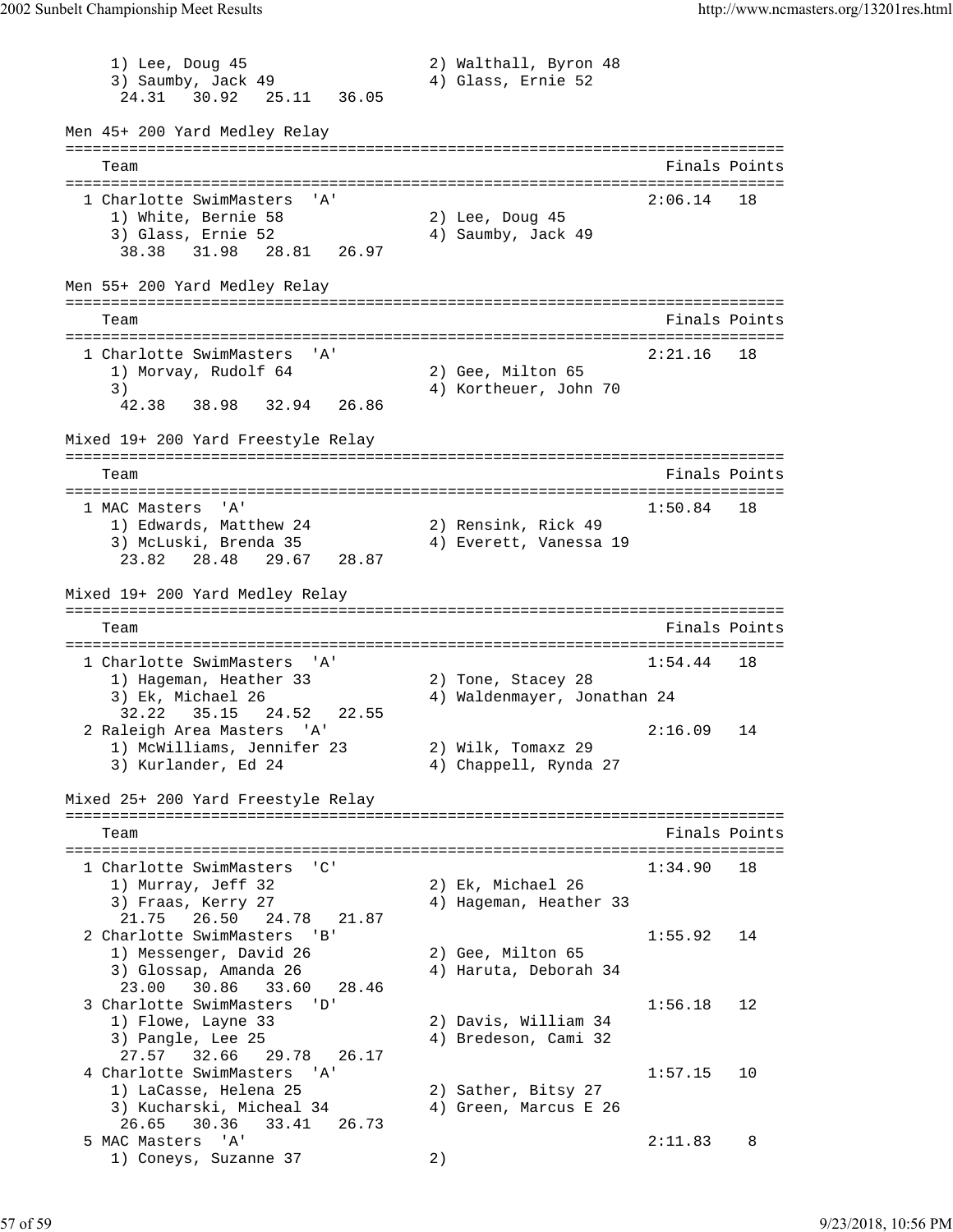3) Donnelly, Laura 26 4) Perley, Fred A 43 29.88 35.67 35.81 30.47 Mixed 25+ 200 Yard Medley Relay =============================================================================== Team Finals Points =============================================================================== 1 Columbia Masters 'A' 1:57.64 18 1) Eiwen, Bill 48 2) Eiwen, Ginny 49 3) Meier, Ed 29 (4) Heath, Kelly 28 31.87 34.34 25.27 26.16 2 Charlotte SwimMasters 'A' 2:01.11 14 1) LaCasse, Helena 25 2) Glossap, Amanda 26 3) Green, Marcus E 26 4) Messenger, David 26 33.46 29.68 32.84 25.13 3 Charleston Family YMCA Masters 'B' 2:03.83 12 1) Thibeault, James 55 2) Fahnline, Kathy 38 3) Nunley, Michael 43 4) Hughes, Jenni 28 38.81 37.43 27.85 19.74 4 Charlotte SwimMasters 'C' 2:09.19 10 1) Kucharski, Micheal 34 2) Taylor, Jeff 28<br>3) Pangle, Lee 25 39 4) Fallon, Collen 38 3) Pangle, Lee 25 4) Fallon, Collen 38 42.46 40.10 36.70 9.93 5 Raleigh Area Masters 'A' 2:12.54 8 1) Stott, Kim 42 2 2) Lehman, Fritz 43<br>3) Waldbauer, Eric 42 4) Duval, Michelle 32 3) Waldbauer, Eric 42 36.55 34.03 36.91 25.05 6 Charleston Family YMCA Masters 'A' 2:27.37 6 1) Sawrey, Katie 34 2) Abou-Rizk, Jacqueline 40 3) Boder, Robert 50 4) Lucan, Jeff 44 44.22 44.03 15.73 43.39 Mixed 35+ 200 Yard Freestyle Relay =============================================================================== Team Finals Points =============================================================================== 1 Charlotte SwimMasters 'A' 1) Fallon, Collen 38 2) Sansbury, Mary 48 1) Fallon, Collen 38 2) Sansbury, Mary 48 3) Lee, Doug 45 4) Glass, Ernie 52 28.03 15.54 18.36 50.15 2 Raleigh Area Masters 'A' 1:53.10 14 1) Springer, Margie 40 2) Stott, Kim 42 3) Lehman, Fritz 43 4) Godfrey, Alan 45 30.44 32.96 24.85 24.85 Mixed 35+ 200 Yard Medley Relay =============================================================================== Team Finals Points Communications of the Communication of the Points Points Points Points Points Points Points =============================================================================== 1 Raleigh Area Masters 'A' 2:17.26 18 1) Springer, Margie 40 2) Waterston, Adrienne 35 3) Hinckley, Scott 41 4) Yoakam, Michael 51 3) Hinckley, Scott 41<br>36.52 40.62 32.96 27.16 2 Charlotte SwimMasters 'A' 2:43.81 14 1) Smith, Celeste 35 2) Walthall, Byron 48 3) Johnson, Ken 44 4) Mintz, Pattie 42 55.72 40.94 32.15 35.00 Mixed 55+ 200 Yard Freestyle Relay =============================================================================== Team Finals Points =============================================================================== 1 Charlotte SwimMasters 'A' 3:19.84 18 1) McCarthy, Ed 76 2) Morvay, Rudolf 64 3) Vass, Mary Katherine 65 4) Trivette, Daisy 75